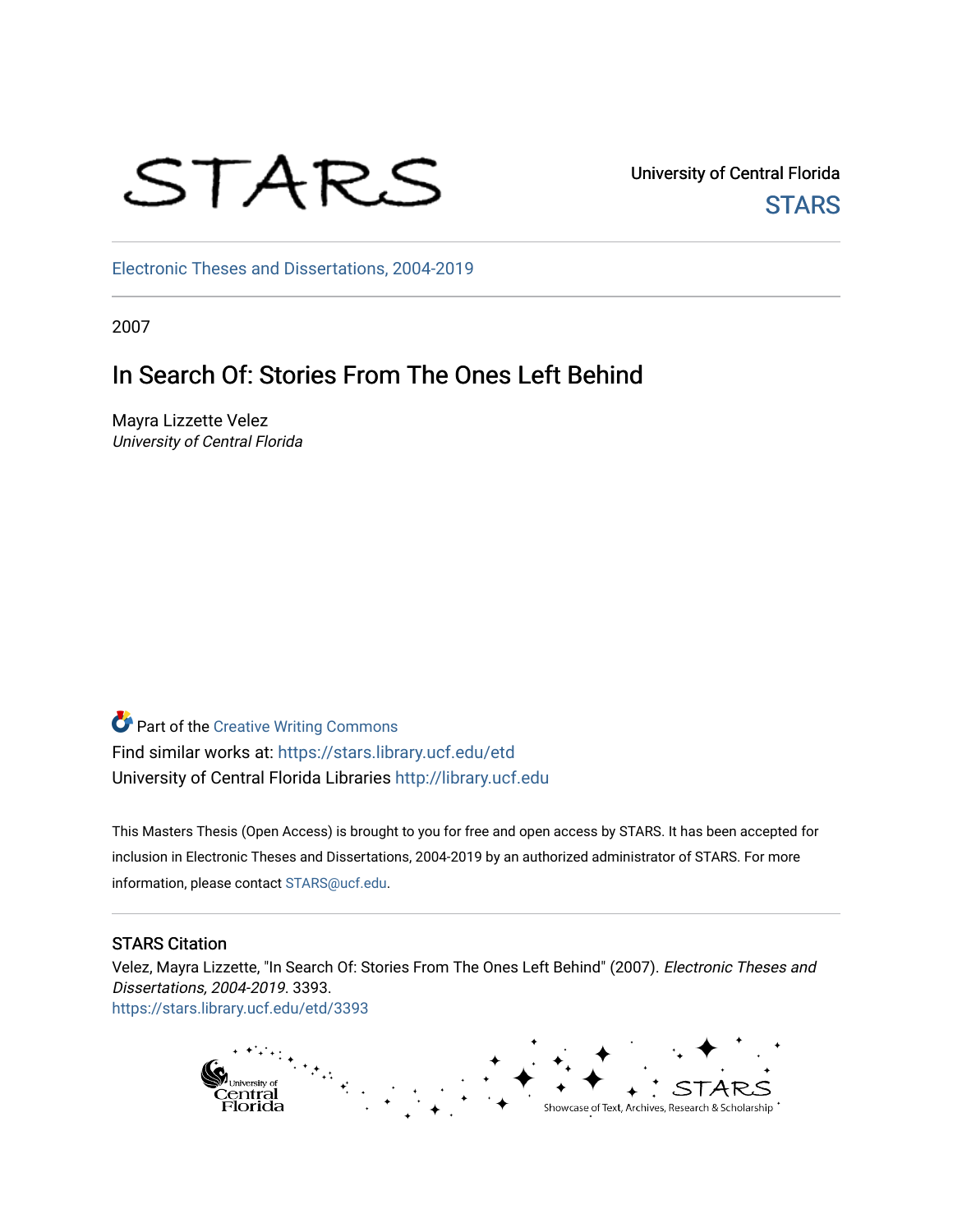### **IN SEARCH OF: STORIES FROM THE ONES LEFT BEHIND**

by

### MAYRA LIZZETTE VÉLEZ B.A. University of Central Florida, 2003

A thesis submitted in partial fulfillment of the requirements for the degree of Master of Fine Arts in the Department of English in the College of Arts and Humanities at the University of Central Florida Orlando, Florida

> Fall Term 2007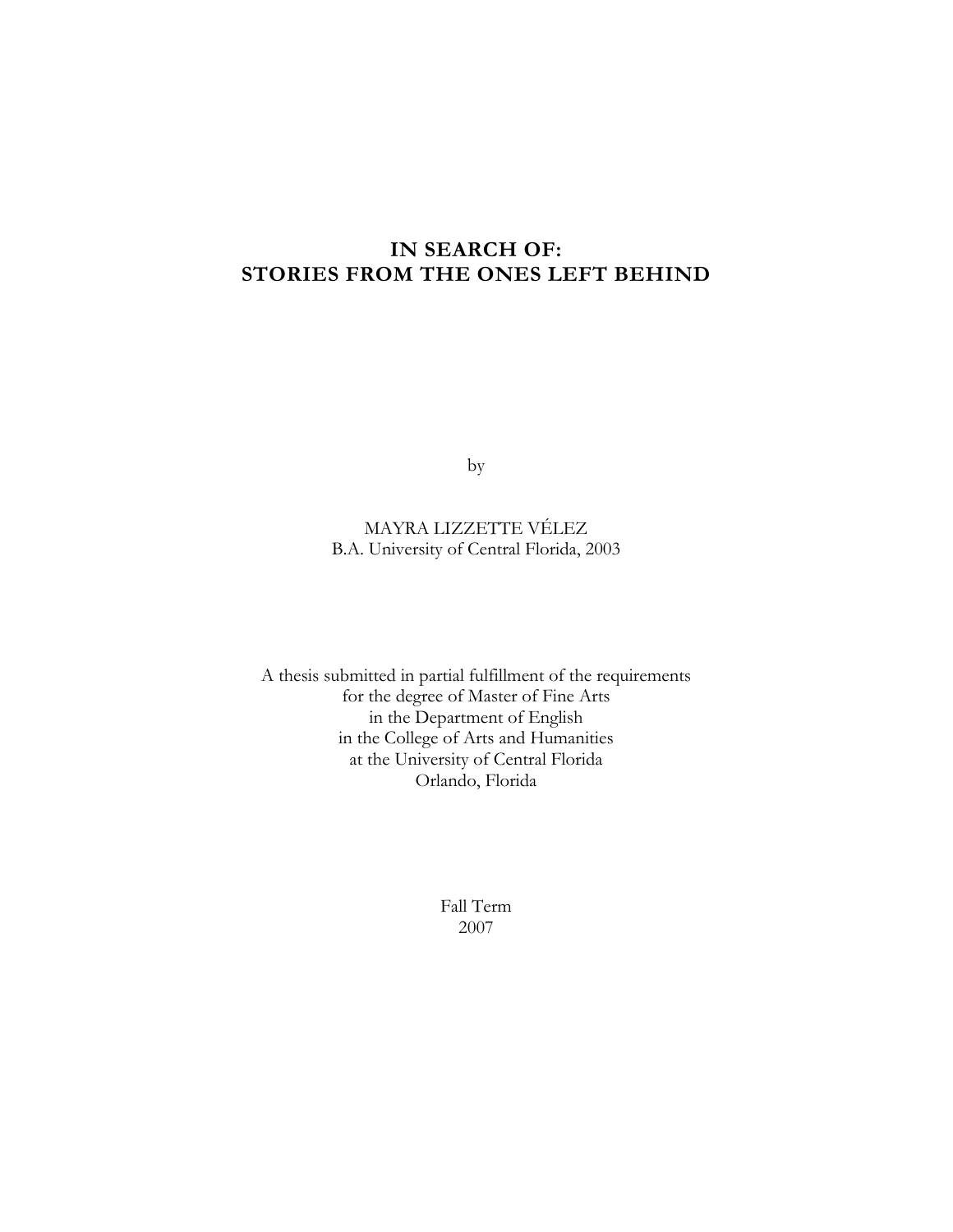© 2007 Mayra L. Vélez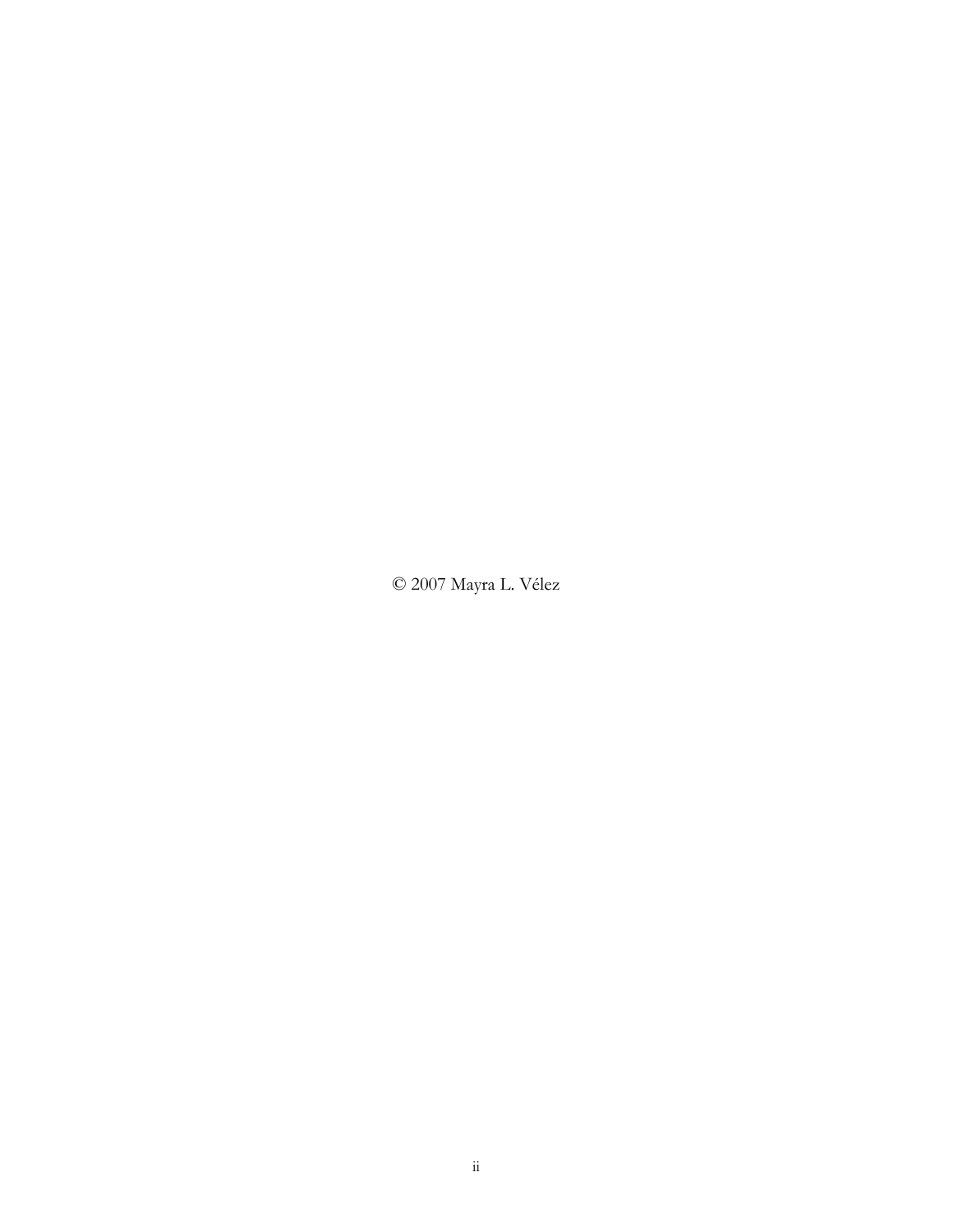### **ABSTRACT**

*In Search Of: Stories from the Ones Left Behind* introduces five young women—June, Leila, Kiss, Marianne, and Alma—who struggle to impede loved ones from abandoning them. One woman confronts her worst fears when she finds out about her husband's affair with a mutual friend; one comes to terms with her sister's poor lifestyle choices; another copes with her mother's sudden marriage; and yet another figures out that in order to keep her fiancé, she must be willing to take on responsibilities foreign to her.

And then there is the story of Alma, a contemplative but naïve seventeen-year-old girl who commits a serious mistake, an act of prostitution, and when her parents find out, she's left with no choice except to leave her hometown before high school graduation. Alma learns that when it comes to the aftermath of mistakes, women often get a double-dose of pain, plus they run the risk of being removed from the family circle.

These stories also touch on other themes: mother-daughter relationships; sibling rivalry and communion; adultery; marriage to foreigners; spirituality; atheism amongst a religious family; dependency; and also how contemporary young women deal with relatively successful careers. But the one common thread running through the heart of these women's stories is how they confront the threat of being pushed aside or deserted by a loved one.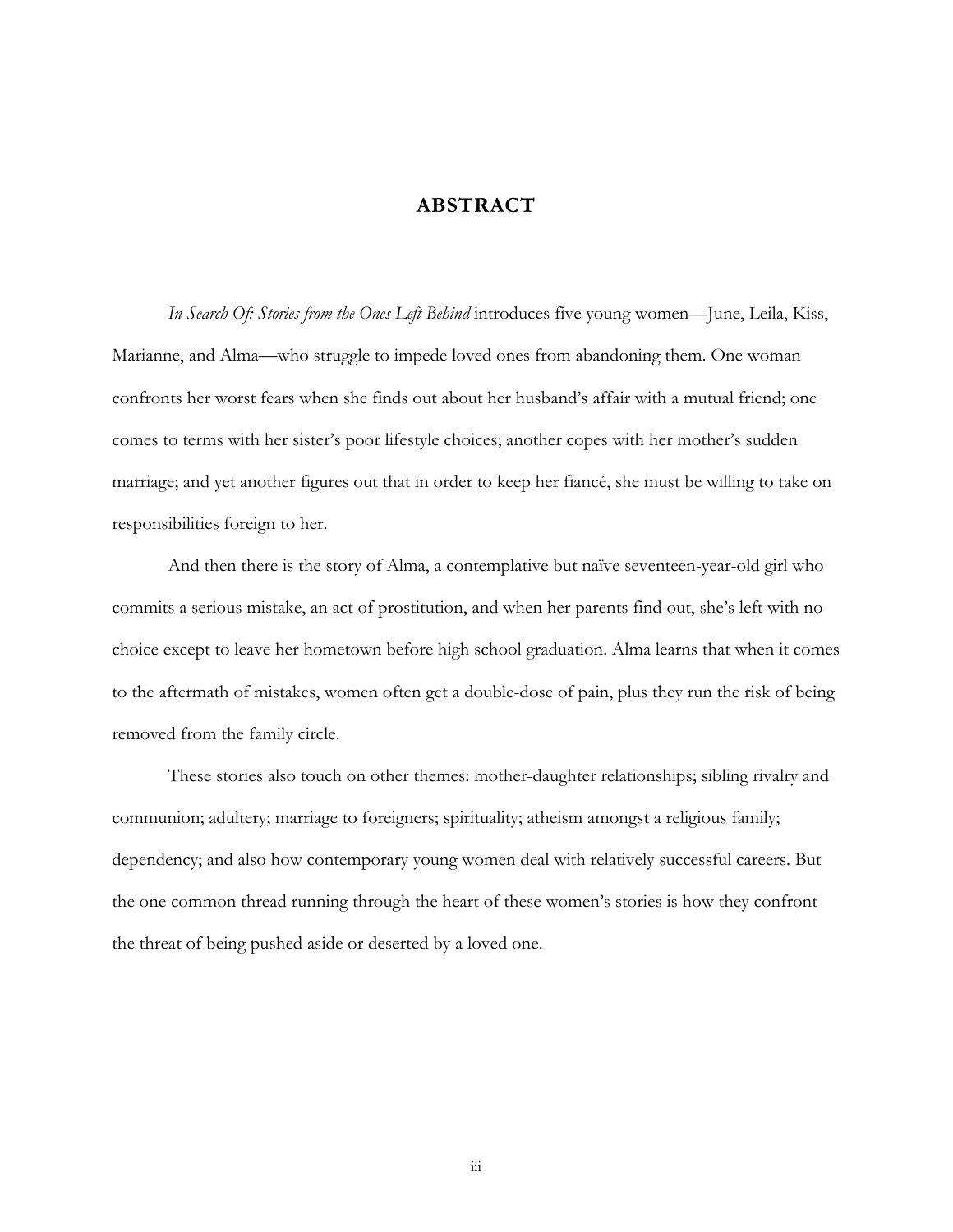For Nick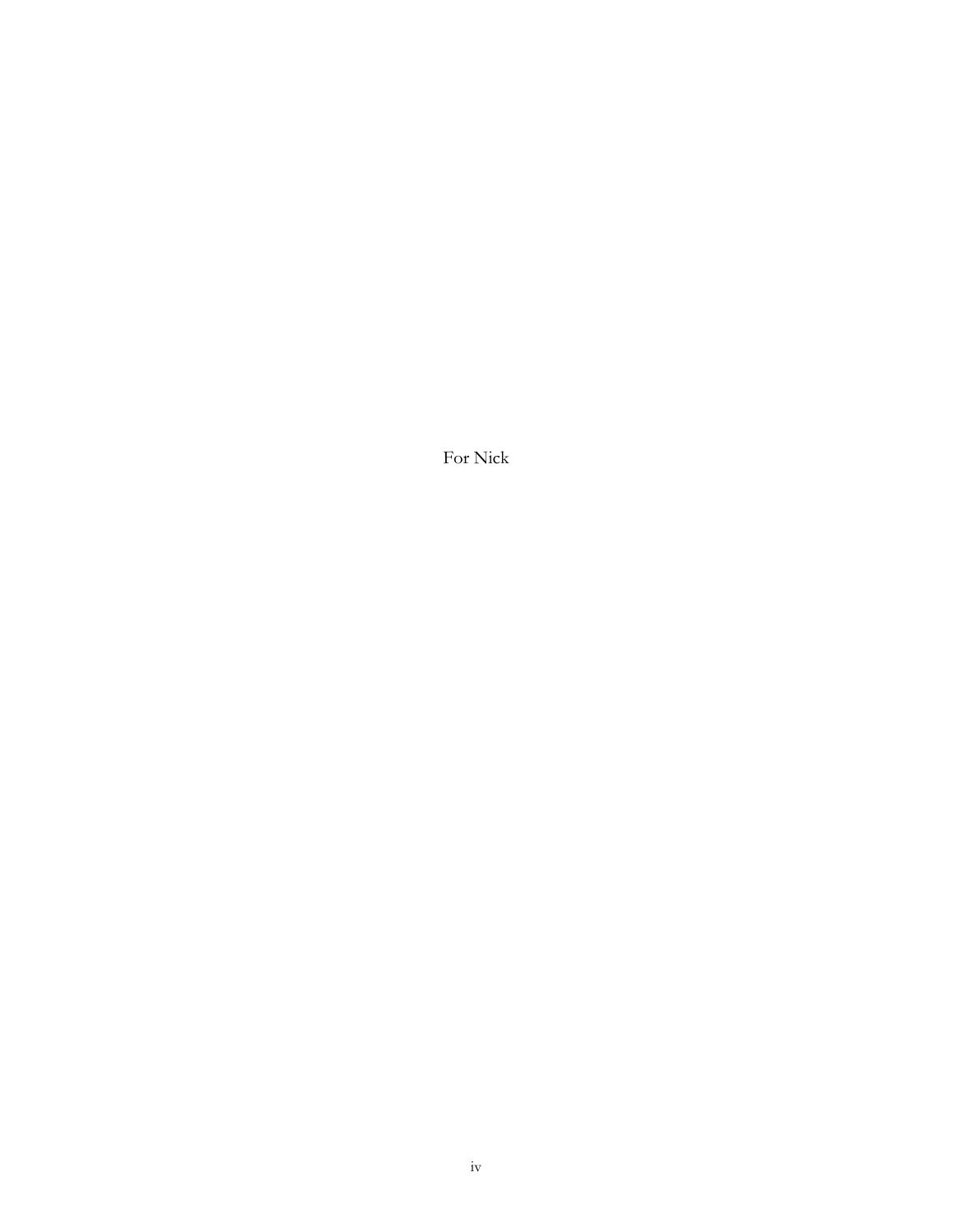## **ACKNOWLEDGMENTS**

Thank you to my family and friends who continuously encourage me to keep going despite the set-backs. Ivonne, Pat, Terry, and Jeanne—all of you have given me much-needed guidance during my writing apprenticeship. Last, I'd like to thank my muse, my husband, whose ongoing love and support expands beyond the writing world.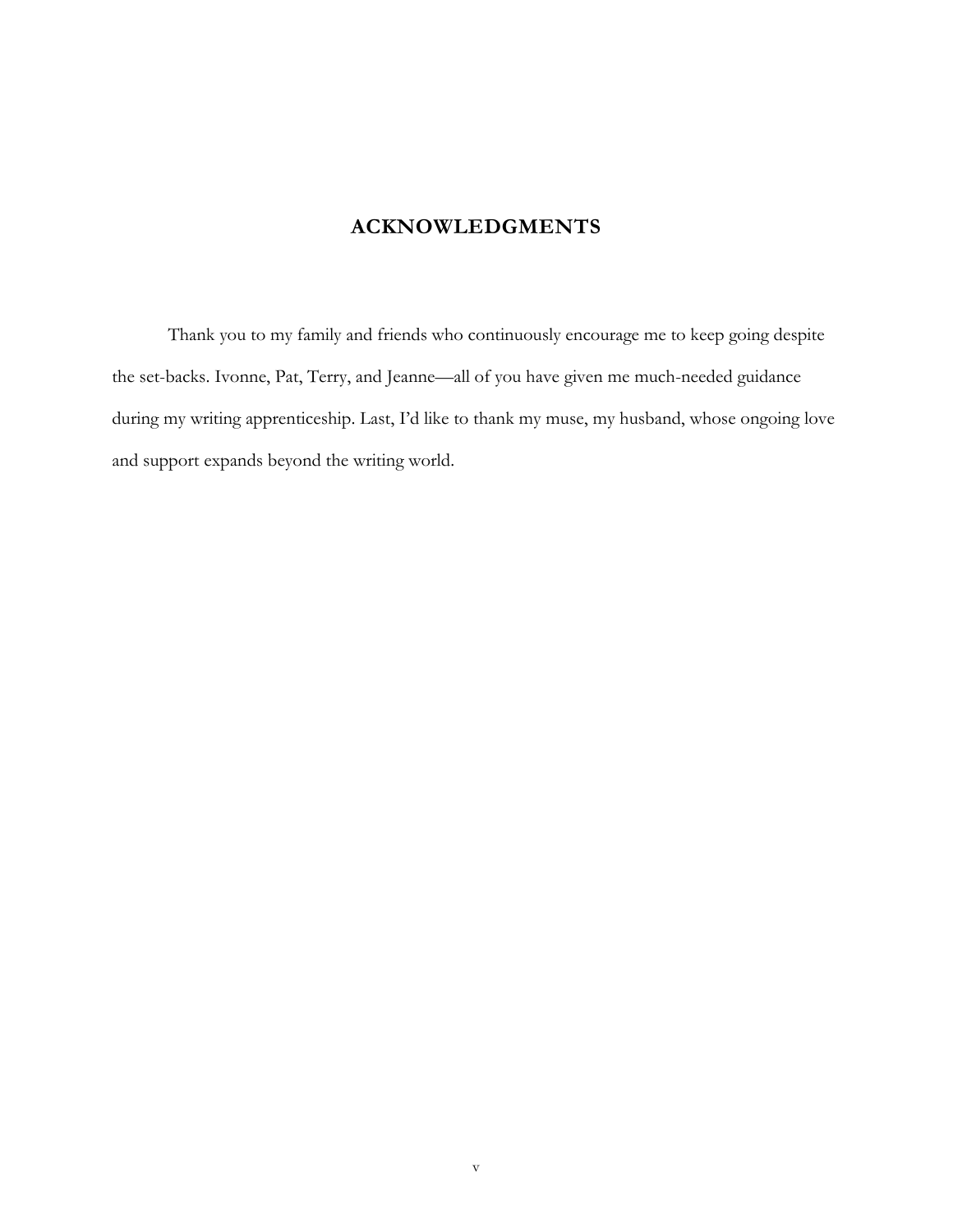## **TABLE OF CONTENTS**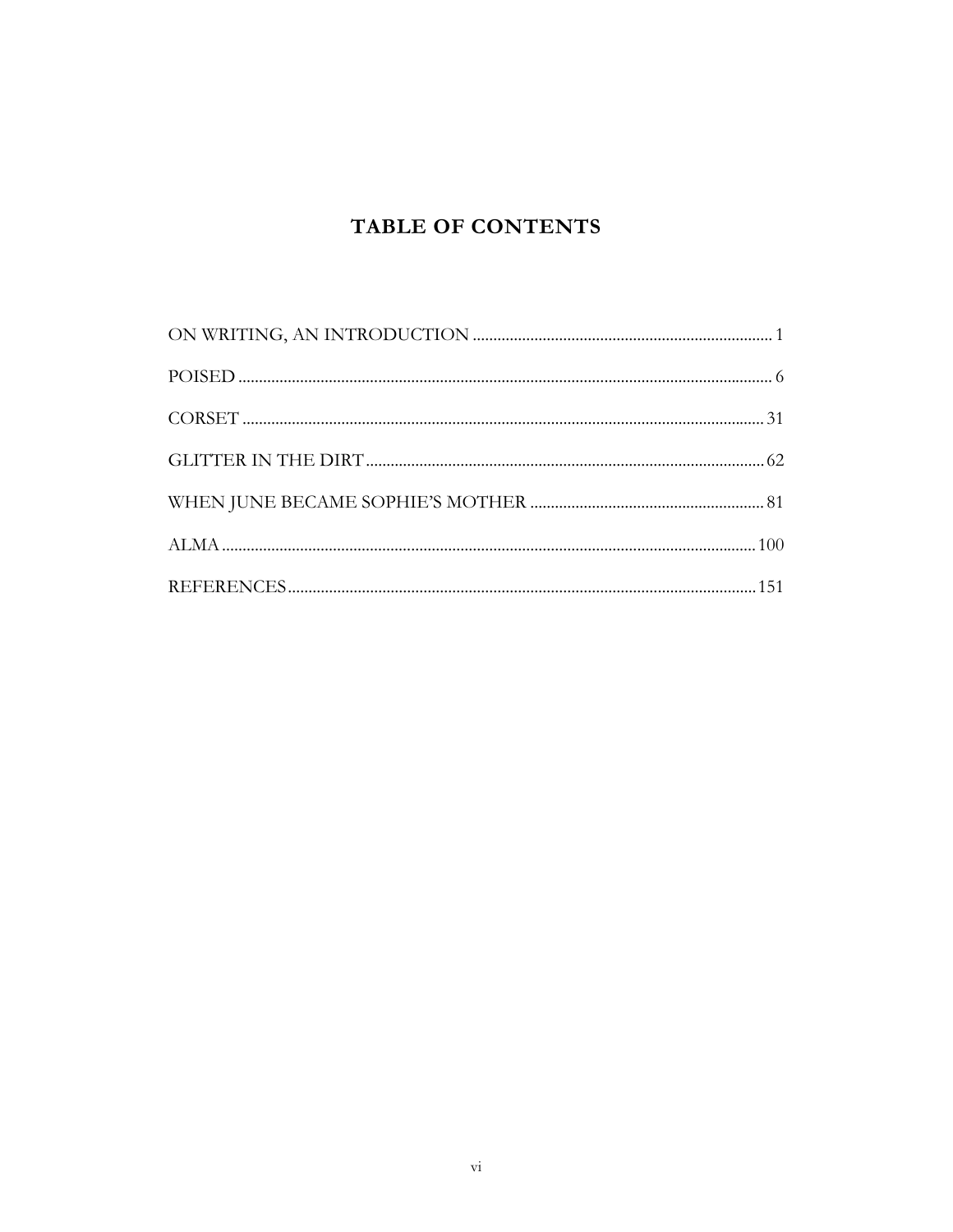#### **ON WRITING, AN INTRODUCTION**

<span id="page-7-0"></span>I read a few years ago that a writer's apprenticeship takes about ten years. If that's true, well, I've reached the half-way mark. Although I still don't call myself a writer in casual conversation perhaps only a few successful authors employ such a word—I do exhibit all the manifestations and symptoms of a writer. Going more than one day without reading or writing makes me feel guilty. It wasn't always this way. In the beginning, I took up creative writing as an undergraduate and, later, as a grad student, but I wrote sporadically to meet deadlines. I'm easily distracted and bored with routines. And then I got married, broke down and confessed to my husband that I wasn't pursuing an MFA in Creative Writing because I simply wanted a teaching career, my way of escaping the inevitable, "So, what *are* you going to do with this degree?" question from concerned family and friends. I told him the truth, one that I hadn't voiced even to myself: I was really in it for the writing, which at the time sounded like a major revelation. He said, "You have to do what you have to do." And then I got into the habit of writing every morning.

Actually, no, it didn't happen that way. I wrote sporadically for another year after the breakthrough conversation. There were calls from my mother or one of my four brothers during my allotted writing period (weekdays, nine a.m. to noon), or my husband would invite me to have lunch downtown and we'd converse about some work-related issue, just a few minutes, and the momentum would be gone. There were bills to pay and chores to do around the house. Besides, I could write tomorrow morning. Sometimes a week would pass without actually working on any particular project, and then the guilt would set-in again.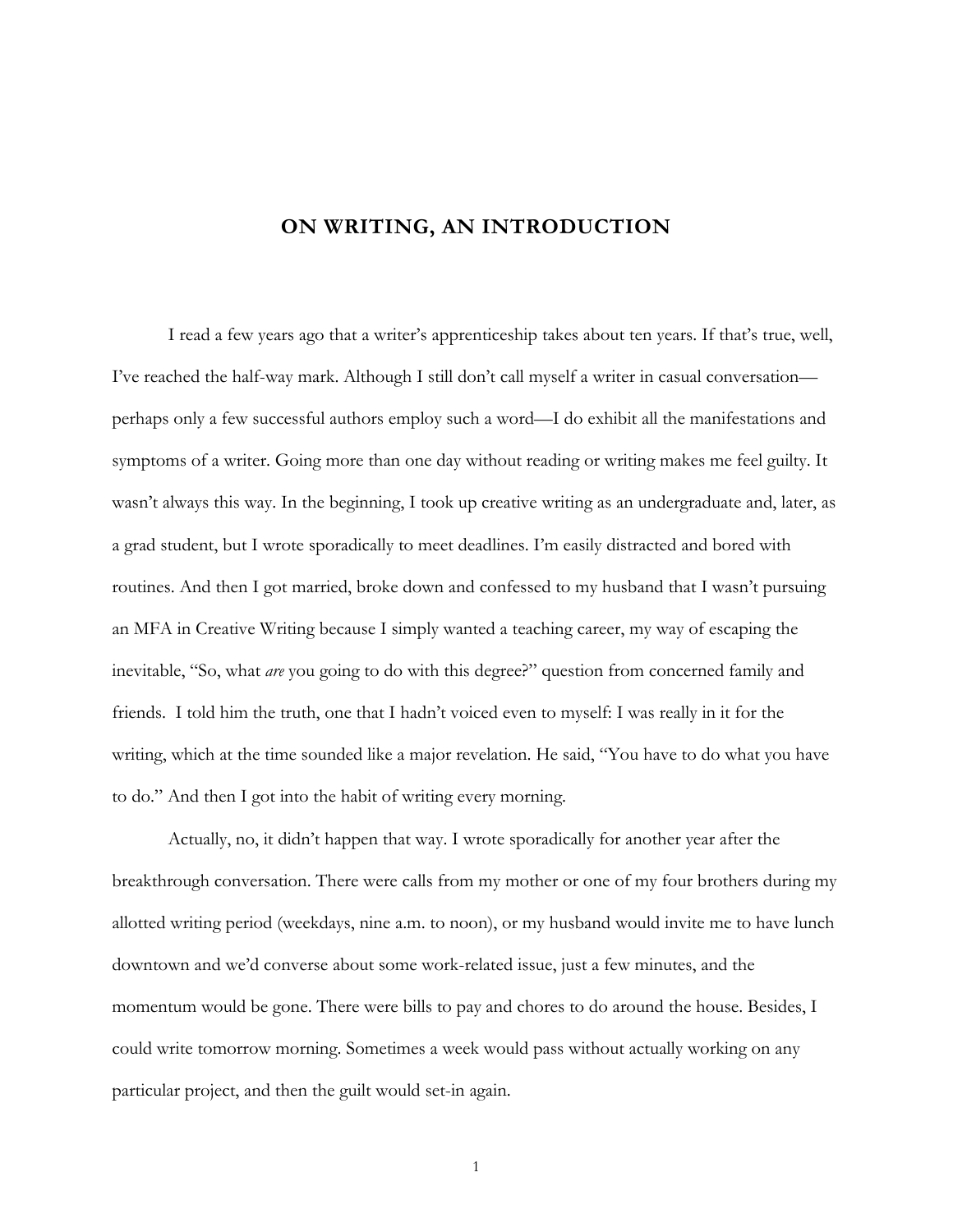At a writer's conference, I went to a lecture given by Robert Olen Butler, in which he was promoting his latest book on creating fiction. Back home, I read the book and finally accepted the fact that I needed to dedicate sufficient time to getting to know my character's motives and her world before actually worrying about plot. Although I didn't agree with all of Butler's theories and methods, *From Where You Dream* was the first book that motivated me to write every day *and* to think of myself as an artist. I wanted to be taken seriously, and I had to focus on excelling my art form. Like visual artists who spend most of their time in a studio and musicians who play every night if they want to succeed, I read more, wrote three hours a day, and helped those closest to me understand that I couldn't be interrupted. I wasn't watching television or painting my nails. I wrote with a sense of purpose, which was my greatest metamorphous while pursuing the MFA.

The not-so-great part was that I spent more than two years working on a novel which didn't blossom into the best project. The unraveling began with the issue of turning in a chapter for workshop every few weeks. At first, the comments were helpful in developing the story and working through some of the minor kinks. After the second round, however, I returned home with angry comments from people who complained that they had no idea what was going on in my story. Things got much worse in future workshops. I couldn't blame them. They were reading bits and pieces of something nowhere close to completion. We were used to the closure of a short story. And then there were the constraints of the thesis writing process. To show progress, I had to turn in a new chapter every few weeks. My advisor's constructive criticism became a haunting voice that I couldn't quiet it down whenever I sat down to write. Things got too complicated between us—the novel and me—so a substantial part of it ended up in my computer's Recycle Bin.

For months, I put down the novel. Somewhere around that time I read *The Namesake* by Jhumpa Lahiri and realized that Alma was headed down a similar path as Gogol Ganguli, a man whose parents emigrate from Calcutta to New York. As he grows up, he experiences major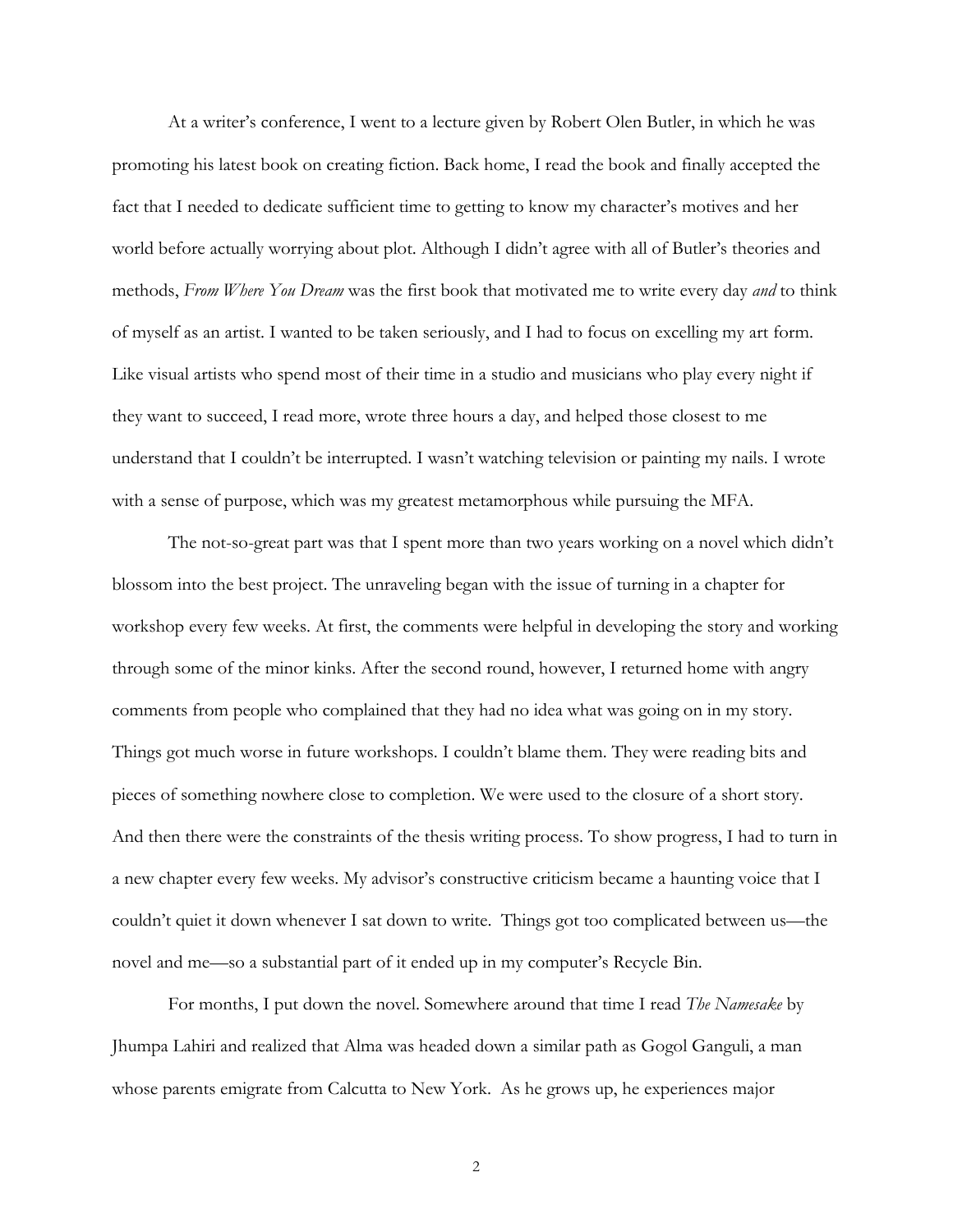conflicts with his family's culture, which nearly tears them apart. I understood then what was happening with Alma's story. She grows up in a small town where there has been a shift in cultural values, and the change came about by the introduction of Western thought and commercialism. Those struggles started to make sense to me. Alma became a much real character to me as if I could catch a flight to San Juan and drive to her beachfront house. It sounded almost crazy, but she'd sit there next to me while I ate dinner or read a book or listened to the rain from my balcony. She told me about her issues with Christianity, prostitution, and parental control. Even though, I was on a mission to complete my thesis, Alma wouldn't go away. The novel was finished but individual chapters needed more time than I had; I would have never done her story justice.

Today, I can safely say that writing workshops served a purpose in my apprenticeship, and, yet, I am glad that the fifteen plus conflicting voices are gone from my head. I can write about things that matter to me, especially about my fears which permeate most of my writing. A particular interest of mine is the subject of adultery. I read fiction about affairs and talked to people who had been on both sides of the struggle. "Corset," for example, was influenced by my favorite short story writer, Andre Dubus, and his novella, "We Don't Live Here Anymore," in which a conflicted man, Jack Lindin, has an affair with his best friend's wife, Edith Evans. I was interested in this story because the other two novellas in the collection tell the stories of Edith and her husband, Hank, but we don't hear Terry's voice. Marianne in my story, "Corset," initially came to me as Terry. But I changed a few keys things. The story is set in present day times, Marianne has a rather successful career instead of being a housewife, the children are non-existent because that's how Dubus' explains why Terry and Jack stayed together, and the actual affair is less appealing. Marianne still stays with her husband, Jason, and, despite her act of revenge, she doesn't get the satisfaction that she thought was possible. In the end, she realizes that nothing will be the same in their lives.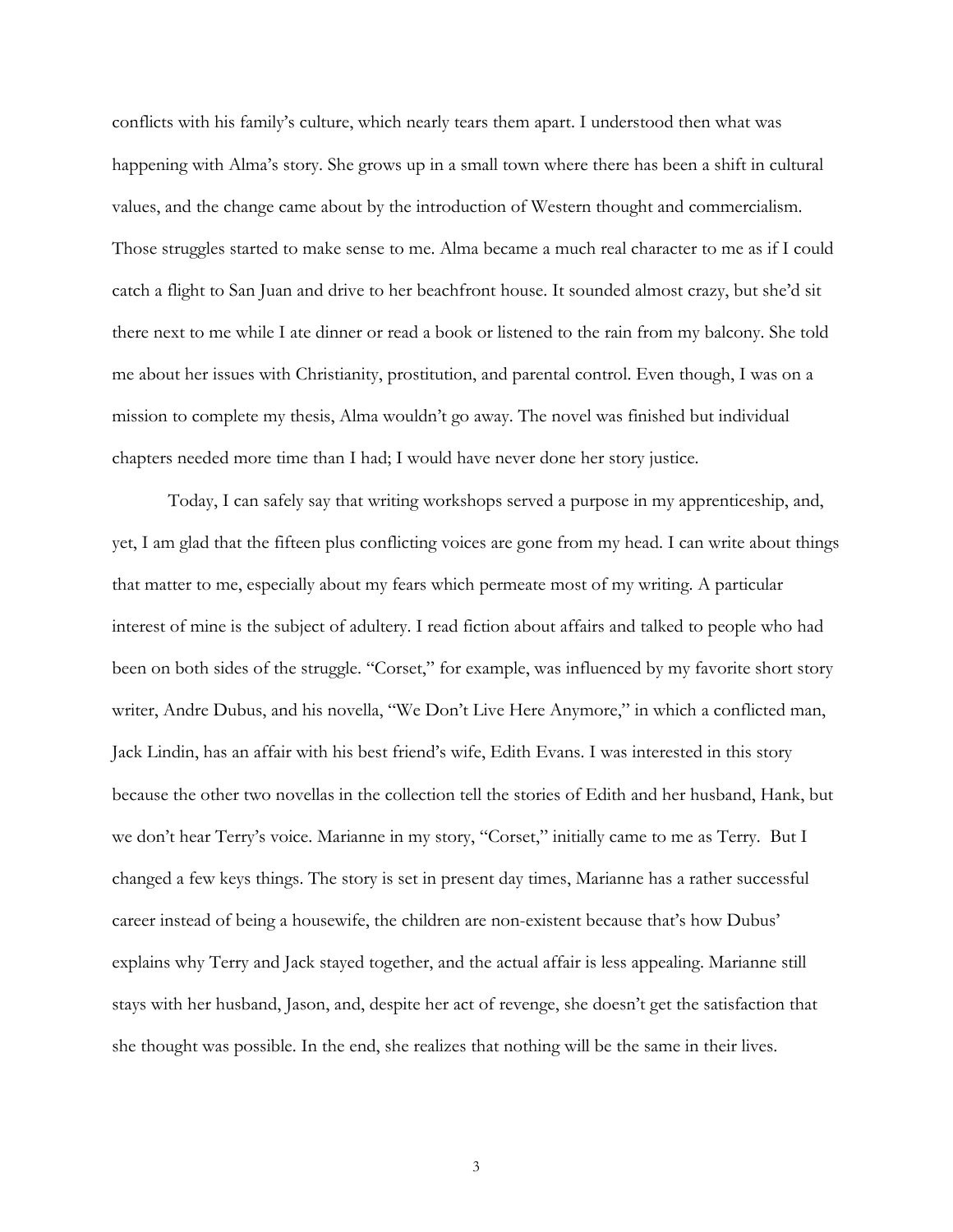Another writer who I deeply admire is Alice Munro. I read her book, *Runaway, Stories*, because one of my advisors saw a connection between "Alma" and Munro's story, "Passions." In both stories, the women are paid to disappear. In the initial drafts of my novel, Paul's wife offers Alma a few hundred dollars to leave Cabo Rojo. She's concerned about how the affair will affect her and her family since they live in a small town, and she doesn't want people to know that a seventeen-year-old girl seduced her husband. Well, I thought that Alma's motives would be lost if Paul's wife took control of the situation. After many re-writes, I realized what Alma wanted the most. Her intentions weren't as innocent as she first thought, and there was more at stake for her than the money she got from having sex with Paul. I sought to create a more memorable character, one that totters back and forth between being trustworthy and unreliable. Works from authors like Janet Fitch, Mona Simpson, Kim Edwards, Andre Dubus III and Chang-Rae Lee standout to me in terms of character development. Whether told in first or third person, we get round, conflicted characters who are forced to take difficult decisions, and we see their negative and positive qualities work with and against each other as they change over time.

Last, culture and language have influenced my writing immensely. I'm a native Spanishspeaker, born in a small, western town in Puerto Rico very close to where Alma's story takes place. My grandmother had thirteen kids, two of whom died at birth because of poor nutrition; both of my grandfathers labored intensely in the sugar cane fields; my father worked in a sugar refinery and later at the GE plant; my mother sewed jeans for Blue Bell. We moved to Florida when I was eight years old. I spent the first years in the United States stuck in Intensive English courses, which meant no basic grammar lessons for me. Although I was an avid reader, my parents didn't understand my passion for literature. They were far more concerned with putting food on the table than providing anything more than public education. I remember begging them to drive me to the library because I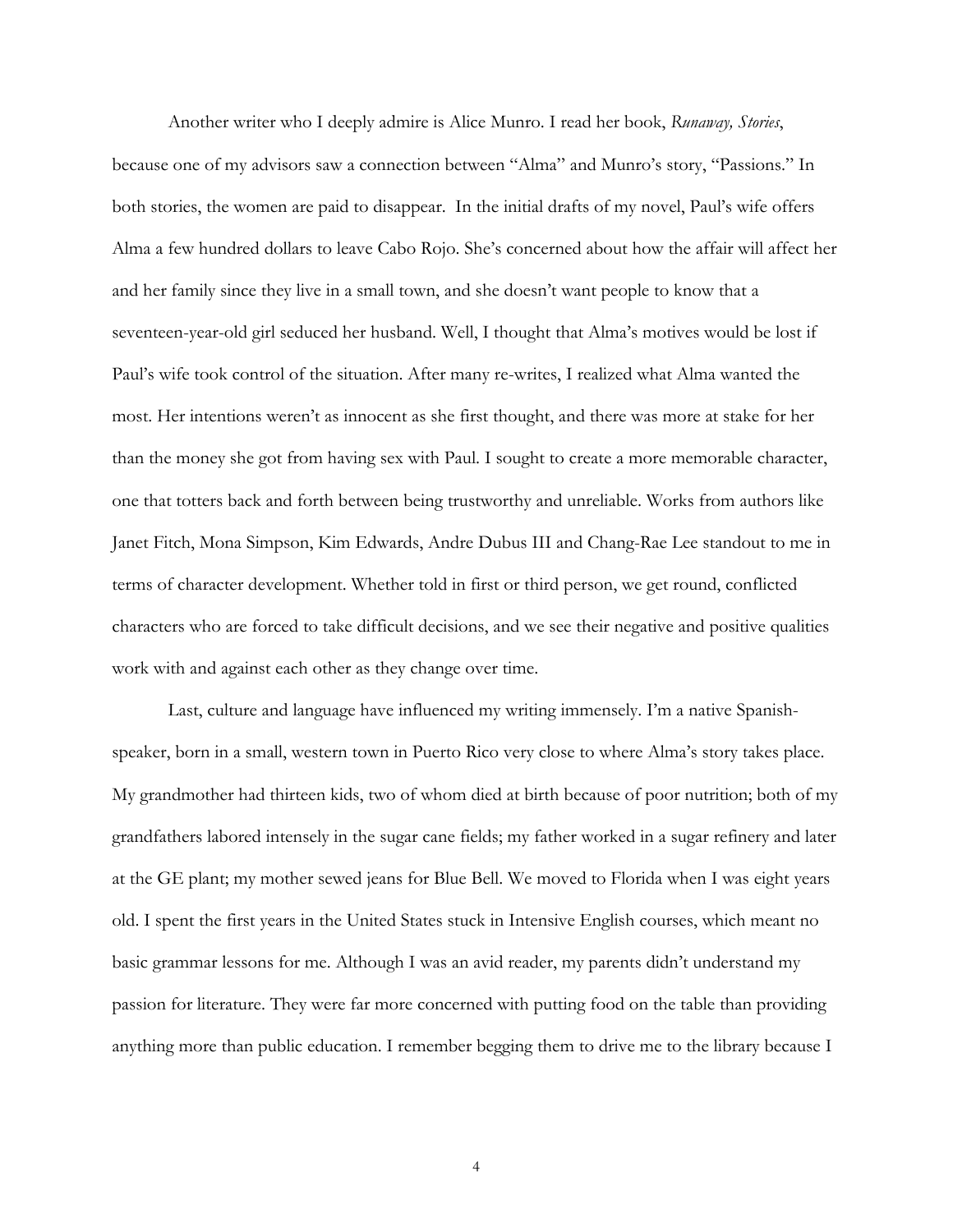could borrow the books for free. I didn't own any books growing up. Today, my husband helps me with phrases that don't always make sense to me. I'm still learning.

Because I'm keenly aware of my ethnicity, I started graduate school with an ambition to read novels and short stories written by Latin Americans. Some authors were unforgettable like Gabriel Garcia Marquez and Sandra Cisneros. Others failed the mark. At first, I solely wanted to write about my experiences as a Puerto Rican because I had so much to say. But my collection ended up having two stories, "Poised" and "Alma," whose characters' ethnicity reflect my initial interests. I can't help noticing how much culture weighs down a writer's work. Others expect us to have something significant to contribute. It's a constant struggle, and one that I cannot ignore. An important lesson from my readings has been that an exotic setting and foreign-speaking characters do not necessarily add up to a captivating story. Instead, I kept in mind the women's deepest motivations and desires. Hopefully, that's what my readers will reflect on when they finish reading my stories.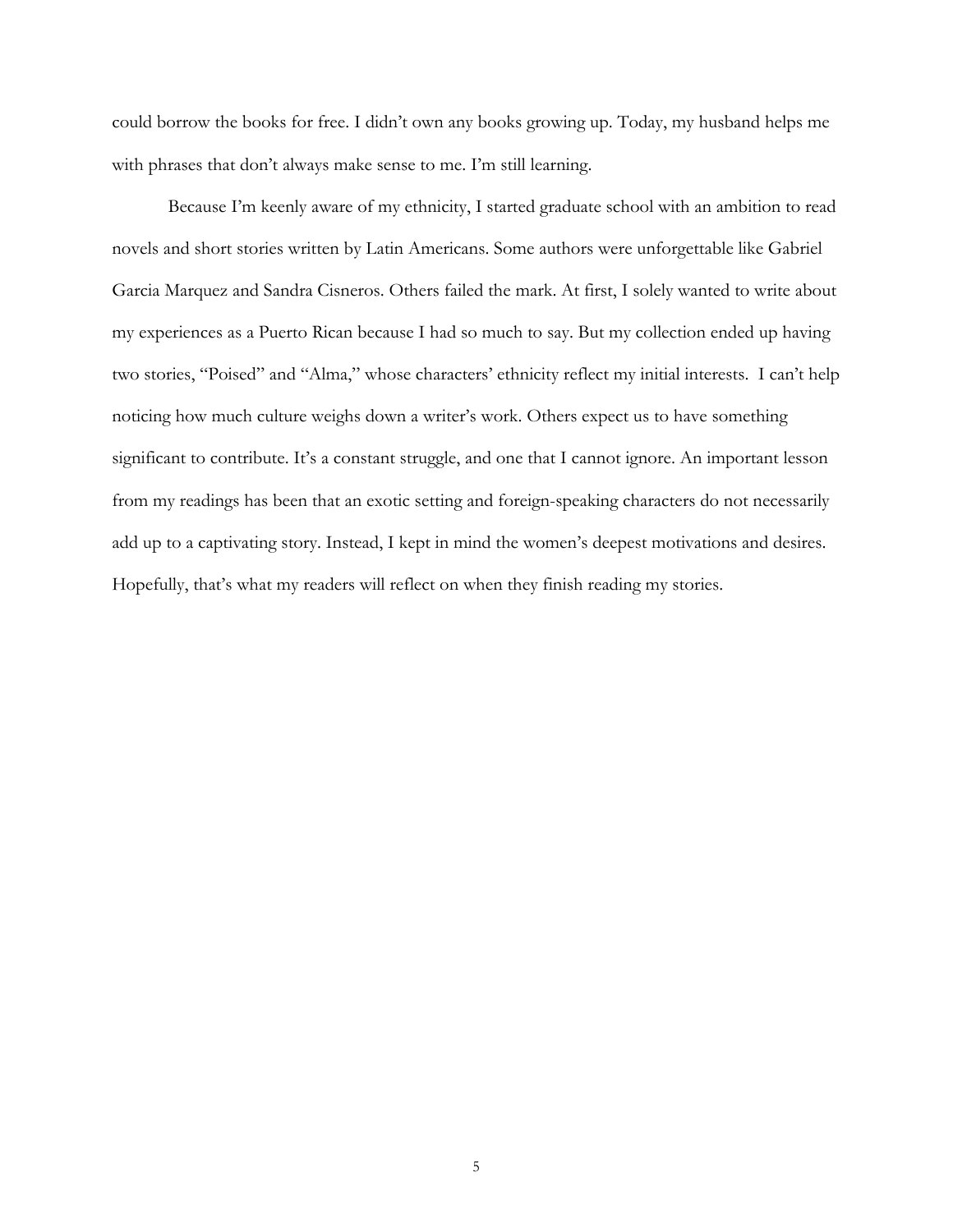#### **POISED**

<span id="page-12-0"></span>On Thursday morning, Kiss woke up breathless, her body twisted in a blanket, sweating profusely, like a child stirred from a night terror. In her dream, she was drowning in amniotic fluid inside of her mother's womb.

Dazed but awake, Kiss picked out of her closet a well-ironed, knee-length skirt and a crisp, button-down shirt, and she threw her leather pumps in her bag because she wore flats to ride her bicycle to work. She taught Basic Spanish at a community college in Lake Wales, Florida.

As she dabbed a bit of gloss on her lips, she flicked her hair back and posed in a sultry move—chin over the shoulder. She wanted to fuel the campus rumors that there was more than met the eye when it came down to Ms. Kiss Mendez. She liked it when people called her mysterious. An astronomy professor had asked her out because of this very rumor. He had said, "There's nothing more peculiar than a woman who wears a skirt while riding a *bicyclette*." He was a tall French man with a gray beard, and he slurred words like "woman" and "riding" when excited. She had rejected his invitation to watch the stars from his house. Soon after, a prestigious university up north hired the professor. She remembered him with pity, even though she gave him the cold shoulder as they walked past each other in school corridors. In reality, he was at least twenty years older than her. She found it impossible to correct him because she feared that he'd say that she looked older.

When she finished dressing, Kiss stepped into her mother's kitchen via a windowless hallway that connected the bedrooms to the main living area. At the age of twenty-seven, she still lived with her mother because a car crash four years earlier left Kiss' fiancé disturbingly manic-depressive.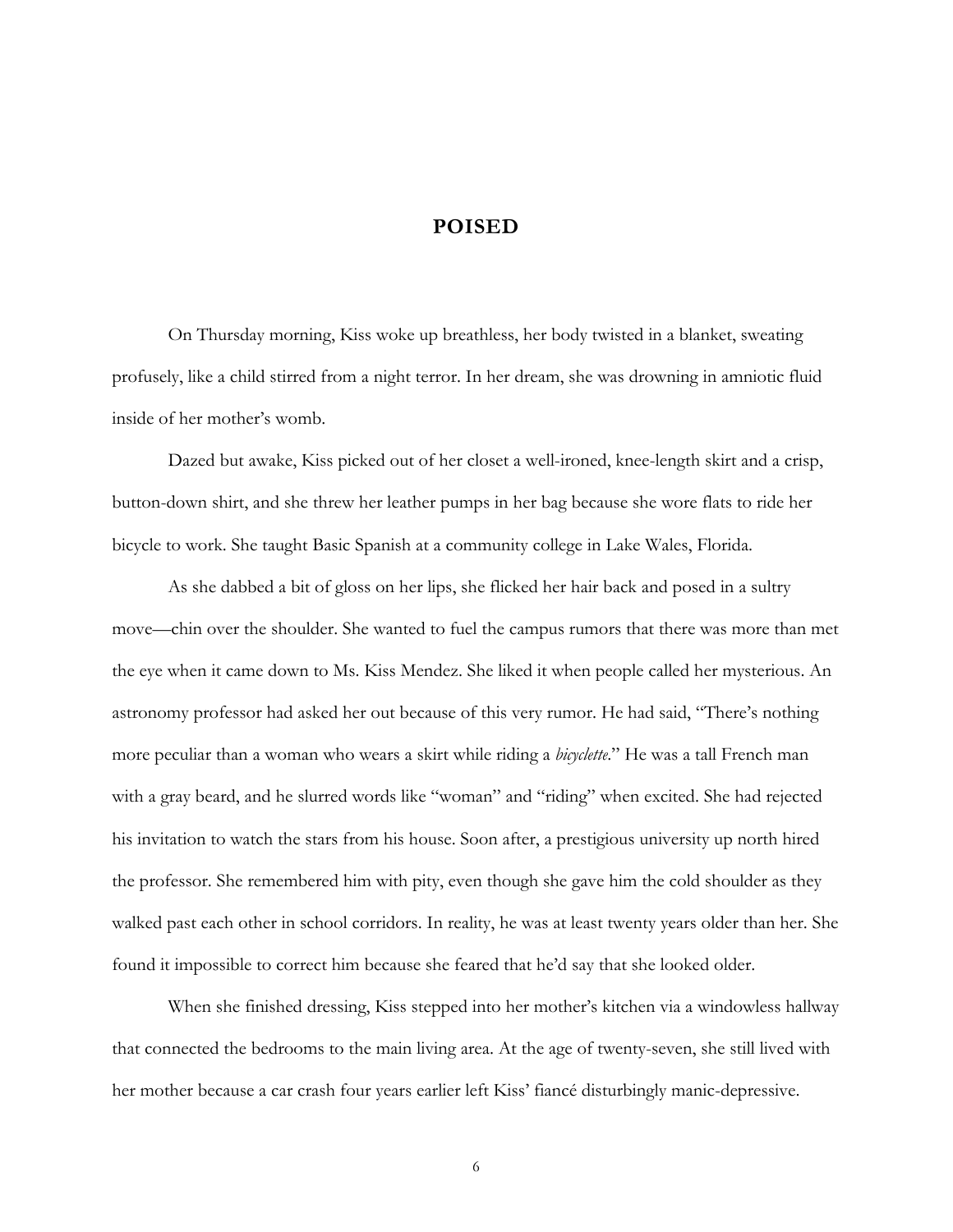Diego had arrived home, high on weed, and stumbled onto the couch where she was knitting him a sweater. Out of nowhere, he threw a shoe at the TV screen. "I loved your goddamn, sexy name," he said. "But now that I know you, shit, I think you're a fucking bore." She replayed the word in her mind, *bore*, put down her knitting and marched into their bedroom. Later that week, despite his promise to quit smoking, Kiss drove her beat-up car from Hialeah to Lake Wales. Kiss felt responsible; she had caused the accident. Still, there was no way in hell that she could live with a man who called her a bore.

In the kitchen now, Vilma rinsed dishes with one hand and held a cordless phone with the other. She wore oversized black pants with an elastic band that made her hips look rounder. Her frizzed red hair was pulled back at the nape.

The sun shone directly into Kiss' eyes, and, when she was able to see more than sunspots, Kiss noticed that the framed family pictures had been stripped off of the walls. They'd been there the night before.

"What happened to the photos?" Kiss asked.

Vilma hushed her with a pointed index finger to the lips.

"Did you take them down?"

Vilma said, "*Sí, niña*," and then continued talking to Ándres, her boyfriend.

Kiss poured cereal and milk into a bowl, and then she sat on a chair opposite of the china cabinet. She ate mindlessly because she was compulsively thinking about her mother's relationship. At first, she considered it a temporary engagement to stimulate the senses. Kiss loved to see the brightness in her mother's eyes. Despite an insomnia-inducing worry—Ándres didn't have any papers—Kiss eased her fears with daily reaffirmations that the two were not meant to be together. Ándres, a man with a beautiful Colombian accent, picked citrus fruit in the groves of Polk County. Kiss' father owned a successful used car dealership and was a doting husband up until six years ago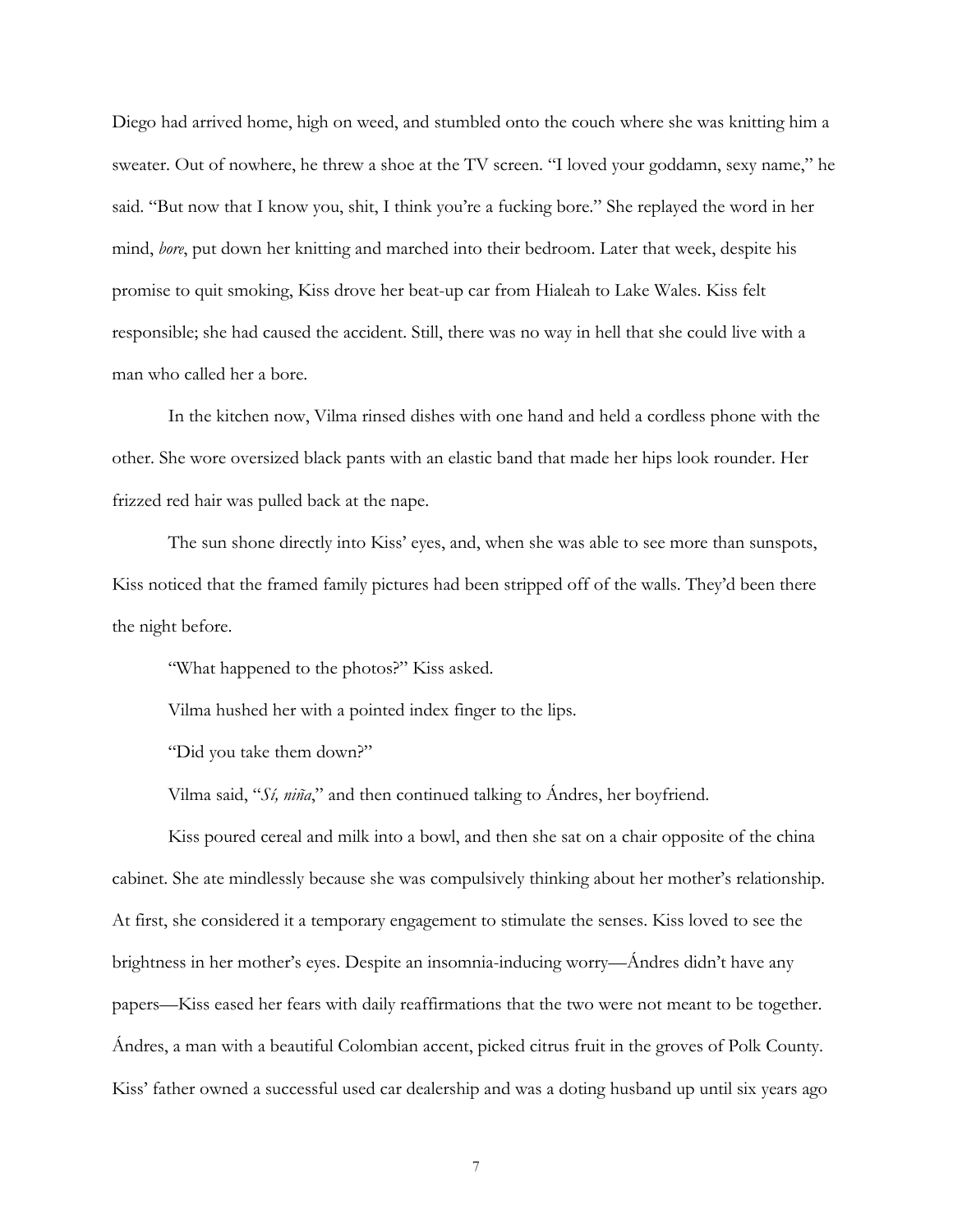when prostate cancer took his life away. The following year, her mother sold the Miami townhouse and fled, northbound, to a town unknown to them.

Things were turning out different than Kiss had hoped. As she watched her mother lean her elbow into the kitchen counter, Kiss remembered a night when her mother wept in the living room because Ándres hadn't returned her phone calls. Kiss had said, "No man is worth you getting flustered over," because her mother had taught her to say such things in times of despair. Vilma had said in Spanish, "I miss him terribly." Weeks later, her mother's moping around stopped. In its stead, a silence crept into the house as Ándres whisked Vilma away on weekend beach trips. Her mother returned with pictures. Ándres and Vilma holding hands under palm trees, staring out into the ocean, and even one in which they shared a deep kiss on an undressed bed. Angry past the point of reason, Kiss phoned her brother, Bertito, in the middle of the night and ranted about her mother's crazed love-affair. "God only knows how many women he's fucking at the same time," she had said without a reason. "I'm not buying the romantic *campesino* bullshit. That man has other things in mind." In the stupor of his sleep, Bertito had agreed that their mother was headed towards the deep end of the pool. And then he had said, "But at least Ma can float." His partial concurrence calmed her down a bit. After they hung up, however, Kiss remembered that Bertito was the least capable of deciphering what was right or wrong in matters of the heart. Her mother should be dragged out of the pool, even if she came out kicking and screaming.

Vilma now hunched over the sink. Kiss couldn't make out much of the conversation except for something that sounded like, "I'll call my son," and then she hung up the phone.

Kiss put down her spoon. "Can I get you some tea?"

Vilma shook her head in a way that made her torso flutter.

For a moment, Kiss thought that the relationship had come to its conclusion, and that her mother would ask Bertito to reclaim personal objects carelessly left behind in Ándres' house or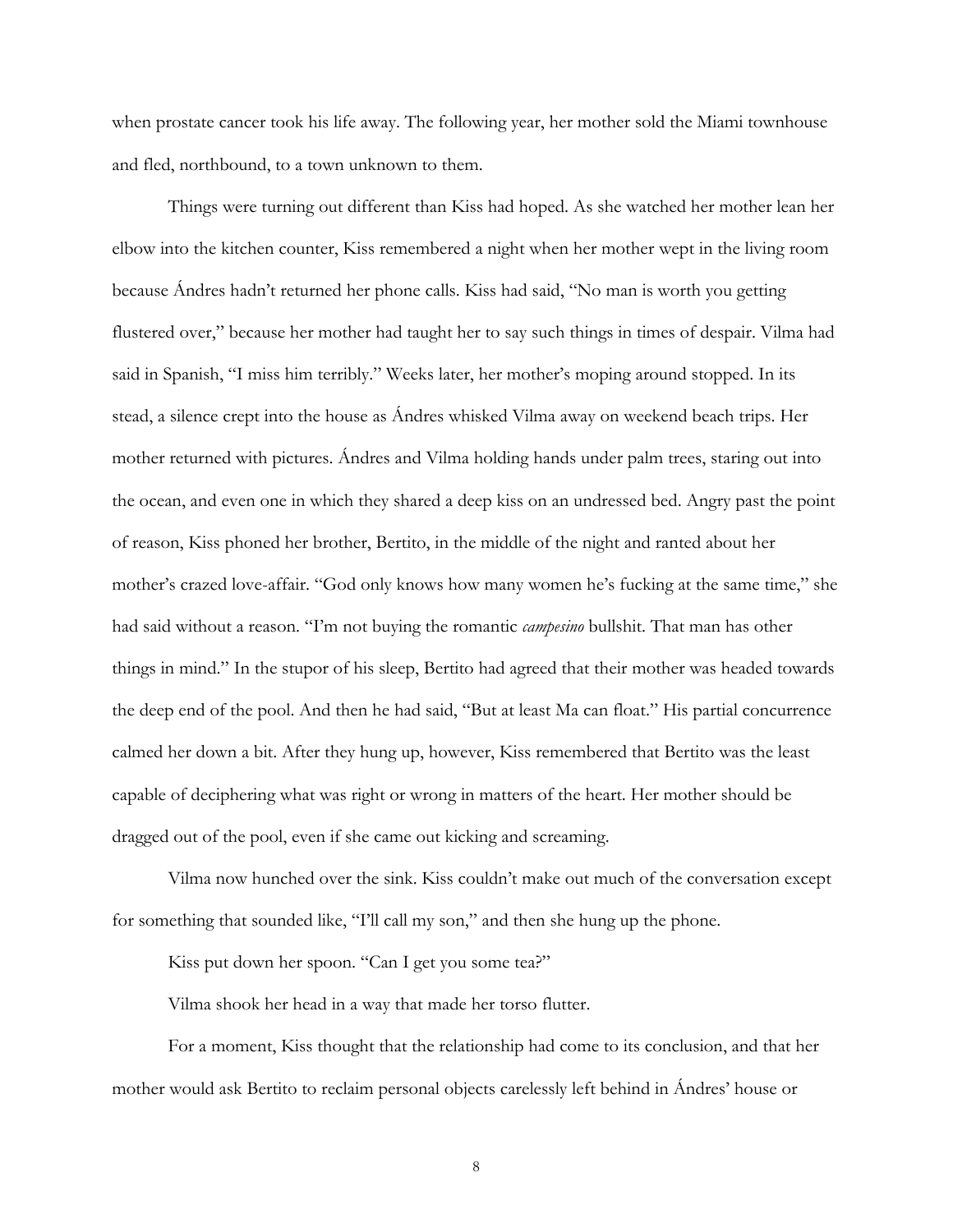apartment; Kiss didn't know where the man lived. She wasn't interested in finding out about his past—what part of Colombia he came from, what his parents did for a living, where his family lived, and what kind of future he envisioned with Vilma.

Kiss offered God a silent thank-you for answering her prayers.

Vilma wiped her face with a dirty kitchen rag. "Would you please cook your brother dinner tonight? He's coming over. I promised him a meat stew with corn and potatoes."

Kiss pushed the cereal bowl and it made a low raspy sound. "I have papers to grade." She had already finished grading, but she wanted her mother to stay home with her tonight.

Vilma showed her the sack of potatoes. "You know how to do it. Not too much water and never enough salt. Bertito is looking forward to the stew. Don't disappoint him."

"He's a grown man," Kiss muttered.

"Do me this favor without complaining, please." Vilma set the potatoes on the counter. "God knows how much more I've done for you."

Kiss stopped herself from answering back. Cooking didn't bother her as much because she was older. She could shrug off the backwards mentality behind it soon after they ate the stew.

"And why did you take down the photos?" Kiss asked.

Vilma grabbed her hair and twisted it into a tight bun. "I'm renovating. This house needs it. Paint, furniture, even the floors."

These days her mother didn't confide the details of her life until it was too late. Yes, the splintered wooden floors, the faded couches, and the peeling paint needed to be updated. But her mother wasn't asking for her input. After years of living together, Kiss felt like she was being shoved aside. Even her brother would know about the phone call before she did.

Kiss had to go to work. The school required that she be there to teach unimpressionable teenagers the meaning of Spanish words that they didn't care about, and she couldn't be late.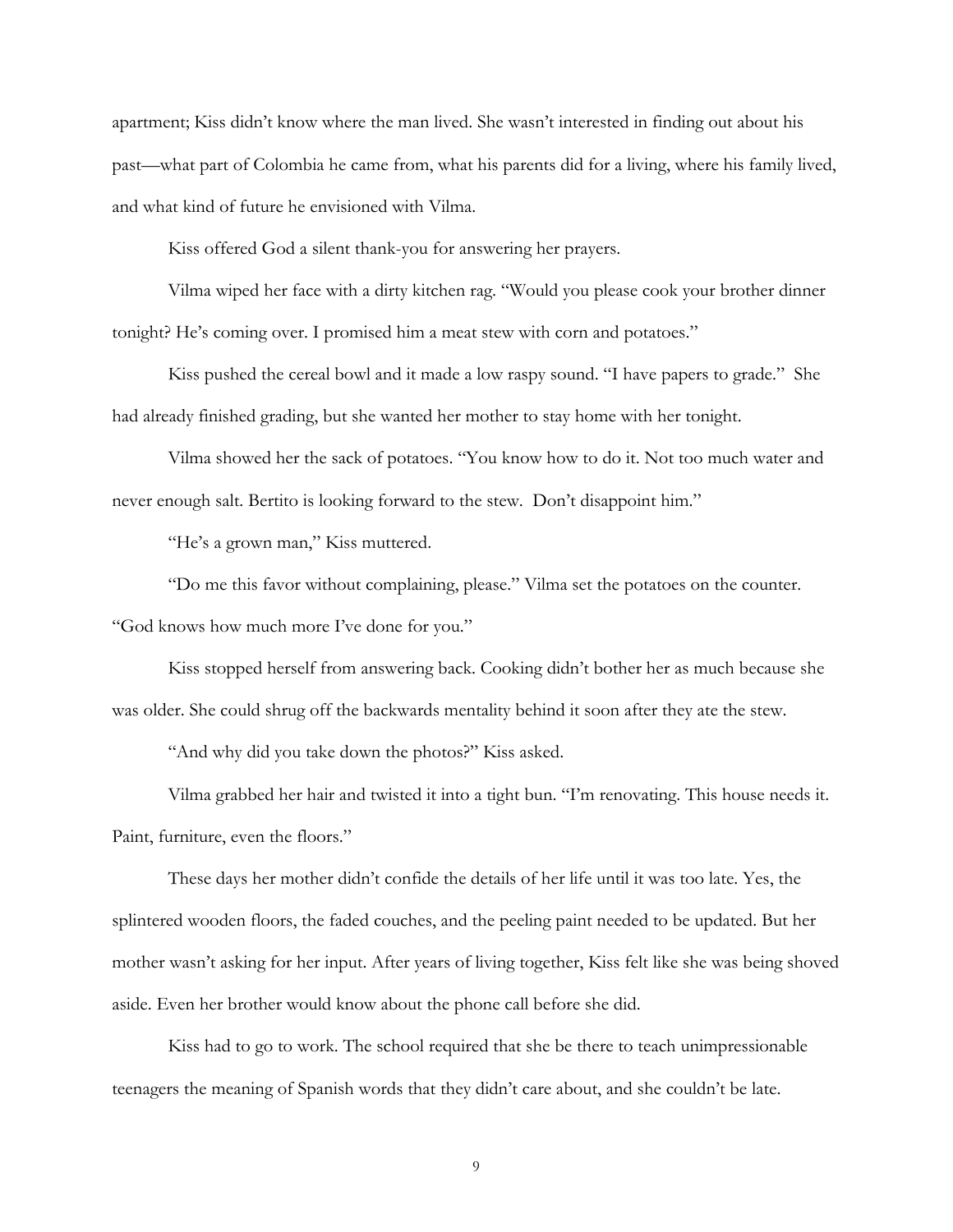Kiss had fifteen students in her last class that Thursday afternoon, five of whom were absent. She neglected to take roll every week, and no one in administration asked for an attendance sheet. The students slouched in their seats. One kid in the back slept on his book bag. For three years, Kiss had taught Basic Spanish as a foreign language, which was anything but foreign to her. At first, she believed in slow progression. She'd hold up colorful picture cards and ask the students to repeat after her: *mama, papa, tía, tío, casa, perro, ciudad*. In time, she thought that the ceiling spider webs, the weathered carpet, and the blank student faces would drive her mad. Since no one in administration took much interest in what she taught as long as the students didn't complain, Kiss implemented new teaching methods to break up the monotony.

As she stared back at those bored eyes, Kiss realized that they were uneventfully reaching the end of spring. The fifteen would soon exit her classroom completely unknowledgeable of the language or culture. The pre-requisite for signing-up for the class was that the student couldn't have any previous contact with the language, which Kiss found difficult to believe since Spanish was the county's unofficial language. Regardless, she couldn't fail any of them since it was not an impossible class. And those who did not pass, as Kiss knew from experience, would suddenly perk up and become their own personal representatives before a sympathetic administration who believed that the majority of students were smart, eloquent and unjustly treated by a teacher who failed to write appropriate bylaws as to how to pass the class. Kiss quickly eased her pass/fail system. In a county where most people made a living out of agricultural jobs, she couldn't afford to lose her teaching position and become an orange picker.

To liven up the class, Kiss wrote on the board, "*Las naranjas me estan mantando*." She enunciated each word slowly, and the class repeated somberly after her. Kiss wiped the chalk off of

\*\*\*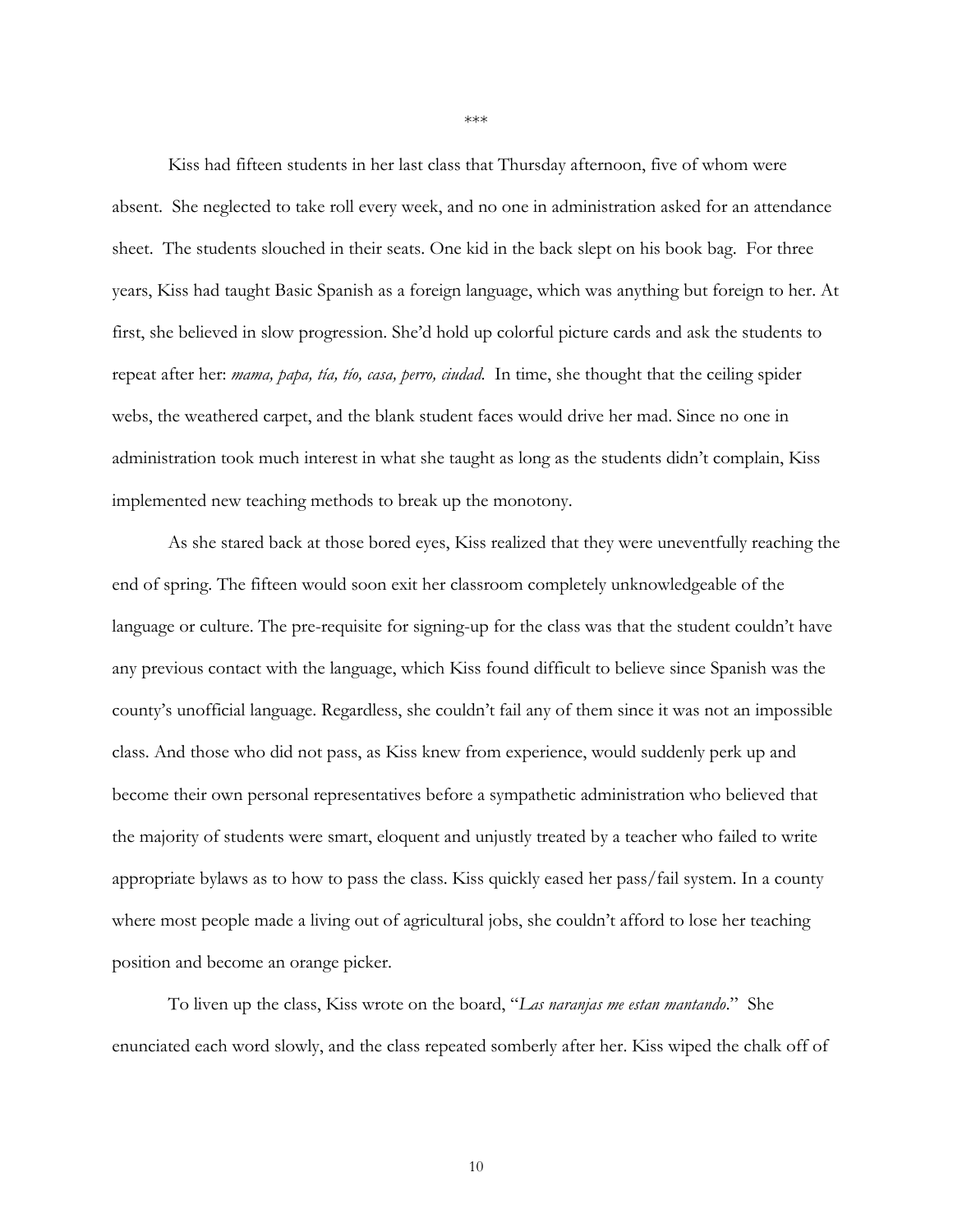her hands. "This means: 'The oranges keep me alive.' Does anyone wish to contradict me?" She'd distorted the sentence's meaning in translation.

The students shuffled in their seats; a kid near the back window sneezed and wiped his runny nose on his arm. Their silence was a rare reward. Even the pompous ones, like Elvis with his posh hairdo and a pen over his left earlobe, lowered his eyes. They exhibited every palpable sign of fear. Anything but to be called on by name. Kiss wondered how long she could keep the moment going. She couldn't quiz them on words they hadn't learned, but she could frighten them a little, which she preferred over handing out D's and F's.

"Write it down in your notebooks. You have until next class to translate it." She turned her back to them. Immediately, the air conditioner's whine was drowned by the noise of ruffled paper and bags being zipped. Before she excused them, she said, "Bring your dictionaries to class, too. There will be more phrases on the board." She raised her hand and set them free.

As they filed out of the classroom, she pretended to be occupied. The technique blocked most student efforts to inquire about graded papers; besides, she didn't want them to know that she had nothing better to do than examine their vocabulary lists and sentences. On a corner of the desk, she neatly arranged the books that she carried to class, and then she read a short article on motivational teaching in the latest issue of *Language* magazine.

"You have a good weekend, Miss Mendez." The last boy to exit the room, Carl Houston, gave her the peace sign.

"You, too." She sighed in relief once the room was empty.

Carl returned to the doorway. "By the way, do you have our grades ready yet?"

She wouldn't pass the afternoon unscathed. "Not yet. Soon." She returned to the magazine, but over the edge of the page, she saw Carl wink at her.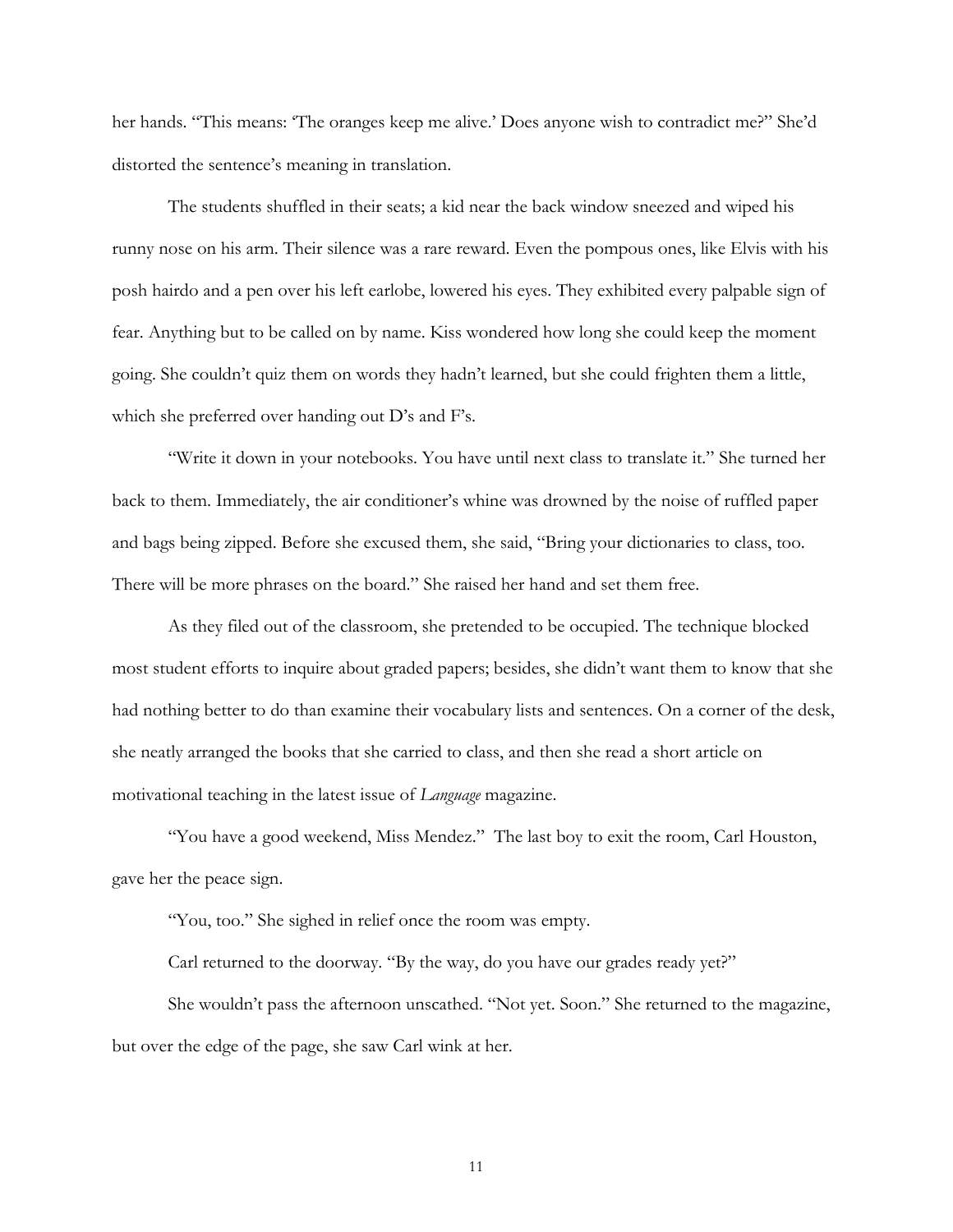Kiss was breathless for the first time in years. Carl had an eerie way of making her feel as if she were a whole decade younger. She recalled the first time he stepped into her classroom wearing a black collared shirt and dress pants, and he sat right in front of her desk, licking his lips as if he wanted her. Hallway rumors alleged that he broke the hearts of many females, and that he preferred brunettes over red heads and blondes over brunettes, but he had an indiscriminate way of making them each feel more special than the next.

When the flutter in Kiss' chest stopped, she tossed the books and papers in her bag and turned to erase the words on the board. This was her last class of the day; finally, she could go home and talk to her mother.

"Sis, you spacing out or what?"

The voice nearly caused her to drop the bag on the floor.

Her older brother, Humberto, whom everyone called Bertito, strolled up to her desk. He wore the same baggy jeans as the last time she'd seen him and a white t-shirt with the words, "*Te quiero ahora,"* splashed above the head of a semi-naked girl holding a sweaty Budweiser bottle. Bertito read the phrase on the board aloud. "Are you teaching these kids *mierda*?"

"It's a direct method of teaching. Not that you'd understand."

"Hold on a second. You're saying that 'orange' is supposed to teach a life lesson?"

"It's about skills, Bertito."

"What kind of skill is that?" He smirked, moving closer to her desk.

She tucked the bag under her arm, trying with all her might not to lose her cool. There were more than a few instances when she wished that her brother would fall off the face of the earth, especially during the year that he had lived with them. They quarreled about little things: him leaving the toilet seat up, her not replacing the garbage can bag, him drinking milk out of the gallon, and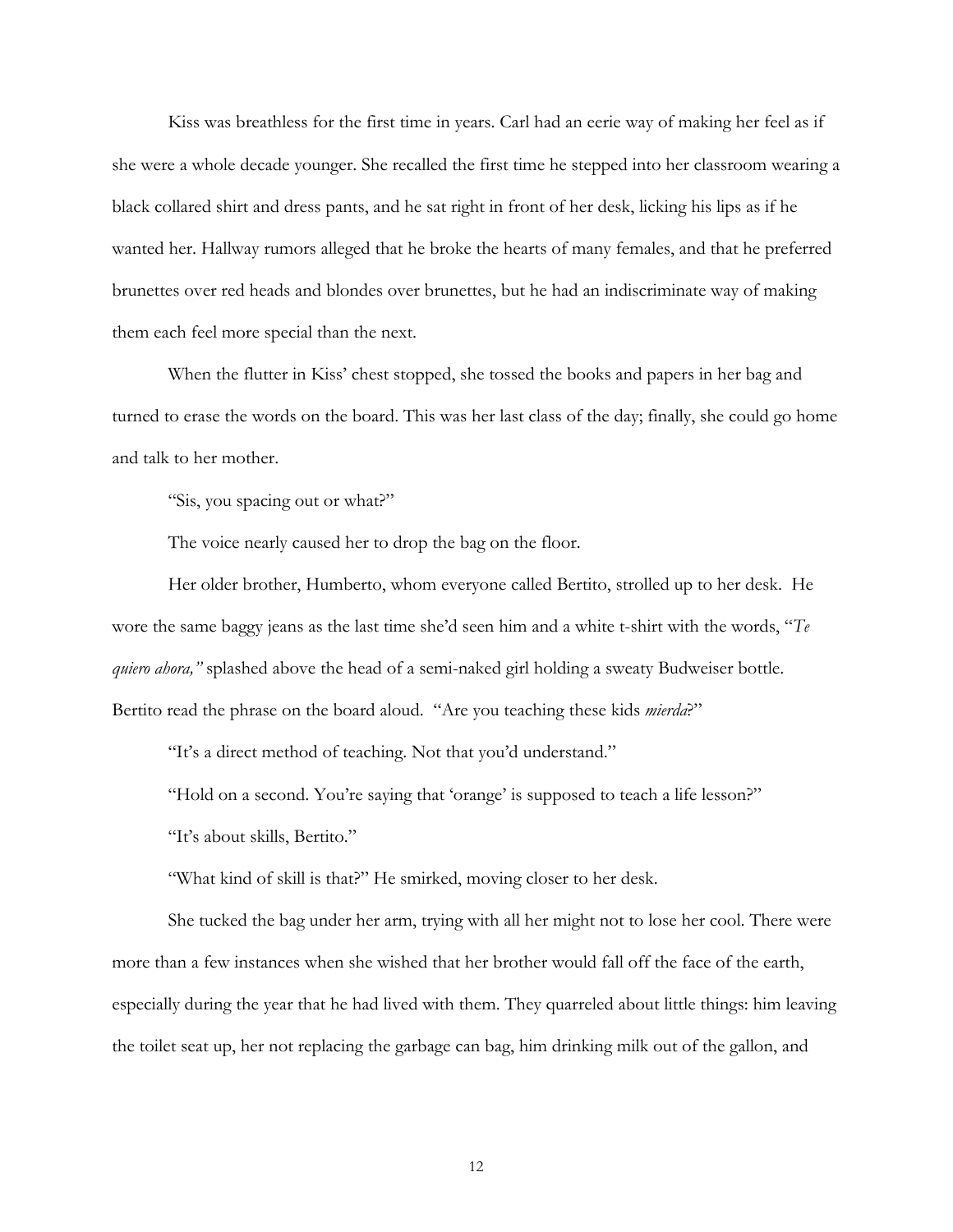whose turn was it to take their mother to the doctor's. In the end, they had grudgingly agreed that their little wars made them feel younger.

Out of nowhere, Bertito wrapped his muscled arms around her neck. His breath smelled of sour milk and beer. His armpits reeked of grease and some other unnamable body odor. He was the kind of man she would've dumped on a blind date.

When he released her, Kiss said, "If you weren't my brother, I'd call you a *tecato*."

"Now I'm a drug dealer?" He held an imaginary joint between his fingers in a mocking gesture of Univision's say-no-to-drugs campaign.

"You're acting like a child," she said in a whiny voice, realizing too late that her slight measure of self-control had slipped out of her hands.

"Hey, why don't you teach your brother some skills?" He tore the bag from her shoulder.

"Give it back!" Kiss found herself screaming.

"Stop raising your voice," he said in a quiet tone. "I can hear just fine."

Kiss straightened her shoulders. In a matter of seconds, her brother had managed to make her behave like a kid in the park complaining about the bully who pushed her off the merry-goround. Recognizing that she wouldn't win this round against him, she succumbed to calling him "a chauvinist pig," to which he responded with snorting pig-like noises in her ear. Outside by the car, Bertito opened the door for her. He inched towards her ear as if he was going to kiss her on the cheek, and, instead, he said, "Oink, oink, oink."

She handed him a silver key and said, "Get my bike." The rack stood around the corner. "Such a demanding woman," he said. "That's why you're still single."

She opened her mouth to respond, but he slammed the car door on her face. With much effort, she rolled down the window and said, "And you're no longer married."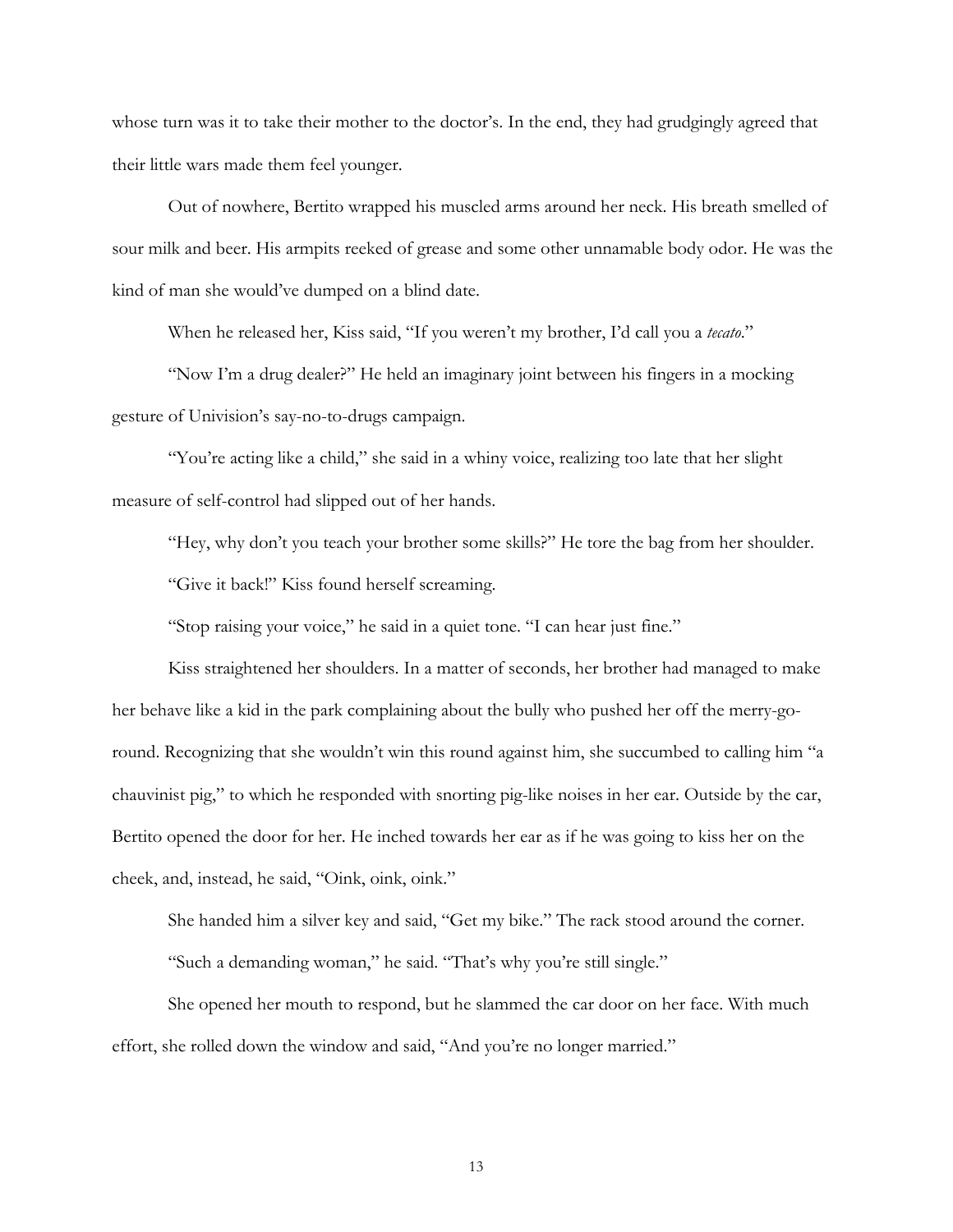He stuck his tongue out first. She was incapable of controlling her response—tongue sticking out, eyes narrowed, and jaw jutted upwards as she growled like a cat. But it wasn't her brother's double-over laughter that caught her off guard. Out of the corner of her eye, she saw Carl standing next to an overflowing trash can. It was too late to cover her face. The boy (or would it be politically correct to call him a *man*?) removed his earplugs, looked down at his hands, and then, as if cautiously considering his next move, he lifted his chin and offered her a nod. This was the way young people acknowledged each other, and she accepted his greeting with a courteous hand wave. He smiled back. Kiss readjusted her shoulders in an effort to recuperate her dignity. Carl stroked his bottom lip with his thumb, and Kiss swallowed hard. She told herself to look away but her neck muscles paid no attention.

Bertito returned to the car carrying her bicycle on his shoulder.

Kiss, hoping to avoid gazing back at Carl, focused on the significance of her brother's seemingly kind gesture. He never offered her a ride home from work. Bertito repaired mufflers at a car shop. Even when Kiss begged him to pick her up because she was too tired to pedal back home, Bertito said that he had one more car to finish, and she had to wait for hours. Nine times out of ten, she ended up pacing the library corridors. If she sat on a bench outside, one of her colleagues would inevitably stop and gossip about So-and-So dating the married Basic Italian teacher, Mr. Vincent, who amused the beautiful brunette students desperate to jump on the fast-track to the Dean's list. Kiss didn't belong to the gossip group because someone would eventually ask her to open up about her personal life. No one knew that she lived with her mother.

She *did* want to know why her brother was there, and, as soon as he got in the car, she demanded answers. "Why did you come pick me up? Did Ma put you up to it? What's wrong with her?"

"Chill out, woman." He gave her a fierce, sideways look.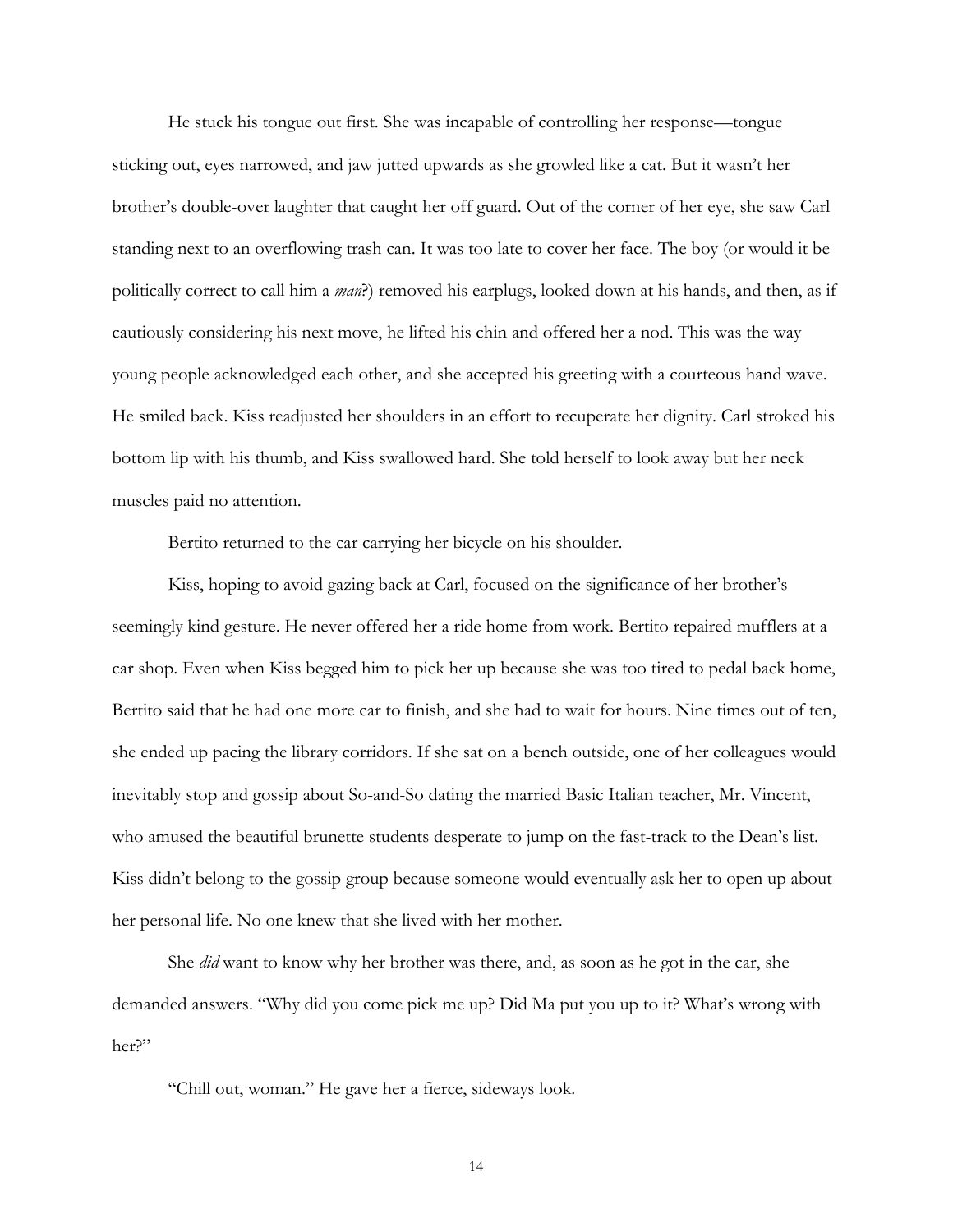Kiss wiped sweat off her forehead. She could sense Carl's stare grazing her face, and she didn't dare bring attention to him by looking in his direction. Her brother would never let her live it down, and, luckily, he didn't seem to notice.

"This is very strange of you," she said.

"You're the weird one." He put the key to the ignition.

"You didn't show up on Monday when I called about Ma's doctor appointment."

"Ma doesn't need you to hold her hand *all* the time."

"She's getting old."

"She's been old." He puffed out air. "And you better get yourself a dependable car soon because the rain season is coming and you're going to end up drowning in a ditch. You know that you're not twelve anymore? I mean, did we not put enough candles on your birthday cake last year? You are twenty-seven-years old. Grow up."

Bertito jerked the car into first gear.

Surprisingly, Kiss welcome the slap of fresh air. As they pulled out of the parking lot and headed up the curvy road, Carl became a tiny dot in the rearview mirror. Kiss focused on the road in front of her. Looking back could only cause trouble.

Unlike most of flat Florida, the beauty of Lake Wales lay in the rolling hills that were blanketed with evergreen trees. In the distance, Bok Tower stood tall, a marble block on a sea of green. The three of them picnicked in the garden next to the tower where they spread a quiltedblanket on the grass and watched the sun's shadow dance over the gigantic sun dial. Kiss had wished those moments would go on and on until they, The Mendez Trinity as her mother jokingly called them, grew old together.

Bertito turned left into Waverly, and they passed the trailers with hanging clotheslines in the backyard, the empty lots with waist-high grass, and more orange groves on the right. Up ahead were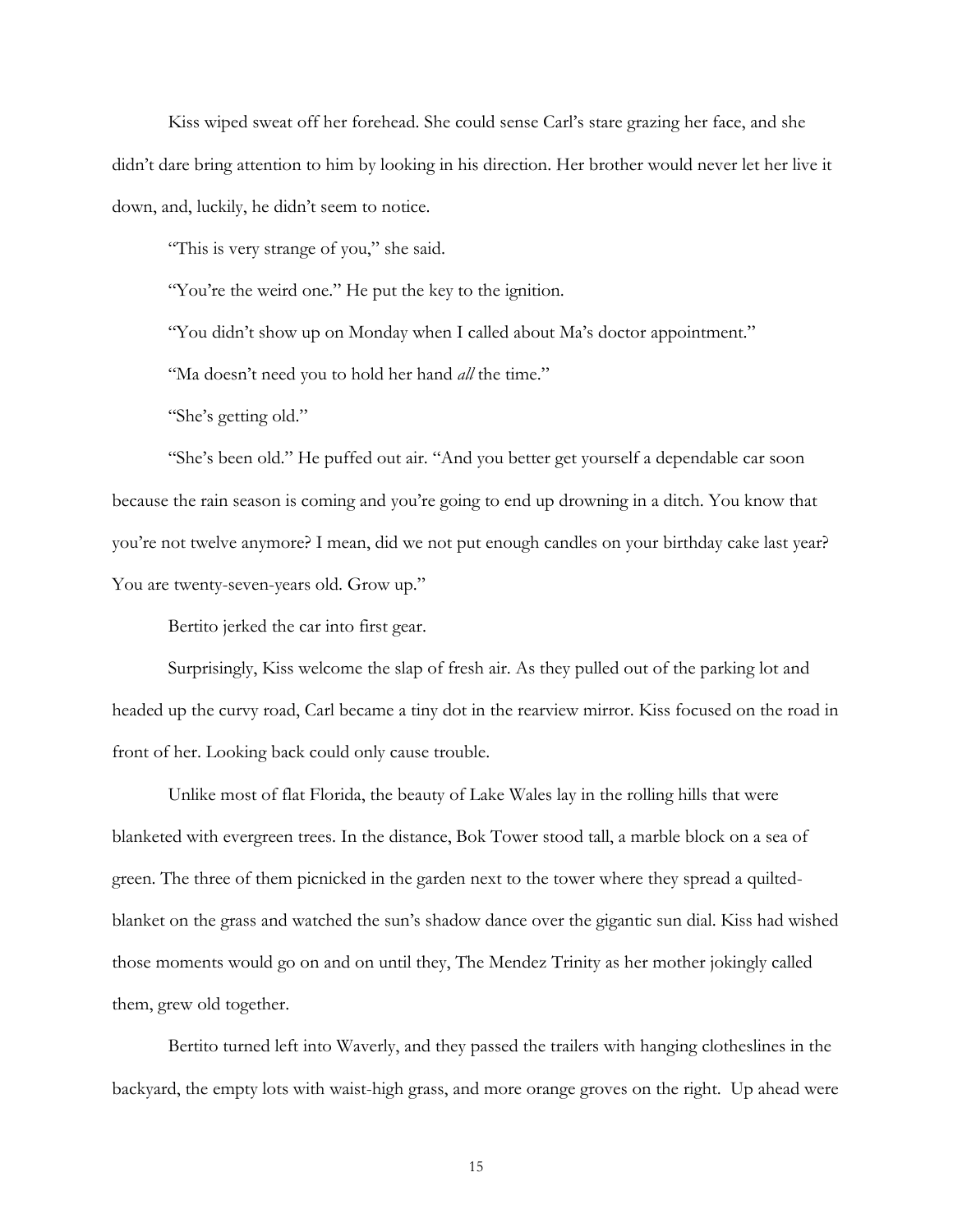the crumbling trailers where the illegal immigrants lived. On the other side of the road, workers dressed in long-sleeved shirts climbed ladders leaning up against the trees. They tossed the fruits into large black buckets, which they then lifted into the backs of pickup trucks. Kiss first saw the daily workers when she moved into town, and she had pitied them for having to survive on such hard labor. "They're paid by the truckload," her mother told her. "If you'll live here, you must understand the locals." The one day Kiss broke down and volunteered to pick fruit, she found a redand-black-diamond snake dangling from a branch. Its beady eyes stared at her hand as she stretched out and grabbed an orange. She twisted her ankle when she jumped off of the ladder. She felt horrible for anyone who survived under such circumstances, but she wouldn't go back to the fields ever again.

Bertito turned into a gravel road that led to their mother's one-story home with its flat roof and an L-shaped balcony that looped around the front and side. Arches above the windows and door gave it a slight Spanish-style.

The first thing Kiss noticed was the darkness. Her mother usually tied the curtains back after her egg-and-toast breakfast, and she opened the windows to let in the hot and still Florida breeze. Her mother believed that it cooled down the house and saved them money on their energy bill.

Bertito turned off the car and stepped out. "I think rain is coming our way."

Up in the sky, gray clouds inched eastward as streaks of lightning cut across the sky. The dry spell had dragged on for months. Most of the grass had turned a terrible mustard color. The decorative palm trees planted on both sides of the driveway grew a combination of brown and green fronds that caused some to perk up and others to bow down under the weight of the branch. A good rain would change the scenery.

"Where did Ma go?" Kiss asked.

Bertito opened her door. "Are you planning to stay in the car until you're thirty?"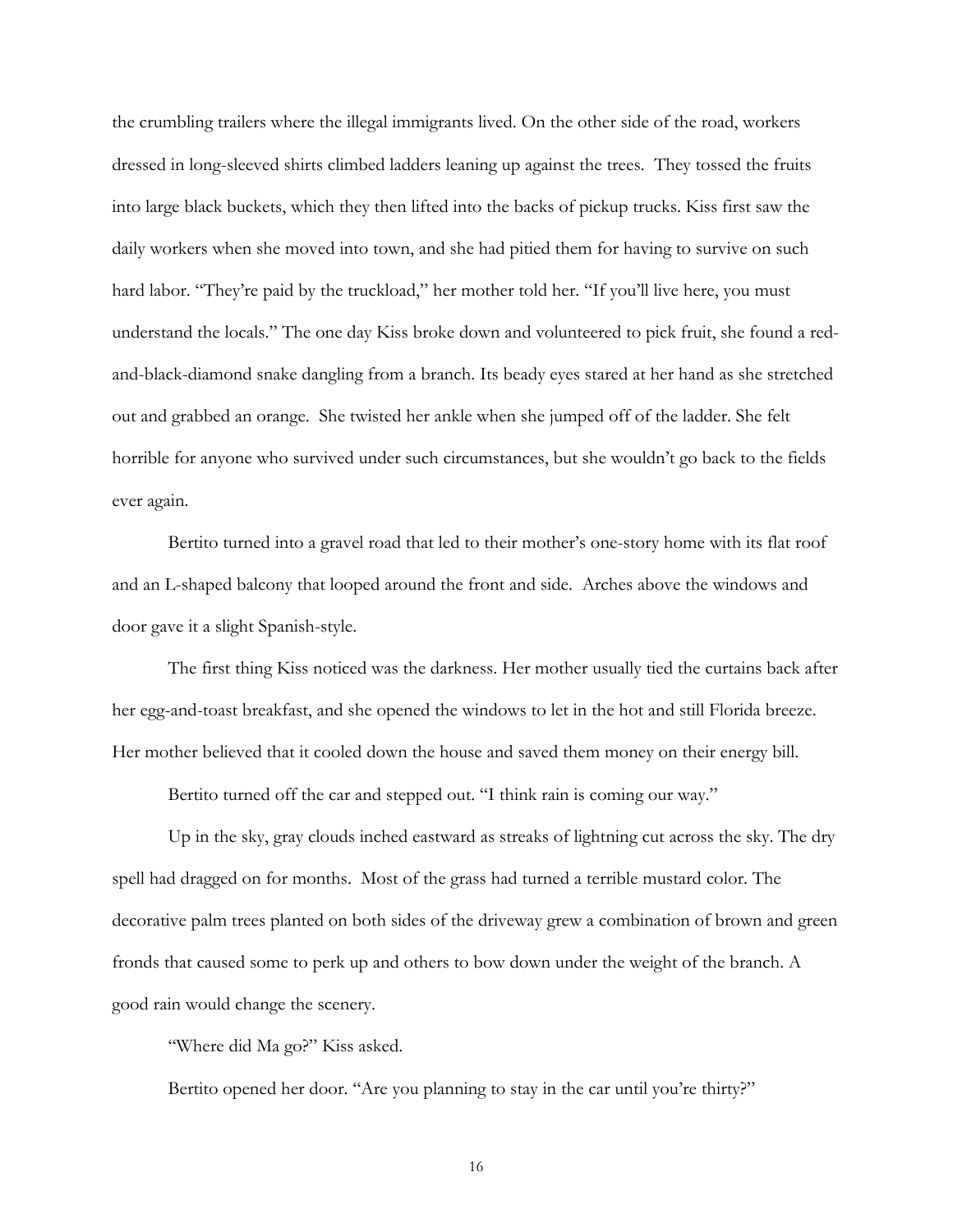"You haven't answered my question."

Bertito went up to the house.

As Kiss walked across the dry grass and reached the handrail, she realized the second thing wrong: her mother played music in the afternoons, but there was dead silence today. Kiss created alternate scenarios to deflate her fears. Ma was probably suffering from a migraine headache, resting in bed. Kiss blew thoughts of car crashes and heart attacks out of her mind.

The sky was darkening fast.

Bertito unlocked the front door. He stood there for a long time before he turned and faced her. The sly smile that made him look like a prankster became a slack bottom lip.

"You should sit down," he said.

Kiss pinched a bit of skin under the folded arm to keep her temper in check.

Bertito said, "Ma went to the courthouse this afternoon to marry Ándres." He sighed in relief as if keeping that quiet had been a burden on him.

Kiss felt as if she'd been dressed in a heavy wet gown. She held the handrail for support. Tucking her bangs behind her ears, she eased down into the chair that Bertito placed behind her. He brought a chair for him to sit, as well, and placed it directly in front of hers. A loud breeze lifted dust off the ground. Somewhere far away, a dog barked incessantly.

"Were you at the house when this happened?" Kiss wanted to know.

"Ma asked me to come over because she had something important to say. Ándres was sitting in the living room. Lunchtime. He told me that *la migra* came around his trailer late last night with rifles and dogs and handcuffs. A few of his friends were taken away. Ándres jumped out through a back window and hid behind a dumpster until *la migra* left. He was shaking like a leaf. Man, I had to hold back my tears. Ma was walking back and forth, back and forth, saying, *Dios santo, Dios mio. ¿Que voy a hacer?* You know how she gets. Andres told Ma that if she marries him, he could have peace."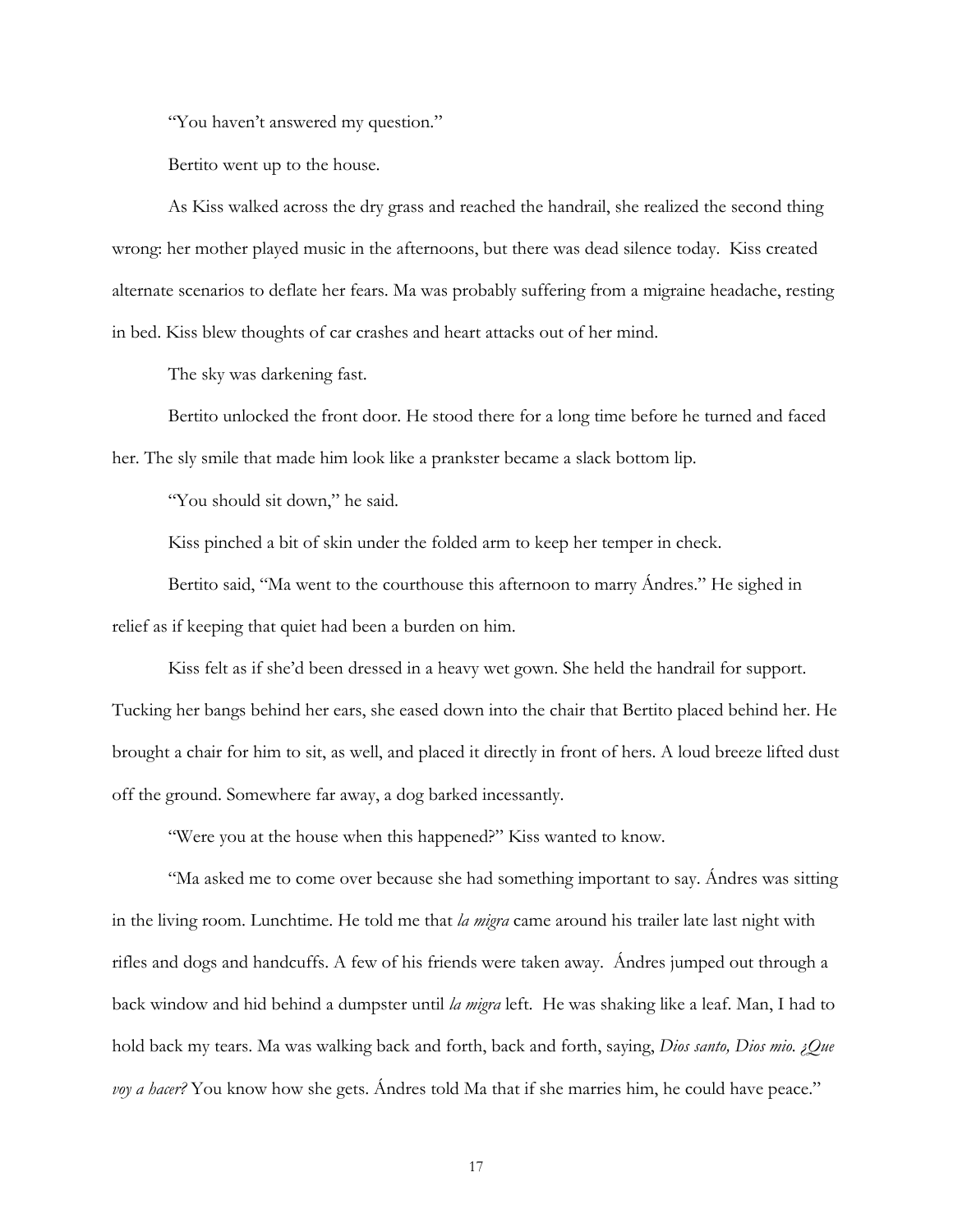Kiss thought a hammer landed on her stomach. She couldn't breathe. Her world spun in circles. Lightning flashed between the clouds. She doubled-over, trying to focus her mind, willing the dizziness to stop. Her brother rubbed her back. How could her mother fall for that story? Her mother probably wanted to save Ándres. She must've thought it her responsibility to calm the worries of the man she was fond of. Her mother would stretch out her arms farther and farther past the point of broken ligaments and she wouldn't stop giving. Ándres must've caught-on quick. He flirted with her at the senior's bingo night in the community center in Bartow. Within a week, he invited himself over for Sunday brunch and then drove her on his motorcycle to Daytona. There were always flowers behind his back when she answered the front door. And when she talked to him on the phone, she sounded like a dazed teenager, whispering when Kiss stepped into the room, and bouncing lightly as if she were dancing to a *boleró* playing in her head.

Kiss' vision sharpened as if the rain had already come and gone. "Did *you* believe his story?" Bertito smoothed his black hair. "That kind of thing happens around here. If they find him, they'll send him back to Colombia in a split second. No green card, no stay." He didn't laugh.

"You should've reasoned her out of it," Kiss said.

 He grunted because his beeper buzzed twice. He flipped it upside down and tried reading the numbers backward as if it were a cryptic message. "Maybe it's work. Let me check." He stepped inside the house and the slim screen door slammed behind him.

A breeze drifted up Kiss' ankles and settled there.

Kiss faced her reflection on the window. She felt old. Had she fixed her hair and applied the cosmetics that her mother recommended, Kiss could've passed for twenty-three instead of thirtythree. At some stage in life, the effects of age were reversed by using makeup, and Kiss came to the conclusion that she'd reached the point of no return.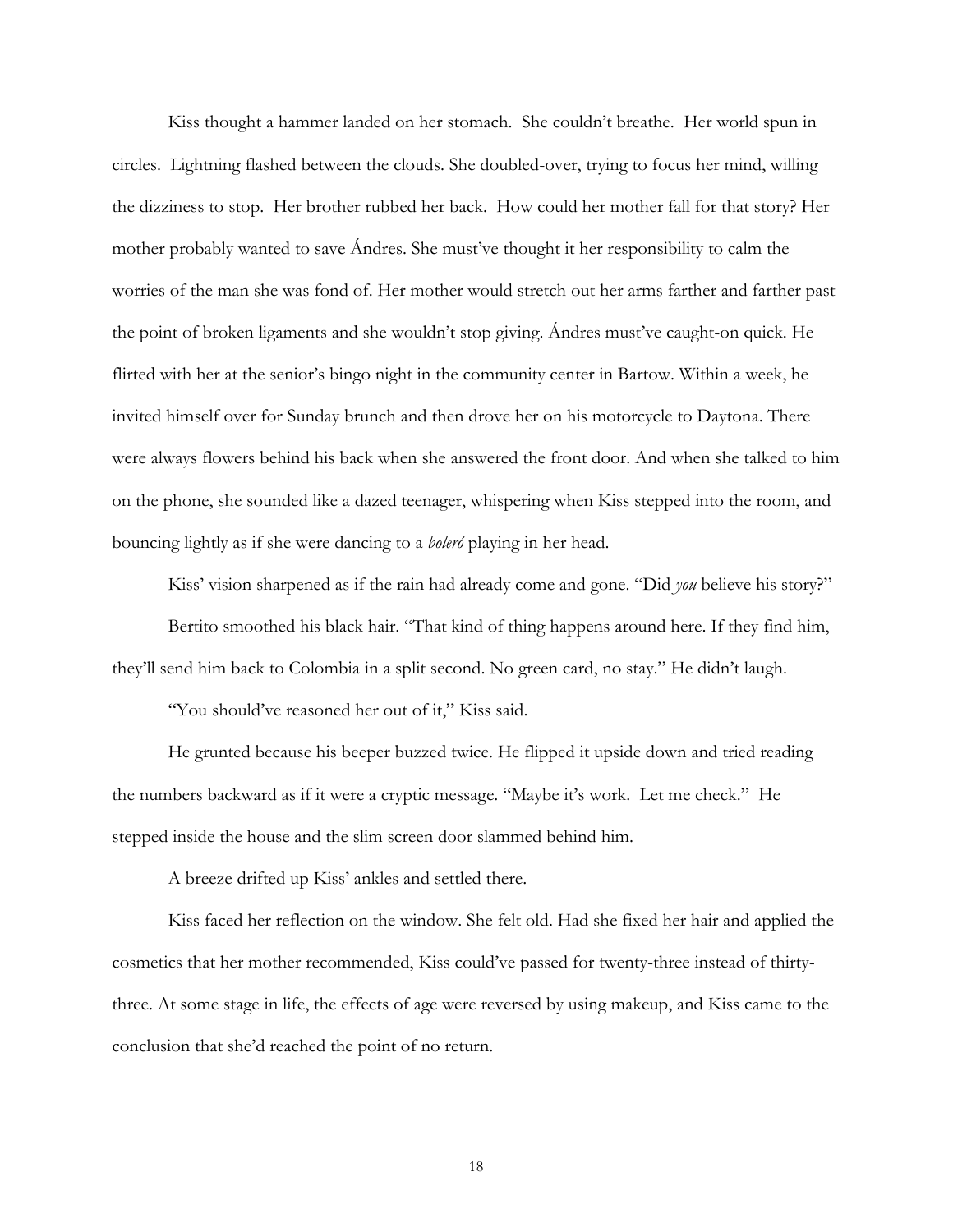Carl's face came back to her. As hard as the tried erasing the memories, she couldn't forget how much Carl reminded her of that boy in her senior year of high school. While the rest of the students danced to power ballads in the gym, Frank Devry undressed her without any shyness. She couldn't finish because they hadn't prepared for the discomfort of doing it on a run-down carpet; it had been enough for him. Weeks before graduation, she found herself at her doctor's office after she fainted in P.E. In the car, she begged her mother to stay in the waiting room. Kiss was alone when the old doctor said, "Your fling left you an offspring and something else. Something far more dangerous. I will tell Vilma what to do." It turned out that a manageable dose of pills took care of her physical woes, all of them. But no amount of medicine could rid Kiss' memory of the stern and hurt look that her mother shot at her belly the day it was taken care of. A whole decade past and neither one of them brought it up in conversation. Kiss had found it easier to handle it that way. Not even her brother knew.

Bertito returned to the balcony holding two beers. "You want one?" he asked, and then he sat down.

Kiss stood. "Ma is getting married and you're doing nothing."

Bertito's dark face turned a slight shade of red. "What do you want me to do?"

 "Not sit down." Kiss ran to fetch her bike. She wasn't entirely clear what she'd do next. First, she had to find her mother in the courthouse. Next, she had to stop her from committing an atrocious mistake.

She unhooked the bike and tried to find her balance on the gravel road. Bertito followed her. He dug his fingers into her forearm, and she pushed him away. She got as far as knocking the brake pedal before he tore her off the seat. And that's when they regressed back to their pre-teens. In her mind, she saw a string of arguments: kitchen shouting matches about whose turn it was to wash the dishes and hallway fights about who messed up the bathroom. In a matter of seconds, they wrestled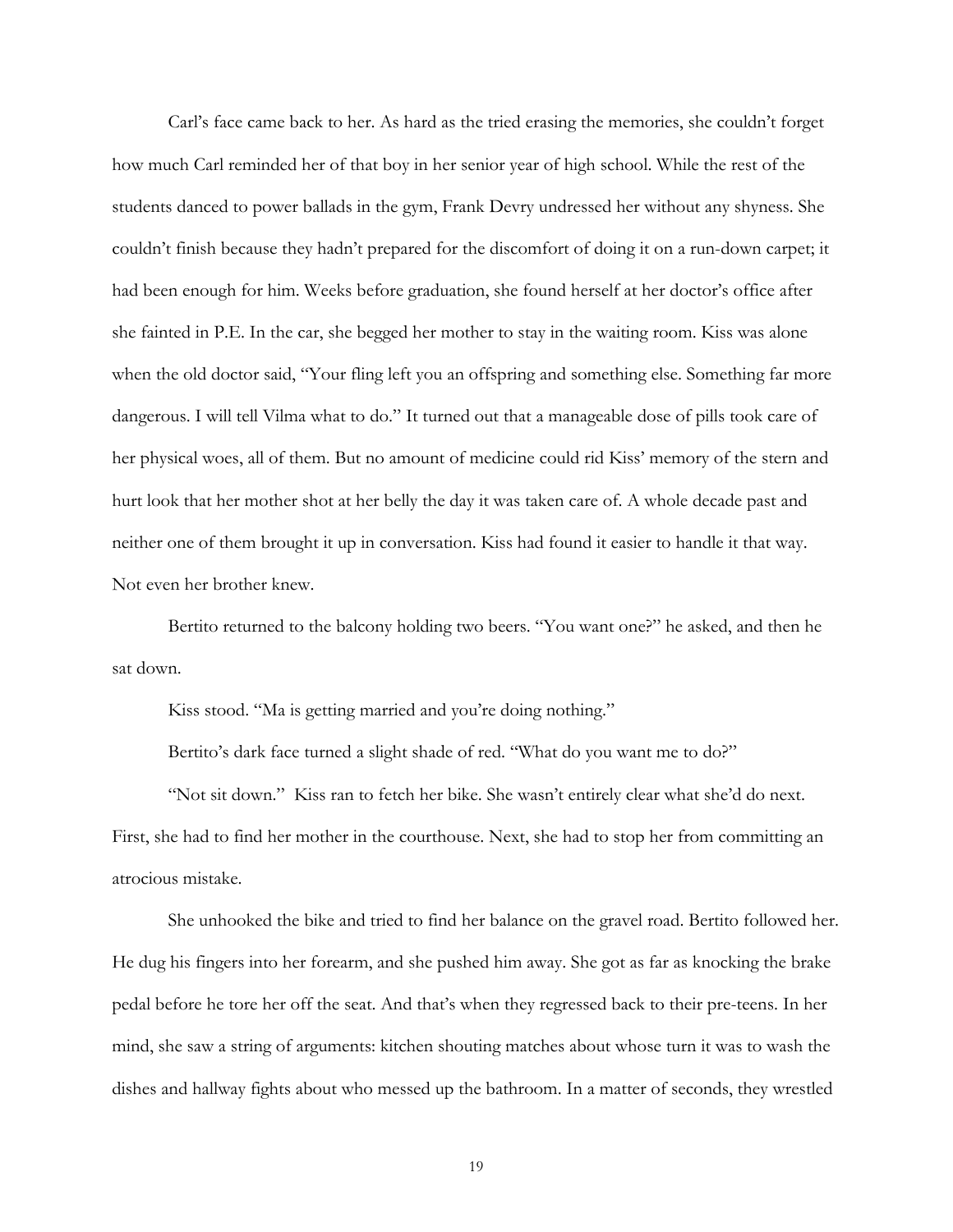each other to the ground causing the bike to tip over as if it were drunk. One of the tires bumped her leg. Gravel rocks scraped her arms. She aimed to kick his balls. Instead, she hit his knee cap. He cursed in agony and recoiled. With much effort, Kiss rolled him off of her. They were both panting.

Once she caught her breath, she said, "You might not care about her as much."

"It's going to storm." Bertito cupped rain drops in his palm. "*Te vas a matar*."

For the first time in a very long time, he sounded genuinely interested in her well-being.

Still, she raised her bicycle up off the ground. She wanted to object to the marriage. Her mother was not 'sound of mind.' The judge should know that no one in the family knew about the nuptials. A decent couple would've hired a priest, baked a two-tier cake, and handed out ceramic keepsakes with the bride and groom's names. She would stop the insanity.

"I can't sit around waiting for Ma to mess up her life," Kiss said.

"Goddamn it, girl. Ma already married the guy. Don't you get it? This isn't about you."

None of it made sense. "I have to hear it straight from her mouth."

Bertito said, "I'm not lying to you."

 Kiss felt as if she were eight-years-old again. Back when her parents went salsa dancing downtown, her father ordered them a pizza and handed Bertito the money. But when they left, Bertito called the pizzeria and canceled the order. He handed her a peanut butter sandwich. If she even clucked her tongue, he promised to use the belt on her just like Pa did on him. He couldn't get away with it, but the words frightened her enough that she quit her whining. When her parents returned, Bertito said Kiss fell asleep before the pizza arrived, and he wasn't hungry. Later on, Kiss found girlie magazines stashed in his shoe boxes, and she used the secret to blackmail him when he threatened to expose something she was doing, like dating a boy from school. His threats alltogether stopped when he dropped out of high school and started repairing cars.

"I never know when to believe you," Kiss said.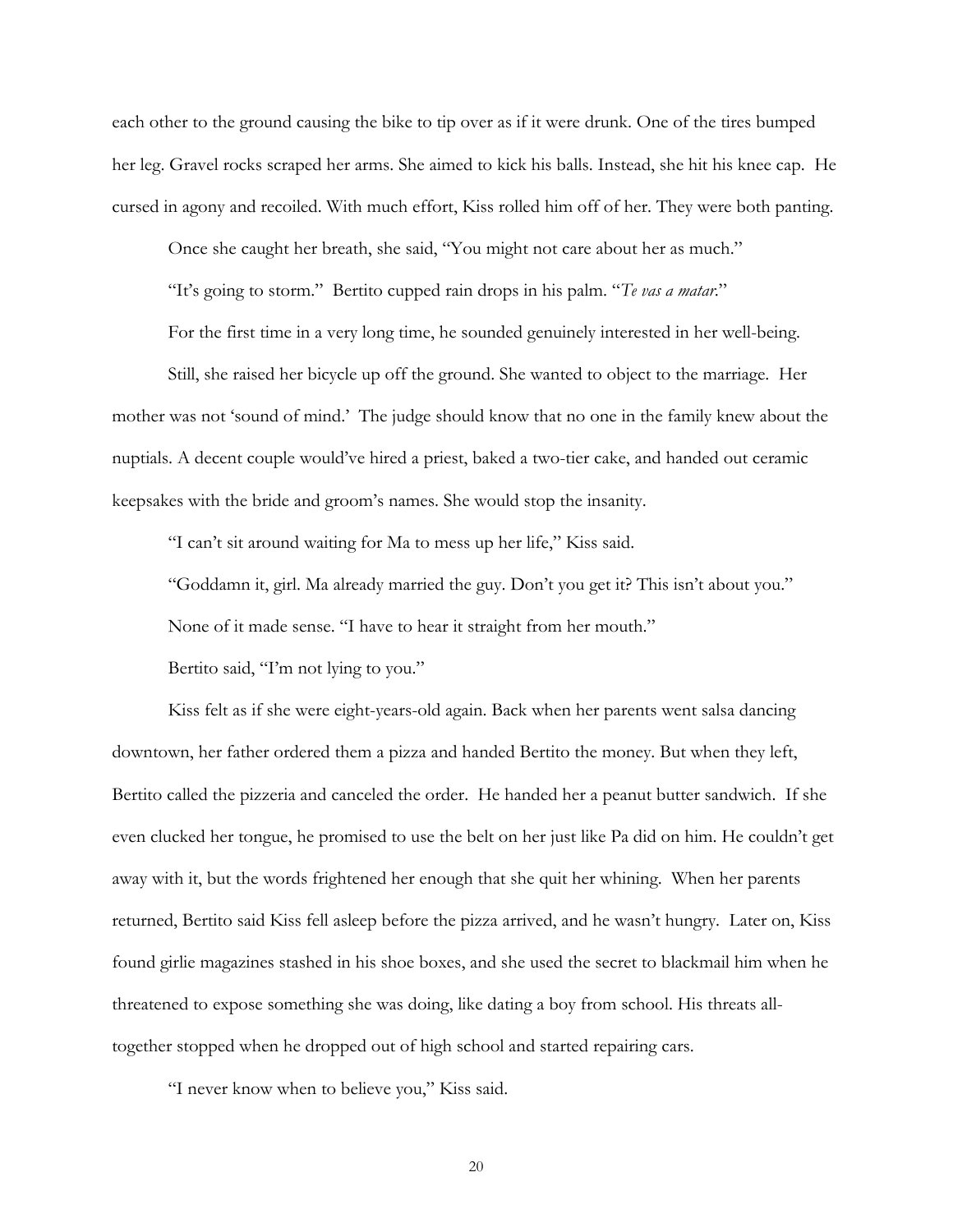Holding his knees like a tired old man, he said, "Ma paged me. They're renting a car to drive to Saint Petersburg for their honeymoon. She wants to meet us for dinner at a restaurant in Winter Haven. Some other friends are going, too."

Kiss knew she couldn't run away from the familiar story. Ándres had little time to stay in the country and, when *la migra* found him, he'd be shipped back to Colombia. Marriage to a citizen would change everything. He'd first request his work permit, then his permanent residence in two or three years, and then he'd apply for citizenship. Foreigners paid thousands of dollars for such marriages. She knew people who endeavored into such dubious arrangements. Spanish networks devoted talk shows and newscasts to the subject. But her mother did it for free. Because she cared for Ándres. No currency should be exchanged for love and marriage. Kiss believed that, as well. She just didn't trust the man.

"Are you going to go to this dinner?" Kiss felt the spite rising in the back of her throat. Bertito draped an arm over her shoulders. "She's our mother."

"He's marrying her for the papers. Once he gets what he needs, he'll be gone."

 "Maybe, maybe not. That's not our problem." He took her hand and led her back to the balcony. He told her to sit. Even though she didn't want to because standing helped her think, she sank into the plastic chair like an obedient child. "You remember the day I moved here?"

Kiss shrugged. "I try not to." She recalled the sadness in his eyes when he came out of the truck. His joking, which Kiss couldn't stand, also cost him his marriage. While the doctors operated on his wife's infected ovary after giving birth to their baby boy, a nurse asked Bertito which name they chose for the kid, and he said, "Castro Mendez." Once the anesthesia wore off, Carmen called him *un imbecil*. She was a Cuban expatriate. "How could he do this to his own child?" she wanted to know. To soften the blow, Vilma suggested that they call him Astro, like a star. Carmen had the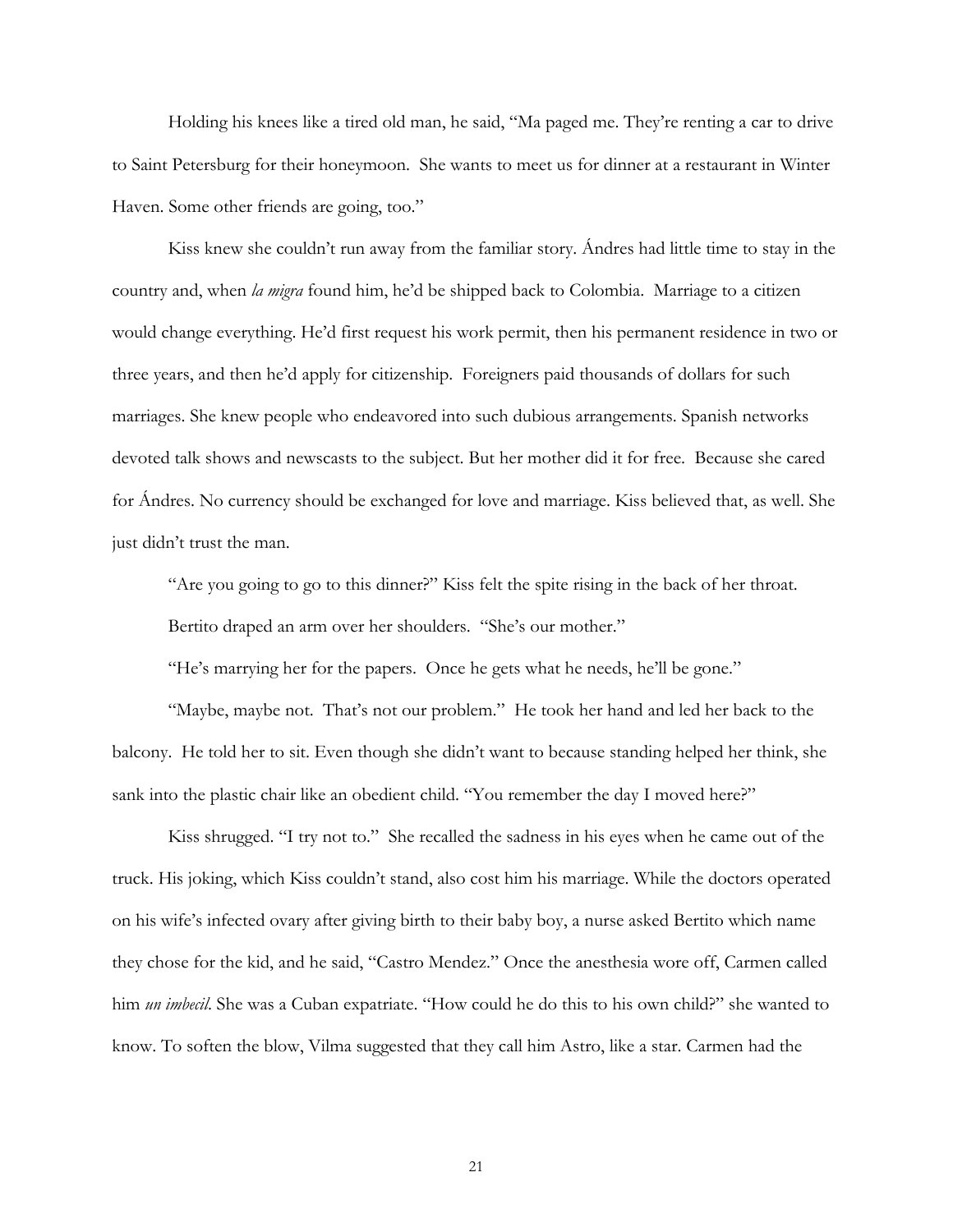nurses kick the Mendez-trio out of the baby wing, and then she took her son back to her parent's house. Having no one left in the tip of Florida, Bertito fled north.

Bertito now said, "You don't know this but when Carmen left me with my heart sliced like a tangerine, Ma folded my dirty underwear and rented a U-haul truck to help me move here. The moment I saw you standing in the balcony, barefooted, your hair loose around your shoulders, I cried harder than when Pa died. Ma said I had to get myself together. *Componte*. She didn't give me a sermon on why it was my fault Carmen left with our kid. I was animal for naming him Castro. Ma said, *Componte*, and I dried my eyes on my shirt because I was out of control." After a short pause, he added. "We'll catch her if she falls. But we owe her the space because in silence and without demands she's done much more for us."

The wind ruffled the palm trees. Kiss stood and held on to the wooden rail of the balcony. In her mind, Kiss repeated the word, *Componte*, tried splitting it down the middle, *ponte,* put on, and she pictured a black mask, *una máscara de yeso*, with no holes for the mouth or ears and a topsy-turvy purple smile painted over the forehead. Hide her swollen face after she cried. Hide the tightened jaw. Hide the contempt in her eyes for this man while they ate dinner. Her mother flashing her wedding ring. On the table, plates overflowing with shredded pork, refried beans and yellow rice. Perhaps they'd break open a bottle of cheap champagne, too, as if they were celebrating *el fin del año*, New Year's. Like her students, Kiss knew she was learning a foreign language made up not of words but of signs. She'd move out, leave her mother to her destiny. She'd ring the door bell before entering the house. A pain rose in the middle of her chest like a fractured bone, and she leaned her head on her brother's chest beating a slow rhythm. The rain turned into a sprinkle that looked like dust. The wind knocked over her bike, and the workers in the field packed up their belongings and drove away.

Two bolts of lightning met in the sky.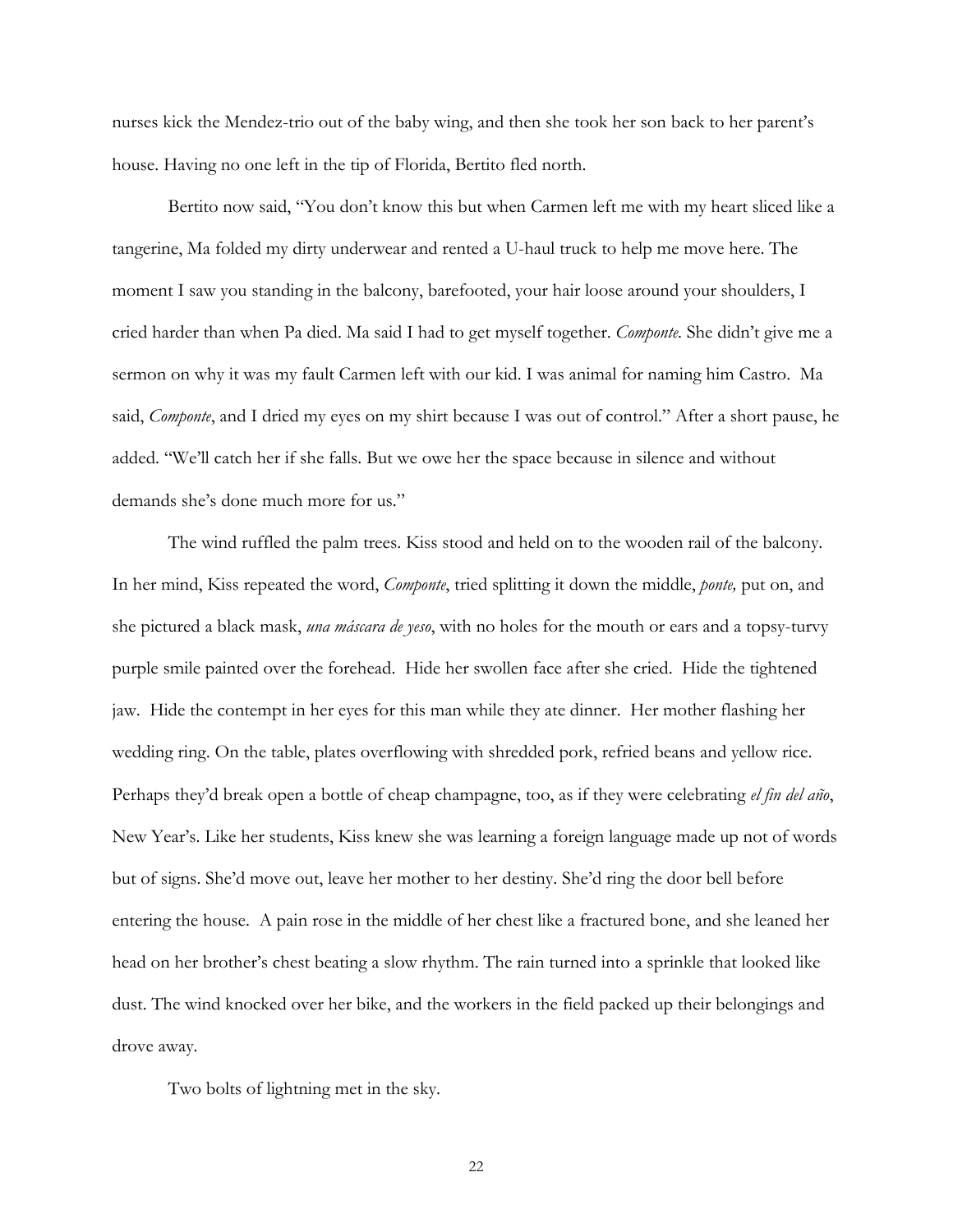Kiss didn't feel as if she had a choice. Bertito wore a black suit and a silver tie, which he'd brought over from his place. Kiss found a black cocktail dress buried deep inside her closet, pressed out the wrinkles, and dabbed some perfume on her wrists instead of taking a shower. As she finished applying eyeliner to her upper lids, she saw the last fragments of rays in her eyes disappear. Facing her mother's abandonment meant confronting her descent into solitude, and Kiss didn't know how to do such a thing.

The placed turned out to be a Mexican restaurant named Las Parillas and far more festive than she'd hoped. Walking inside, Kiss held her brother's arm as if it were a stone pillar. She'd never seen a place quite like that shanty waterhole. It was once fined for serving drinks to minors, and, of course, that didn't deter the crowd from coming back. The women *meseras* wore breast-enhancing corsets, thick skirts and laced boots a la Burlesque circa 1920. The male servers were dressed in wide-legged trousers and they hung a small Mariachi hat on their backs. The wooden tables with short legs were so old that the term "antiques" didn't make them justice. The owners didn't touch the cement floors. And the walls were half-plastered with yellow, green, orange and red paint. There were framed red-tinted photos of women twirling their umbrellas in the air, dancing in a large tub full of grapes, and riding bulls, horses and donkeys. Behind the host's booth, a large black-and-white photograph of a pot-bellied man with a curled mustache wrestling an alligator hung on the wall. It was a intriguing shot like something found at a funhouse. Rifles, animal heads, and street signs were suspended from the ceiling. One of the most bizarre artifacts was a pair of woman's legs on the bench where customers waited to be seated.

Kiss found the place to be a disturbing circus, and she knew immediately that her mother picked it to distract them from conversation. As the busty hostess gathered their menus, Kiss ran a monologue through her mind in which she told her mother exactly how she felt. She wasn't a bad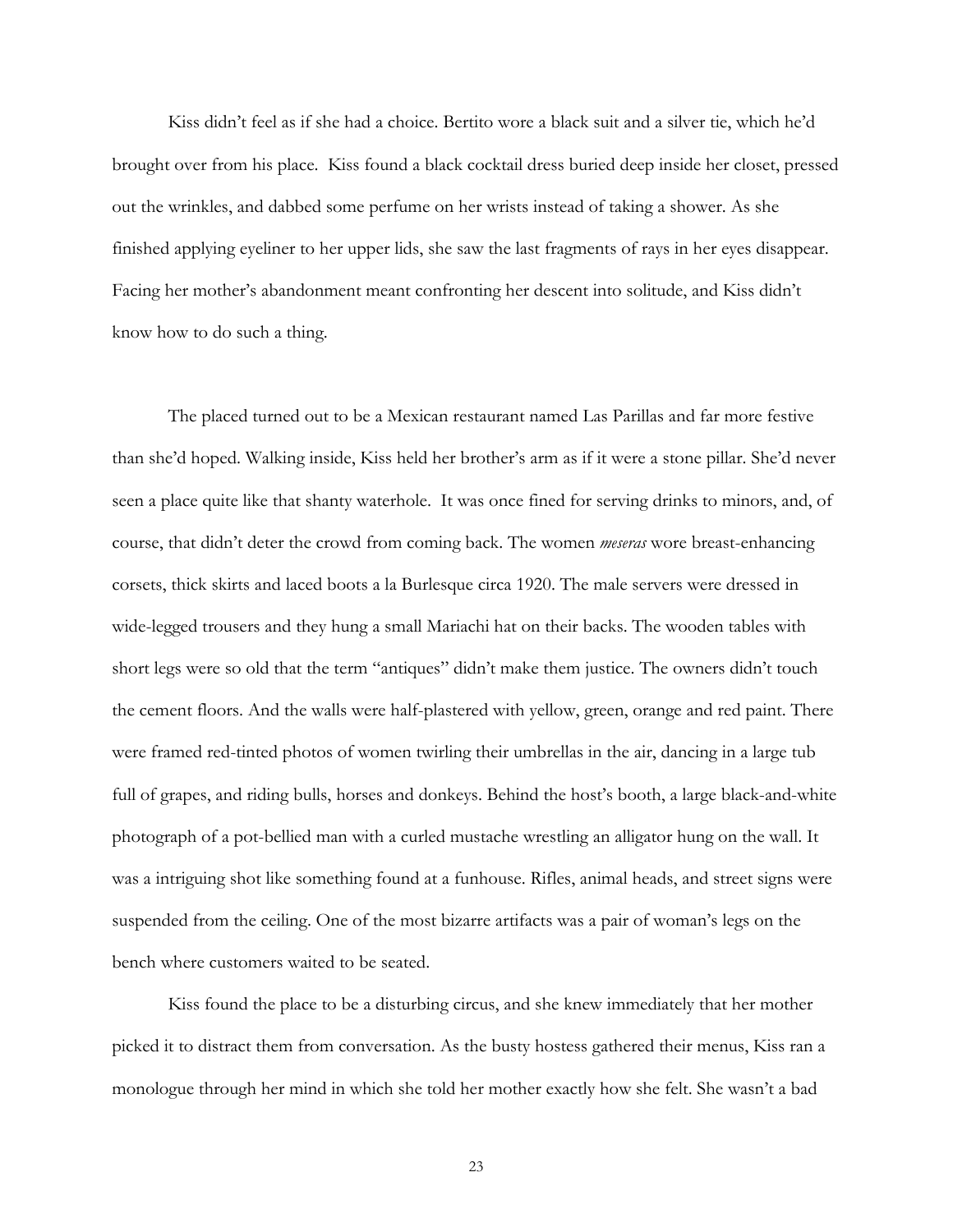daughter, and she deserved to know why she was kept out in the dark. All these years spent exchanging secrets and asking her mother for advice in finding the right man, didn't that count for something? And then Kiss allowed herself to follow with the next question: Wasn't the daughter supposed to marry first? It was a ridiculous, jealous-ridden question. Her mother deserved to find someone, but not like this.

The hostess guided them to a back room reserved for special occasions. Her mother sat at the head of the table, looking more like a sprawling goddess surrounded by admirers than a bride. Ándres wasn't anywhere in sight.

"Come here, *mis niños*." Vilma pulled on their arms, and Kiss and Bertito surrendered to the cheek kissing. "Look at my beautiful children," she said, and the guests, completely unknown to Kiss, whistled and raised their half-empty beer bottles.

Kiss and Bertito were seated on the left and right hand seats, respectively.

"What do you want to eat?" Vilma asked. "This shredded meat dish is delicious. I personally recommend it." She pointed at a menu item and then kissed her fingertips. "Order whatever you want. Order everything, if you want."

More jugs of margarita were brought out. The waitress served them in a hurry, splashing cherry-colored liquid all over the place, because the restaurant was crowded. Everyone ate out of individual plates, but these people shared their dish with their neighbor and drank off the first glass their hand reach. The party had long started because Bertito and Kiss were the only ones sober.

Someone shouted a toast to *el gallo*, the rooster. Kiss wasn't sure about the reference since no one was eating chicken. Ándres strolled up to the table, stroking his belly and drinking a Modelo. The guests shouted the toast again. Some of the men made rooster sounds. Ándres raised his drink, and then Kiss knew that they were congratulating him.

The waiter tapped her arm, and Kiss flicked the warm hand away.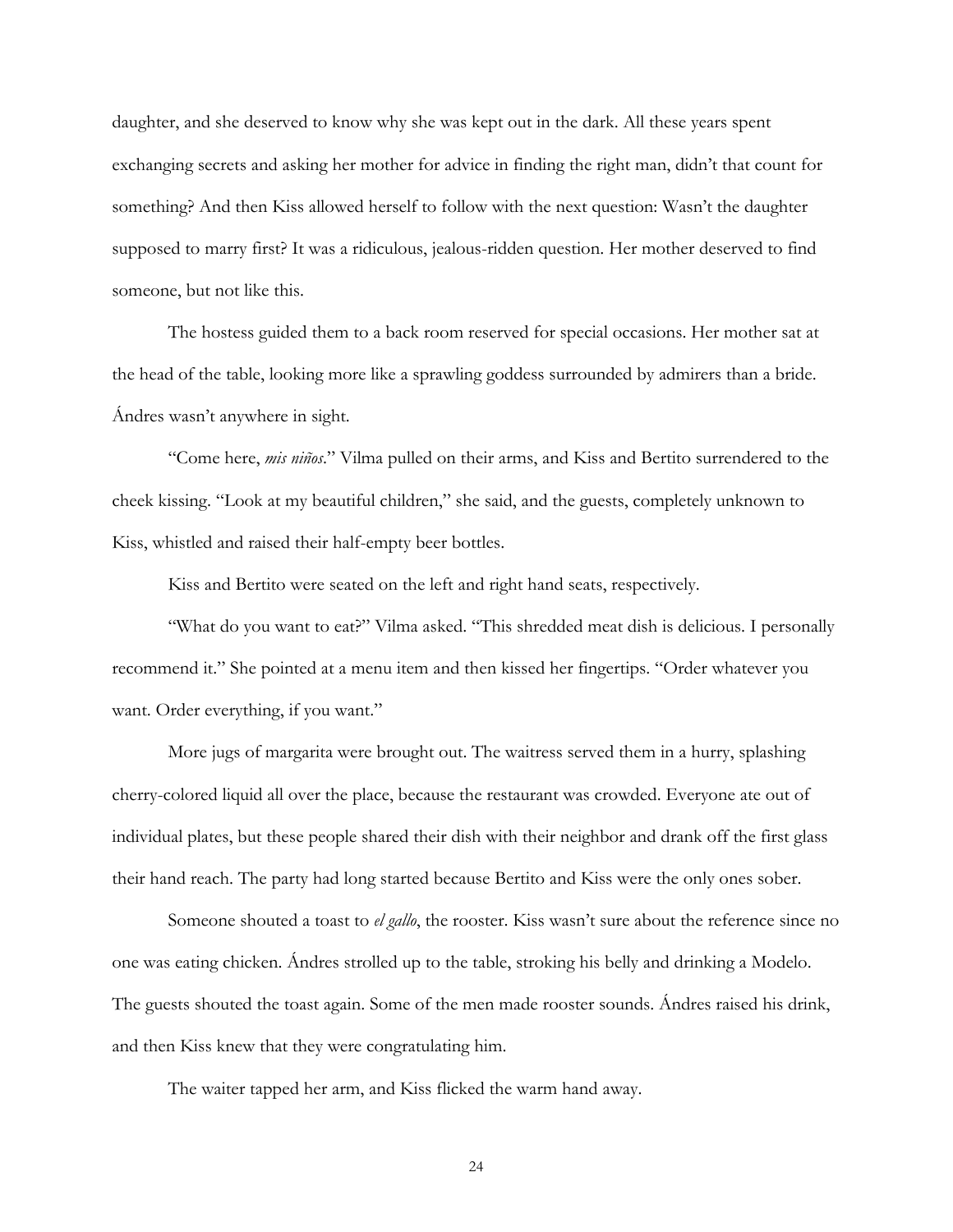"The oranges are killing me," the waiter said.

Kiss gazed over her shoulder. There stood Carl, the boy with the wink.

"Welcome to Las Parillas. Wasn't that a perfect translation?"

"Not bad," she said.

His hazel eyes fixated on her chin. "What would you like to eat?"

 She showed him what she wanted out of the menu items: a beef stew with a bowl of white rice. Her brother asked for a second order of the same dish, and Kiss was pleased that he remembered what their normal lives would've been had their mother not screwed it up.

"Can I bring you something else to drink?" Carl's wrist brushed her shoulder as she handed back the menu.

Kiss shuddered. "Plain water, please. I'm not celebrating tonight," she said softly.

Her mother heard. "You can pretend to enjoy yourself," Vilma said.

Kiss slouched in her seat. Voicing her opinion would spark an outrageous scene. The skin on her arms flushed, and she dabbed her napkin across her sweaty forehead. All of a sudden, Kiss saw the sign that she had been waiting for all afternoon. Right in her hands, she held proof in the form of handmade napkins. These were *not* last-minute nuptials. The napkins had the couple's married names and the date written in calligraphy.

"Who made these for you?" Kiss held the napkin's edge.

"Don't pace around like a begging dog. Say what you mean to say." Vilma laced her fingers on her lap.

"Take it easy, Ma," Bertito said. "Don't make things worse."

"I didn't start."

"Who wants another drink?" Ándres interrupted. Most hands shot up in the air. He asked Carl to refill everyone's mugs.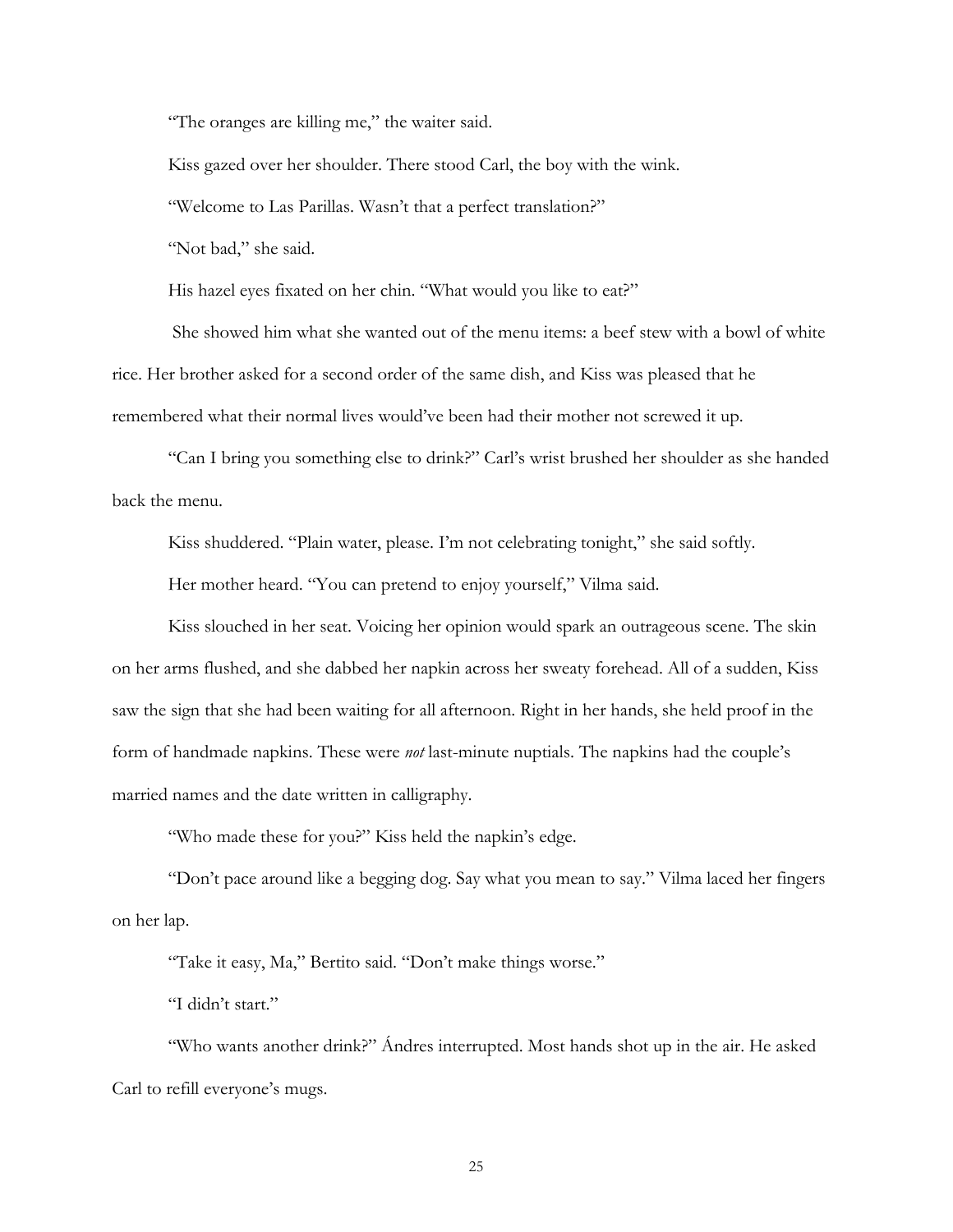"Party's over." Vilma stood. "*Un beso lo mató*." That's how her mother talked—accusing her of giving the celebrations the kiss of death—whenever she was pissed. Kiss became a simple subject.

"Ma, sit down." Bertito draped his hand over their mother's forearm.

Vilma, whose face looked drowsy from the alcohol, didn't struggle to remain standing.

Kiss fought hard not to follow her mother's drunken advice. The words bristled on the tip of her tongue. Their family was separating, again. Like the last time, her mother was to blame. She ran away from them when she left Miami. Kiss couldn't take it anymore. Finally, she stormed out.

Bertito consoled their mother. "Let her be, Ma. Give her some time."

Outside, Kiss stood under a bare oak tree whose trunk had suffered burns. Rain was still coming down in a sideways drizzle. Seconds later, Carl trudged outside with an empty garbage bag which he threw into the dumpster. He looked at her, up and down, as if he were sizing up her problem and choosing whether to approach her or not. She shifted her weight back and forth from one knee to another. Carl offered her a cigarette from the nearly empty box. She put up her hand, and he stuck the box back into his pocket without pulling one for himself.

"I smoke when I'm down," he said.

"It makes me sneeze," she said, but it was a lie. She had smoked in the past, and, although she didn't like it anymore, she had nothing against it. It was her way of keeping the distance. Still, she didn't want Carl to walk away thinking that she was a finicky teacher with an astringent personality. He reminded her of past lovers whose somewhat arrogant attitude she found strangely charming. She wanted his company, and she said, "You speak enough Spanish to not need my class," but the words came out sounding like a scold and she instantly regretted it.

Carl scratched his neck. "I looked it up this afternoon. You're going to fail me because I didn't answer your question in class?" he asked.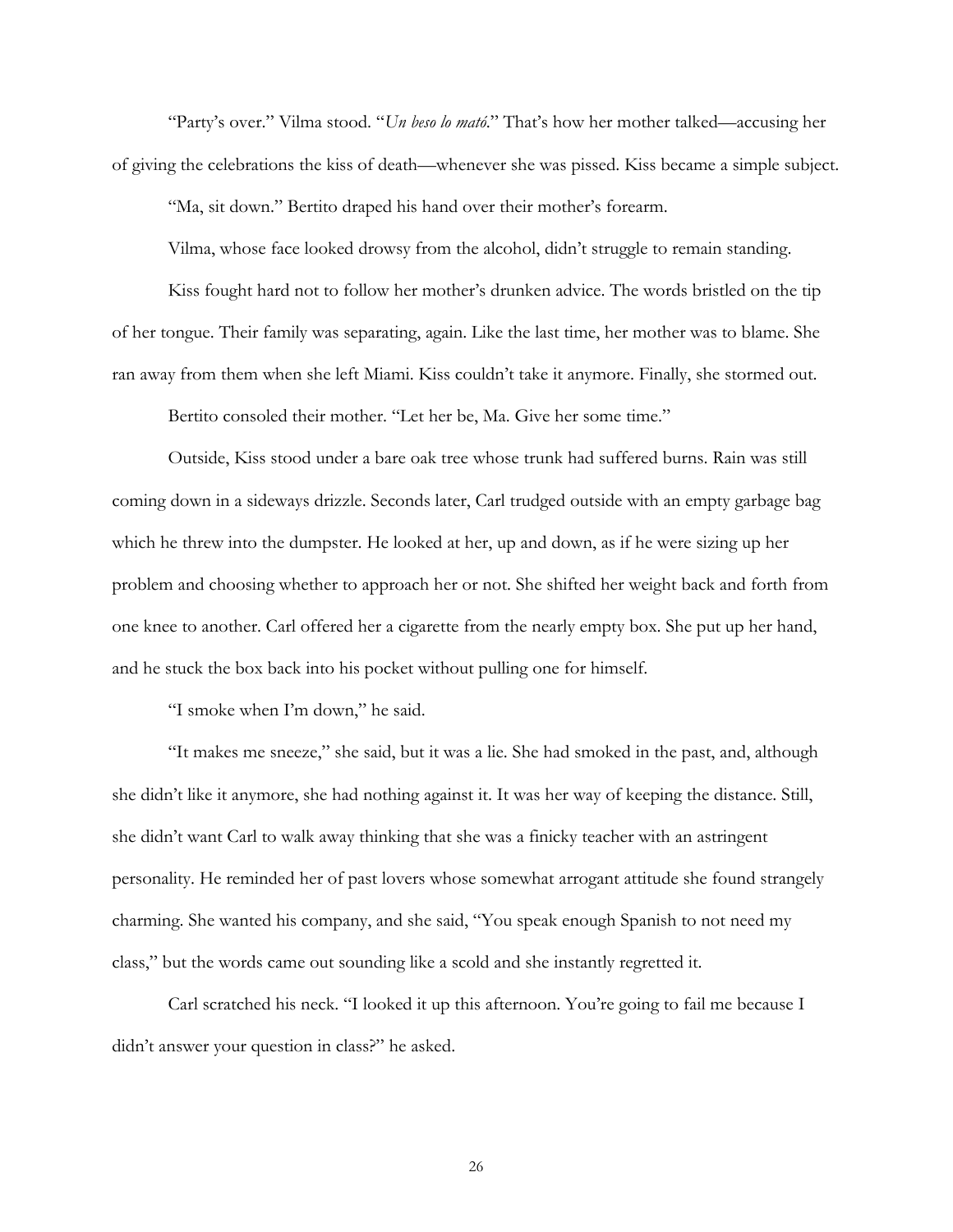Kiss placed one hand on her chest as if she were covering her heart. She didn't anticipate him taking the time to look up the phrase. "I already have your grade."

"But you said you hadn't finished."

An ambulance siren whirled past them. Kiss couldn't help feeling naked and disclosed. She shrugged because the truth had slipped out and there was nothing she could say to excuse it. Her desire for a quick conversation with Carl led her to reveal too much. And now she didn't want him thinking that she spent all of her downtime grading student papers. "Had extra time," she said.

He didn't seem surprised. Instead, he asked, "Your mom married on a Thursday. Is that common for you all?"

"Common for whom?"

"Spanish folks."

"You're over-generalizing Spanish-speaking people as being of one culture."

"You know what I mean."

She felt that she had no choice but to answer him because she swung open the door to candid conversation. "I suppose it was a last-minute kind of wedding."

"They eloped," he said, nonchalantly.

She didn't like to call it by such a term since she equated 'eloping' with what hormonal young people did when they wanted to be rebellious. Adults were expected to plan the details of certain life-altering events, even for simple affairs. Most people she knew didn't want friends and family to think that they took their vows lightly. Her mother didn't seem to care what anybody thought about her personal decisions, including her own kids.

"Teenagers and celebrities elope," Kiss said.

"And everyone else does it because they've lost their mind?" Carl lit a cigarette, and she didn't object.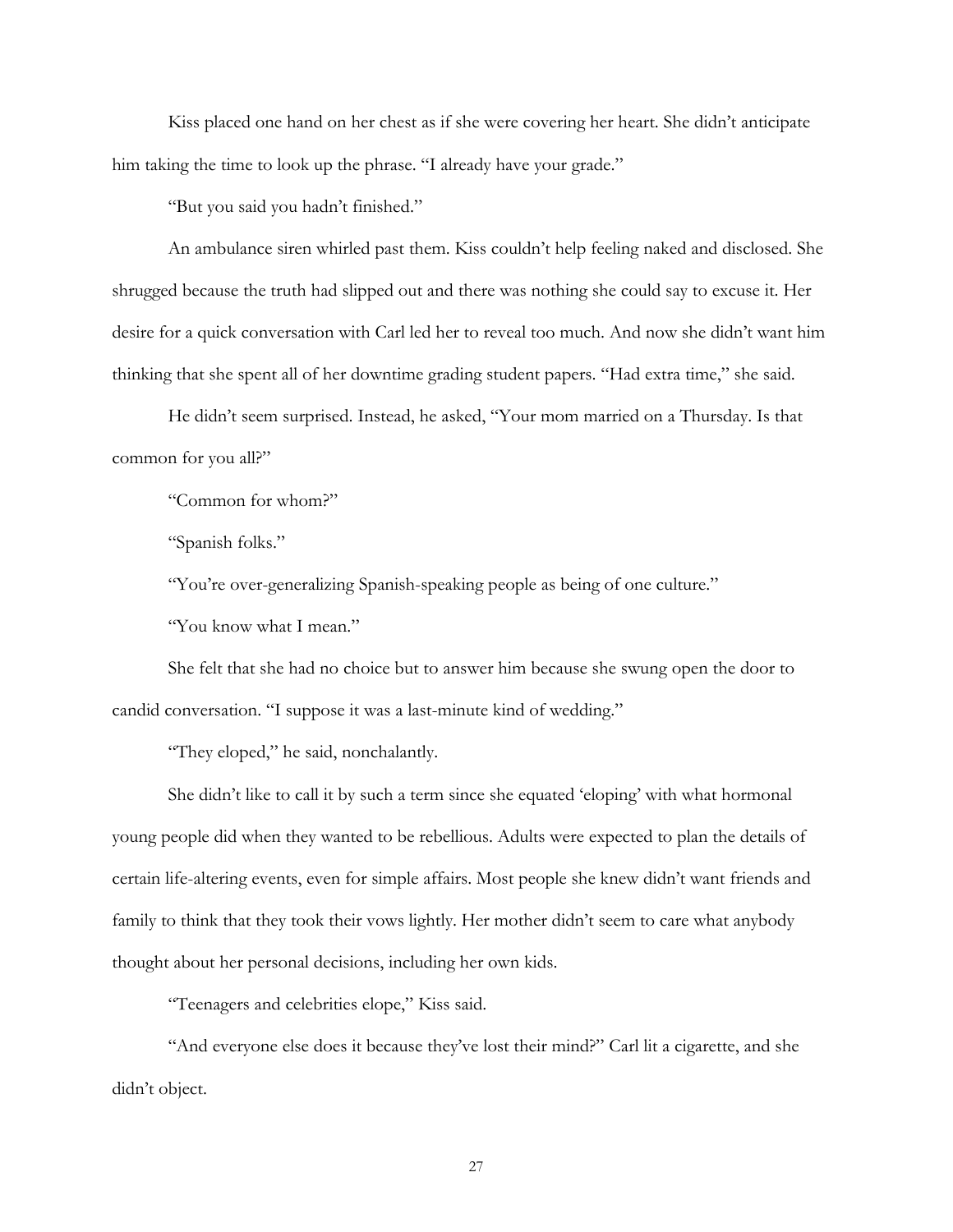"Exactly."

"My parents eloped. Thirty years ago. Vegas. My grandparents said that they were brave because nobody liked the other's kid. Dad was Elvis and Mom was a redheaded Marilyn. I seen pictures." He looked at the cigarette in his hand, and then, as if remembering her allergy excuse, he put it out. "That was before they got divorced last year. They married again. Second time they did it in a church. Anyway, they moved to Colorado." He grinned. "They brought me here to the boonies, a ten-year-old kid, and dumped me to find peace." He licked something off his back tooth, and then he said, "I'm glad. They were driving me up the wall with the constant hovering. How old were you when your mom brought you here?"

Kiss seriously considered lying again. When it came down to confession time, she found it easier to create less-than-honest responses. But she had been forthcoming thus far. She said, "I moved here on my own." And when he didn't answer, she added, "Ma moved here from Miami after Dad died. She needed my company because she was alone." Kiss felt the punch of guilt. There was something about his silence that caused her to tell him the very thing that she had avoided thinking about ever since she moved-in with her mother. "Actually, I needed her."

The weight of the words draped over her shoulders.

Carl was younger than she was, and his parents placed a dozen states between them because Carl needed to find his independence. Perhaps her mother wanted to get rid of her, too.

Bertito came out of the restaurant. "You missed it," he said. "Ma just plastered Ándres' face with cake."

"Really," she said in a not-interested tone.

Kiss didn't care what her mother was doing inside because she realized that a larger moment was facing her right there outside of Las Parillas. For the first time, she introduced one of her students to her family. The men shook hands and exchanged names as colleagues do. Carl asked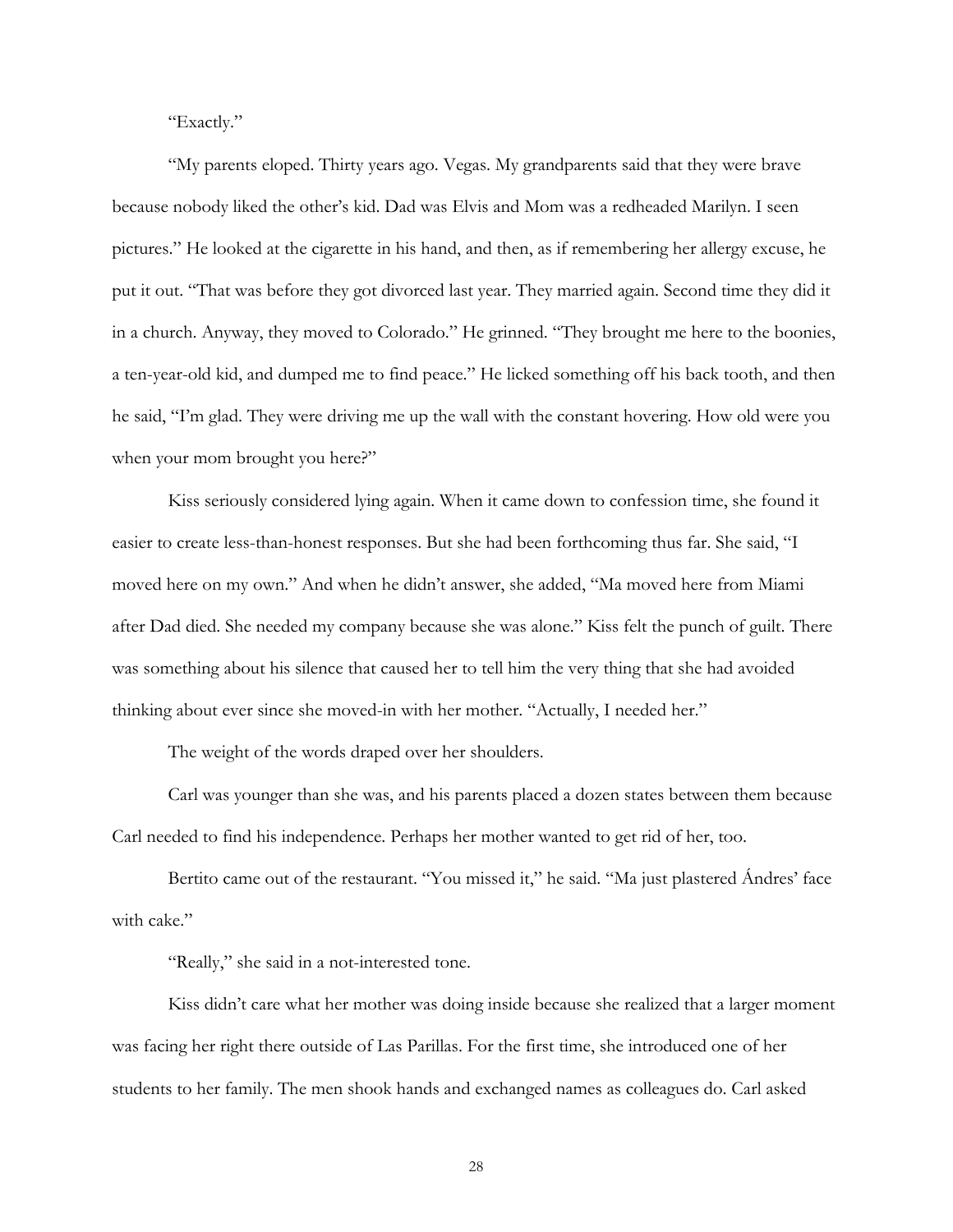Bertito what he did for a living, and Bertito wanted to know what Carl was studying. Even the small talk didn't matter. Once and for all, she brought together her two distant worlds, home and work.

Carl said he had to return to the tables. He gave them the peace sign and said, "Later." Immediately, he transformed back into that cocky student who asked about his grades after every class and who teased his teacher with an unforgettable smile from across the parking lot.

"Isn't he in your class?" Bertito asked.

"Why do you ask?" Her cheeks were burning.

"I thought he said something to me in the hallway."

"What did he say?"

"Something like, 'Hot teacher in that room.' He was licking his lips."

Kiss slapped her brother's arm. "Quit being a jerk."

"I'm not kidding."

They exchanged a mock-serious, and then Bertito's lips slithered into smile which meant that he wasn't lying about the overheard comment. In any case, she didn't think she was hot. She was just glad that Carl didn't call her boring.

"You want to know how I feel about this marriage?" Kiss asked.

"I already do."

The drizzle finally stopped. A cool breeze raised goose bumps on her skin. Her lips trembled. She was the kind of girl who cried in difficult situations; she was used to letting others sooth her with calming words and stroking hands. This time she rubbed her hands together until the warmth distracted her mind. Because she was about to ask the hardest question and she wanted to make sure that he didn't bluff his way out of it, she distanced herself from her brother until she stood beneath a light post a few feet away.

Finally, she asked, "Did you know what Ma was going to do?"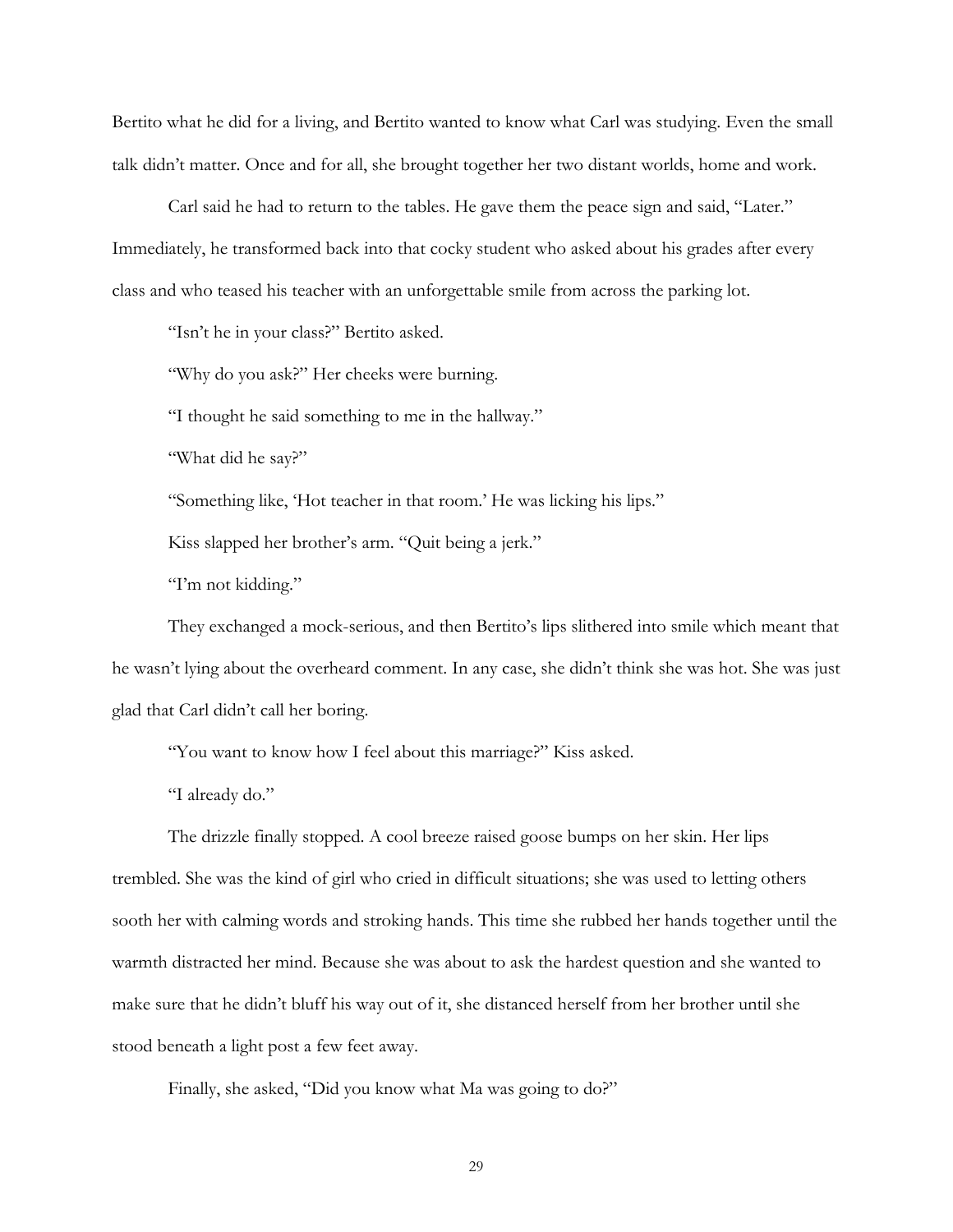Bertito shrugged. "Sort of. I had a gut feeling."

"How come?"

"Listen, kid. Telling you to leave would've hurt her more."

She didn't trust the downward stare of his eyes. She didn't press him for more answers. It was easier to believe that his knowing came from an unexplainable hunch. Kiss would let him lie to her this one time. But she acknowledged to herself that the childish way in which he kicked little asphalt stones over the white parking lines meant that the lies were tearing him up inside. She realized then that she was standing in a puddle and water was creeping in between her toes. Stepping closer to her brother, she kissed both of his hardened knuckles.

After a while, he asked if she wanted to join the party again. Kiss said, No. She had limited time. Things to finish. Clothes to pack. A decent motel to find for the night. He asked her to stay with him. She wouldn't. At an ATM, she got cash. Even though she insisted that he drop her off at the mouth of the road that led to her mother's house, he refused to turn off the car and drive away. She thought that she might trip and fall on the pebbled driveway. She carried herself with as much poise as the stones allowed. Walked and walked. The road seemed longer than before. She reached the front door and swung it open to find a darkened place she no longer recognized.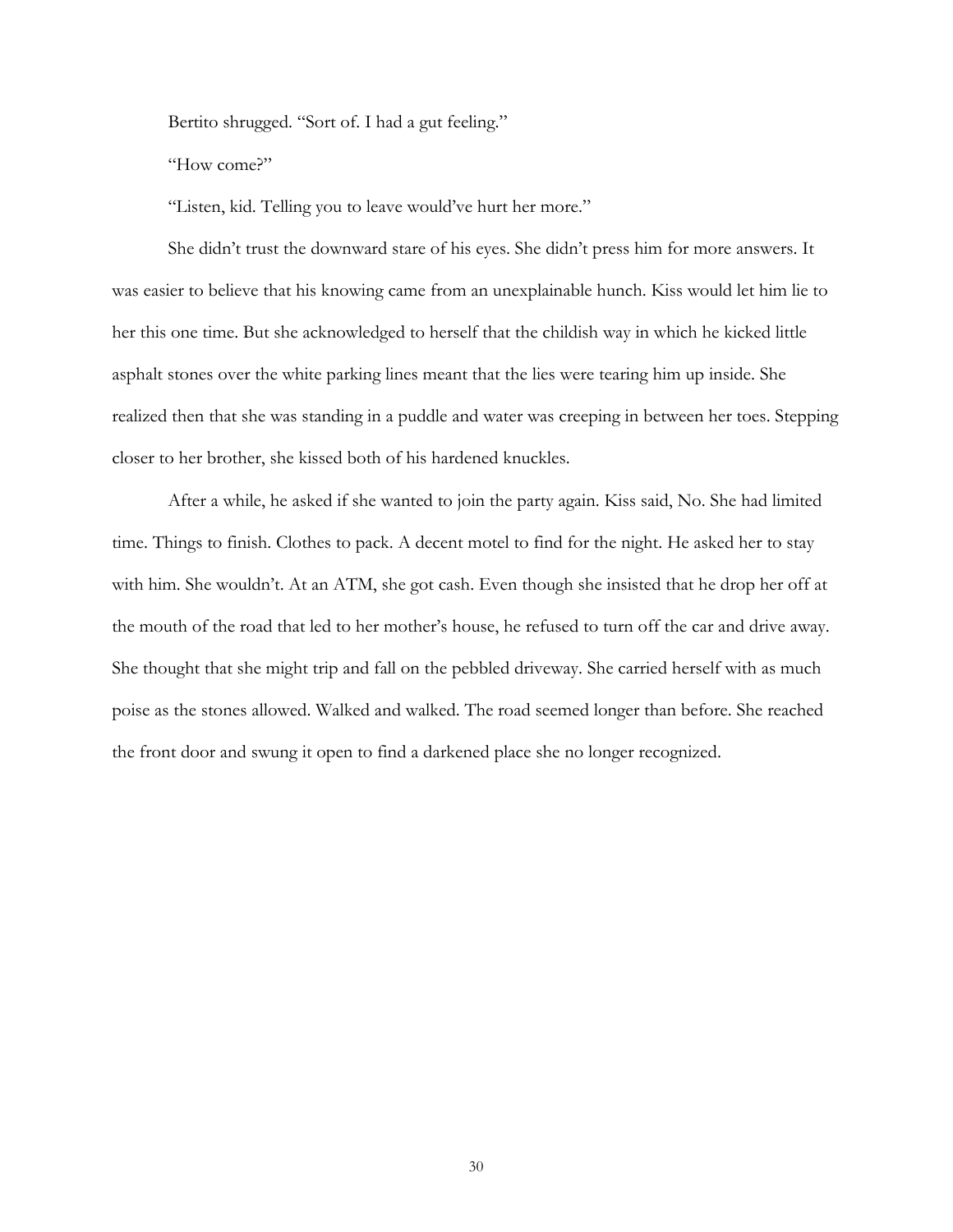## **CORSET**

Marianne idled behind the cash register, pretending to read the latest issue of *Vogue*, all the while keeping the woman in the shop in her peripheral vision. Marianne had stayed past closing time—eight o'clock—hoping that the lady would splurge on three or four outfits. The woman was eyeing a gold-toned corset with black laces. She must've been a double-D cup-size, and the corset in her hands was at least two sizes too small. Marianne could tell all this from her seat.

Finally, she asked, "Would you like to try it on?"

"Yes, please."

Marianne led her to the curtained dressing room. She slid the curtain closed and went back to the hangers to rummage for the correct size.

"It's Pete's birthday tonight," the woman said. "My husband."

"Wonderful." Marianne pushed an extra level of enthusiasm. She hoped that she sounded authentic. In reality, the lady could've said that she was getting it on with her cousin's boyfriend (a young woman once told her such a thing), and Marianne would've smiled just the same and said, "You look beautiful." They wanted special attention and compliments. Anything less would turn a potential customer into a devil storming out to spread horrible reviews. Once those comments got out—because it could be that pale stringy-haired brunette with no breasts and too much blush on her sunken cheeks—Marianne's shop would be doomed to bargain shoppers with oversized handbags and plastic sunglasses who wanted five panties for the price of one.

The woman said, "I'm Cassie, short for Cassandra."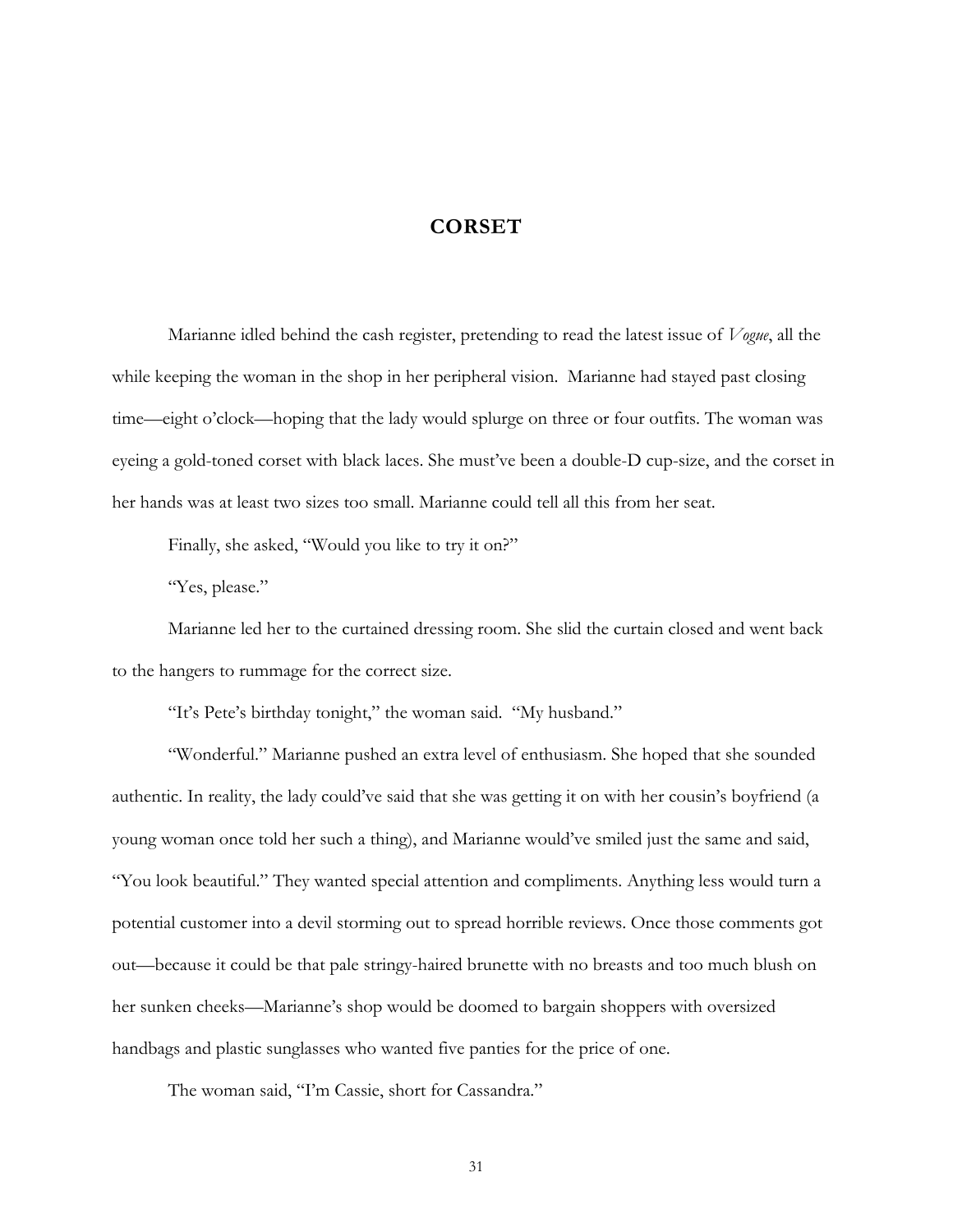"How did you hear about us?"

"My sister, Theresa, said that I simply must stop and look. Do you remember her?" Marianne couldn't recall any Theresas, but she said, "Of course!" "Oh, she'll be delighted to know that you remember her."

"Tell her I said hello."

Cassie stopped yapping, which meant that she was concentrating on loosening the corset, strapping it on, holding the breasts at just the right height, and then attempting to hook up the back eyelets before tightening the straps upfront. Those who lacked flexibility of the arms required a second pair of hands to finish the job. It usually left the wearer exhausted, out of breath, and cranky. If she succeeded, she wouldn't hesitate to buy it.

Marianne sat down again. Corsets required patience, lots of it. Before she opened Eye Candy, the name of her lingerie shop, Marianne had worked at *Frederick's* and *Victoria's*. She knew that women preferred something in the middle: brassieres, a greater variety of corsets, laced panties, stockings with designs, and, of course, *The Other You*, a wall along the back of the store in which she displayed all sorts of make-believe outfits: the naughty nurse, the Turkish belly dancer, the leather dominatrix, the blonde cheerleader complete with a wig and stuffed bra. She kept this area curtained-off.

Marianne had opened small, and, in less than five years, she'd bought the adjacent floor space and expanded. Hers was one of the few places in town—right smack in the middle of the three-stop-light downtown area—which attracted clientele by flashing undergarments in the window. Of course, the ruffled panties and brassieres were the only visible garments from the street. She'd had her run-ins with town officials who wanted her to be more discreet. Marianne pushed back, and she won. "Why should I hide in the back streets as if sex were something sought out by hookers and oversexed businessmen alone?" she said at a City Council meeting she was summoned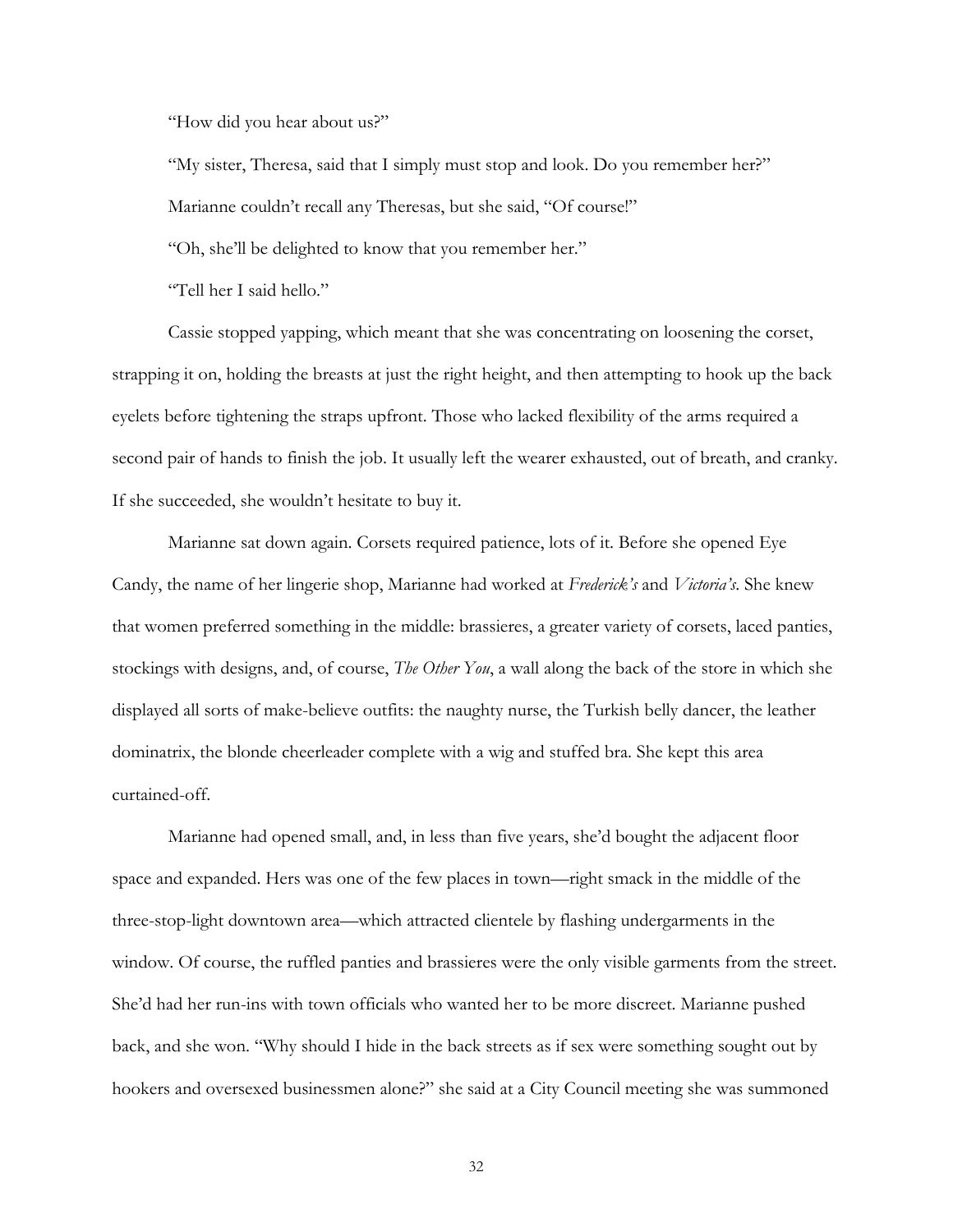to attend. The whole charade backfired on them. Her business blossomed when *The Chronicles* wrote an article showcasing some of her less dramatic outfits.

After five minutes, the woman—Cathy? Katie? Cassie!—sighed. "It doesn't fit."

Marianne smiled at herself in the mirror. "Try this one." She sneaked the correct size into the dressing room, and she waited. "How does it feel?"

Cassie cackled. "Pete's going to love it."

"You can bet he will." Marianne hung the smaller corset back on the rack.

Cassie stepped out of the dressing room. It still surprised Marianne that some ladies were thrilled to exhibit their underwear as if it were a pair of knee-high boots under a long skirt.

Cassie did a shoulder shimmy. "Help me tie the rest."

Marianne did. Afterwards, she nodded in approval. "Pete's going to be a happy man." Deep down, she hoped Pete had poor taste. Marianne wouldn't dare comment on the bulging skin under the armpits or how the bellybutton wasn't supposed to show. It was difficult to fit Cassie without making alterations. But Marianne resisted the urge to offer one of those corsets that tied only in the back and didn't do this peek-a-boo belly disaster. Cassie already loved how it looked. Why mess up a sale? Every transaction depended on her being able to judge her customer's character before handing out advice. In this case, the cost could be a little over a hundred dollars for one piece.

"Should I wrap it up for you?" Marianne asked.

"Can you find me the matching panties?"

"I know exactly what you need." Marianne hustled to the rack, fetched the panties, and brought them to Cassie. She looked at the clock on the wall; time was moving fast. She had a date with her husband and another couple about to be married, Chris and Darlene. Marianne started ringing up the outfit when she heard something rip. It stopped.

Cassie cried, "Dear Lord Almighty, I'm so sorry."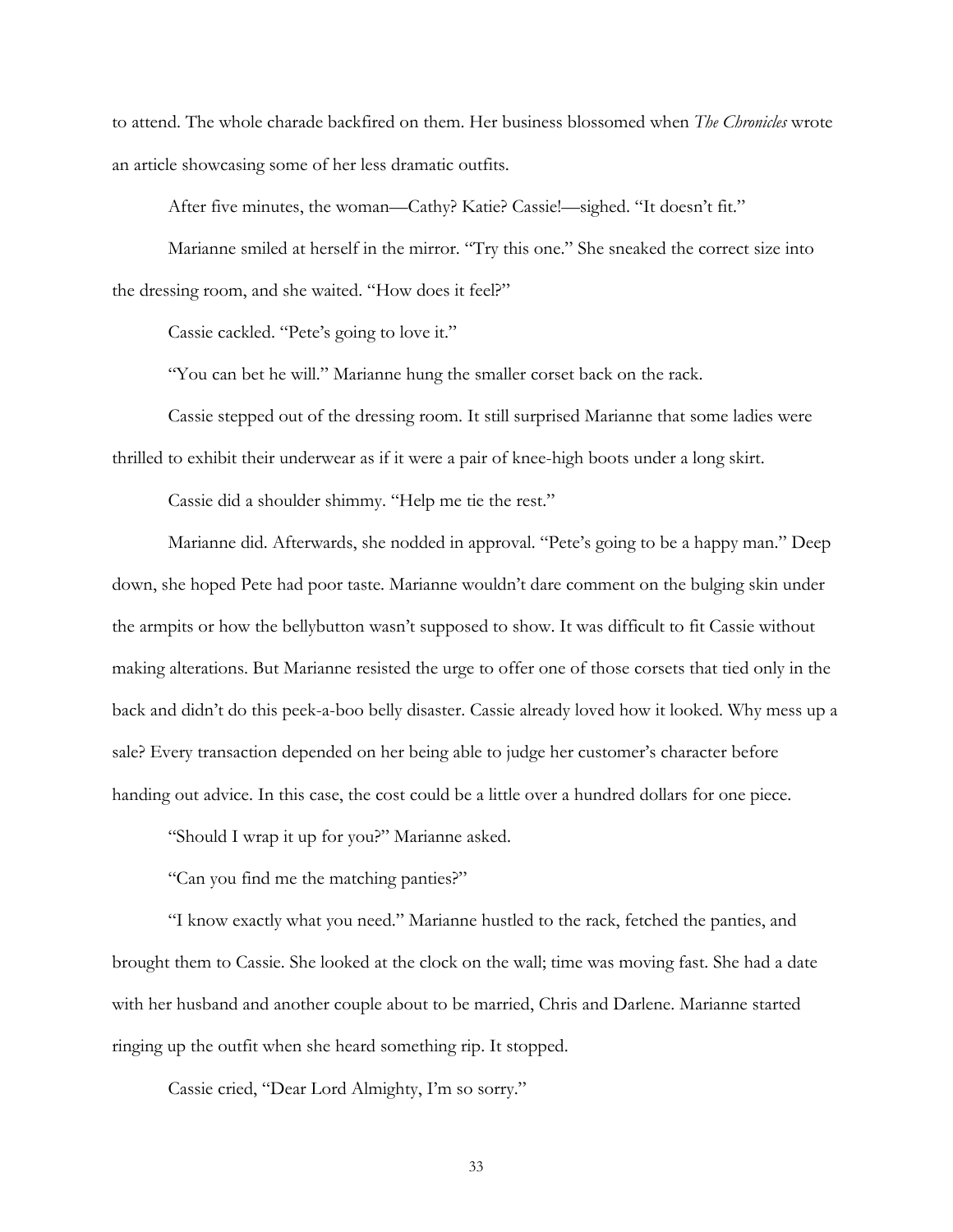Marianne cursed under her breath. "Bloody idiot." She massaged her aching shoulder muscles. She hoped it was the panties and not the corset since the latter was far more expensive and difficult to replace. She imported that one from Colombia. "Is everything all right, Cassie?" she asked. No response. Marianne counted to ten in her head. She was grateful for the curtain because her cheeks felt hot, and she knew that she'd turned the color of an apricot.

Cassie stepped out, corset and panties in hand. Her bottom lip quivered, and she was red from the neck up. "I apologize a hundred times," she said, laying the garments on the white-topped counter. "Please don't tell Theresa." And then the woman turned around and literally ran out of the shop. Her car pulled out of the parking lot in less than a minute.

"Don't ever show your face here again," Marianne said to no one. But when she examined the garments closer, moving the pieces around with a pen, she found that it was a small, repairable rip on the side of the panties. Still, she had stayed opened twenty minutes later to score a sale. And now she was running late to meet her husband. No sale. No excuse to offer them except a crazy story of Cassie and the ripped panties. She wished that she remembered who Theresa was so she could phone her and tell her exactly what happened. Cassie wouldn't be able to live the story down.

Marianne shrugged. She had other things to do that night. She changed into a pair of highheel pumps, let down her hair, and applied mascara to her lashes. In a few minutes, she was transformed and ready to take on Friday night.

The coffee shop was within walking distance. She was terrified of being mugged. Her husband, Jason, said she had a great imagination, which was the equivalent of calling her a "drama queen." Marianne had a reason, one that she attempted to dismantle and put together for her husband so that he could understand her better. Yet, as many times as she had tried explaining her upbringing to Jason, he always seemed to walk away with a look of disbelief on his face. Marianne had lived with her father in Brooklyn for a year after her parents divorced. Living in the projects had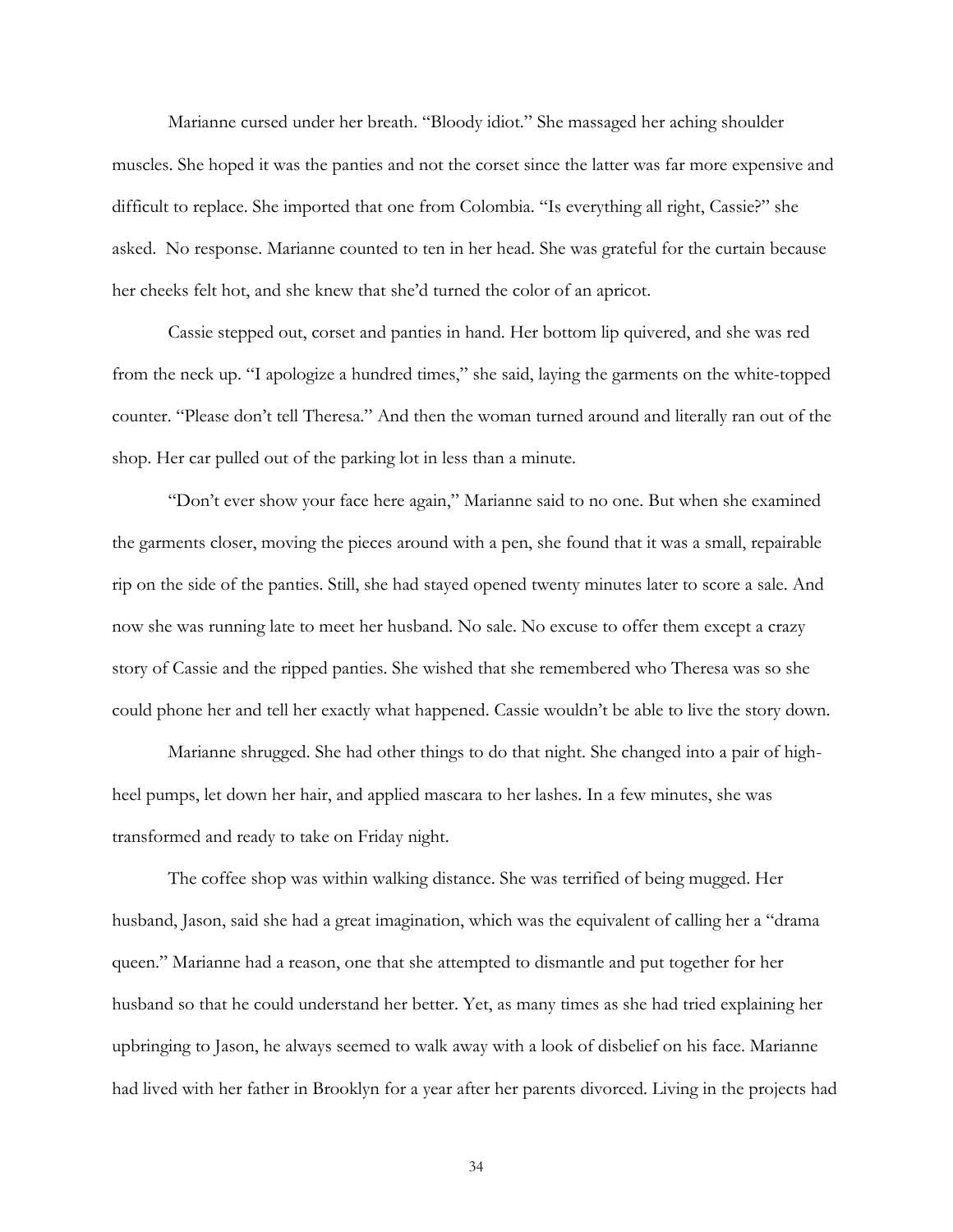instilled the fear of God in her. Her father wouldn't let her go downstairs alone even in broad daylight. He told her stories of rapes on terraces. "Right upstairs," her father had said, and Marianne decided she wouldn't leave her room ever again. Of course, she had to go to school and dance classes. Her father insisted on it, and he sat at a bar across the street from the dance studio as she sweated bullets in anticipation of the walk home. Walking in the dark still made her too nervous to speak. She listened to her heels click on the cracked walkway. Her neighborhood wasn't scary, but she always felt an awkward presence as if something were chasing her.

Marianne exhaled a breath of relief when she arrived at Jungle Café. Outside, there were chairs and tables set-up for customers to enjoy a cup of coffee. Darlene and Jason were seated inside, and they waved at her. Marianne felt safe again. They would take care of her.

Darlene said, "We've been waiting for you."

"A customer held me back. I'll tell you about it. Where's Chris?"

"In the little boy's room." Jason pulled up a chair for her. "What's going on?" They exchanged a peck on the lips, like always. Jason wasn't comfortable about expressing affection in front of others, including friends. A peck she got, and a peck she took. Better than nothing.

Darlene said, "Love birds," in a playful, almost envious tone.

Marianne flicked her off, and Darlene held a napkin to her mouth as she laughed. Her friend was tall and skinny with small breasts, a long neck and strawberry-blonde hair. Her lips were larger than usual and her face was radiant, defiant and angular, like Kirsty Hume, the supermodel. But Darlene couldn't model or put her face on television because at the age of nine she'd been in a car accident with her mother, and a shard of glass slashed Darlene's cheek from ear to mouth. Despite heavy make-up, the scar was easily visible. Even in the company of friends, Darlene covered her cheek with a napkin.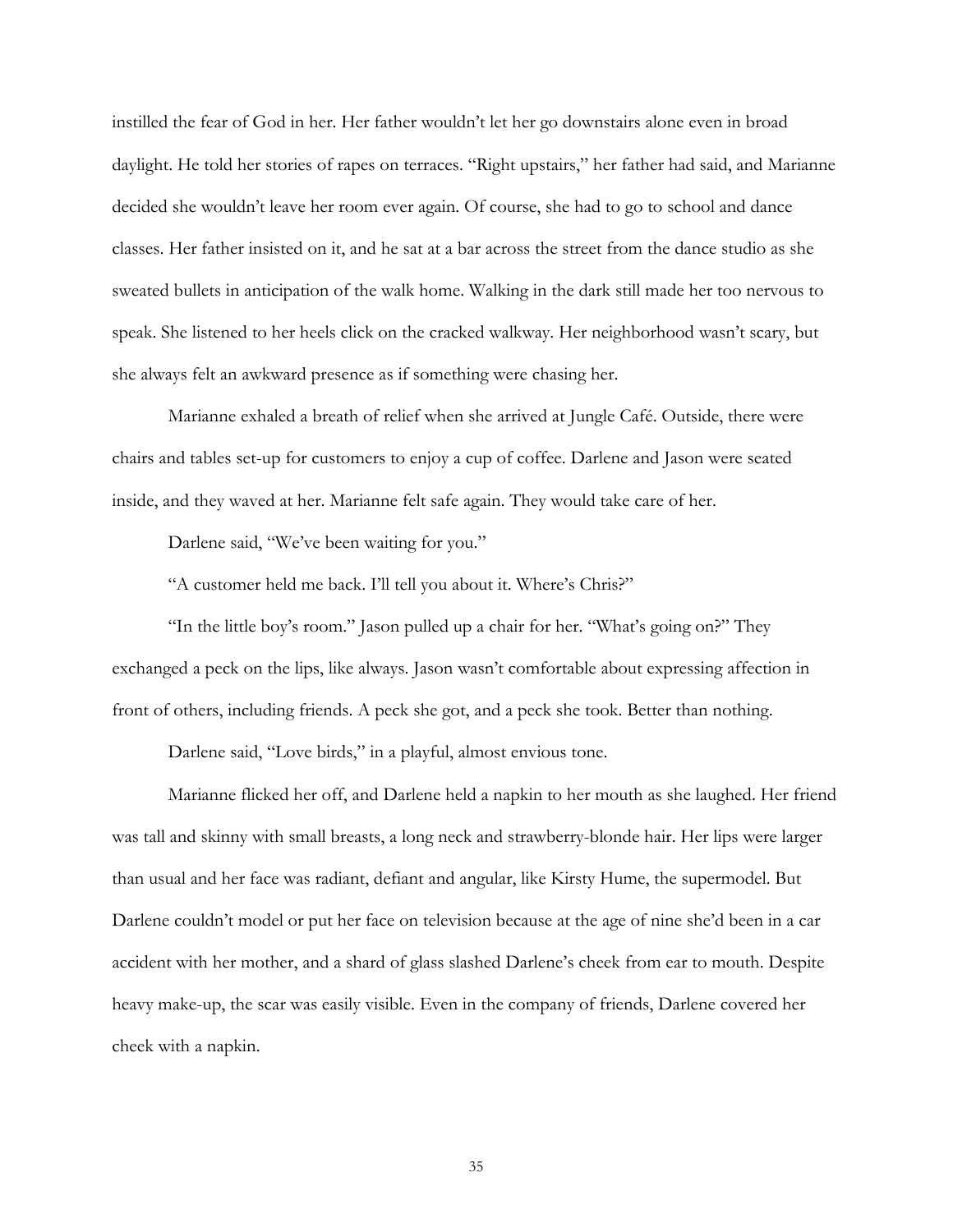Jason, on the other hand, had no scars or dents. He had perfectly aligned teeth, a cleanshaven face and neatly manicured fingernails. He kept in shape by running on the treadmill three times a week. Marianne had met him in high school, and they'd married a month after graduation.

Back in high school, they knew Chris, the quarterback. Jason worked on the yearbook staff. Marianne met Darlene at Eye Candy. Darlene came in wearing a pair of ripped stockings, an oversized t-shirt, and a jean miniskirt. She bought an unflattering pair of panties—one of those grandma-sized underwear—and asked if she could take a peek at *The Other You* wall. Marianne thought she was too young and asked to see ID because she sometimes sold soft-core nudie films and the law required that she not expose youngsters to the material. It turned out that Darlene was a year older than Marianne. Darlene tried on a cheerleader outfit, laughing hard at her bulging chest, but she couldn't afford much at the time. They had lunch later that week at a diner across the street; Marianne paid. Darlene said she was visiting from Texas. In reality, she was running away from her family and an abusive boyfriend back home, and she came to town looking for a new start. Marianne invited her to a football game with Chris and Jason, and Chris wouldn't let Darlene out of his sight. They'd been together ever since.

Chris now emerged from the restroom in a blue short-sleeved shirt and beige cargo pants. He gave Marianne a slimy kiss on the cheek.

"Good to see you," Marianne said. She couldn't wipe off the kiss right away. She'd wait until he wasn't looking because he'd make a big deal about it. Other than his kissing strange women on the mouth when he was drunk, Marianne liked Chris just fine. Darlene would cover her eyes as if she didn't know him.

"Cappuccinos," Jason said when the waitress arrived at their table. They gave him a thumbsup, and the waitress grabbed the menus and strutted away. Chris had his eyes on the girl's ass. Jason shook his head. Marianne noticed the exchange but said nothing.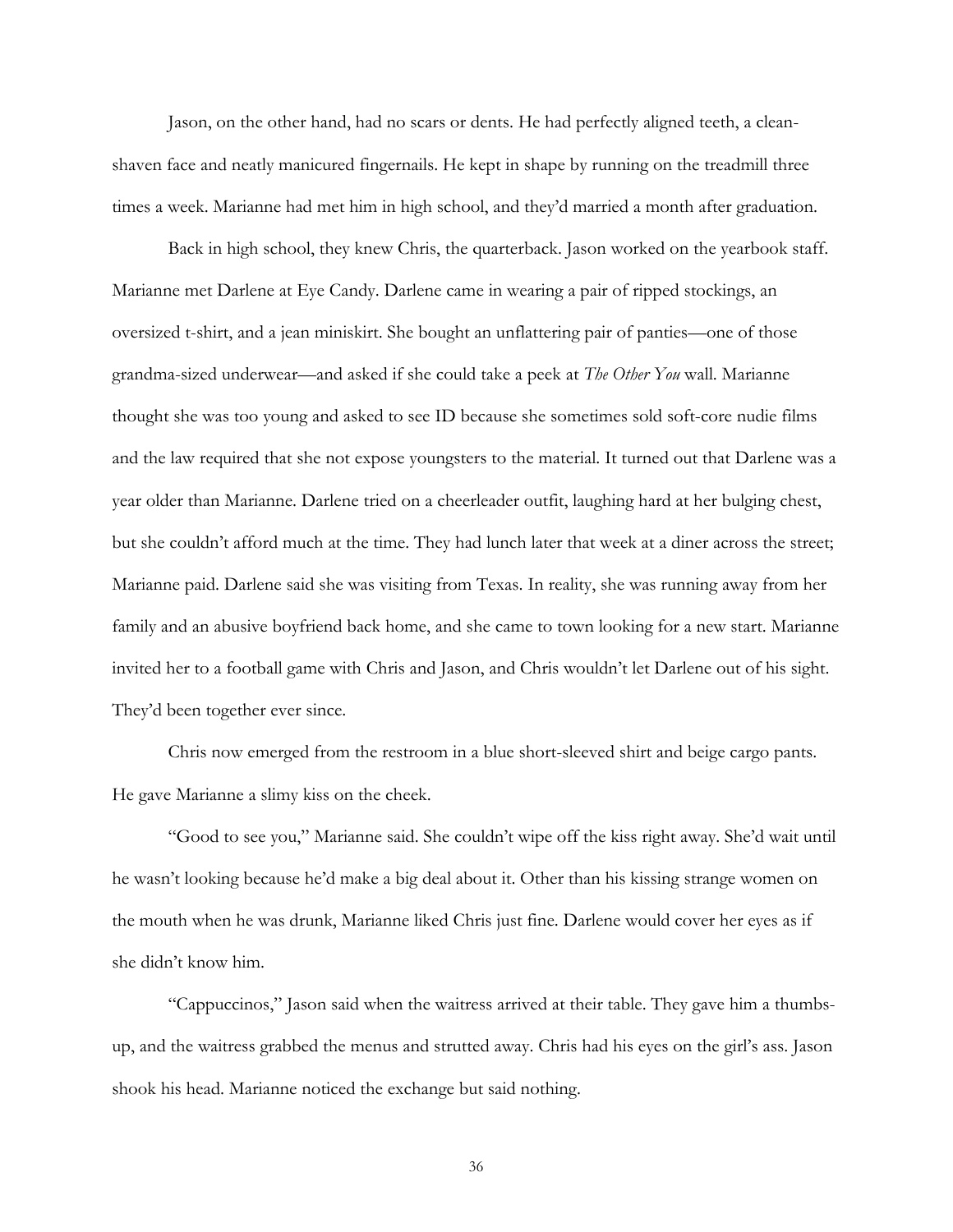Darlene clapped her hands. "We found my dress!"

Marianne had chauffeured Darlene to the bridal shop at lunchtime a week ago.

"When *is* the wedding?" Jason asked.

Marianne apologized on his behalf, like an older sister, and she realized a second too late that her voice sounded maternal. He would confront her afterwards, at home, in bed. And she had her answer ready: He knew better than to bring up the 'wedding day' issue. Chris and Darlene hadn't settled on a date. Darlene would run to the courthouse tomorrow morning. Chris seemed to be waiting for something to happen, a change, or some other detail that he didn't share. In private, Marianne wondered if Chris was expecting a raise, as Darlene said, and he wanted to honeymoon in a fancier place than cabins in the Adirondacks. When she told Jason, he blurted out, "You're so naïve," and then went on a rampage on how fickle Chris was. "He doesn't *want* to marry Darlene," Jason said with a finality that couldn't be argued. Marianne had said—screaming—never to voice that opinion in front of them. "Darlene would go ballistic," Marianne said, to which Jason had responded, "You really think so?"

To break up the silence, Marianne told the story of the ripped panties. "She had huge breasts. I mean, not Dolly Parton huge, but larger than average. This lady picks up a size B, a 36B. I mean, Darlene's bigger than that. Can you believe it? I'm worried that she'll break the corset. Nobody will buy a damaged one. Anyway, I'm standing near the curtain, waiting. Finally, she says, 'Yeah, this will not fit,' and I hand her the correct size—"

"—did she show you?" Chris interrupted.

"They always show me."

"And did it look good?"

"Breasts are fat." She said 'fat' as if she was spitting, and she didn't correct her tone because no one at the table was overweight; otherwise, she wouldn't have been as frank.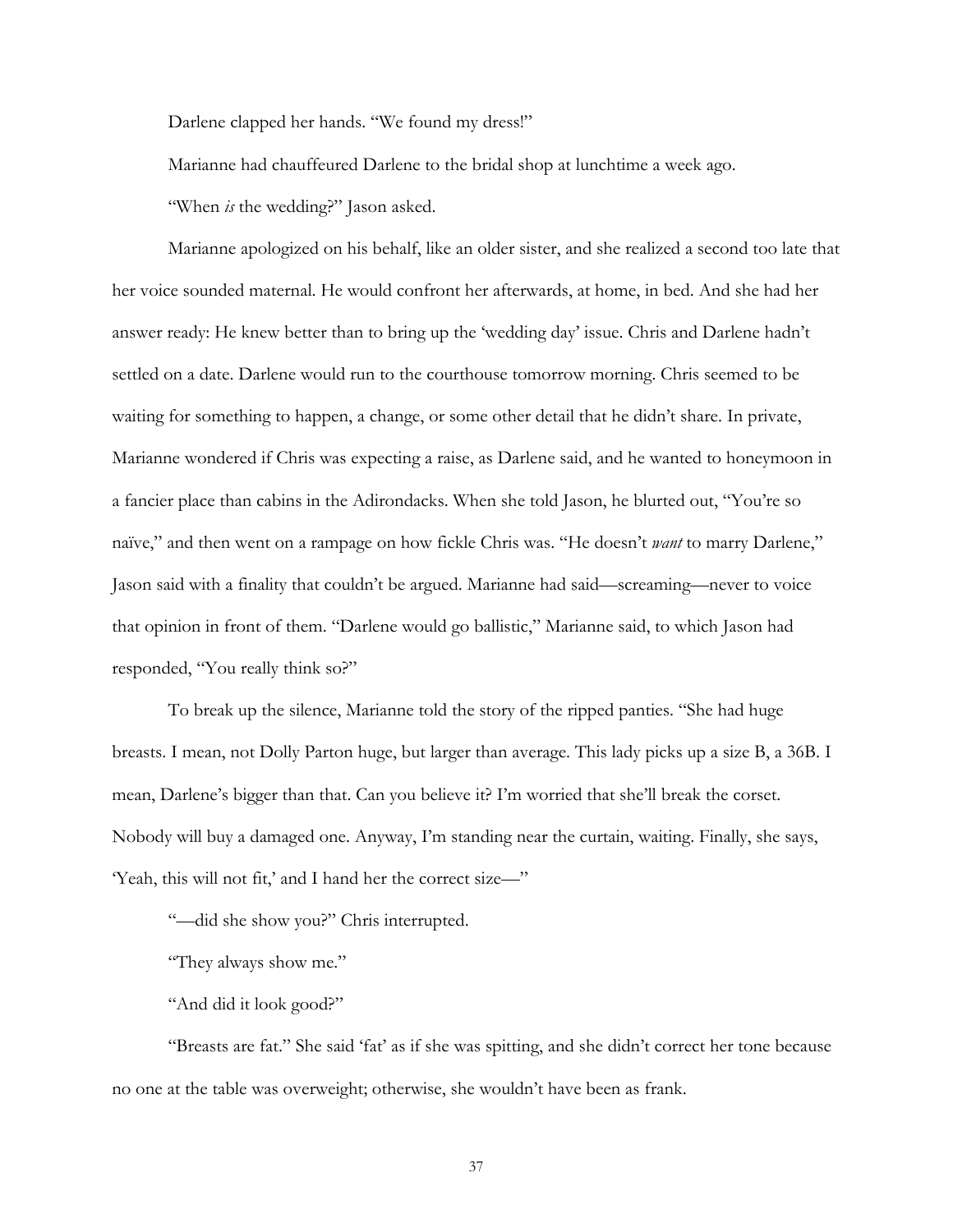Chris laughed. "You sure know how to entertain a fantasy."

"Let me tell you, that woman's belly would've squashed anyone's fantasy. The whole thing was so inappropriate. You know, for her to show me what it looked like and ask for my opinion. What was I going to say? So, she asked for the panties, said she would wear the outfit home to her husband because it was his birthday, and then I hear something rip."

"The corset?" Chris asked.

"No, the panties."

Chris hooted. "She *was* big."

"Needless to say, she ran out of the store empty-handed."

"Like someone was chasing her?" Chris snorted his laugh.

"You got it." Marianne laughed without restraint until her belly hurt. It felt good to release some tension. She could be pissed, or she could let go. She always chose the second.

Jason and Darlene didn't quite find the story amusing. Marianne squeezed Jason's hand, and he shrugged her off. She swallowed her smile.

"Loosen up, baby," Marianne said.

Jason leaned back on his chair. "I don't see what's funny. What I find strange is that we come here on Fridays, sip coffee, and talk 'wedding.' For two months."

Chris said, "We skipped over the wedding talk."

"Is there going to be one?" Jason asked.

"Of course," Darlene said, staring at Chris who was sprinkling salt on the mahogany coffee table. "We're tying the knot in a month."

"*A month?"* Chris snorted. "You've both screwed up my night."

"You said we would." Darlene squealed like a small child irritated at her mother who wouldn't buy her a pair of coveted shoes.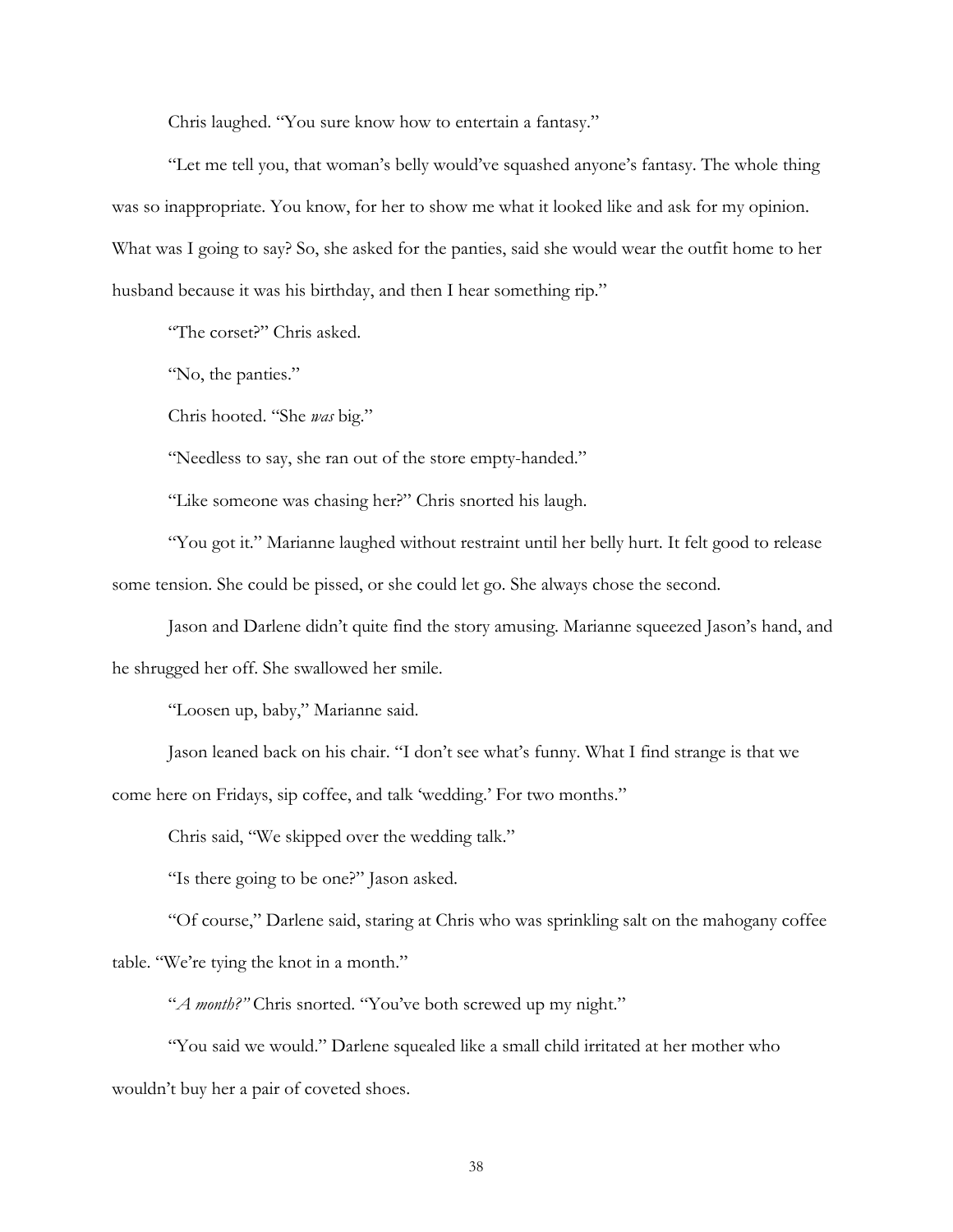Marianne wanted to tell Darlene to shut up. Nobody must've taught her when to continue a slippery conversation in the privacy of one's home. There were personal details that other people, including close friends, shouldn't know about a couple. The whole situation reminded Marianne of women who flaunted those barely-there garments. She should've been used to it. Lingerie looked enticing on skinny models and mannequins. Real people were ugly. Even she wouldn't bare it for anyone but her husband.

The waitress served them the steaming drinks. "Careful. It's hot," she said, and then she moved on to a couple sitting outside.

Marianne blew into the mug. The four of them drank the cappuccinos slowly.

Chris asked, "When did I say we'd marry in a month?"

"Three nights ago." Darlene's voice sounded quiet, a bit contrived.

This wasn't right, Marianne thought. No one should be coerced into marriage.

"Was this before or after sex?" Chris asked.

Darlene puffed. "Why do you have to be nasty?"

"Yeah, I thought so. Let's put the cards on the table right now. You know in bed I'll say whatever you want. But you don't know me that well or else you wouldn't cling to it as if it were a promise. We can't even prepare a wedding in a month."

Darlene put down her cup. "I believed you."

Chris stood and checked his pockets. "Where are the car keys?"

Jason interrupted. "Come on. You don't have to leave—"

"—I am not. I just can't find the stupid keys."

Darlene sighed. "I have them in my purse."

"Stop being a dickhead," Jason said. "Marriage isn't so bad. Darlene's a great girl, and she loves you more than anything."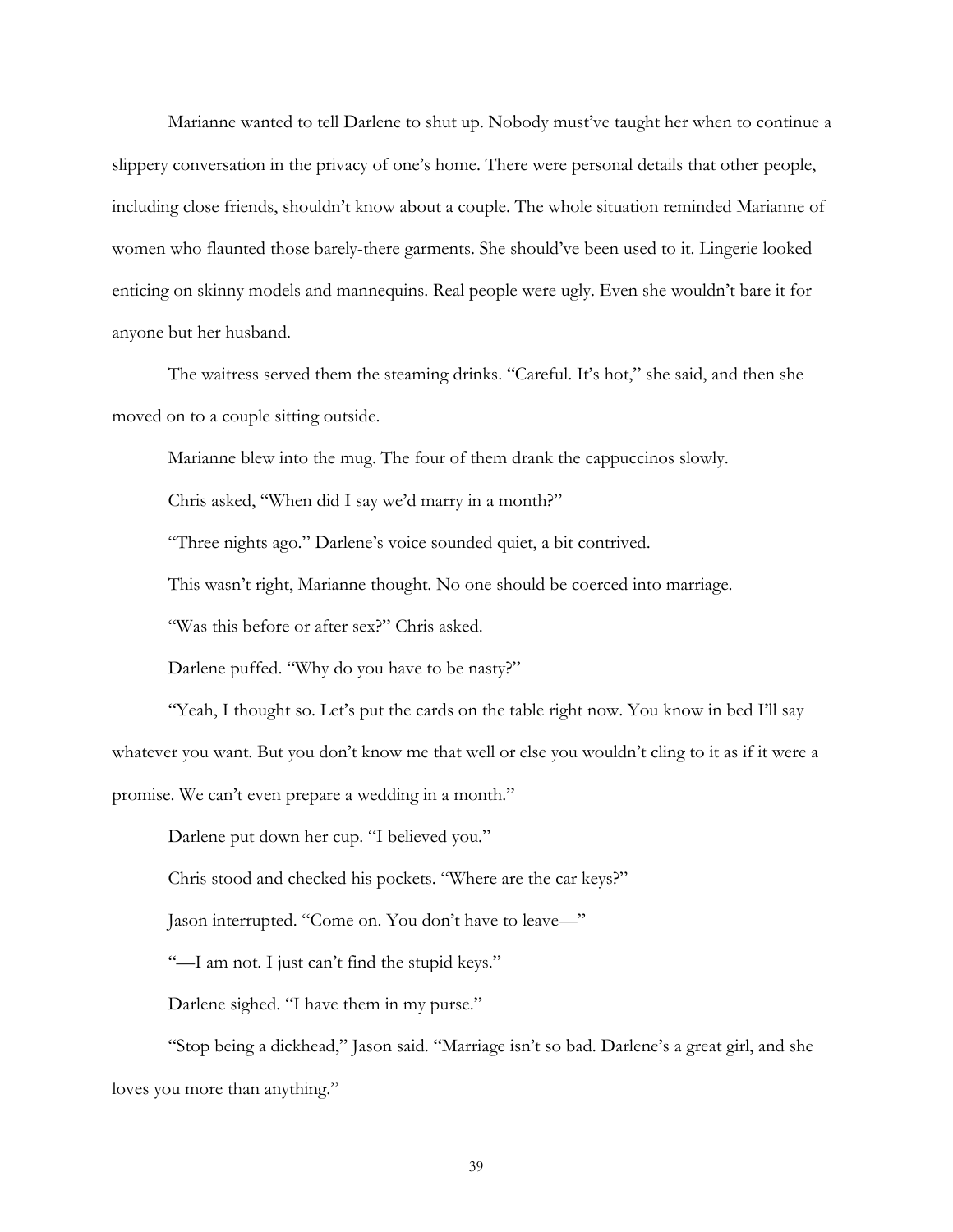"Don't pretend that you don't know what's going on." Chris gulped down the rest of his cappuccino as if it were a shot of scotch and not boiling coffee.

"It's called cold feet, man," Jason said.

Rhythmically, Chris tapped the cup on the glass table, and, after much deliberation, he said, "You're not quite the money-maker. Marianne wears the pants, and she wears them quite well. Your album-selling dreams aren't bringing the—what do they call it?—the bacon home. All these dreams of a fancy wedding, a honeymoon across Europe, new appliances, and babies flooding the house don't take Visa or MasterCard. It takes cash. Hard-earned cash. Don't be upset, Jason. It's not a man's world anymore, and love doesn't even buy a drink."

That's how Chris talked when he got offended. To control himself, Jason picked up a *Car and Driver* magazine off of the table and browsed the pages. Marianne knew by the way Jason twisted his lips that her husband couldn't ignore Chris. Marianne tapped her fingernails together to also control herself. As long as Jason found happiness in making music, she didn't care that he didn't bring home a dime. They were fine with what she made at the shop.

Darlene got up. "I wish you loved me enough to want to marry me."

Chris stroked Darlene's dangling hand. "I gave up a whole lot for you, pooch. It's the concept of marriage that I don't like."

Marianne shifted her weight in her seat. Usually, they didn't interfere with Chris and Darlene's arguments, but they were dragging Marianne into it. She asked Darlene, "How did you convince him to marry you?"

"I threatened to leave."

Chris rolled his eyes. "She can't leave. I'd die without her. Why can't you get that through your head? Not wanting to marry doesn't mean that I don't want you around. I've been committed to you ever since we met. I don't do strip clubs or hookers, and I barely drink anymore. Hell, I'm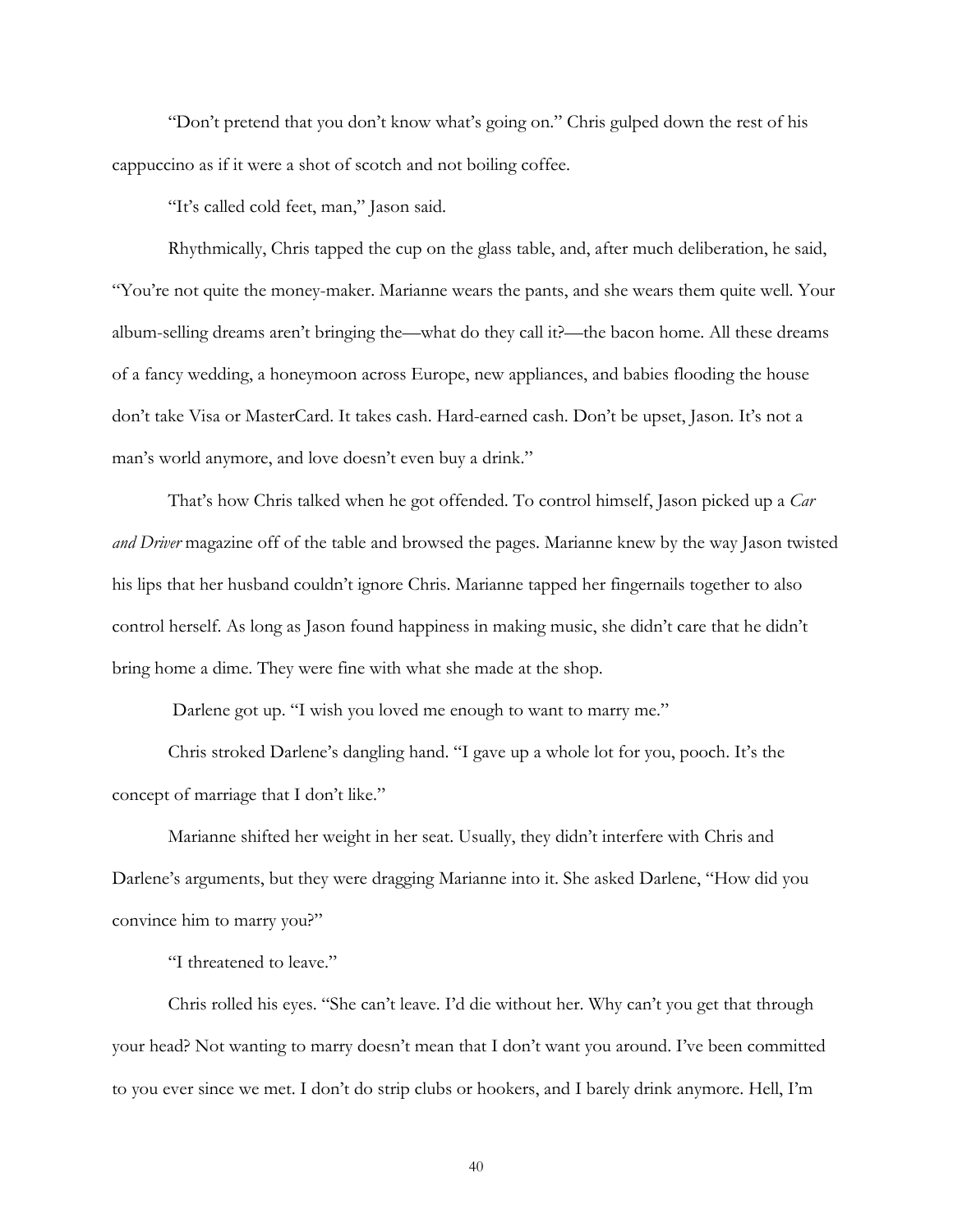sitting at a coffee shop instead of hanging out with my buddies at Rock's. That's serious commitment. Isn't it, Jason?"

Jason shut the magazine. "I'm married already."

"Always non-committal," Chris said.

"What are you insinuating?" Jason asked. "Come out and say it."

Marianne had enough. "Take your marriage concerns home." She gripped her husband's wrist and pulled him up out of the seat. Jason didn't resist. He followed her out to the car. This was supposed to be a break from the work week, a respite. She didn't like Chris as much anymore, and she wasn't sure she would feel any different next week. No, she wouldn't invite them out for a week or two.

Back home an hour later, Marianne leaned on the Cleopatra couch while Jason showered, and she couldn't wait for him to step into her arms. In the car, Jason had said that he didn't want to talk about *them* anymore tonight. Marianne agreed. They shouldn't allow a troubled couple to ruin their night. They decided they'd have sex instead. It had been a week since they last made love.

Of course, sex meant preparation. Showering, dressing, and, for Marianne, lingering the process. Jason liked it fast. Marianne had opened a lingerie store knowing that behind closed doors not even the kinkiest of outfits—she envisioned a V-neck, velvet gown hanging near the cash register—could arouse a man if he was not in the mood. Ambiance could drive sex from okay to orgasmic, and a sexy outfit could help. She didn't like extreme measures, like threesomes or painful positions, but slipping into an erotic role with a baby doll or a corset pushed the envelope. They'd had intimacy issues when they first got married. Back then, she'd been discreet even with simple things like moving her legs around him. He told her not to worry so much, but it took her months to adapt to being absolutely naked. This was before she opened her lingerie shop.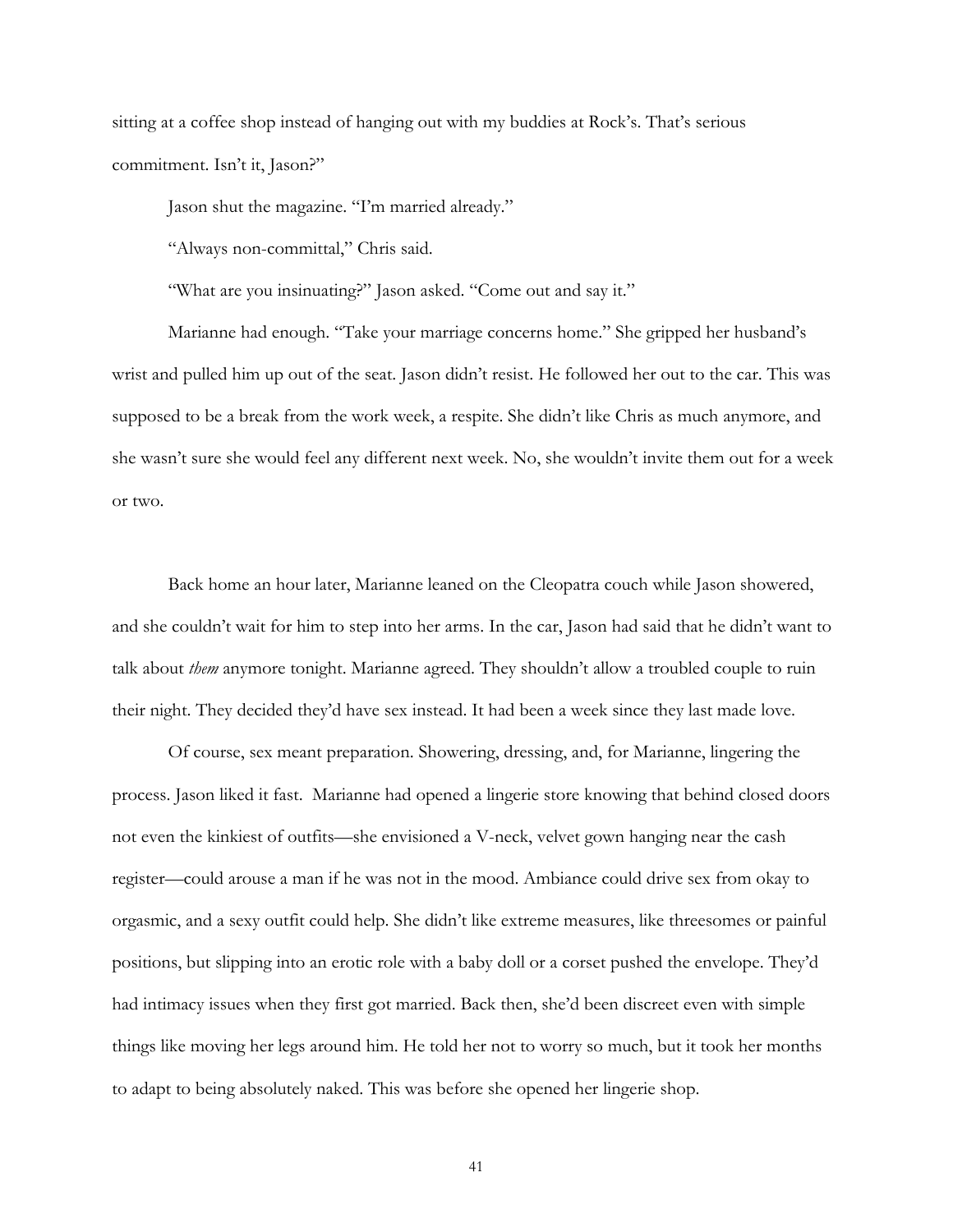Marianne waited for Jason to finish primping: shower, brush teeth, floss, apply deodorant, blow dry hair, and use the toilet. The downfall of marriage, she'd confessed to Darlene, was that familiarity dismantled most fantasies. Keeping it fresh became a task rather than a reward. Still, Marianne tried. She put on a hair piece to create an elegant pony tail, a pair of diamond-studded stilettos, a silk baby doll, and she sprayed spicy perfume on her wrists. The ensemble made her feel elevated as if she'd been asked to strut on a Manhattan runway show.

Jason came out looking tired. He stretched his arms over his head. "You look good."

"How tired are you?" She patted the couch for him to sit.

"Not *that* tired." He eased on over to her and sniffed her hair.

She trembled. "Want to know what's that smell?"

"Not really, no. I like me a mystery."

They were on the bed a second later. He straddled her, frog-legged. She breathed in his scent as she focused on the feel of his muscles, his back, the way his hair prickled her skin. And then he yanked the baby doll off. Over her head.

"Take it easy," she said, bringing his hands behind her neck and off her breasts.

"Not there. Here." He grabbed her hard. Too hard. Jason pushed her knees to her chest.

She winced. If she stopped him too soon, he'd quit. Marianne sucked in her lips to not moan

in pain. Her insides burned. "Could you slow down?" she asked him.

He stopped thrusting and pulled out.

"Jason, don't be like that." She reached for his hands.

"Forget it." He shoved her legs to the side as if he were appalled to see her privates.

Marianne buried her face into the pillow. She couldn't understand what had happened. Two or three minutes passed. A car with a blaring stereo drove-by. It rattled the paper-thin walls. She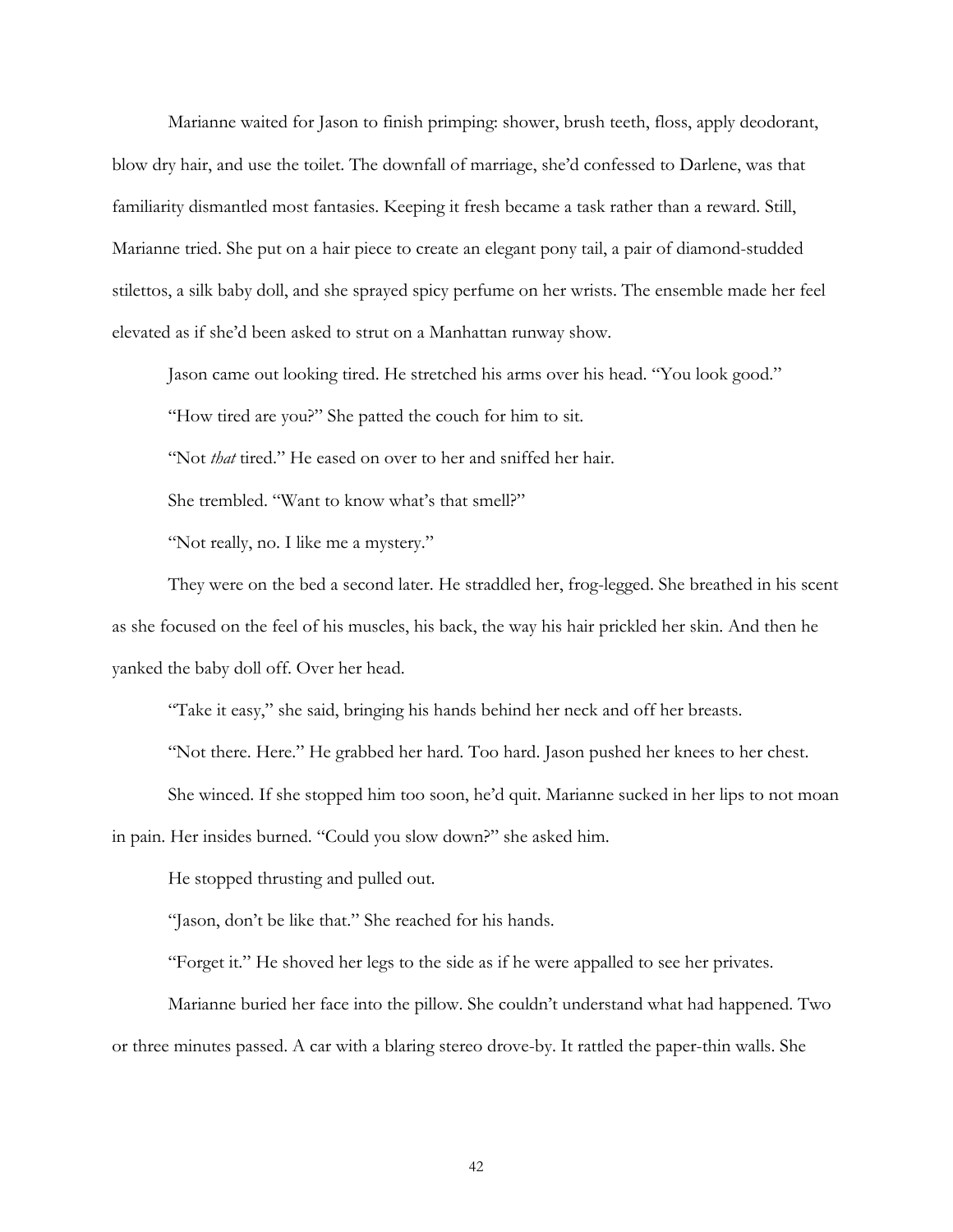couldn't bear to lie next to him feeling so uncomfortable. She coughed into her hand to break the silence.

"Would you like some ice cream?" Jason asked.

"We don't have any." They needed to shop for food that weekend.

"I'll go to the store, if you'd like."

"I don't care."

He sighed, and then he bowed his head on a pillow. "This sucks."

 She didn't want to bring up her own disappointment. Not talking about it made it less painful. But she did want to know when he'd started wanting aggressive love. The question was on the tip of her tongue, and she couldn't come out and ask.

Her baby doll lay on the floor, like a mangled limb. "Thirty-seven dollars for nothing." "You have more in the closet."

She was on the verge of yelling, "What's wrong with you?" when the phone rang in the living room. Jason curled into a ball. He had new moles on his back; she was once curious about their shape and consistency. He didn't like her stroking or picking at them anymore. For a few seconds while the phone rang and rang outside of their bedroom, Marianne saw her husband's back as that of someone entirely unfamiliar to her. She decided then that she wouldn't barrage him with questions. She'd wait for a more opportune time when they weren't as worked up. She needed an explanation from him, and she shouldn't avoid the discussion much longer. Just not right now, she said to herself. Not tonight.

The answer machine came on. No one spoke. A second later, the phone rang again. Jason blurted out, "Jesus, Mary, and Joseph. What do they want?"

"I'll get it."

"The hell you will. I'll set them straight."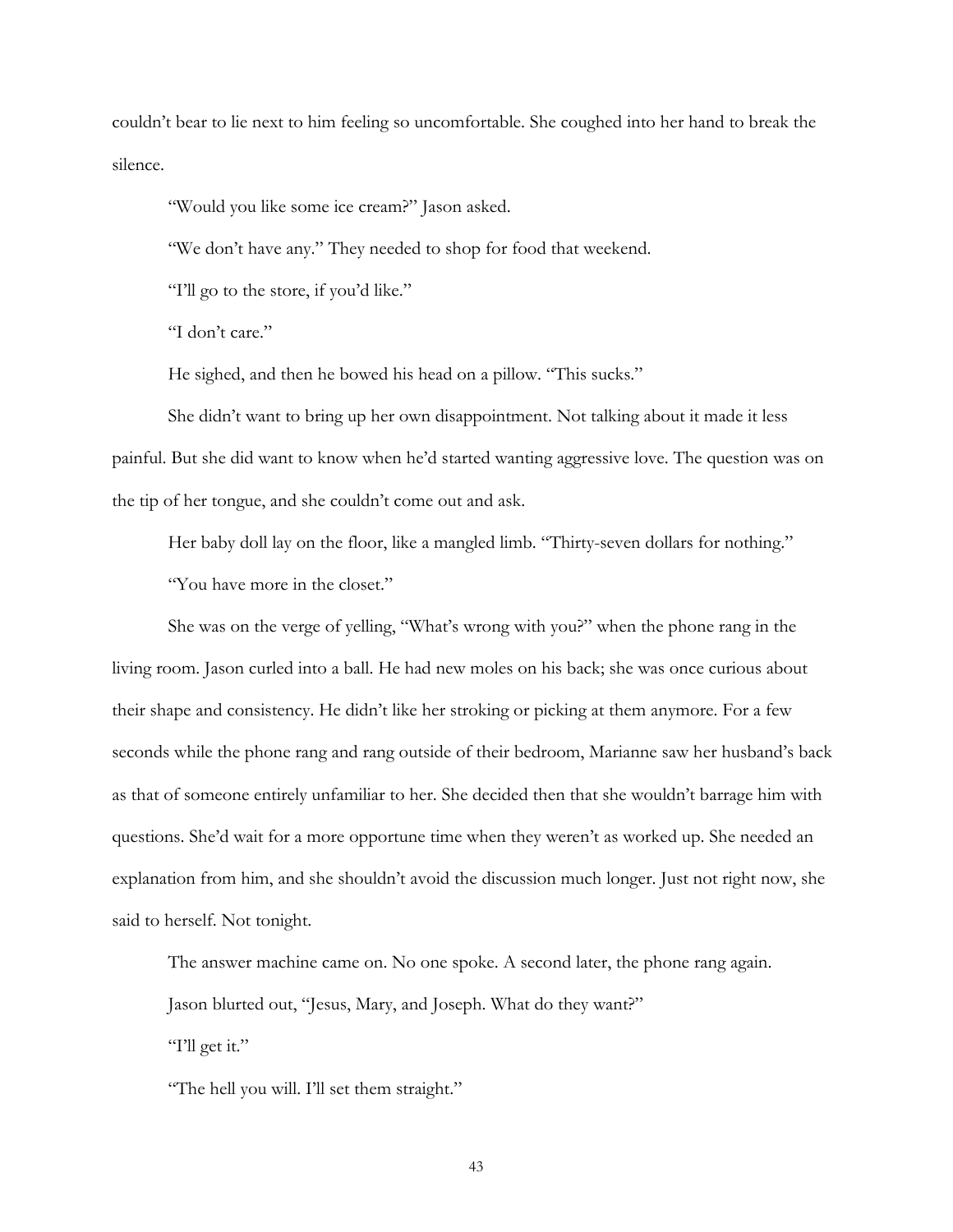As he swung the door open, stomping out naked, she couldn't help noticing his muscled back and arms, the curve of his shoulder blades, and how his waist narrowed until it met his buttocks. Even the untamed curls on the back of his head were attractive.

The nights when they made love, when it was good, he'd lie naked on top of the covers while she stroked his chest until he fell asleep She couldn't do the whole *al fresco* thing. She imagined a fire starting in the kitchen and having to run down three flights of stairs while the neighbors stood nearby, astounded at her bony legs and protruding belly. Even worse, she had visions of a stranger pummeling through their front door at two in the morning. The streamed thoughts could keep her awake for hours. Jason called her paranoid, and she did not call on him for an apology. She signedoff these disturbances as a central part of her personality, as if her psyche had already been programmed, and she blamed her father for the uncontrollable fears. She had to blame someone.

Jason answered the line. "What's the matter with you?"

Marianne sat up. The hallway that connected the living room to their bedroom was as dark as a tunnel. She pictured someone sitting on the couch, waiting for one of them to attack them as they reached for the fridge door. The break-ins, the muggings, and the violence lived inside her mind. Of course, she read horror stories on the news, but they were broadcasted because they were rare and captivating. She shook her head to clear out the thoughts.

Jason lowered his voice. She heard him say, "All right. I'll be there." He hung up.

"Who was that?"

"Darlene needs a ride home."

"Where's Chris?"

Jason found a pair of jeans hanging off the laundry basket and slipped into them. "I don't know. She needs a ride and not the third-degree."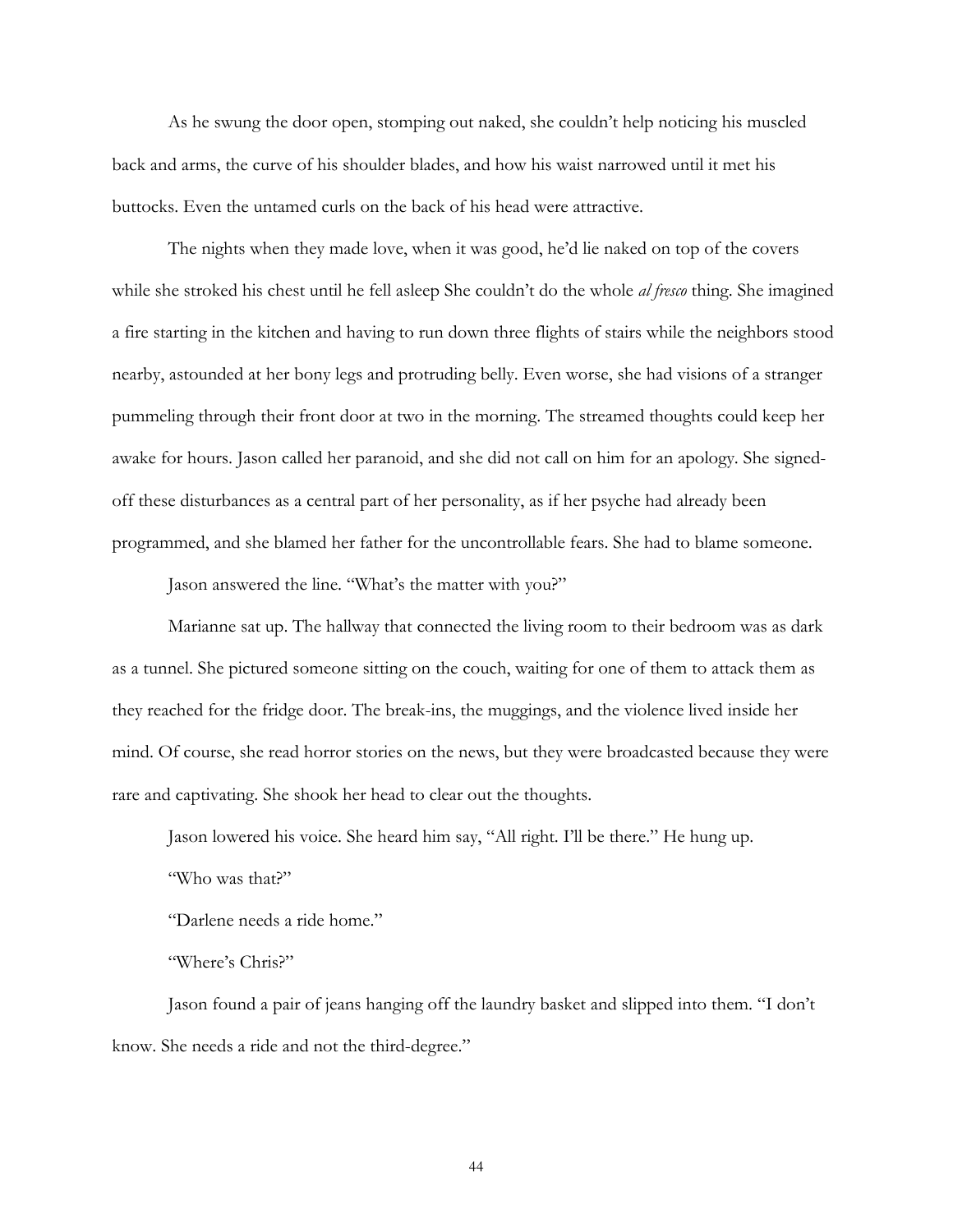Marianne looked at her watch. "It's almost one in the morning." Something fluttered inside her stomach.

"Precisely." Jason pulled a shirt over his head. "Should we leave her stranded outside in the middle of the night?"

Marianne shook her head no.

"I'll sleep on the sofa tonight," he said. "I don't want to disturb your sleep."

"Please—"

But Jason slammed the bedroom door behind him before she finished saying, *Come to the bedroom*. From under the covers, she followed his actions through sounds: keys swept up off the foyer table, alarm disarmed, door locked, and then footsteps running downstairs. She felt strangely small in their king-sized bed. She had wanted to upsize from full to king so that they wouldn't knee each other while sleeping. And now they were drifting apart. He left without kissing her on the lips like he used to do when they first married. This large bed, tangible but inanimate, was the culprit. She blamed it, and it didn't talk back to her.

She ran her fingers over the thin, cold sheets. She pulled the comforter over her shoulders. Her Jason had changed. He used to be attentive, and he'd ask for her advice in everything from picking out a good hair cut to matching his morning outfits for work. When they met, Jason worked at a record store but he quit when Marianne opened the shop with her father's financial help. Jason took a midnight job as a bartender and DJ at a club. The gig lasted a year. He went on to get his real estate license to sell commercial properties. Six months later, he quit. Lately, he'd been taking singing lessons to perform with a hard rock group. "Four guys and a girl. Top notch," Jason said. "We're going big, baby." Marianne went to a couple of recitals to show support. Honestly, they were out-of-sync because the lead singer, a redheaded girl who relied more on her curvaceous figure than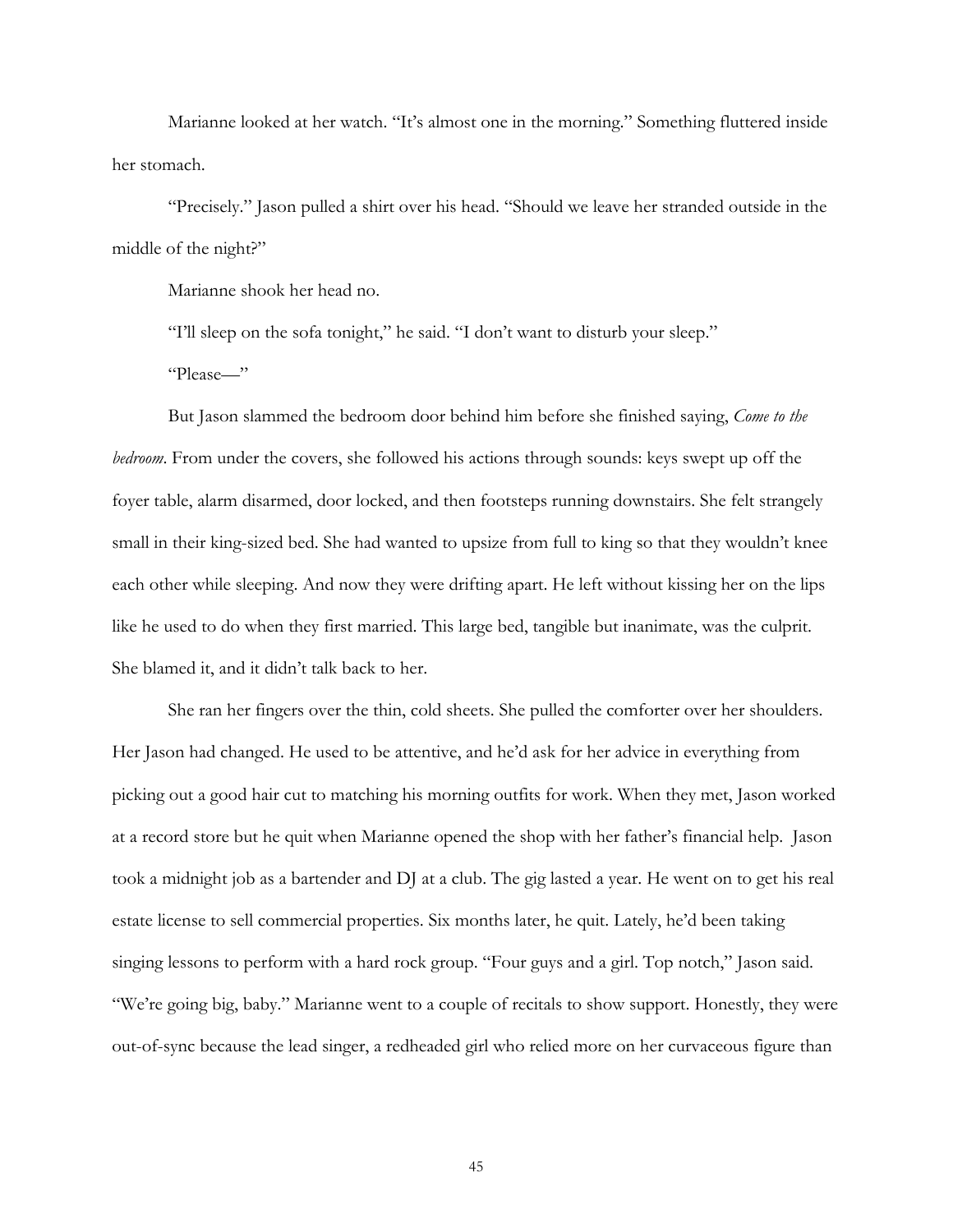on her vocals, screwed up all of the songs. Jason would give up soon. He had already skipped rehearsals.

His dissatisfaction affected other parts of their life. Recently, when she asked whether they should get sheer curtains or velvet ones, he had said, "Why do we need curtains? We've got blinds. You just want to spend money." The comment had waged a war on their spending habits; *her* business allowed them to enjoy vacations, concerts, museums, and shopping sprees. They didn't need to live frugally, as he had suggested. As a matter of fact, they could afford a house instead of renting a third-floor-apartment with thin walls. And now that Marianne remembered his suggestion, she recalled how much real estate school had cost, how little money he'd brought in when he worked as a DJ, and how right now he made zero dollars with his dreams of record label contracts and gigs around a ghost town that didn't give a shit about hard rock.

Chris was right: Darlene shouldn't push marriage. "Look at us," Marianne said out loud. "Jason shoots me short answers, grunts, raised eyebrows. He used to laugh at my stupid jokes, but now he pretends to be creating music in his head when I talk."

Marianne punched the pillow. Tomorrow morning she'd ask Jason to find a job or else. Or else what? A divorce? Separation? No, Marianne couldn't live alone in the apartment. Her love for him ran deeper than ocean ridges. The line made her smile. In the beginning, they'd lie in bed together, legs intertwined beneath the sheets, and they'd create superlative statements about their never-ending love for each other. It was a contest of words. My love for you is wider than the Former Soviet Union. My love for you can take us to from Earth to Mars a billion times. My love reaches Andromeda. All the stars in the universe can't match my love for you. The game had been deliriously funny at the time. And then it stopped. Marianne couldn't remember why or how. It just did.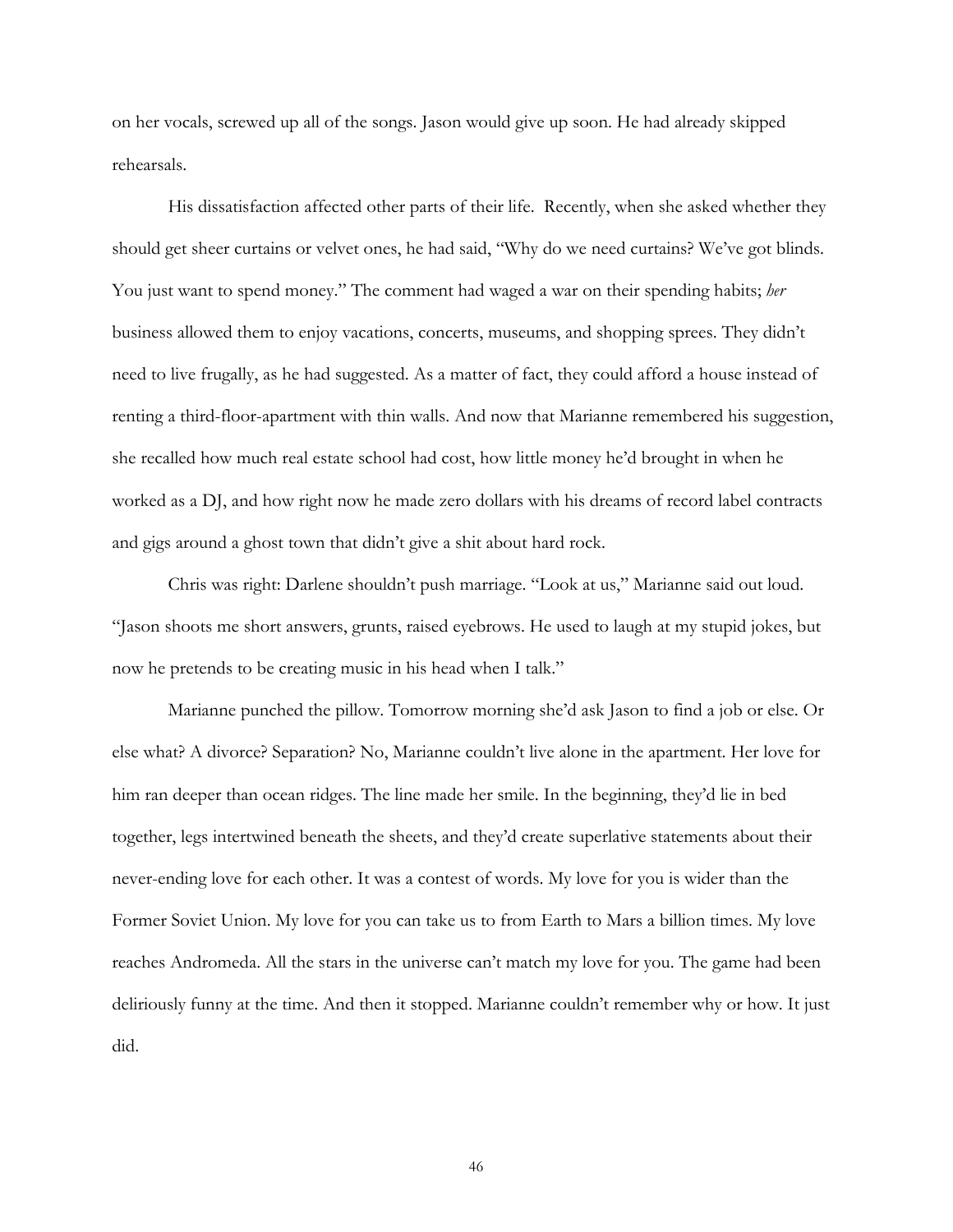She'd speak to him tomorrow. They'd get breakfast at the Jungle. Pancakes topped with whipped cream and berries for her, and Jason would order cinnamon-sprinkled French toast. Her mouth watered. She'd forgotten to eat dinner. None of it would matter tomorrow. Marianne closed her eyes and willed herself to ignore the pesky noises—banging doors, screeching tires on the parking lot, a lonely dog barking out on the balcony—and she welcomed sleep.

Marianne woke up intermittently throughout the night. The dog on the balcony was finally rescued by his owner. "You want a trip back to the pound, Bessie?" the man yelled. At some point, a downstairs neighbor pumped up the volume and the walls reverberated to the sound of hip hop. A couple of teenaged voices carried throughout the apartment hallway. The A/C unit whined when it shut off. Her next door neighbor yapped on the phone before the sun rose. Marianne tossed and turned until she gave up—the sheets felt like buckets of ice on her skin—and she got out of bed.

On auto-mode, she peed, brushed her teeth, combed her tousled hair, and washed her face with bar soap. But something was amiss. Indeed, the apartment was actually too quiet. Marianne called out Jason's name. Vaguely, she remembered a snippet of conversation from a few days earlier when he said he needed to pick up hinges and screws at the hardware store. Their bedroom door needed to be tightened. Marianne had insisted that he call Maintenance and force them to fix it. "That's why we pay eight hundred a month, baby," she had said, to which Jason had responded, "I'll do it myself."

Marianne shut the medicine cabinet. The bathroom had a second door that opened to a hallway, which led back to the living room. Both couches looked a bit ruffled but neither looked as if they had functioned as a bed. Jason didn't pick-up so early in the morning.

The wall clock said eight-thirty.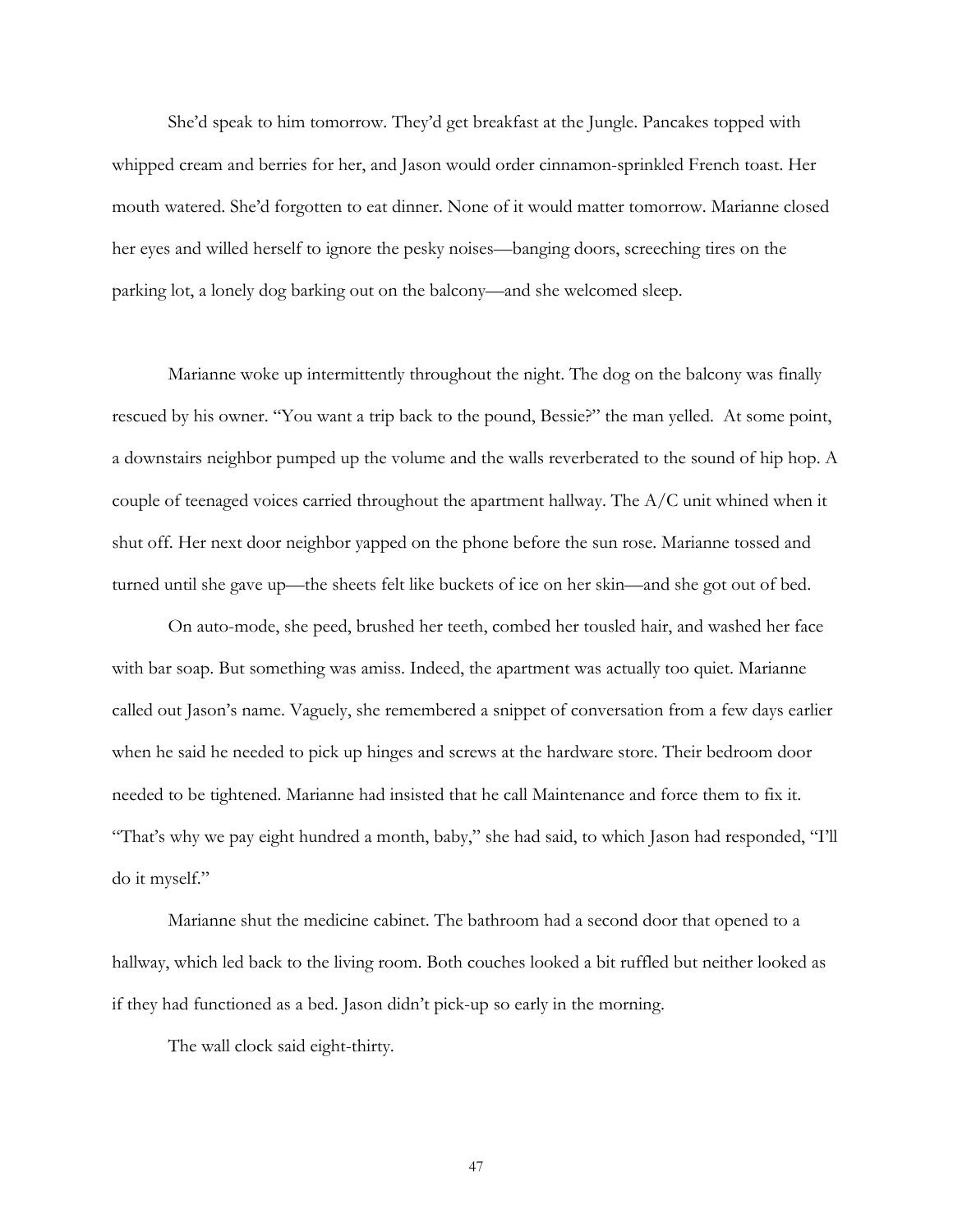The A/C came on again. Marianne shivered. The thermostat didn't seem to be working correctly. Marianne shut it off. She'd call the management office herself. But Marianne couldn't move from the dark hallway that connected the bedroom to the living room. She saw her surroundings as if through a prism—the tousled bed in which she'd slept alone all night, his disarrayed shoes behind the closet door, empty coffee mugs and glasses half-full of water on top of the nightstands, fluffy handcuffs and her baby doll abandoned on the floor. Under normal circumstances, she would've started cleaning. She didn't open the store until noon on Saturdays. But she couldn't change anything until Jason returned. She did get dressed (black trousers and a longsleeved blue blouse), and she sat on the carpeted floor. It couldn't take long to pick-up hinges and screws. Or would it?

A knock on the front door made her jump. She envisioned a police officer handing her horrible news about a car crash. She told herself to quit imagining. Standing behind the door, she asked who it was.

Chris' voice echoed back. "We need to talk. Open up."

She opened the door, hesitant, and he stormed inside. "Goodness," Marianne said. "You're going to give me a heart attack." She asked him to sit, but he wouldn't.

"She didn't come home," Chris said. "She said that she was starting a job bartending last night. Extra money to pay for the wedding. I know she's lying. Jesus, I've been up all night."

"You're talking crazy. Darlene called here and said that you left her at the coffee shop."

Chris pounded one fist into his palm. "Why do you think I took so long to propose?" He rubbed his neck with both hands. "She lives a second life, and I'm not entitled to know about it. Now she's gone."

"Sit down, Chris."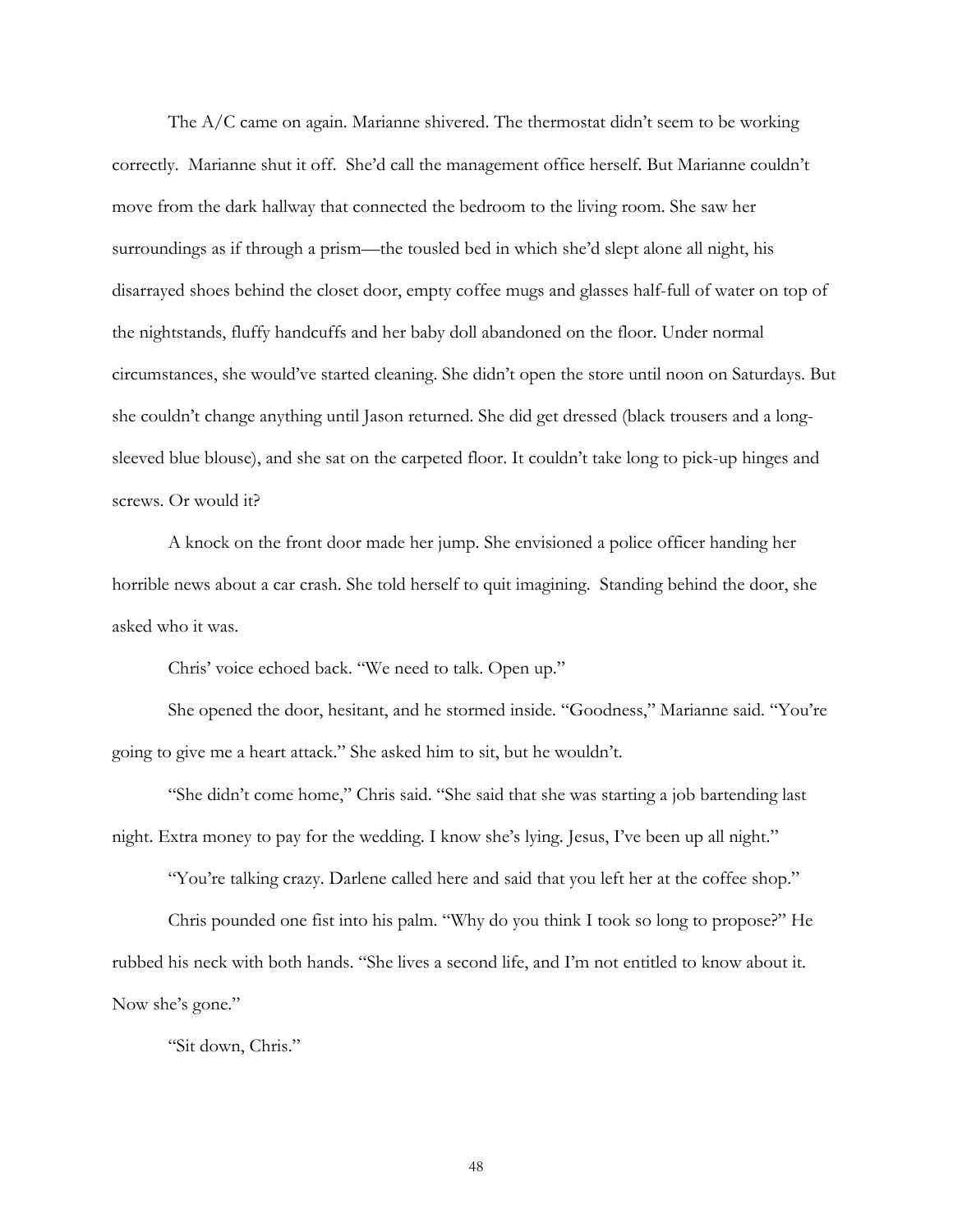He sank into the love seat. He had dark circles under his eyes. Marianne believed something was wrong, but Chris could tell wild stories. Marianne had fallen for his storytelling before. He'd told Marianne that during Jason's bachelor party, Jason had hooked up with a stripper by the name of Diddy. Chris described her as having a voluptuous chest, a flat ass, bad breath, and a nose longer than the leaning tower of Pisa. Jason said Chris liked to make up shit. "I wouldn't touch a hooker with a pole," Jason had said. His friends did get him wasted, and he remembered a woman dancing on his lap. He promised never to do it again, and they left it at that.

Chris now sat up straight. "She said you girls were shopping for invitations today."

Marianne was surprised that Darlene had involved her in the schemes, and, then again, she could understand Darlene being furious about Chris' half-assed proposal. Engagement, yes. Marriage, let's wait.

Marianne got up and went to the kitchen to brew a pot of coffee. "She ordered the invites from a catalog."

"Don't I have a say?"

"You have every say, Chris."

"Did you try to reason her out of it?"

"There's no reasoning with an angry woman."

"You got that right."

They stopped yelling over each other. She hadn't quarreled with Jason in a long time. She enjoyed raising her voice without being told that she was being childish.

Marianne tapped her fingernails on the countertop. "Should we call the police?" she asked. She really didn't know what else to do.

"They'll give us the twenty-four hour crap." Chris moved to the kitchen. "I drove by the doughnut place that she loves for breakfast on Saturdays. I went by the pharmacy because she said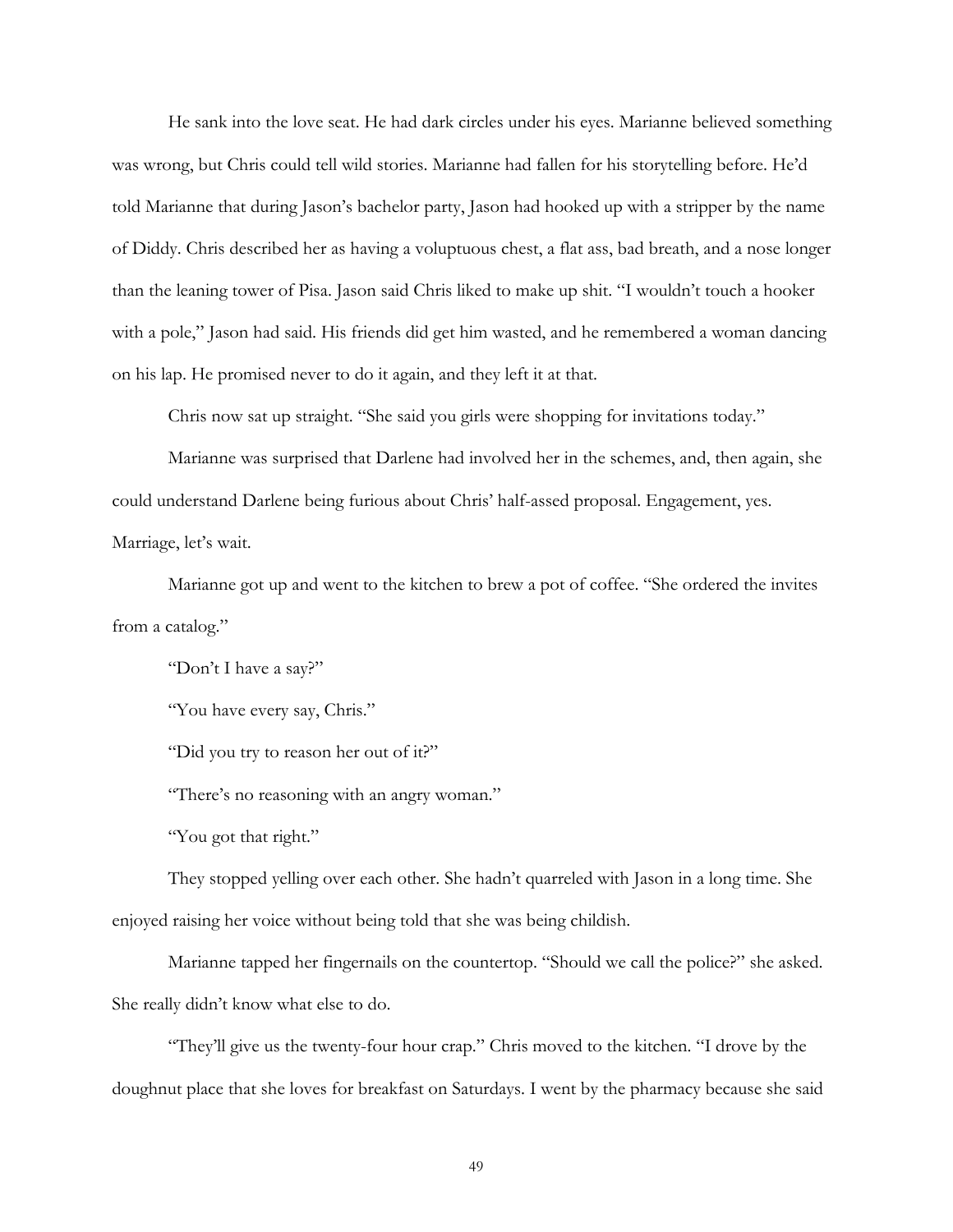that she was running low on birth control pills. Drove past the church, the dollar store, the dry cleaners, the post office, and then went to the club where she was supposed to be working. The manager said he didn't have a Darlene working for him." Chris released a burst of air. "And where's Jason?"

Marianne didn't want to mention Jason was MIA, too. "He's at the hardware store."

"They don't open till nine."

"Not true." She tried recalling the store's hours stenciled on the glass door. Marianne opened the cupboard and brought down two cups. Not meaning to, she slammed them on the counter. They had chips on the edges, and one of them was missing half of the handle. Had they always been this damaged? One day the cups looked perfect, and the next they were drinking out of perforated edges.

Chris poured the coffee because Marianne's hands were shaking. Steam wisps rose out of each cup. He took his black. Marianne added milk and sweetener. They leaned against opposite counters. The coffee maker percolated the rest of the water.

Chris set down his cup. "I saw it coming. One day she'd leave, and she did."

In her mind, Marianne composed consoling sentences: She'll be home soon. Stop fretting. She loves you more than the world. How could Darlene leave you? The words sounded like lies. The worst part was rationalizing why. No note, no goodbye, no telephone number to reach her. Marianne had seen that kind of breaking news on Headline News. A woman terrified of marriage to the point that she got into her car one morning, shifted into gear, and drove away from her hometown as if she were going on a planned road trip. Marianne could see the headlines: Darlene the Runaway Bride. Damsel in Distress Leaves Groom. Beauty Disappears without a Trace.

"Do you think that she planned to do this?" Marianne asked.

"No. They acted upon something."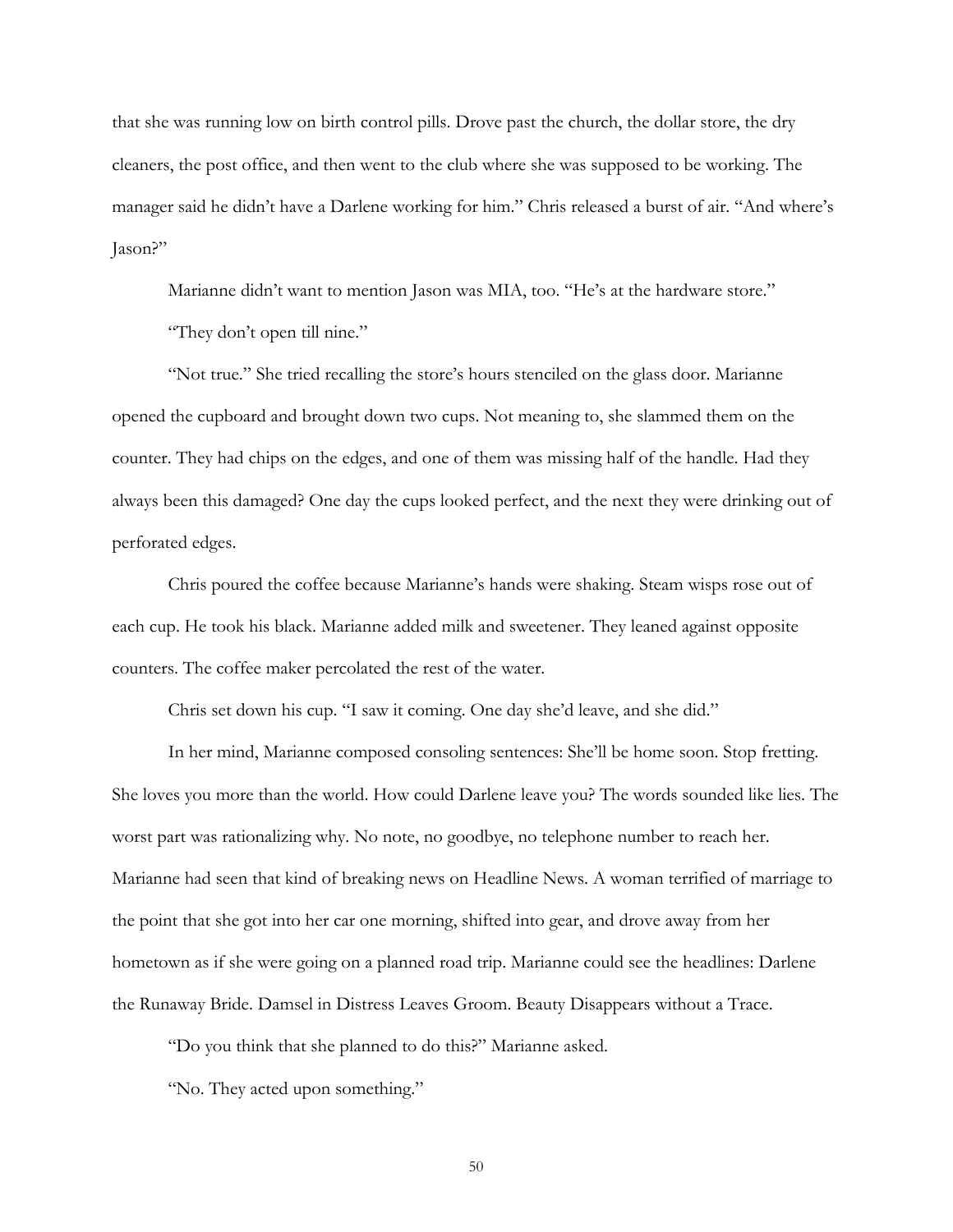"*They* who?"

Chris tapped his forehead on the fridge door. "Okay, look. I don't usually go through her stuff, but I had a gut feeling something was wrong." He put his hands in pockets and it took him a minute to pull out a folded piece of paper from his jean pocket. "This is from Jason and Darlene's online chat the other night. They've been doing this for some time now."

Marianne's world caved in on her. She pictured herself as if she were a gown about to be ripped apart at the seams. She thought: I've been blind like Eve in Eden. I couldn't distinguish between good and evil until a serpent offered me a fruit, a simple fruit, one hanging from this tree for years. Rotten? Worms? I don't care. I will take it and I will see both colors of the world. She read the note. The words on the paper sounded like teenage rambling. There was no mention of an ongoing affair, of betraying a beloved spouse or spouse-to-be, or of running away together to live elsewhere. The poorly written lines were innocent renditions of each other's likes and dislikes, actions and wishes. But there was something suggestive about Saturdays. Jason wrote, "Mornings we clean." Darlene agreed. "Chris mows lawn. Rakes leaves. No excitement there."

Jason had done painful things in the past. Senseless things. Easy to forget. Nothing dramatic. She did not add contempt without basis.

Marianne folded the note. "It's not right for us to be reading this."

"There's been more than one chat."

"He wouldn't hurt me like that."

"Where is he, then?"

She wanted to contradict Chris. But maybe he had a point. Jason had left in a hurry last night. Marianne heard all kinds of noises throughout the night. She would've woken up when he opened the front door.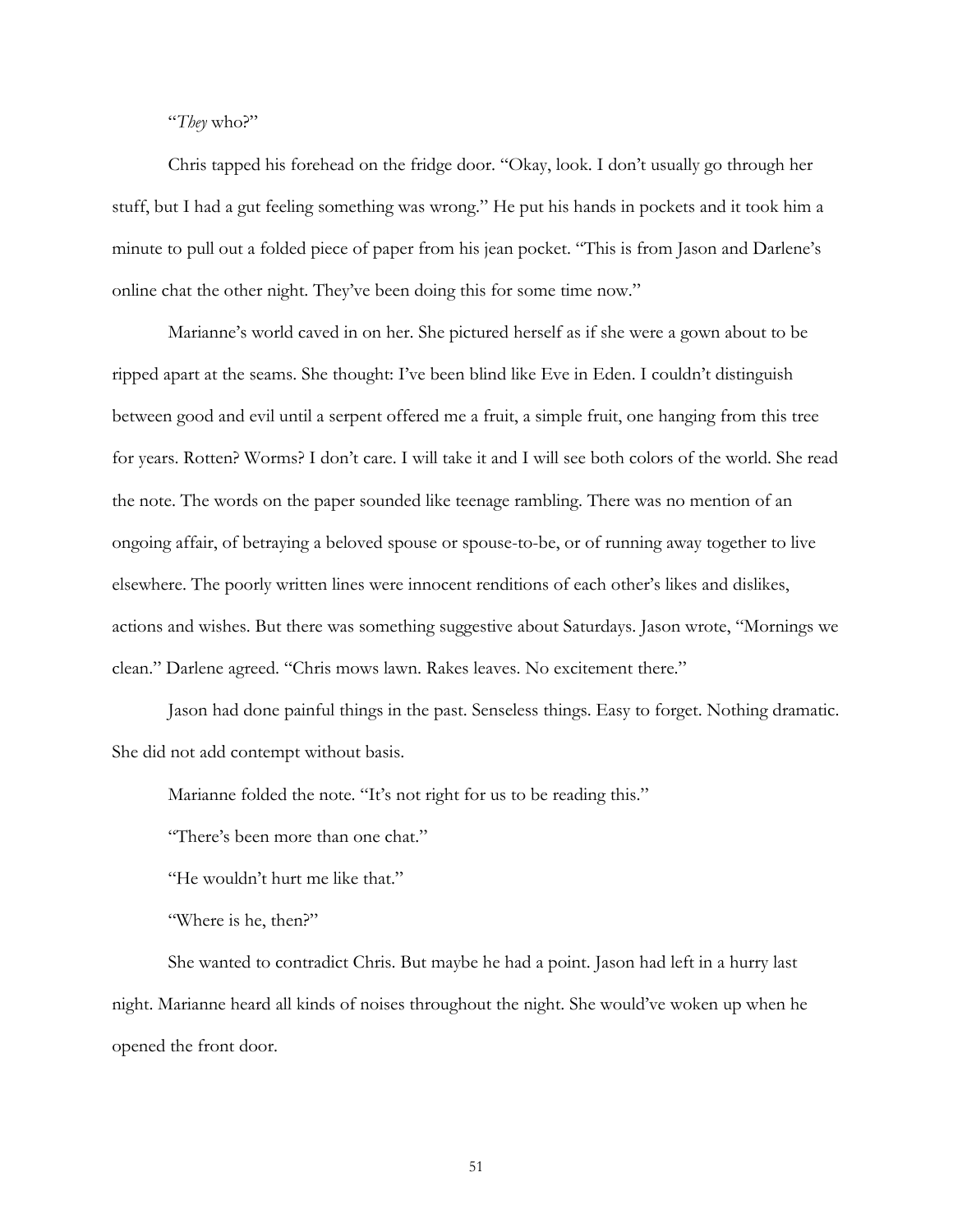"Was his car in the parking lot?" Marianne asked. Before Chris responded, she walked out of the kitchen, crossed the living room and opened the door to the balcony. Jason's black pick-up wasn't parked outside. She spotted the empty space next to her convertible. He hadn't returned. She said to Chris, "We've got to find them."

The morning sky looked gray and bleak. The whistling wind ruffled brown leaves up over the trees and swept them across the crowded parking lot. Her neighbors had finally given into sleep. Marianne hated them more than ever before.

Chris drove. Marianne couldn't because of her nerves.

At a Winn Dixie, they got *The Chronicles* from a newsstand. Chris skimmed the first section for local news. Nothing registered a disaster; no body found in a ditch, no local woman arrested for DUI, and no unnamed couple discovered naked at a park. Local and state politics blotted the headlines. Their small town didn't always have media-worthy news.

Back in the car, Marianne asked the inevitable question: "Where would they go?" Thin drops splattered the dirty windshield.

Chris scrubbed his cheek with an open palm. "Some place where no one would know them." He rolled down his window and adjusted the rearview mirror. "What do you think?"

Marianne didn't want to think. The numbness had intensified, and if she could carry out the rest of the day without purposefully thinking, she might be able to manage. But if she had to think anything through, she wouldn't make it without losing her mind.

"I don't know," she said.

"Me neither." Chris rolled the car out of the parking lot very slowly.

First, there was the matter of finding the two of them—Jason and Darlene—together or separate somewhere in town. Maybe something had happened: a mugging-turned-vicious or a car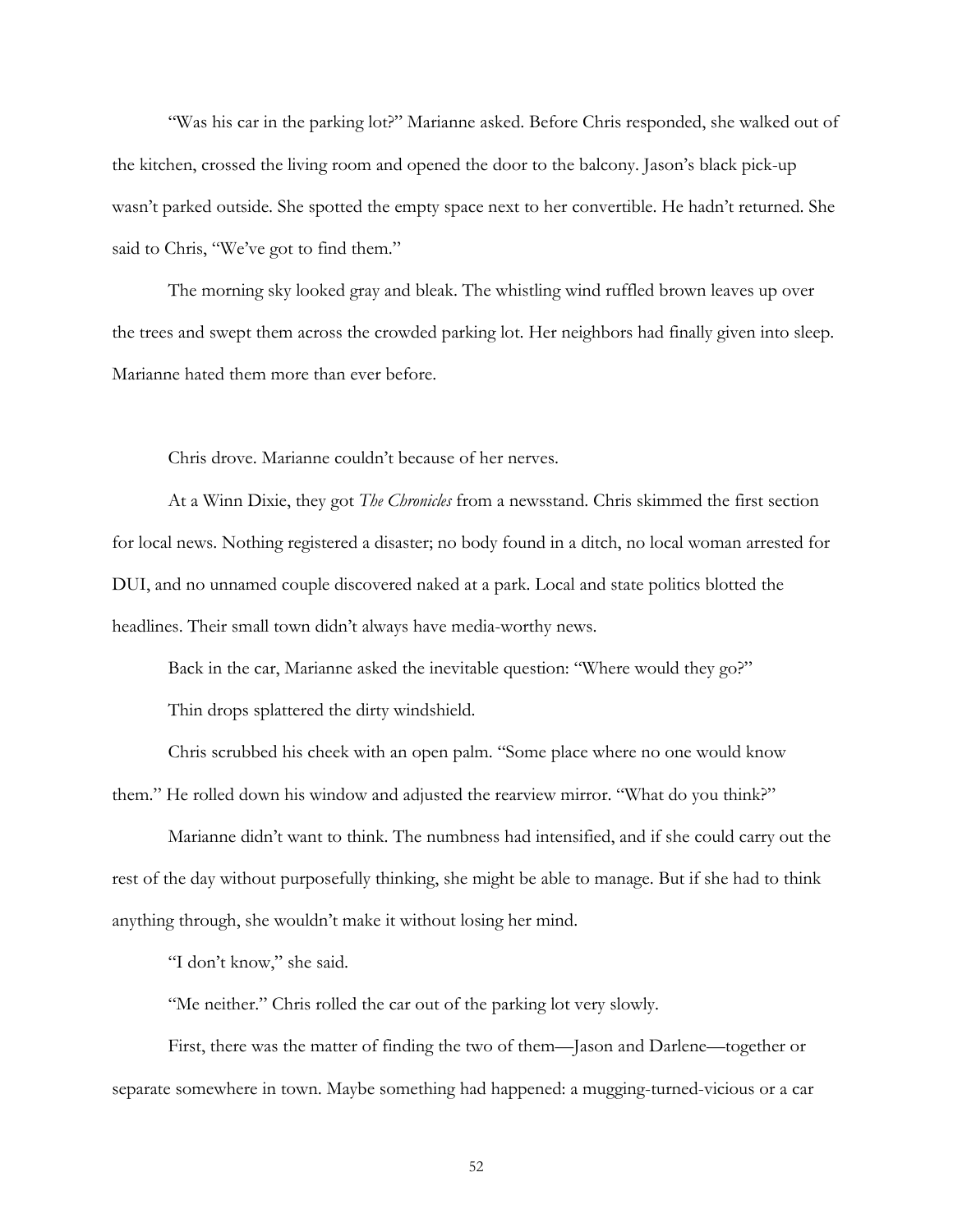broken down in the road. These things did happen. Second, if they couldn't find them, heaven forbid, Marianne and Chris would have to contact the police and wait the required time before a search team was released. Because both were missing, the police would consider it a planned escape and categorize it as 'persons dissatisfied with marriage or a partner.' Case closed. Get therapy, get over it.

In fact, Marianne couldn't shake off the most likely scenario—the two of them were still in town and something had possessed them to seek each other's company through the night. And there was one place in town for such encounters. This was the side of town that Marianne avoided at all costs. Where hookers jounced businessmen for a hundred or two. Where the shrubs reeked of piss and sweat, and where empty bottles of cheap rum lined up the streets. Motel alley. Marianne couldn't envision finding them sleeping on one of those cockroach-infested beds, and she didn't want to image them together on a single bed, but the truth was that neither one could afford an inn on the other side of town. This would do. No reservation needed. Always vacant, always cheap. There were six motels on either side of the highway that led out of town.

Chris stopped at the first one—Motel Sun Dust—and drove around the parking lot in search of Jason's pick-up. Except for a beat-up Chevrolet and a bicycle leaning against the metal-link fence, they found no trace of them. After half an hour of driving, Marianne spotted Jason's pick-up parked at Star Motel. The marks—a quarter-sized dent on the driver's door, a sticker that said "Fearless" splashed on the back window, and the green Mardi Gras beads hanging from the rearview mirror more than suggested that it belonged to her husband.

Marianne kicked the glove compartment. It popped open. Chris reached over her legs and closed the compartment door.

"Pull it together," Chris said, and then he got out of the car.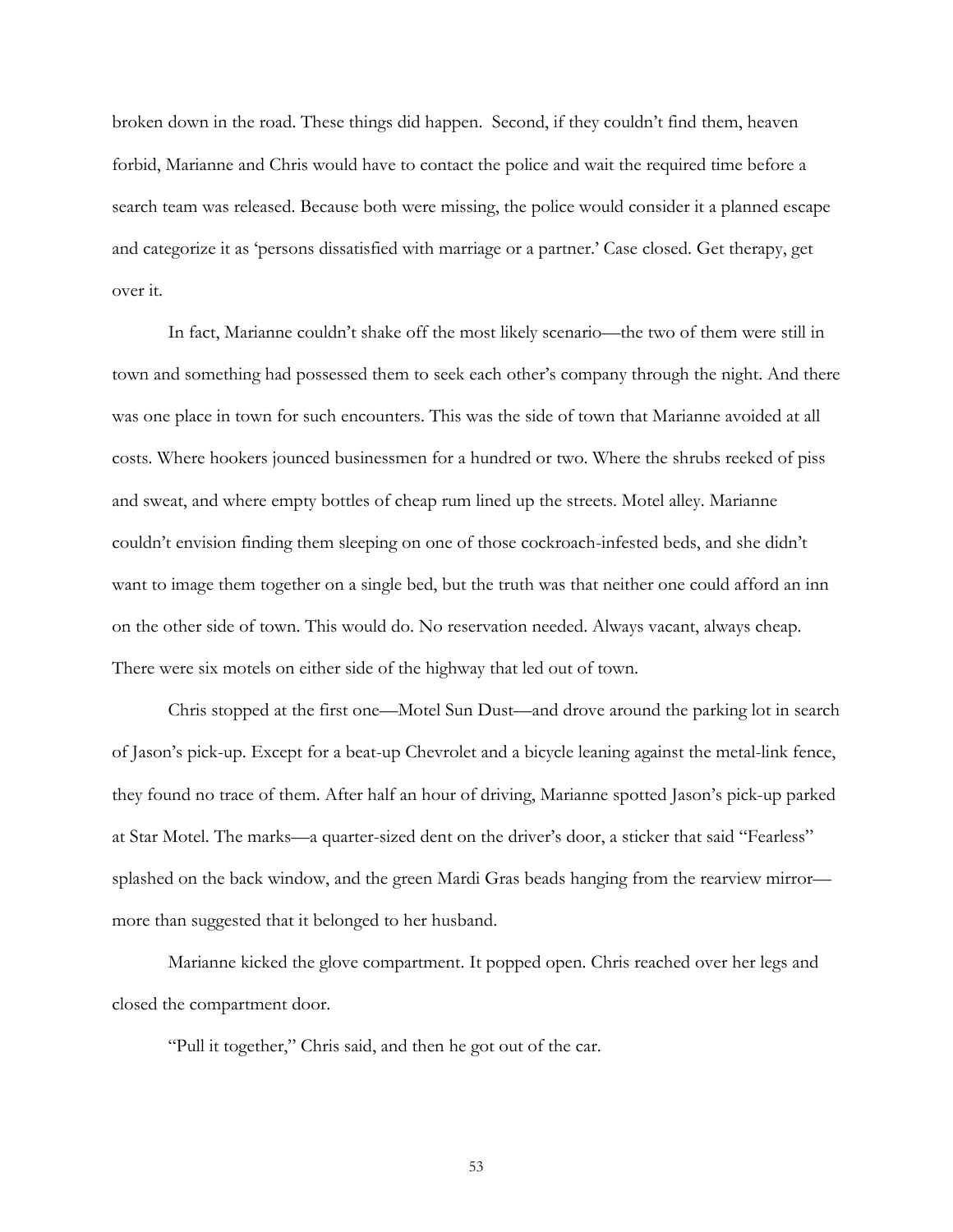Marianne felt weak, but when she looked through the side mirror, she saw a golf club in Chris' hand. Something deep inside her gut dropped. She shrieked. The windows were closed. She fumbled with the buttons on the door until something clicked and she was able to get out. As she yelled, "No," at the top of her lungs, she felt herself empty out.

Upstairs, a door flung open. Marianne turned to look. It was Jason, *her* Jason, still dressed in the same jeans and shirt he wore the night before. Behind the curtain, Darlene showed her face. The sight of her caused a dark emotion to shift inside of Marianne. Next thing she knew, she was following Chris up the stairs to the room. Jason shut the door. Marianne knocked on the glass window as Chris slammed the golf club on the knob over and over again. Chris whacked the door handle so hard that it fell off. Covering her breasts with a t-shirt, Darlene sank low into the carpeted floor. Chris lunged forward into the room and grabbed her by the neck.

Jason shoved his hand in between them. "Don't do this, man."

But Chris elbowed Jason's head, knocking him back on the bed.

Marianne pushed her hip into the corner between the wall and the door. She wanted to punch Darlene's mouth to stop her from yelling, "I'm calling the police" over and over again, even though she wasn't moving. All these years—five years, to be exact—that Marianne had befriended Darlene, introduced the girl to someone, offered her relationship advice, and she didn't stop herself from fucking Jason in a motel room.

"We're adults," Marianne said, finally. "Let's talk through this."

Chris grunted, but he let go of Darlene's neck.

Jason sat on the edge of the bed, holding his head in his hands, breathing hard. His lips looked swollen and bruised. All along, she thought that if Jason strayed he'd confess the details of the affair in private. Adultery happened; she wasn't naïve enough to think it impossible, but Marianne had hoped that the other woman would be single, young and unattached. Jason would beg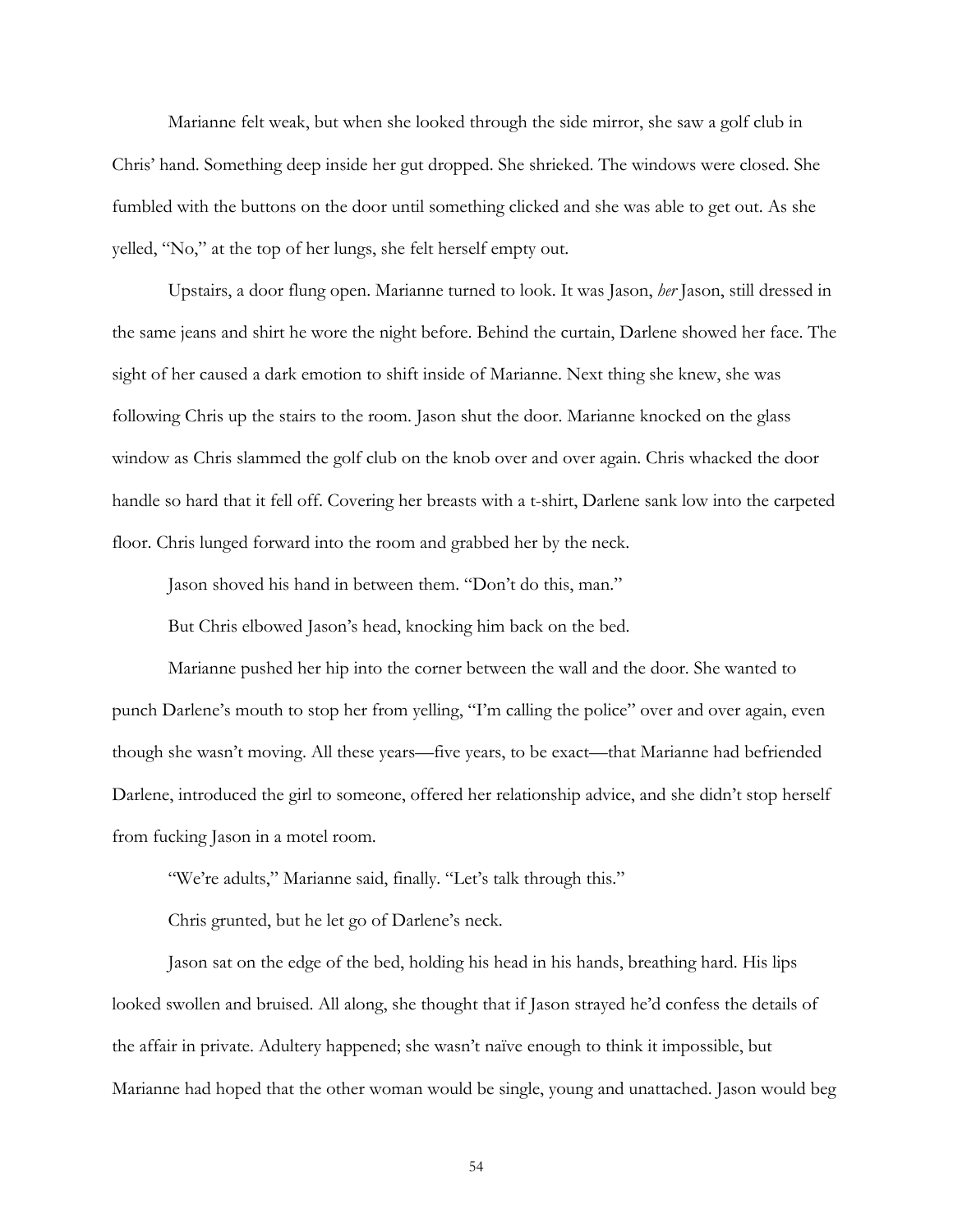forgiveness, and she'd grant it with the condition that he'd never stray again. She wouldn't overlook a second betrayal.

Minutes passed. It could've been an hour. Marianne didn't know what to do next.

Chris spoke up first. "How could you cheat on me with *him*?"

Darlene finally put on the shirt, but it wasn't long enough to cover her lacy boy-shorts. "You made me so angry when you said you wouldn't marry me." Darlene's voice cracked, yet her statement wasn't an apology. She was suggesting that Chris was responsible for their behavior.

Jason held his elbows. "I'm sorry we hurt you."

His voice could've pierced her insides. Marianne wanted to hold him. She crouched as low as she could there in the corner between the door and the wall.

Chris asked, "Why did you stay overnight? Were you planning to escape?"

The word 'escape' confused Marianne because she'd never thought it possible that Jason felt like a caged dog waiting for the door to open. She took pride in not suffocating her husband and allowing him enough space to do what he pleased. Escaping their marriage had far more serious implications than surrendering to a quick, unexplainable desire.

Darlene brought her knees up to her chest. "I was scared."

Marianne thought her mind was playing tricks because Darlene's face seemed to morph before Marianne's eyes. The jutting angles of Darlene's face—the features Marianne once described to Jason as 'jealous-inducing beauty'—made the girl look cheap and hungry.

"Scared of what?" Marianne asked.

"Of coming home." Darlene nested her chin between her knees. "To a normal life."

Marianne had heard enough. She grabbed the golf club up off the floor and left the three of them behind. She threw the club over the rail so that it wouldn't be a problem anymore. It landed on the parking space next to Jason's pick-up. Marianne had an extra set of car keys in her purse. It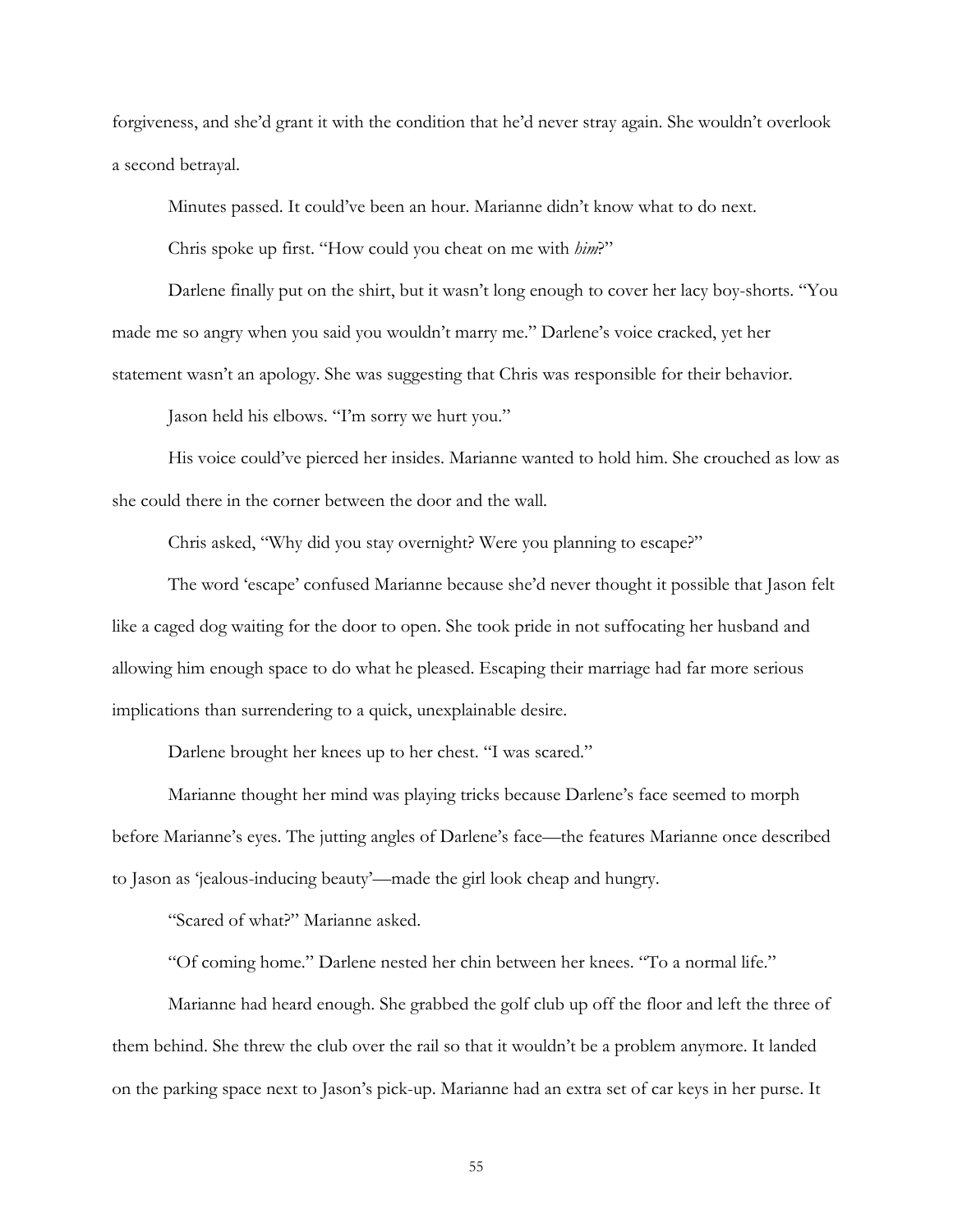was time to leave. But there were footsteps chasing after her. She was distraught that it was Chris, not Jason, standing behind her.

"We can get whatever we want," Chris said. "Think of it."

"I'm going home."

Chris grabbed her arm. "You'll take him back. I know you will. But what happens when either one of them feels weak again? Maybe they don't have the urge again in a week or two weeks. They're scared shitless now. Give it a month or a year or a decade. Once you start, you can't stop craving the rush. That's why I walked away from bars and strip clubs. I had to make a choice, and I chose Darlene. Because I love her." He spit on the ground and then wiped his lips. "I'm telling you, Marianne. One day we'll be back here again. Except that they'll be smarter next time."

Her head felt as if she had a band squeezing tighter and tighter. The light hurt her eyes. She wanted to drive back home and rest under a thick blanket in a dark room. Jason would massage the knots on her shoulders. Marianne was sure that he'd return home. They had a life together just this morning. Jason hadn't been unfaithful before, and she couldn't imagine a life in which she worried non-stop about some woman straddling her husband. But she hadn't seen the warning signs, and she didn't believe that she could keep him from doing it again.

"I can't control him." She ran towards until she reached the guardrail.

Marianne hurried downstairs, jingling the pick-up's keys in her hand. But when she saw her husband's pick-up, she realized that she was on a mission; she couldn't walk away without him. She hadn't cleaned the apartment because she wanted every detail left in tack until Jason showed up, and, when Chris showed her the scraps of chat room conversation, she knew that she wouldn't let Jason get away with it. She had chased him down. Here she was in a motel's parking lot littered with soda cups and burger wrappers. Her husband was still upstairs. Marianne wouldn't leave empty-handed.

"What are you suggesting?"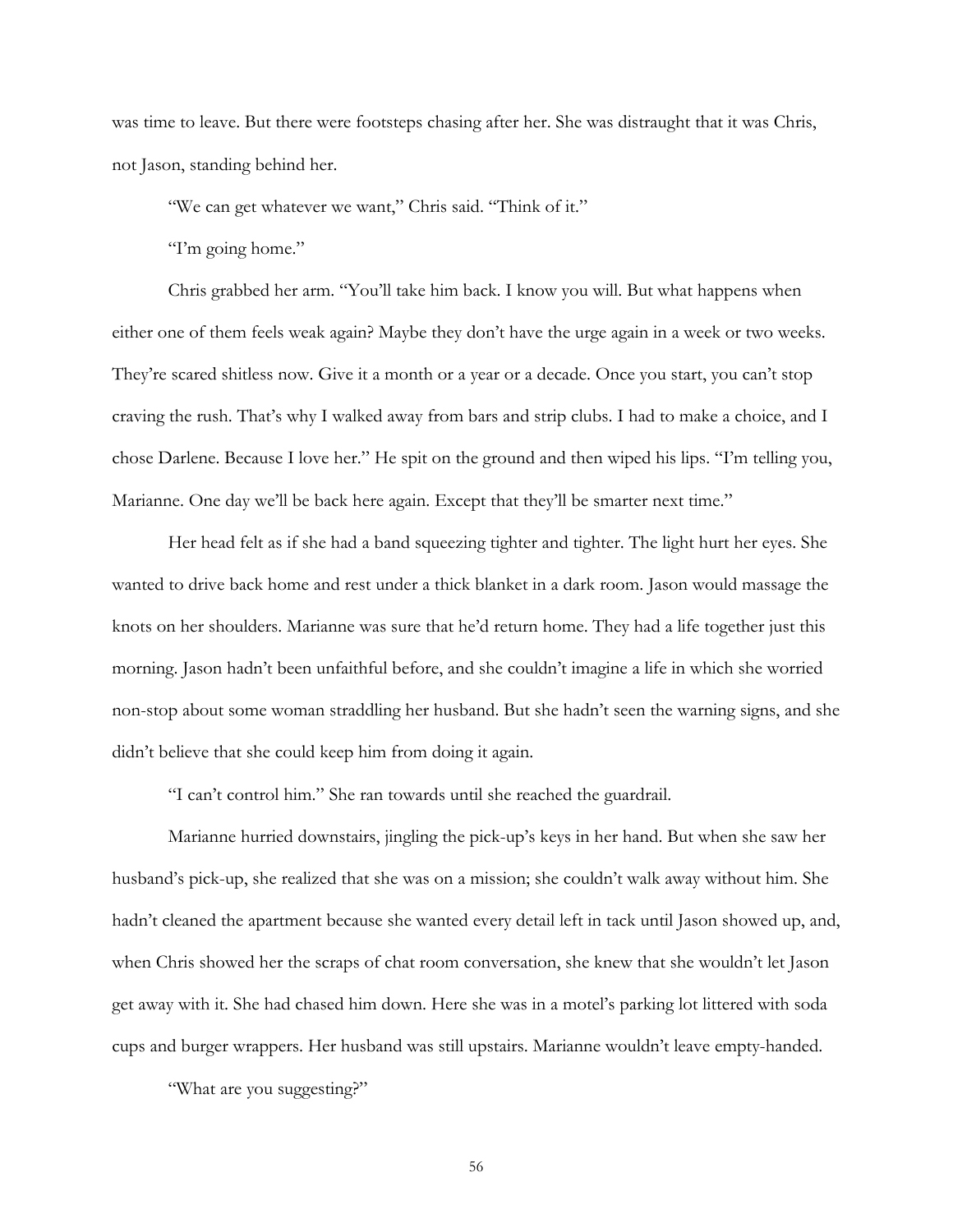"Revenge. That's all."

Something about his precision in using the word *revenge* made her march back up the stairs. Her knees hurt, and the headache had turned into a migraine. A part of her feared that Chris could hurt somebody if she left the motel. He had brought the golf club upstairs. Perhaps a measured revenge wasn't a bad idea. They could be done with it. Quickly. They'd call it even. Otherwise, her marriage would be unbearable.

"What's your plan, Chris?"

"You decide." He leaned against the rail.

"Me?" She closed her eyes because she couldn't think straight. She had a vision of Darlene's naked body draped over her husband's. Marianne grunted. She opened her eyes and the fierce sun shone straight above. She allowed the perverse thoughts to cross her mind until her wanting to hurt Jason overtook her reasoning. Of course, she wouldn't make love to Chris. She hardly found him attractive. They'd kiss, perhaps. Hug and make out. She'd let her pain to echo throughout the room and, perhaps, Jason would want her again.

"Something suggestive."

"Brilliant," Chris said, wryly. "Like a stripper dressed in nothing but a thong."

Marianne was taken back by his comment, but he grabbed her by the wrist and pulled her back into the room. Standing next to Chris, Marianne felt her thighs and knees shaking, and she thought that she might collapse. It amazed her that she had enough strength to stand there ready to confront her husband.

"What more do you want?" Darlene asked, holding her forehead.

"Nothing from you," Marianne said. She knew the results could be self-destructive. As they position themselves on the bed, she was able to pinpoint his unattractive facial features: bushy eyebrows, knobby nose, elongated face, dry ski, and scars from a past acne problem. Still, her rage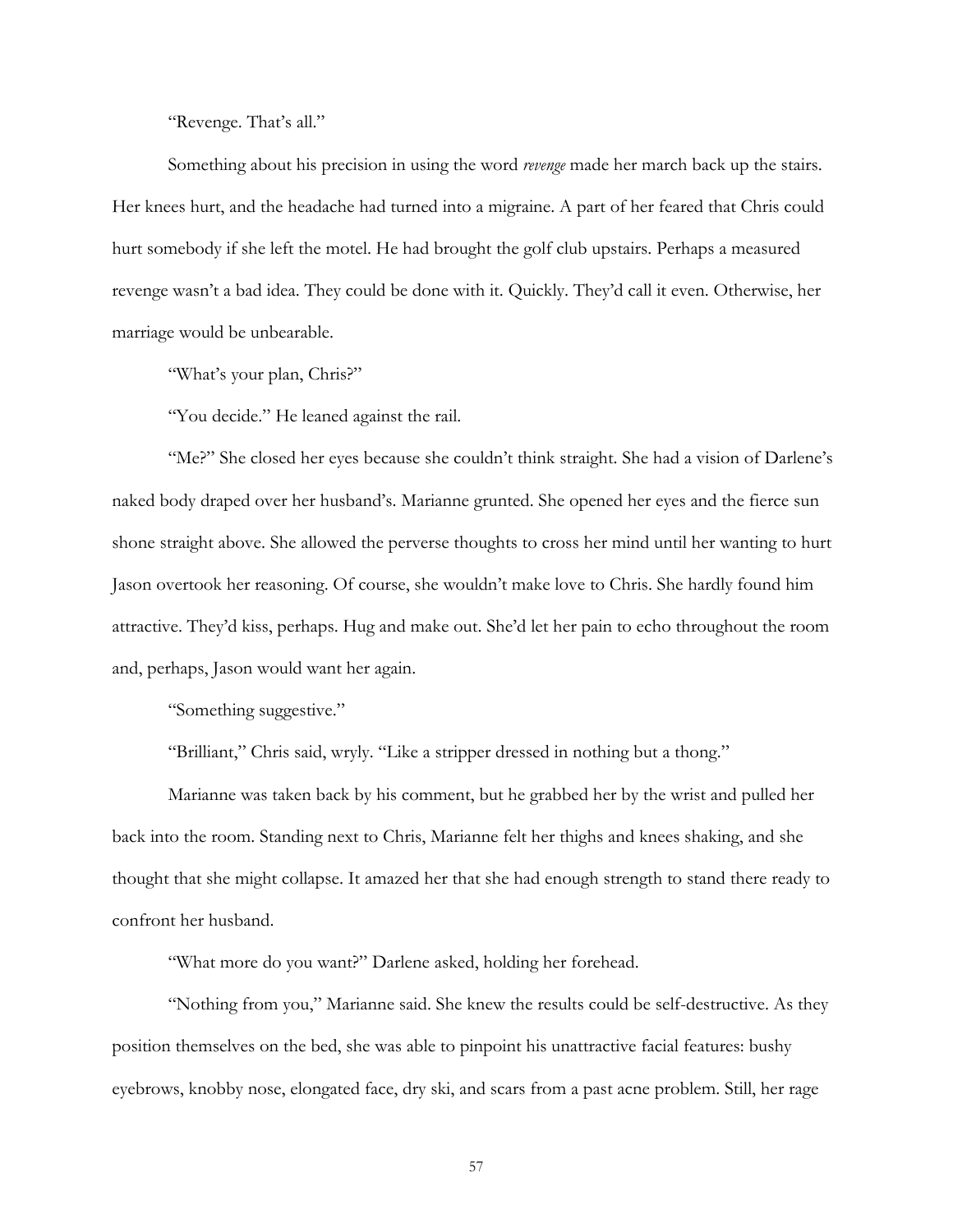ran so deep that she peeled off her blouse in front of the. She barely recognized her own arms. Her breasts looked as if they had been plastered, like an afterthought, on a mannequin's body. The mattress creaked as she struggled to harmonize her body with Chris' bulky limbs. Marianne kissed him on the mouth. His breath reeked as if he hadn't brushed his teeth all morning. The awful smell made her feel sick to her stomach.

"I'm a bloody idiot, Marianne," Jason hollered. "But don't do this to yourself."

Jason knocked over the lamp on the nightstand. The thud startled Marianne as if she had been slapped back into a conscious world. Her migraine dulled as she pushed Chris off from her.

Darlene locked herself in the bathroom. Chris scrambled off of the bed, threw Marianne's blouse on the floor, and pounded the bathroom door. He shouted for her to come out or else he'd open the door himself. Darlene said, "No, no, no," like a small child. Chris banged harder. When that didn't work, he threw a coffee mug at the door causing the mug to shatter into pieces.

Jason picked up Marianne's blouse. "Get dressed. Quick. They're going crazy."

Marianne fumbled with the buttons. She couldn't breathe, and she couldn't think straight. All she knew was that she had to take her husband's hand and follow him out of there. Before getting into the pick-up, she picked up the golf club because she was terrified that Chris would come downstairs and find it. They went home; nothing fixable remained in that motel room.

Neither one of them wanted to talk about what happened. In the following weeks, they passed each other in the hallway on the way to the bathroom and said hello as if they were strangers living under the same roof. Jason stayed. He didn't ask her to forgive him or beg that she take him back. He just didn't go away. He slept on the couch, and he didn't ask to sleep on the bed with her. She managed to sleep alone despite the constant racket her neighbors made throughout the night. Her heart didn't jump whenever someone next door slammed his or her door shut. She didn't have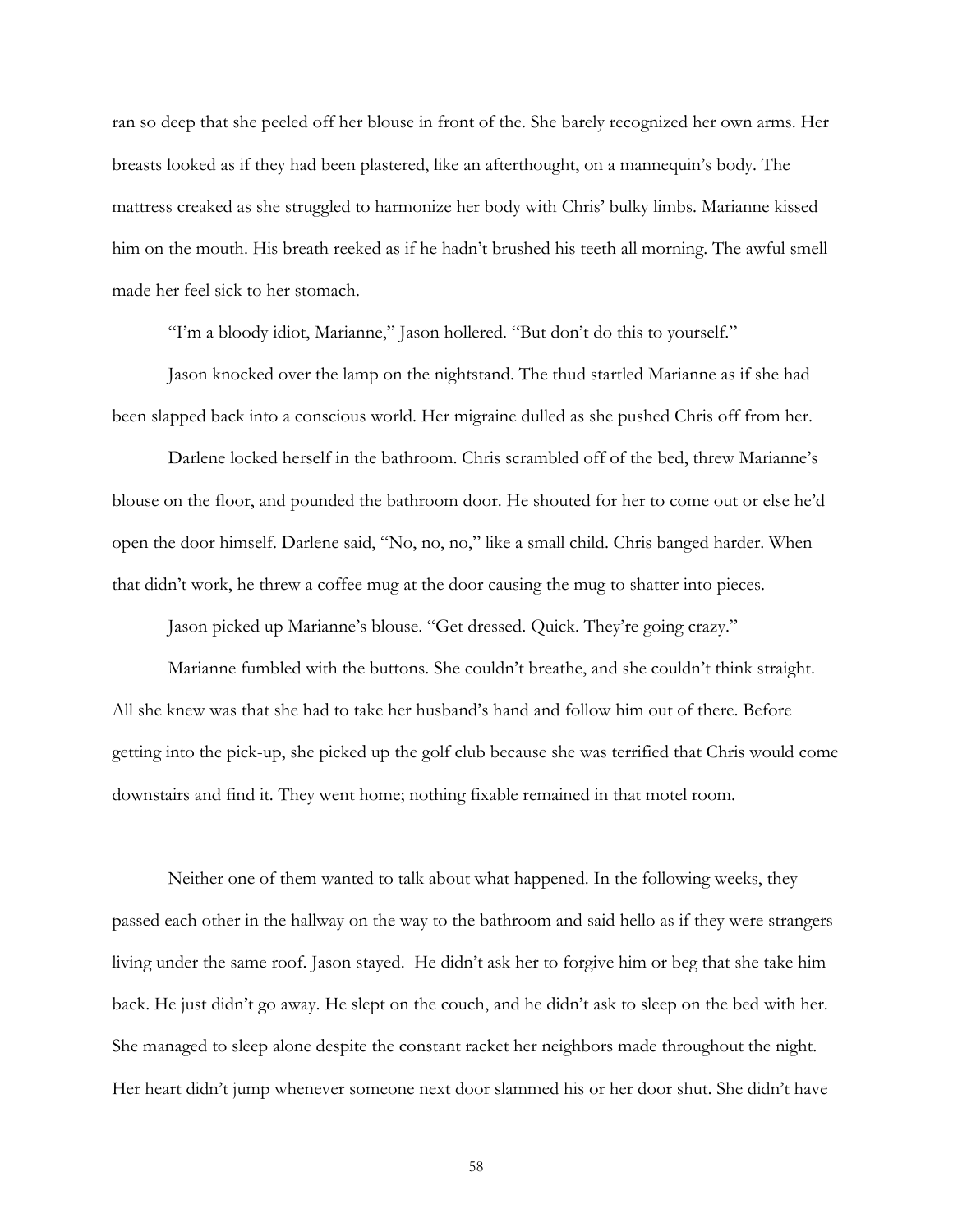to turn on the lights and check her surroundings when the apartment walls creaked. Jason was sleeping on the couch, like a guard.

The weather warmed up enough that Marianne started planning a vacation for the two of them. She wanted to fly south to the beaches of Key West. They needed to get away from this town that held such vicious memories. In time, they'd fold their nightmares away like a winter sweater.

Other things changed. Jason got hired at a real estate office selling residential properties. His band got a gig playing Jazz at a hotel—a classy hotel and not a dingy hole-in-the-wall—one night a week. It made Jason happy. Marianne went along with the group to watch them play.

As an unspoken rule, he started calling her in the middle of the day to tell her where he had lunch and with whom. Every night, he detailed out his life for her from the moment he left their apartment to the moment he showed up at the shop. It was almost a miracle.

On a stormy Friday night a month after they last saw Chris and Darlene, Jason arrived one hour late to the shop. He hadn't called to explain his late arrival. They were having dinner together because that was a part of their new routine.

Marianne paced the shop's floor, back and forth, thankful that not a single client was there. Otherwise, they'd find her chewing her nails.

Jason parked his car and ran inside.

"Where have you been?" Marianne asked. "I missed you," she added because she didn't want to sound desperate.

Jason held a greasy paper bag. "Sweet-and-sour chicken or chicken tempura?"

"Sweet-and-sour, please." She locked the door behind him and flipped the sign that said, "Back in Fifteen," so that they could have a few minutes of privacy.

Jason gave her a peck on the cheek, and then he served the hot meals on plastic plates. He brought a two-liter coke, paper napkins, forks, and soy sauce. As usual, they dined in the back room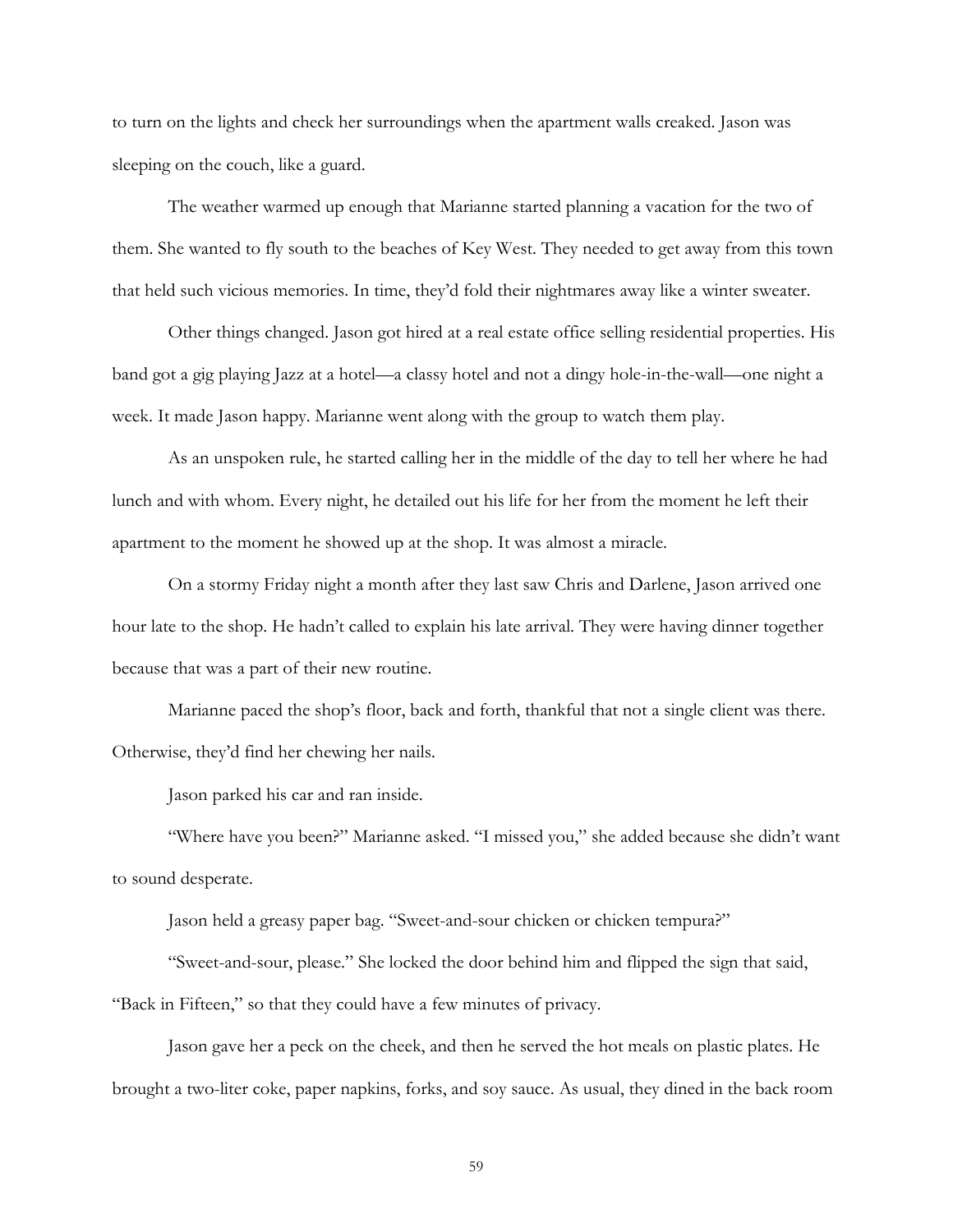where she stored the extra stock. He looked lively and carefree. He was dressed in his clean shirtand-tie, and he smiled as if he hadn't seen her in a long time. Marianne thought it was his new hair cut that made him look handsome, younger.

She said, "I haven't had Chinese in ages."

With the back of his hand, he wiped sauce off his lips. "Best in town."

They ate the rest in silence. She had another hour before closing the shop for the day. She had done more sales than usual, and she was on a high.

A customer knocked on the glass door. Marianne resisted the urge to see who it was. Panties and corsets could wait.

"You should open up," Jason said between bites.

"We're not done with dinner."

"I'm almost done."

"I'm not," she said with such force that Jason lowered his gaze to his plate. "Sorry for yelling." She didn't want to apologize, but she felt that she must. To keep the peace.

It hit her at that moment. She wished it weren't true. She willed the feeling of insecurity to go away. What had he done with that whole hour? Picking up Chinese couldn't take more than fifteen minutes. Or could it? She couldn't be certain. But what she did note to herself—a quiet observation that she dared not share with her husband—was that they couldn't possibly think that they had escaped the hell of infidelity completely without a scratch.

She wanted to invert her thoughts into something positive to stop the desperation from asphyxiating her lungs. She found the perfect outlet. A mannequin on the back wall was wearing her favorite new piece: a red heart-shaped corset with gold stitching. In private, Marianne had tried it on several times before she closed for the night. Jason would love it. And if they tried to reconcile their physical love, perhaps they'd rescue something stolen—his admiration—by that woman whose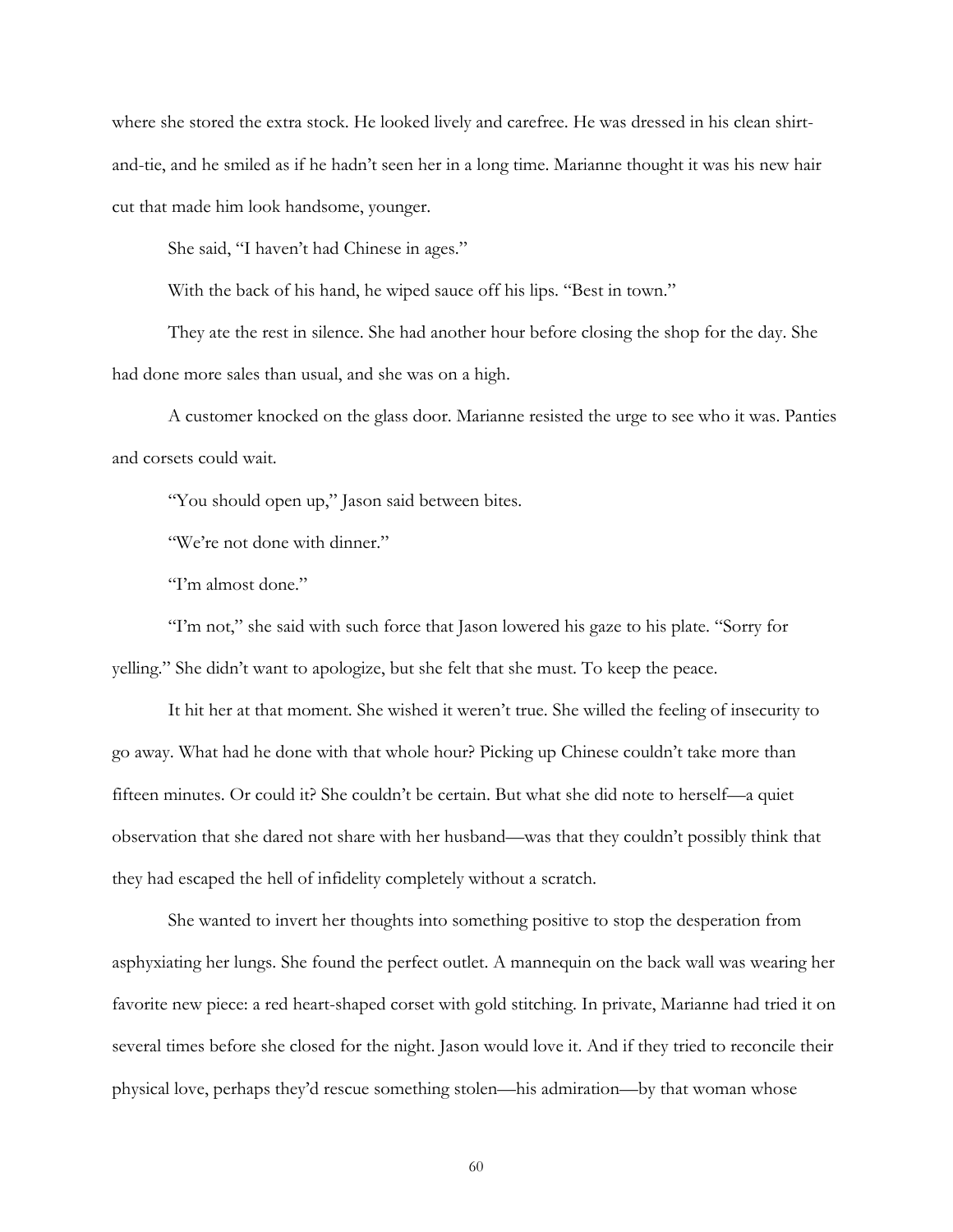name Marianne wished to erase from her memory. But Marianne didn't know how to bring up the subject without sounding forced.

"We don't have any cups," she said, hoping he'd get up to find some.

Jason swallowed hard. "There's some in the bathroom."

"Do you mean the paper cups we used to gargle?" Marianne rolled her eyes. How much they had changed over the past month. They had come down to drinking soda out of disposable cups. "Could you get them?" she asked because he was licking grease rolling down his hand from the egg roll instead of paying attention. She didn't have a chance to get up; Jason fetched the cups in mere seconds.

At last, she decided to give it a straight shot. "How about I try on that piece for you?" She pointed at the corset with her chin.

Jason stopped chewing. After a long silence, he put down his fork and cleared his throat. "But it's for sale." Slowly, he placed both of his hands on his lap.

Marianne was offended that he was making excuses, but she didn't want to let on. She stuffed the paper napkins into the take-out box, and then she went to get the door.

"Are you mad at me?" Jason asked.

The customer knocked on the glass door again, and Marianne allowed the disruption to cut short their conjugal break. She had to take a long, deep breath to say, "Someone's waiting for me."

Something on her chest was constricting her air pipe. She reached for her bra hooks and loosened them up a bit. It was a cup size too small but it made her breasts look large and firm under her plain white blouse. She wouldn't take it off; she'd just readjust.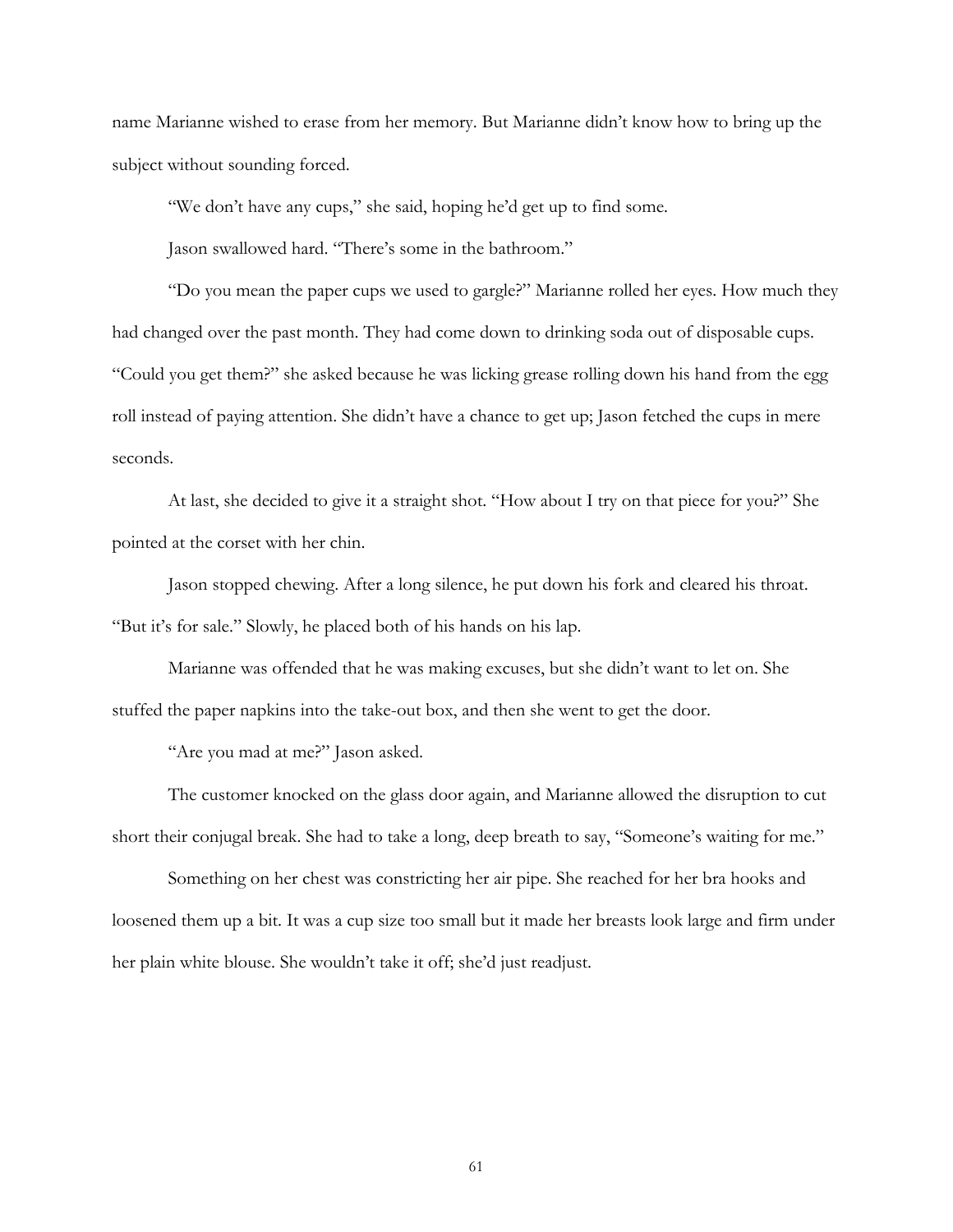## **GLITTER IN THE DIRT**

Three weeks ago, Leila's sister, Monica, a twenty-four-year-old mother of three and a woman who had never worked in an office setting before, arrived at Leila's office with a resume in hand. "Any job will do," Monica said. "Find me something, I beg you." Leila read the few poorly written lines about her sister's high school babysitting gigs and sales abilities as a Mary Kay girl. A bad reference was worse than hiring a dingbat off of the street because it could potentially ruin Leila's own reputation, and she was afraid of things like that. Still, Leila talked to the office manager, Sharon Truce, a flamboyant lady with over-processed blonde hair and thin dark eyebrows. Within hours, Sharon offered Monica the only job available: an office gofer. Monica reluctantly took it. Leila was beside herself with joy because she now worked side-by-side with her sister. Well, not really shoulder-to-shoulder, but close enough.

That first day, during a coffee break, Monica asked Leila if she could move in with her for a couple of days. Monica and her husband, Matt, had been growing apart after six years of marriage and three boys. In high school, they were prom royalty. He played varsity football, and she won cheerleading championships. "The thrill died the moment we graduated," Monica had said as she stirred boatloads of sugar into her black coffee. "We thought those moments would carry on for the rest of our lives. Weren't we an enviable couple?" Leila had not dared interrogate her sister's collapsing marriage. "You're always welcome at my home," Leila had said, and Monica had made a face as if she had swallowed a slice of lemon and was pretending to enjoy it.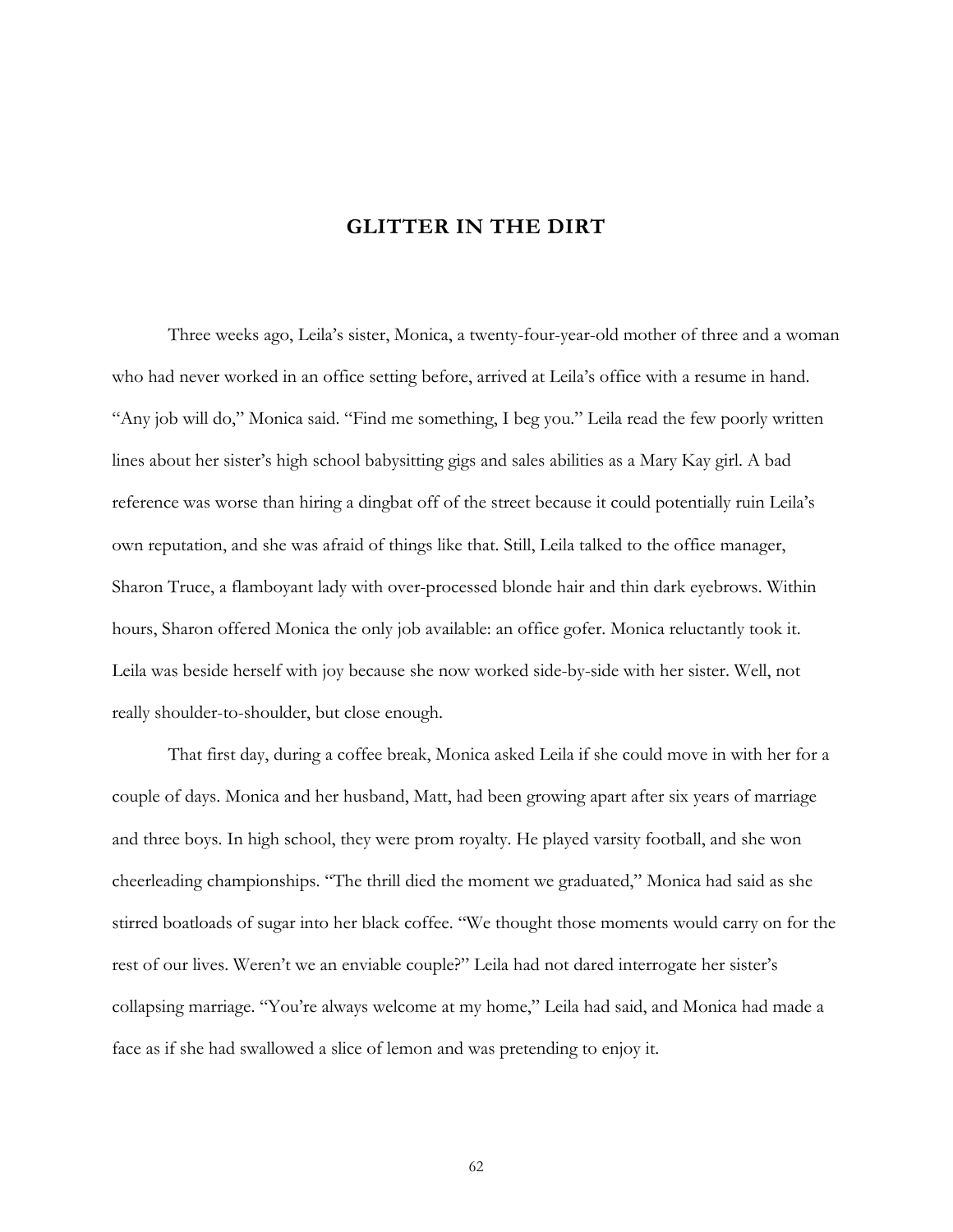At lunchtime that Monday morning, Leila heard her stomach rumble when someone walking past her office said that they were getting lunch at a sandwich shop. Leila logged off her computer and turned away from it.

Outside her window, construction cranes lifted an entire slab of wall up to a tenth floor of a building. The skyline of downtown Orlando was changing. The office buildings were growing taller. Condo-housing sprang up in every direction. She felt almost lucky to have a bird's eye view of it all, even though she hardly had time to look out the window.

Leila worked for Hills and Audobon, Attorneys at Law, a medium-sized law office with fifty attorneys. After a year in Records and three years of secretarial work in Probate, Leila got the promotion she had been praying for: a Real Estate paralegal position with a considerable salary increase, a 401K, and a decent-sized Christmas bonus. With the extra year-end cash, she planned to expand the rose garden in her house. She also wanted to buy her three nephews a new PlayStation console because it kept them busy and out of her sister's hair whenever they came over. And, if Monica enjoyed working at a law firm, Leila would offer to pay for a handful of secretarial courses at a local community college. It couldn't hurt anyone.

Leila dialed Office Services. She would take Monica to lunch.

A man with a thick Spanish accent answered. He snorted when Leila asked to speak to Monica. "She not here," he said and then hung up.

Leila quietly counted her fingers. *Breathe*. She was learning to control her temper because stress directly affected her blood sugar levels. "I'll go find her myself," Leila said, tucking strands of black hair behind her ears.

Rising on her tip toes to reach the top cabinet, she snatched her purse, and then she switched her phone to Do Not Disturb and walked to the elevators.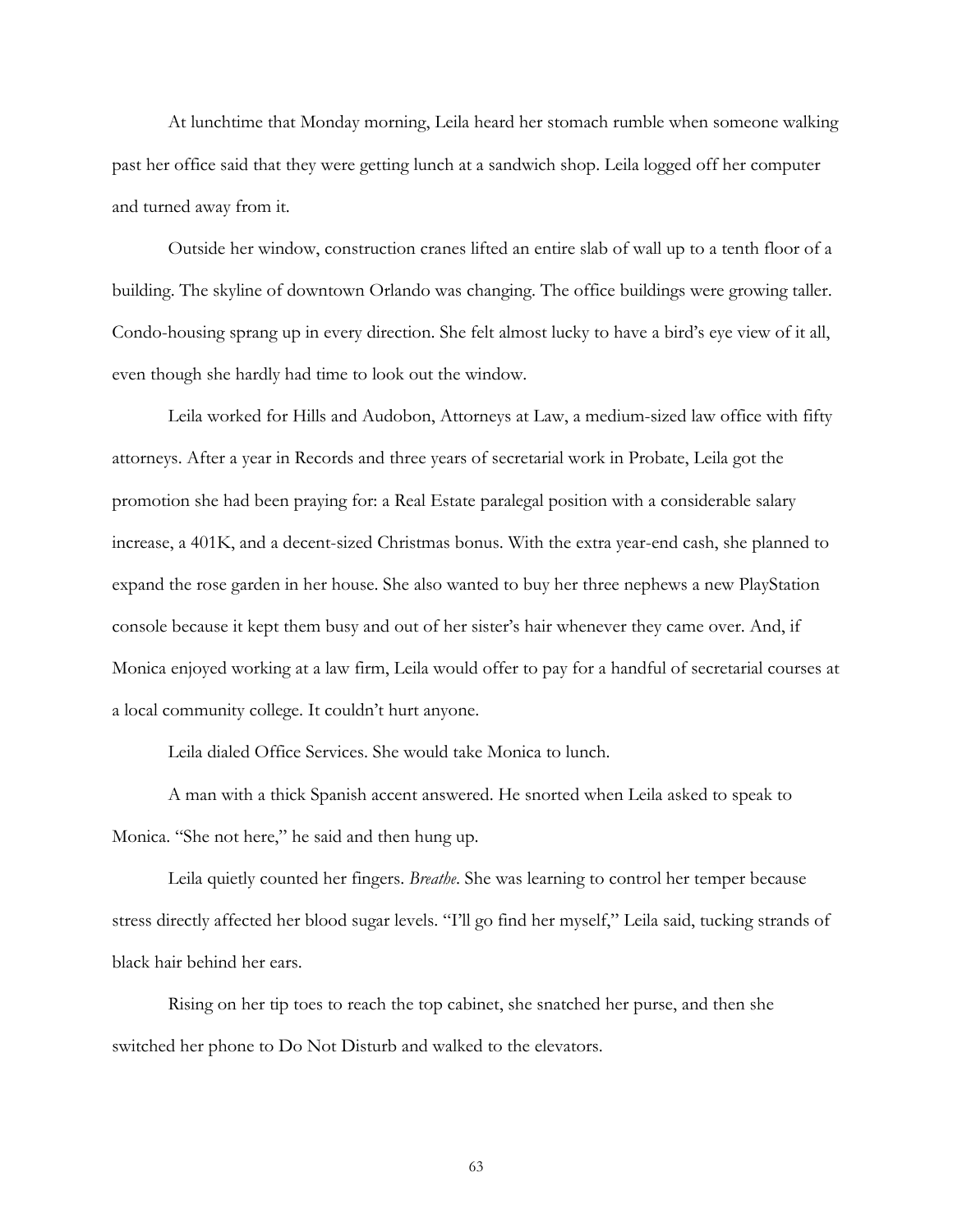The attorneys at Hills and Audubon rented six of the twenty-one floors. Corporate, Litigation and Labor and Employment each had their own floor upstairs. Probate and Real Estate shared the fifteenth floor. Hills also rented additional floors for Technology and Finance. Office Services was on the same floor as Accounting, the eleventh floor, but each floor had a support station. Her sister could be anywhere in the building.

The elevator doors slid open and Leila found herself face-to-face with half a dozen attorneys from other floors. One of them glared down at her because she was taking a second too long to get in. Crowded elevators made Leila nervous. She pivoted on one foot and turned away until a cold hand landed on her shoulder and shoved her inside the elevator.

Leila was somewhat relieved to find Sharon standing behind her.

The men in the elevator were surprisingly younger than Leila first thought. Actually, she was certain that they were the new Litigation associates, the ones welcome in an email about a month ago. Some of them were probably law clerks or what Hills called 'interns' because it was more politically correct. Sharon called them 'fresh meat' because they were young, starving, and willing to work for practically nothing at all. It occurred to Leila that the cute attorneys did not roam her floor. Maybe that was the reason why she hadn't had a date in a long time. Actually, she hadn't had a serious boyfriend ever since Jeremy, her college sweetheart, left her for Purdue University.

"Well, isn't this nice?" Sharon said to Leila. "We get to ride down with the boys."

From the back, an older male voice said, "We love going down with girls."

"I bet you do." Sharon flicked her hair back.

Leila recognized the man's voice immediately: Peter Oliver, managing shareholder, a playboy until death stripped his title away. Because of his position, the younger attorneys laughed nervously. They were breaking company harassment and sexual innuendo rules. None of them would complain if they wanted to keep their jobs.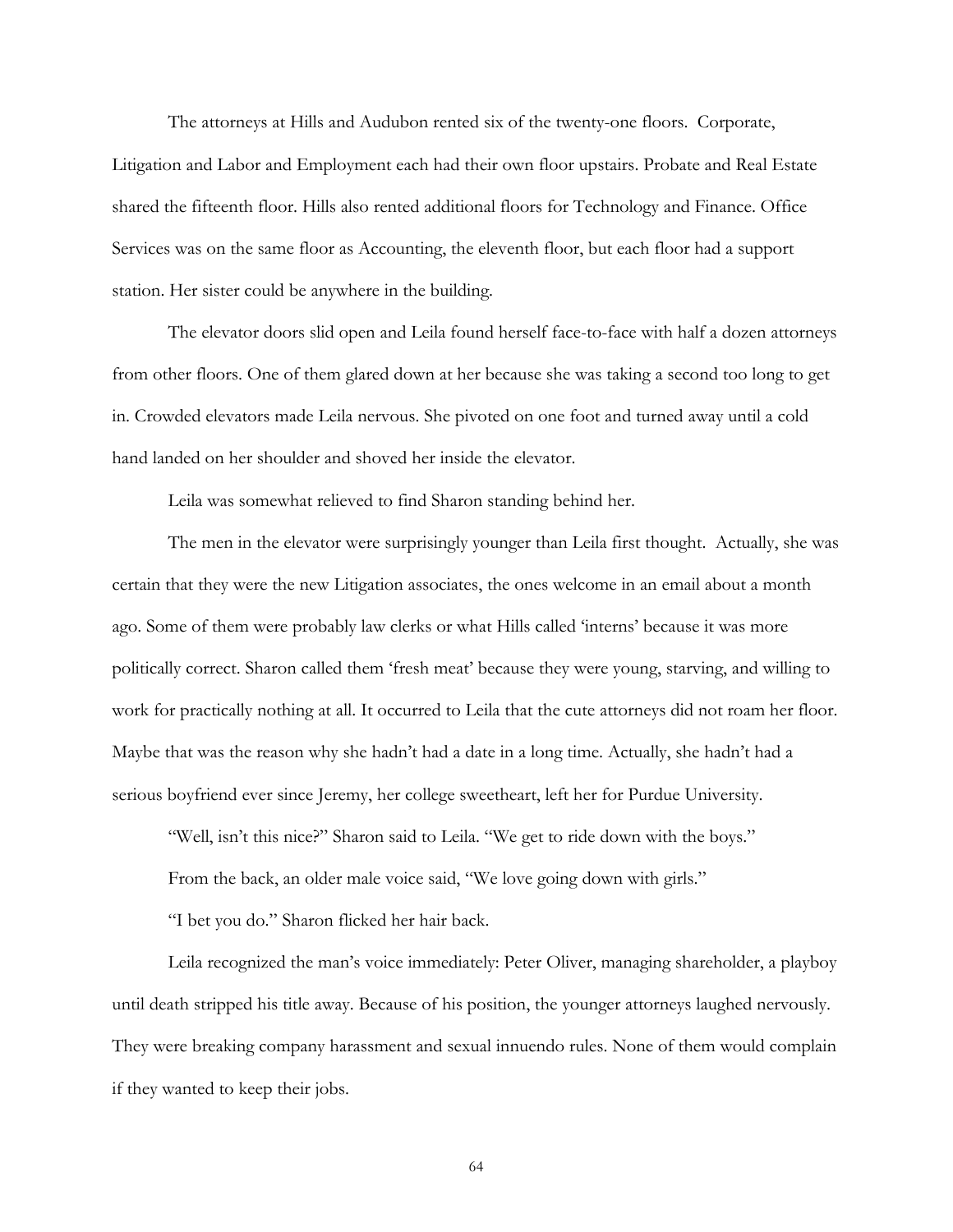The slow elevator lighted up the number five.

Sharon asked, "How is your wife?"

She was addressing a young attorneys whose name Leila couldn't remember. He was quiet, lanky and his lips were rosy like Jeremy's. She'd seen this man before at the coffee machine. He'd always do a double-espresso with three shots of sugar. Whenever she asked him how he was doing in her casual way because they were standing next to each other and she didn't like ignoring people, he'd speak with unwarranted cheer as if they were longtime friends.

"The wife's fantastic," he said. "Our baby is a month old. Hungry all the time."

"You had a baby?" Peter asked.

"His *wife* had a baby." Sharon hissed.

Finally, the elevator bell dinged and the doors released the swelling tension. Leila exited first. She was glad to be out of the cramped space.

In the lobby, Peter said, "There are too many of you and just one of me."

"He has a point," Leila said, not meaning to sound sarcastic.

"You already got a promotion," Sharon said.

Everyone within earshot laughed. Leila's head pulsed. An unspoken rule between office staff and shareholders was that the lower of the two didn't ridicule the one with power. The same rule applied to other employees in subordinate positions, and Sharon had established herself as the most authoritative staff member. Like Sharon, Leila didn't give a hoot about office hierarchy. She made Hills too much money. But in situations such as these, Leila played the role of an underling.

When the attorneys had walked out of the building, Leila said, "You owe me."

Sharon laughed. "Let's do lunch."

Leila remembered that she had been on her way to the eleventh floor. "Sorry. Next time. I need to find Monica."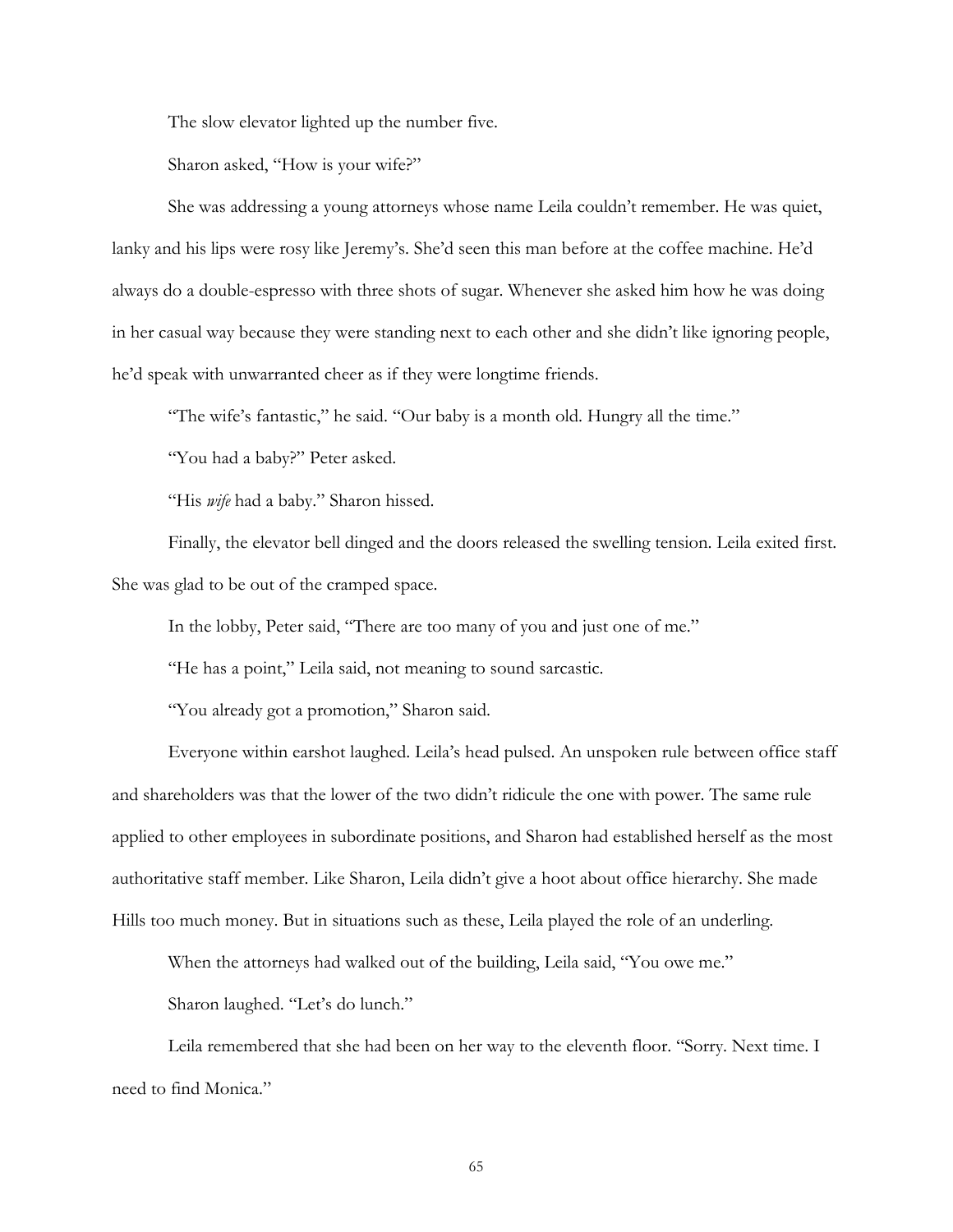Sharon rolled her shoulders back. "Precisely who we need to talk about."

By the dip in Sharon's voice, Leila knew something had gone awry.

Sharon hurried across the street to a café near a park; Leila trailed behind.

Inside the café, a smooth jazz tune played from the café speakers. Someone carried a plate of sweet smelling bread rolls, and Leila's sugar craving started immediately. Her doctor had warned her to watch the sugar intake because of a condition he called pre-diabetes. He talked of diabetic comas, mood changes, and weakening immune systems. If she paid careful attention to her diet—meaning avoiding sweets, including fruit— he said she could avoid the daily glucose-leveling pills and insulin injections. According to current medical science, patients could avoid developing the illness. Her grandfather's diabetes led to glaucoma and years of dialysis because of weakened kidneys. The family history scared her enough to abstain from sugar.

After ordering salads, they chose a table near a window. Outside, a young woman walked a Papillion dog across the lawn. She wore shorts, a white polo shirt, and her blonde hair tied back in a ponytail. She looked as young as Monica, except that she didn't have any kids in tow.

Sharon crossed her legs. "We've been looking for Monica. Have you talked to her today?" Leila's stomach turned. "We don't keep close tabs on each other."

"You know how Hills works." Sharon leaned forward and lowered her voice. "We can't keep her unless there's been an emergency of some sort. Was she feeling sick this morning? I could talk to her supervisor and we could keep certain things hushed. I'd do it for you."

Leila shook her head. "I appreciate your concern. But I don't think she's sick."

Monica was on probation for three months, a time in which employees could be released because they sneezed too loud. Bottom line: no slack for ninety days. Leila tried to explain the concept to Monica who didn't grasp the endless bylaws in the corporate world.

Sharon sighed. "She's young and has too many kids. Is one of *them* sick?"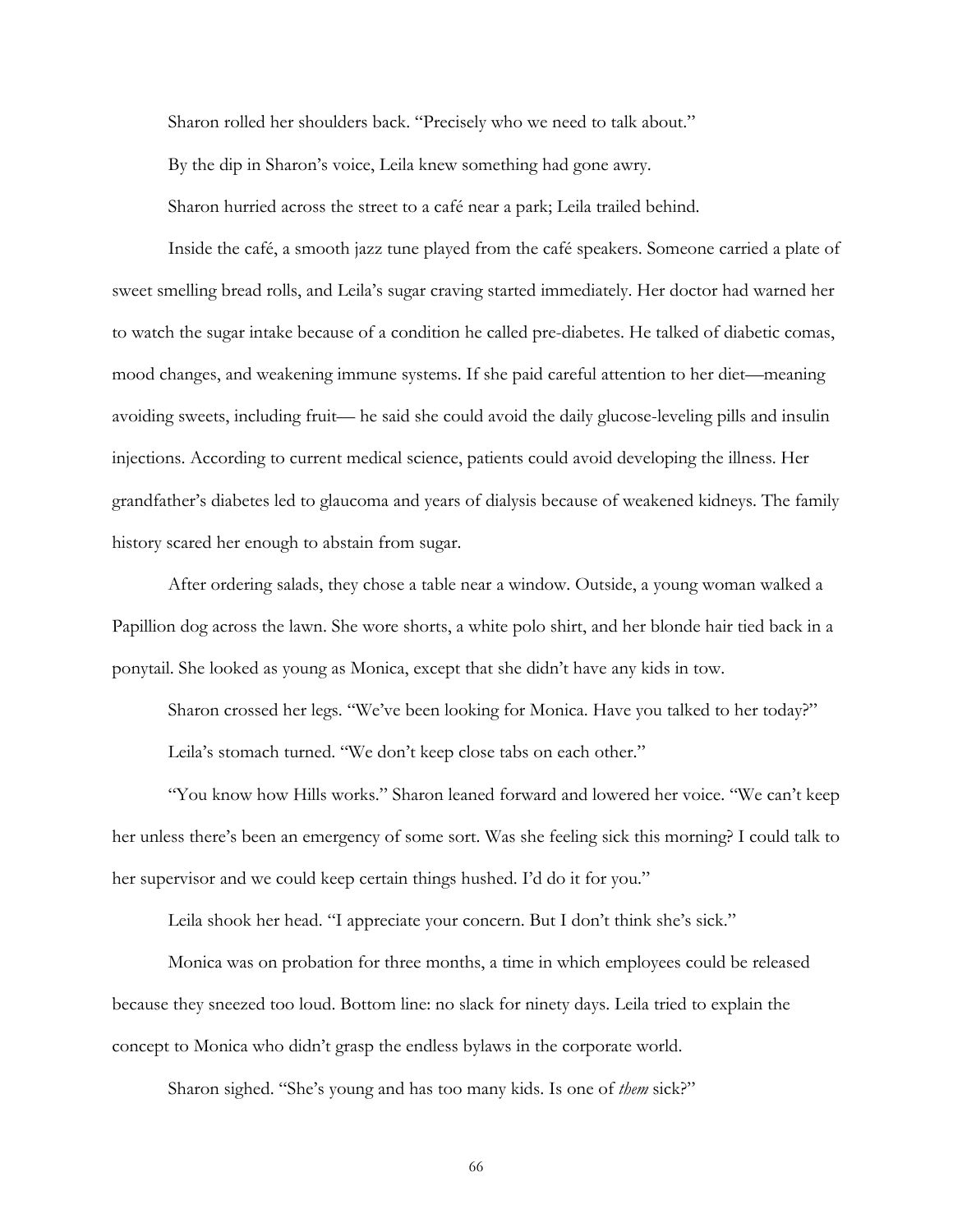"Honestly, I don't know. My sister's life is complicated."

Leila wanted to tell Sharon the truth about Monica. Ever since grade school, their mother held Leila responsible for making sure that Monica didn't skip lunch to play with little boys under the monkey bars. Monica's teacher sent home letter after letter about the girl's chit-chat during class. She skipped detention. She threw away her report card. Leila felt such a sense of relief because she was sister-less through middle school. But in high school, their mother wanted Leila to report everything that her sister did. Monica stole the teacher's grade book. She skipped class to listen to music in some kid's car. She got suspended because she was dared to flash her breasts on the bus. Rumors spread that she went down on a boy in a locker room. Leila had had enough. She introduced Monica to the cheerleading squad and told her that if she wanted to be something in life, she had to get involved. Monica listened. She fell in love with the sport. She went away to competitions. She brought home B's. She got to wear whatever outfits she pleased. And then someone introduced Matt and Monica. Leila was living in Jeremy's apartment in West Florida. Their mother showed up one afternoon clutching a picture of Monica in a ruffled prom gown. Leila knew their efforts had gone to hell. Monica got pregnant and dropped out before graduation. The couple married against everybody's will. He gave Monica a silver ring studded with a black onyx. Upset, Matt's parents used his college funds to buy a new Corvette. Leila's mother said they couldn't give up on the girl. She begged Leila to talk some sense into Monica. Leila was tired of talking. Monica was eight months pregnant the next time they saw each other again. There was nothing left to say.

Those memories washed over Leila like cold water splashed on the spine.

Sharon picked at the almonds in her salad. "Have you called home to see if she's there?"

Leila dialed her number. The answer machine picked up, and she cringed when she heard her own whiny voice. "Nobody answered," she said, hanging up on herself. She pushed the vinaigrette-scented salad away. Her chest felt heavy. She wanted Monica to have a better life.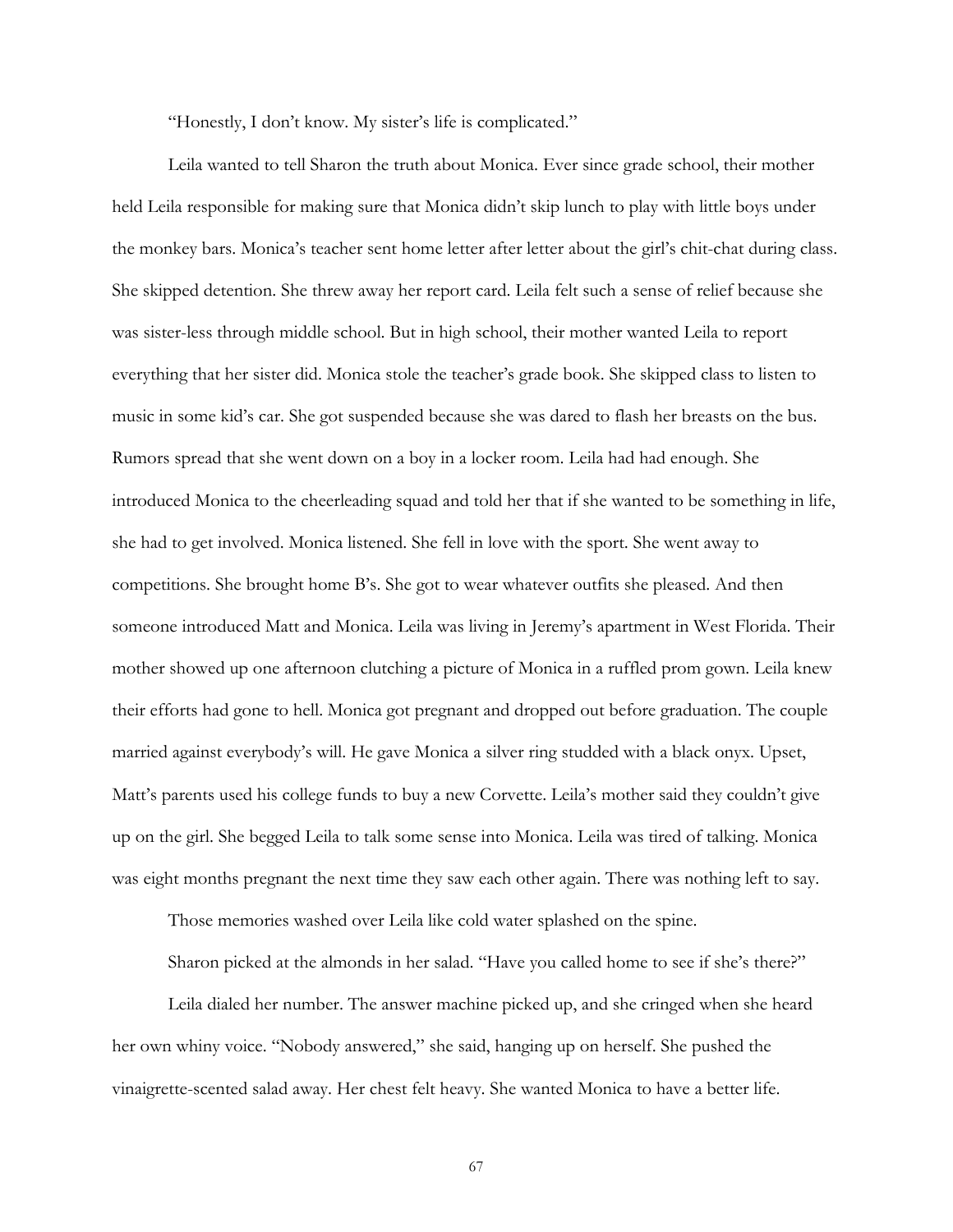Despite all the mistakes she'd done, she didn't have to put her life on hold in order to raise her children. And Leila couldn't help feeling as if Monica had wronged her. She'd done so much in the last few weeks for her sister.

"I can't believe she did this to me," Leila said. "I thought she was more responsible." She tossed her napkin on the table. "She hasn't changed. She wants something and I get it for her and she doesn't care that it's me who has to clean up after her."

"Go home," Sharon said in a motherly tone. "I'll tell your boss you've had a family crisis. You getting all upset here won't do us good. I'm not going to fire her if she's sick."

"You don't owe me anything."

"This is about taking care of our own—family *and* friends."

Leila got up. "I'm sorry for getting worked up."

 "Stop it. You're human, and that's why I like you more than anyone else at Hills." Sharon squeezed her hand.

She couldn't help smiling. Calling someone human in a sea of money-craving, soul crushing hell-hole was a compliment. Leila left her untouched salad on the table. She got her car from the parking garage and drove home through the crowded one-way streets, careful not to run over distracted pedestrians, and past the hospitals and rows of doctor's offices.

She was thankful to hear Sharon call her a friend. In the past five years, she'd barely made any friends outside of Hills. And her family was either too far physically or emotionally. Her mother moved back to California, and Leila had to spend Christmas with Sharon and her family. It was a challenge to take time off from work. Everything piled up on her desk and her email inbox. She'd rather visit her mother during non-holiday weeks when the airports were not crammed with screaming toddlers and grumpy flight attendants.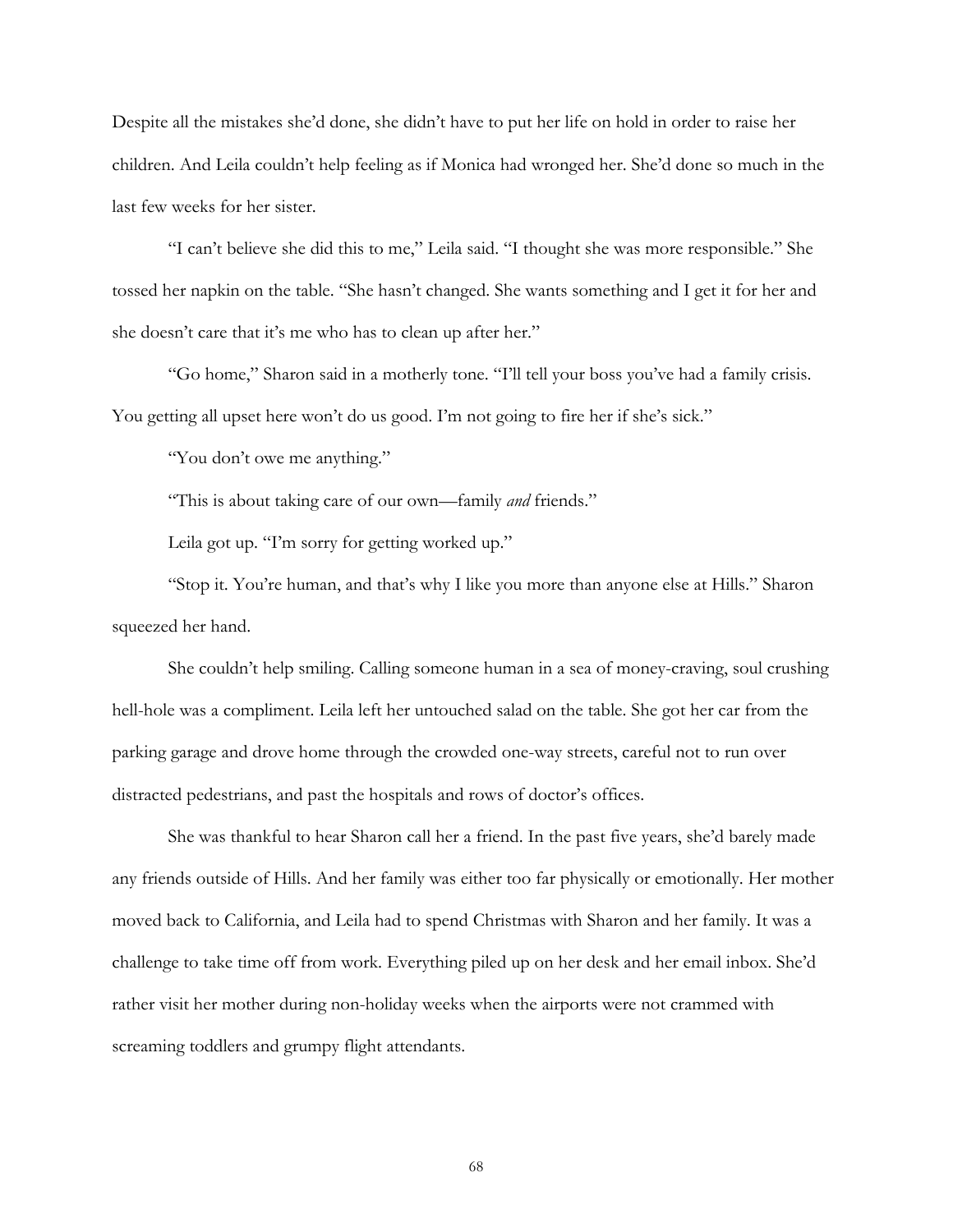And then there was the issue of her mother not visiting Florida anymore. Her mother said she couldn't afford a flight because of the high rent in Southern California, but Leila knew that her mother was afraid to lose her cool and tell Monica off for putting up with her husband and for getting pregnant three times. That was not how their mother intended them to live. She wanted them to be single until thirty, childless until thirty-five, and retired by fifty-five. It was an ambitious, unattainable plan, but their mother was willing to finance their education, their wedding, and even a down-payment on a house as long as they didn't rush into marriage before twenty-five. Neither Monica nor Leila saw a dime of their mother's alleged money, but their reasons for not getting funded were completely different. Monica wasn't eligible, and Leila refused her mother's help.

Back when Leila was living with Jeremy, she talked nonstop about owning a house. After sex, lying in bed with a bottle of rum on the nightstand, they'd envision a three-bedroom house with a rounded pool, a fireplace in the living room, state-of-the-art kitchen appliances, and television sets in every room. She designed a pet room because she didn't want babies. But a month after graduation, Purdue sent Jeremy an acceptance letter. Despite the resentment, Leila hugged him briefly. That's what he wanted, and she wouldn't stand in his way. In the madness that followed his departure, Leila invested her father's trust account, all ten thousand dollars, on a house down payment. When Jeremy called months later saying that he was back in town and that he'd love to see her new place, Leila told him to forget they ever knew each other. He had his dream, and she had hers. Staying friends with an ex-lover translated into wasted time.

The house became her true love because it provided endless comfort and safety. She loved the oak trees with their heavy moss hanging from the thick branches, and the lush St. Augustine grass that took her months to cultivate. She liked having a driveway and a garage to park her car. No one cut her off for a parking space anymore, like they used to do at the apartment. No more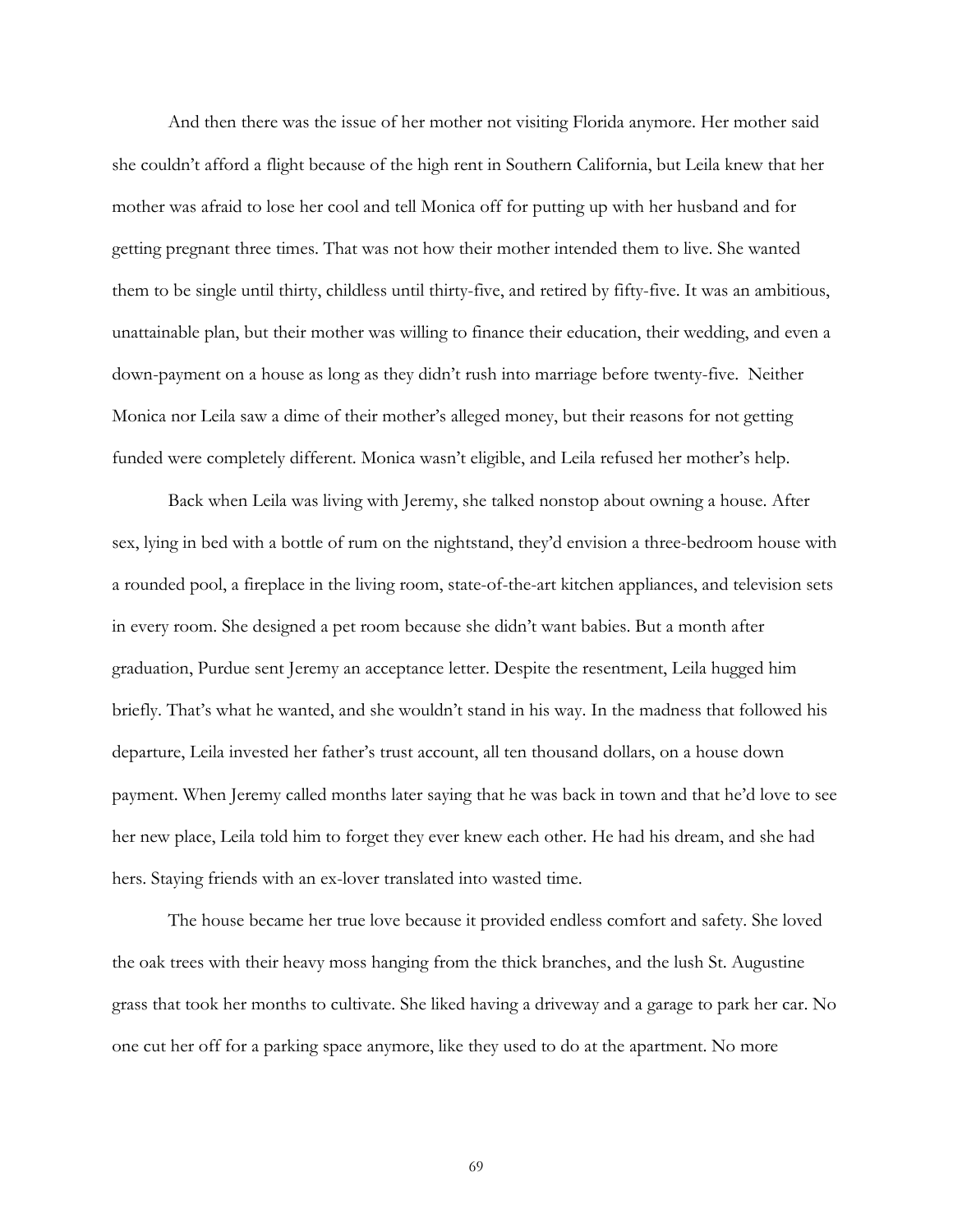landlord knocking *and* opening her front door as she was about to step into the shower. The redbrick house belonged to her. No one could take it away.

 Leila entered it and flipped on the light switches next to the front door. She kept the air conditioner set at sixty-five degrees during the hot summer, and she liked how the cool draft raised the hairs on her skin until her body temperature adjusted. The freshly mopped tiled-floor felt cool under her feet. The couches were free of magazines, clothes, towels, shoes, socks, makeup, work documents, bills, writing utensils and laptop. Her house was impeccably clean, a miracle performed by her sister because Leila didn't have much time to tidy up the place.

She walked past the living room and knocked on the guest room door before opening it. The quiet and dark room smelled of raspberries, her sister's favorite scented candles. Monica's red suitcase sat flat on the quilted bed. Leila fingered the metal zippers. The hangers in the closet remained frozen and useless.

The guest bathroom door was wide open. The faucet dripped a muted sound into the basinet. Slowly, she ran her hands under the cool water. It reminded her of family winters in a cabin in Vermont where it was impossible to bathe under a steady stream of water.

Never before had Leila heard so much silence in her own home. She hadn't shared her space since Jeremy, and he was the one sharing with her. Her sister's arrival had felt like a blessing. Every night, she was greeted by the smell of cooking spices, grilled food, and fresh vegetables. They enjoyed a late-night talk, sitting frog-legged on the bed like teenagers with their whole future still ahead of them. Hoping to shut down those longing thoughts, Leila turned off the faucet and then closed the bathroom door behind her.

She headed towards the kitchen, which was next to the living room. From the corner of her eye, she saw a figure in the backyard. Monica kneeled on the grass in front of the rose garden bed.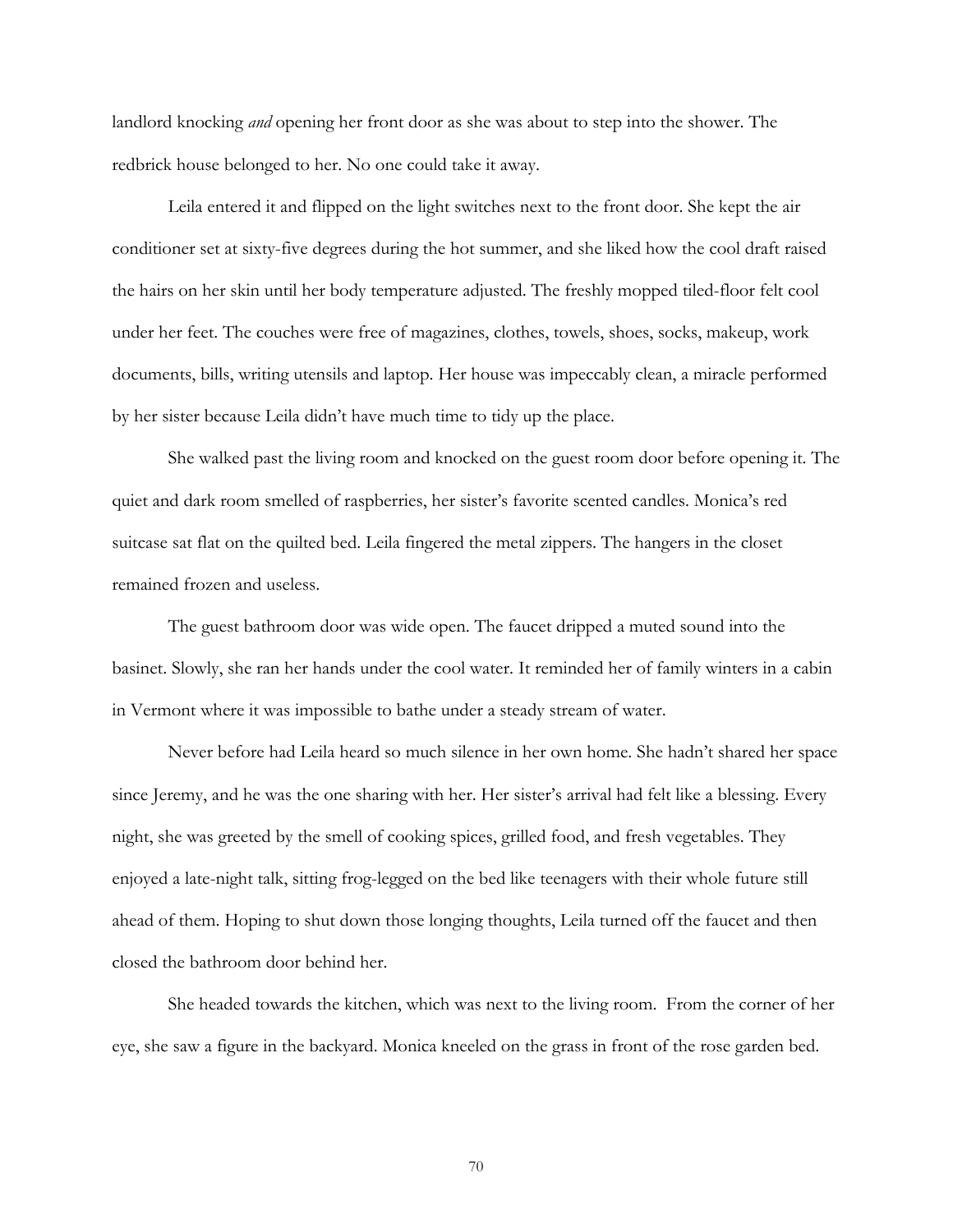She wore a yellow skirt and a white tank top. Her small, bare feet grazed the dark dirt. Her curly hair had been tamed by a flat iron.

Leila stepped outside. "What are you doing home?"

"It's nice to see you, too." Monica wiped the soil off her hands.

Up until then, Leila thought that she would find Monica ill in bed. Even though she saw the suitcase on the bed, she imagined that a horrible tragedy kept her sister away from the office.

"Sharon wanted to know what happened to you," Leila said.

"What does she want to know?"

"Why you're not working, and why you didn't call."

"Oh." Monica scratched her eyebrow.

Her sister looked vulnerable like a child caught skipping school. Still, Leila wanted a quick and concise answer.

Monica stood up with great leisure. She ruffled out her plump yellow skirt and grass leaves fell on the ground. She shrugged. "I was at the doctor's."

"Are you sick? Is something wrong with you? What did he say?" Leila lost her patience.

"Easy, easy. Nothing's wrong. Are you hungry?"

Leila bit her lower lip. "I had lunch with Sharon." She recalled the salad.

"Well, I'm starving." Monica walked past her. "Have a second lunch with me."

Leila felt as if she had no choice and followed her sister into the kitchen.

Monica acted as if she was at home, and Leila was torn because she liked how the vivacious twenty-four-year-old carried herself with great command in the kitchen. Monica brought a new spirit into the once-abandoned space. She set-out the ingredients to make gourmet sandwiches: bread, mayonnaise, lettuce, tomatoes, onions, Dijon mustard, honey ham and Swiss cheese. She arranged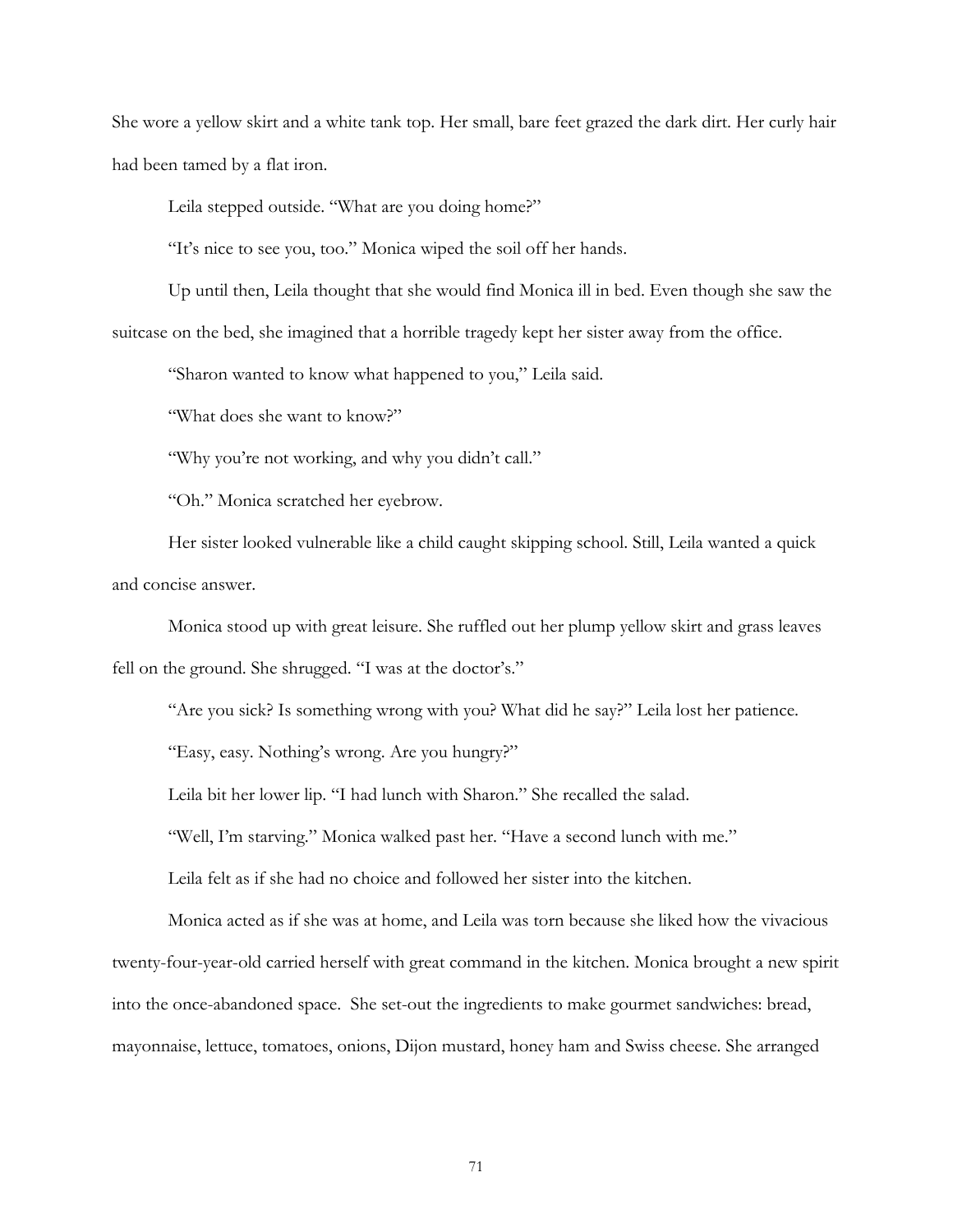everything in a perfect line, and then she started spreading condiments and slicing things with a precision and patience that Leila did not own.

Leila poured iced green tea into two glass cups. She took a sip of the unsweetened tea. These days she was all about healthy eating, working out, and keeping her temper under control. In the past, the heavy work load caused her to gain weight, which worsened her as yet undiagnosed condition. Now that she knew, she paid particular attention to counteract the stress caused by ongoing projects. The doctor said to cut sugar from her diet, and she didn't argue with him.

Monica washed the cutting board at the sink. "Were you worried about me, too?"

"Why didn't you tell me you were going to the doctor?"

"You have to work."

"I can take time off."

"Is that true? Because from what I see, you can't stop working. It's your life."

"Relax." Leila reached out to touch her sister's hand, but Monica flinched.

"There's no time to relax." Monica sliced the sandwiches in to halves. From the highest shelf—the one that Leila couldn't reach unless she stood on the countertop—Monica removed two plates. "With three boys and a husband, how could you possibly expect me to wind down, have a glass of wine, take a bubble bath, and soak my feet in hot water like some rich, spoiled wife from L.A.? Give me a break, girl. That's not how real life works."

They both sat at the table, muted. They were finally ready to eat. A bowl of decayed apples and pears served as a centerpiece. Leila appetite's was gone again. She couldn't remember why she hadn't thrown out the fruit.

"They must be one hell of a project," Leila said, referring to the children.

"And there's a new project on the way."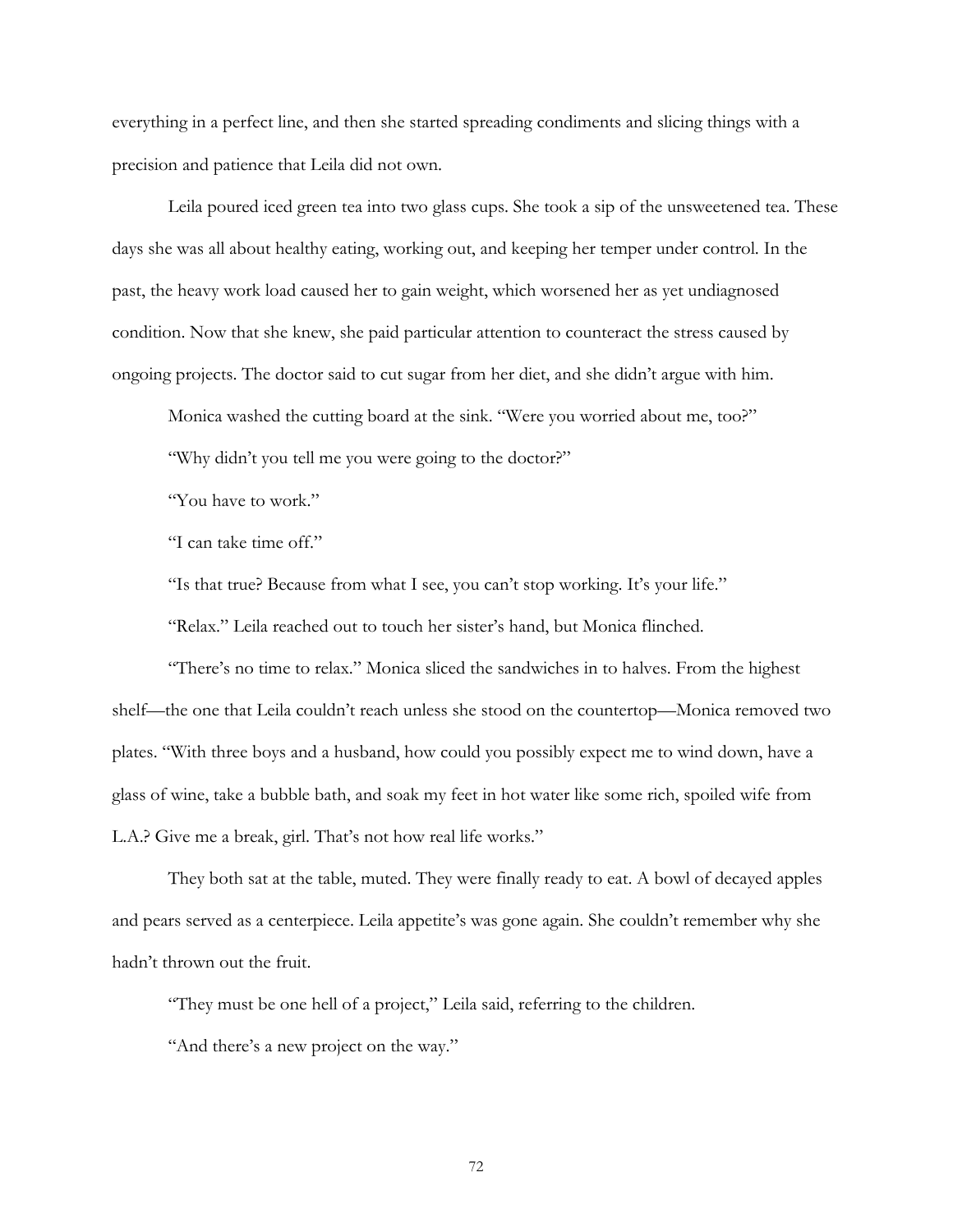Leila's vision blurred. How did *this* happen? When Monica moved-in, she mentioned something about Matt being on depression medication, which made it impossible for him to maintain an erection. Or so her sister said three weeks ago. Ever since she turned nineteen, Monica had an average of one child every year and a half. Maybe she planned this one, too. That was why she visited the doctor. Leila wanted details, except that her most pressing question was selfexplanatory. Matt could still get it up. And Monica didn't use dependable contraceptives—pills, condoms, rings, patches—because she relied on the basal temperature method. She claimed that it had the least side-effects save for the perpetual pregnancies, of course.

"You think I'm crazy," Monica said.

Leila pressed her back against the metal chair's frame. "You found out today?"

"Doctor said so."

She wasn't thinking clearly when she said, "I know a clinic we can go to," and she automatically regretted the words. It was her sister's decision. Yet, another part of her questioned how her sister would be able to feed and rear another child. She pictured Monica standing at the welfare line, a baby girl on her hip and three boys in tow. And then the babies multiplied. Eight, twelve, sixteen. They were springing up everywhere. One of them ripped papers off the bulletin board, and a shoeless boy sat on top of a lidded trash can.

Under the table, Leila punched her thigh and told herself to focus.

Monica sighed. "Matt's picking me up soon."

Nothing Leila said would stop her sister from running back into that man's arms, regardless of their financial problems, her pregnancies, and the times Monica had to clean up his vomit after a night out with friends. They were linked to each other for life.

Leila held the sweating glass in her hand. "Can you do a fourth?"

With her forefinger, Monica drew circles on the glass table. "I can't do that to Matt."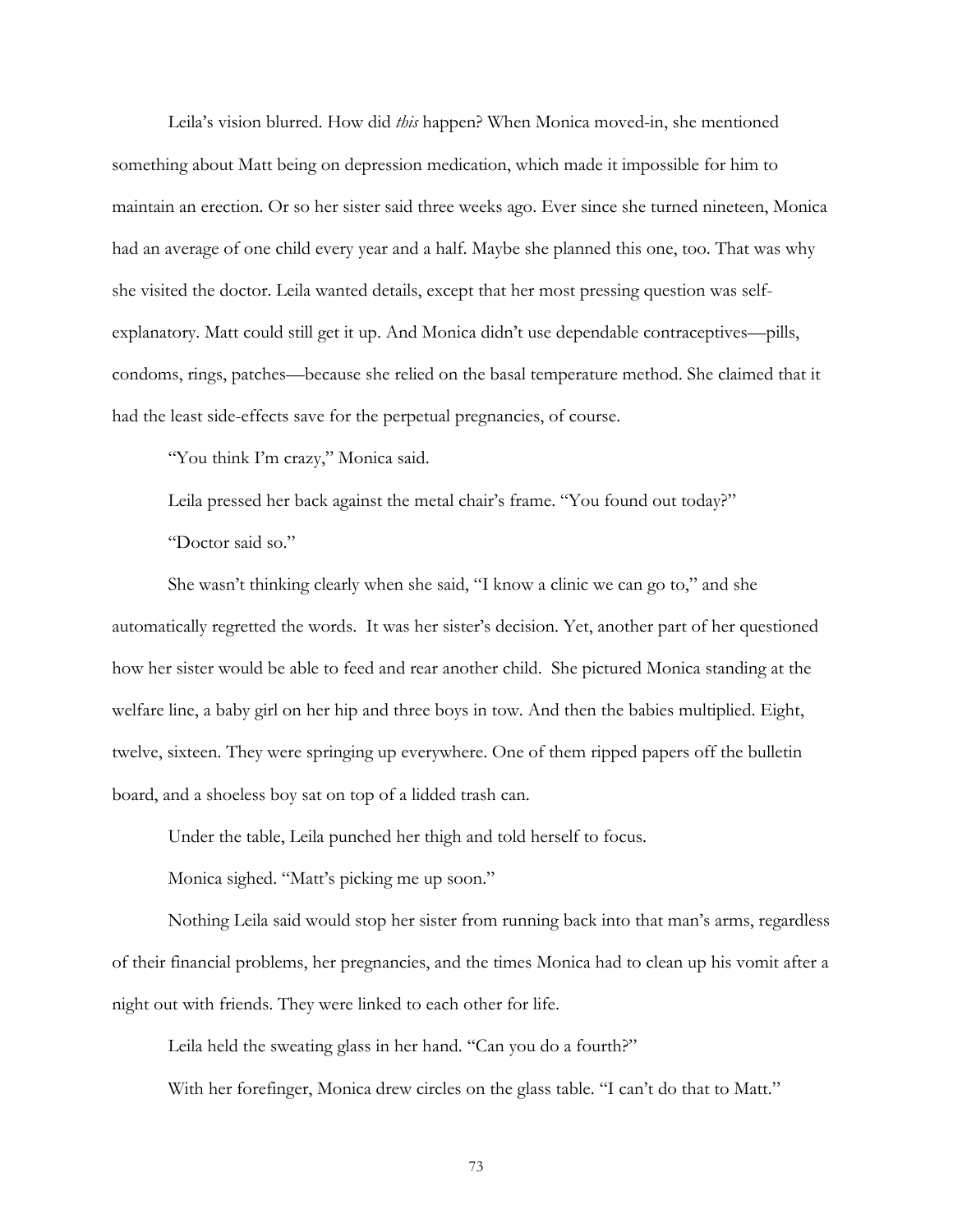"Does he even know what's coming?"

Monica's eyes glazed over. Leila grazed Monica's thin fingers. The wedding ring with the onyx was gone. Monica looked up. Their eyes connected for a second. It was as if her sister was trying to tell her something. Leila couldn't decipher why Monica removed her wedding band. Was it significant, or was it a mistake? Leila wanted to say something moving. Her mother once begged her to talk to Monica, and she had allowed too much to pass.

"Think of your future," Leila said. The words were not right. She had to be more persuasive. At work, she assisted attorneys in convincing wealthy clients to settle cases; she re-adjusted impossible timelines; and she responded to the demands of judges. But in talking to her sister, she was a complete failure. She said, "Think, Monica. For once in your life, think about what you really want."

Monica threw away her sandwich. At the sink, she scrubbed her hands with soap and water, and then wiped her hands dry with a kitchen towel. "Just you wait until you love someone. Because what matters most to me is my family's well-being. You get me?"

"Why did you come here, then?" Leila knew right away that she had fucked up her chance. Posing the question closed the door on their brief connection.

Cursing under her breath, Monica slapped the kitchen towel on the countertop. Leila wanted to steer the conversation back to the missing wedding band. Perhaps there was a clue to why her sister wouldn't consider leaving the marriage for good. But then the god-awful door bell rang three times, interrupting the mood.

"Should I get the door?" Monica asked in a cheery voice.

"I don't care who it is." Leila couldn't flip easily between moods.

Monica shook her head in the same way that their mother would, a dash of disappointment mixed with a great amount of imperturbability.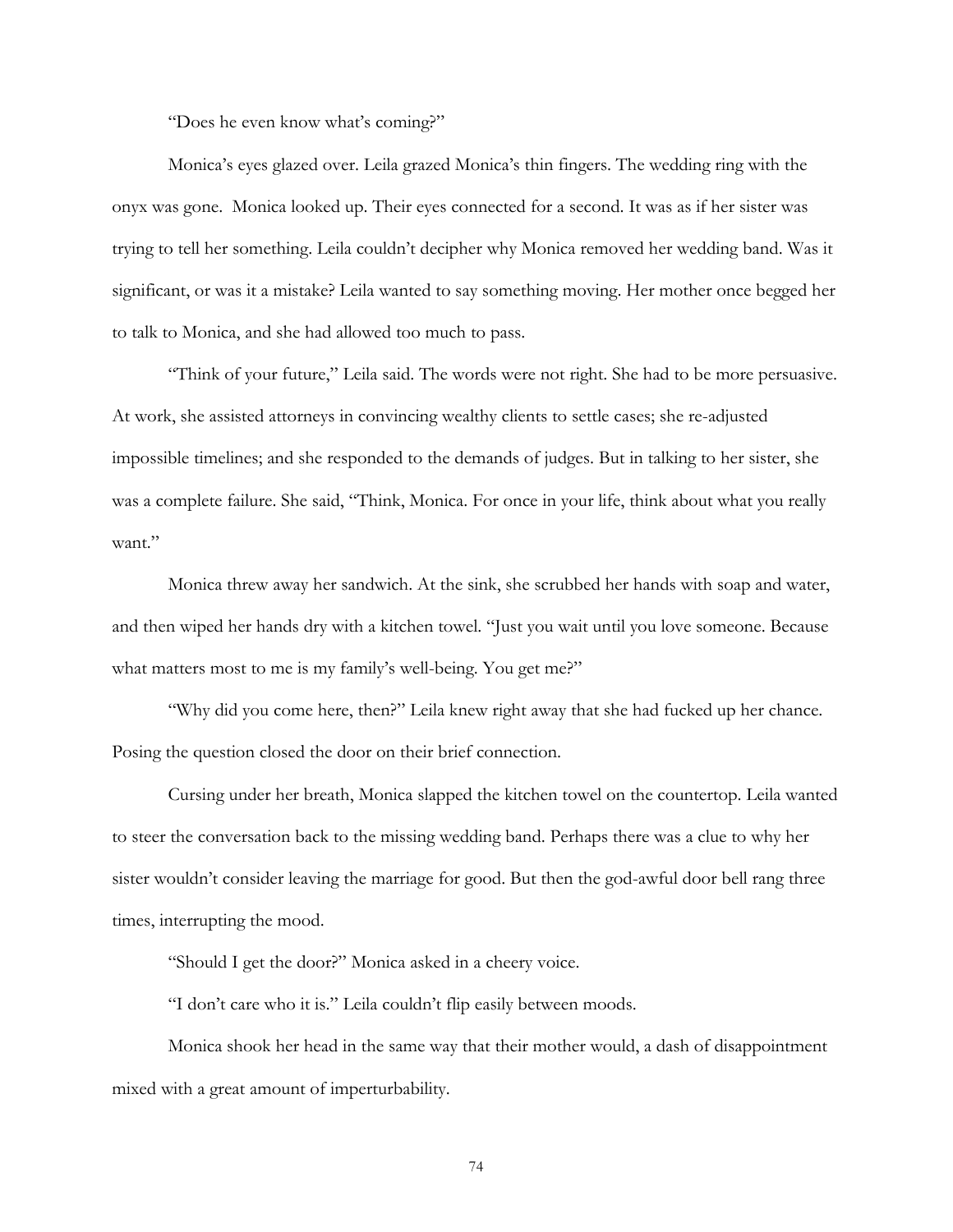At the door, Matt stood under the overhang, wearing a pair of black-framed eyeglass and a tshirt with a gaping hole on one shoulder and a black oil stain across his chest. He had a hand in his front pocket, and the car keys dangling from the other hand. His sweaty hair was slicked back. He could've been good-looking had he shaved and worn clean clothes. But he preferred rugged over classy. Leila hadn't seen him since the weekend that he brought the boys over so that he could go deep-sea fishing with his buddies.

"Be right back," Monica said. She pecked his lips and then walked to the guest room.

Matt stayed in the foyer. Out of politeness, Leila waved hello and he cocked his head as if she were a circus freak. She suddenly wanted him out of her property. The severed lines between her and her sister boiled down to this man. She had every legal right to kick him out, but she wasn't about to damage the relationship with her sister even more. Leila headed towards the guest room. In a swift and unsettling movement, Matt crossed in front of her and gripped her wrist.

"Listen. Convince my wife to leave me again and you see this here?" From his pocket, he removed a green cigarette lighter and flicked a flame an inch over Leila's tilted neck. "I'll burn your house down. And I'm not going to care if you're in it. Get me?"

Matt towered over her, shining the lighter in slow circles over her face. In a matter of seconds, he smiled as if nothing were wrong. He released her wrist, and then he brushed a strand of hair away from her face. Leila flinched as he made the fire dance over his own cheek. Perhaps he hadn't taken his medication. Her heart was pumping blood at an alarming rate. She scanned the items in her living room: a wooden coffee table at the center, an abstract painting above the sofa, a chandelier over the dining table to add a hint of luxury. The details of her life seem absurd. They could be gone because of a crazy man's jealous outburst. Leila inhaled sporadic breaths. Her inner thighs gave involuntary twitches.

"Are you hitting on my sister?" Monica dropped a suitcase on the floor.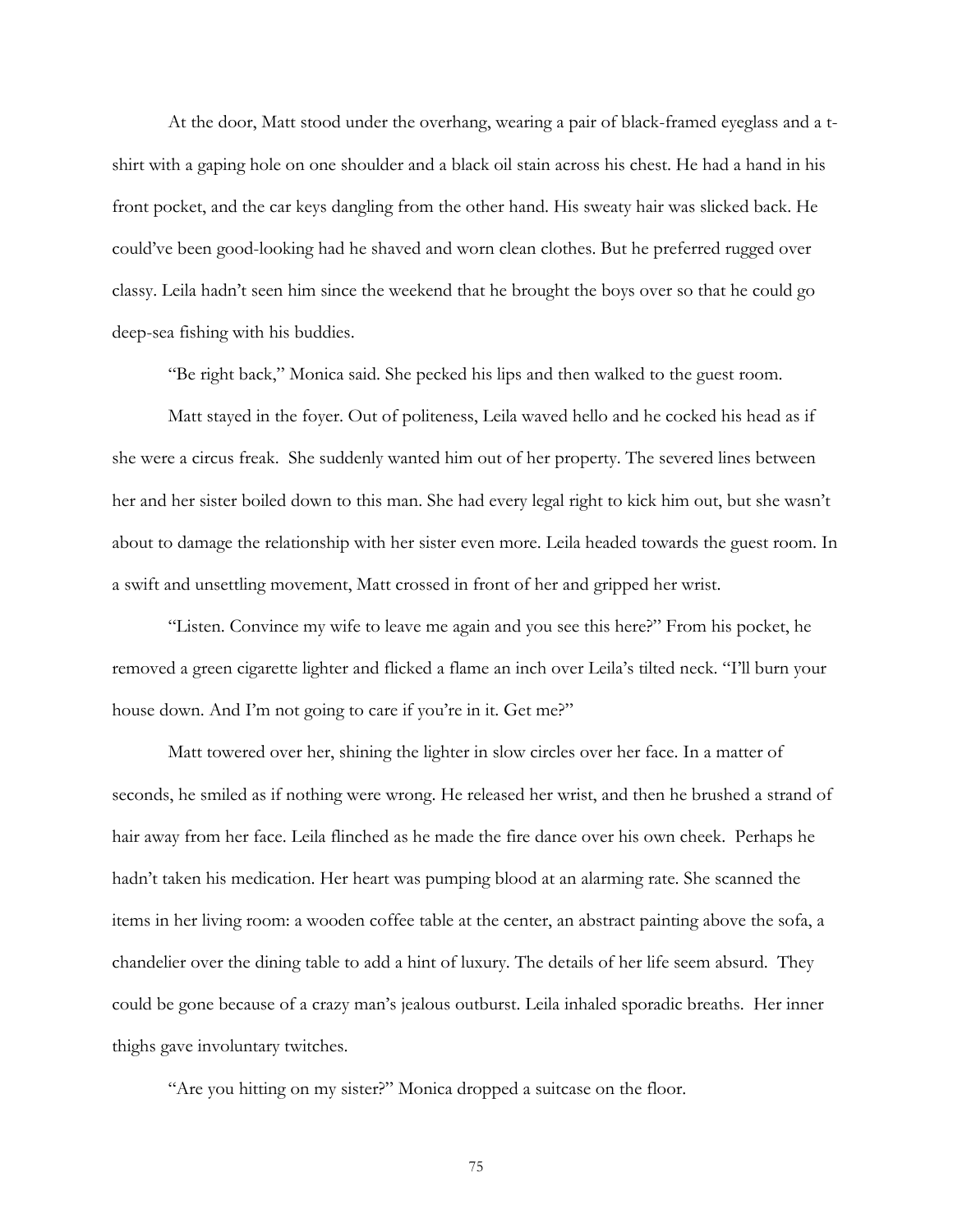Matt nonchalantly put the lighter back in his pocket. "Christ, your sister smells damn good all the time." He picked up the suitcase. "I want to get you the same perfume."

"I'm not wearing any perfume," Leila said in a flat voice.

Matt grinned. "You mean that's natural?"

Leila's hands trembled. She wanted to scream at him that she wouldn't let him get away with threats. Deep down, she hoped Monica saw the ogre that he carried inside.

Instead, Monica hissed in that playful tone of hers. "Quit hitting on her, you scum." Matt shrugged. "I could've sworn that was...What it's called? Gucci?"

At the doorway, Leila clutched Monica's tiny frame. She couldn't let go. She wouldn't. To rescue her sister she had to risk her own safety. If only she were strong enough, she would do it.

Monica pulled away.

"Remember what I told you before," Leila said, pushing a bit of cheeriness into her voice. "No matter what, I will always welcome you at my home."

"You're a sweetheart." Monica followed her husband.

Leila stood at the threshold, one foot inside, the other out. She wanted to beg her sister to re-think her future, the outcomes, and the despair, but she knew that they had both already reached that destination. They were living in it.

Monica got in the car and closed the door.

Leila's legs felt too heavy to lift; she moved as slow as a kite caught in the wind. Monica was leaving. With him. Leila couldn't stop her. Monica would return to her family, her children, the apartment, and the self-chosen obligations of a wife. She had escaped for a moment without intending for it to last forever.

Monica rolled down her window. "Kiss me."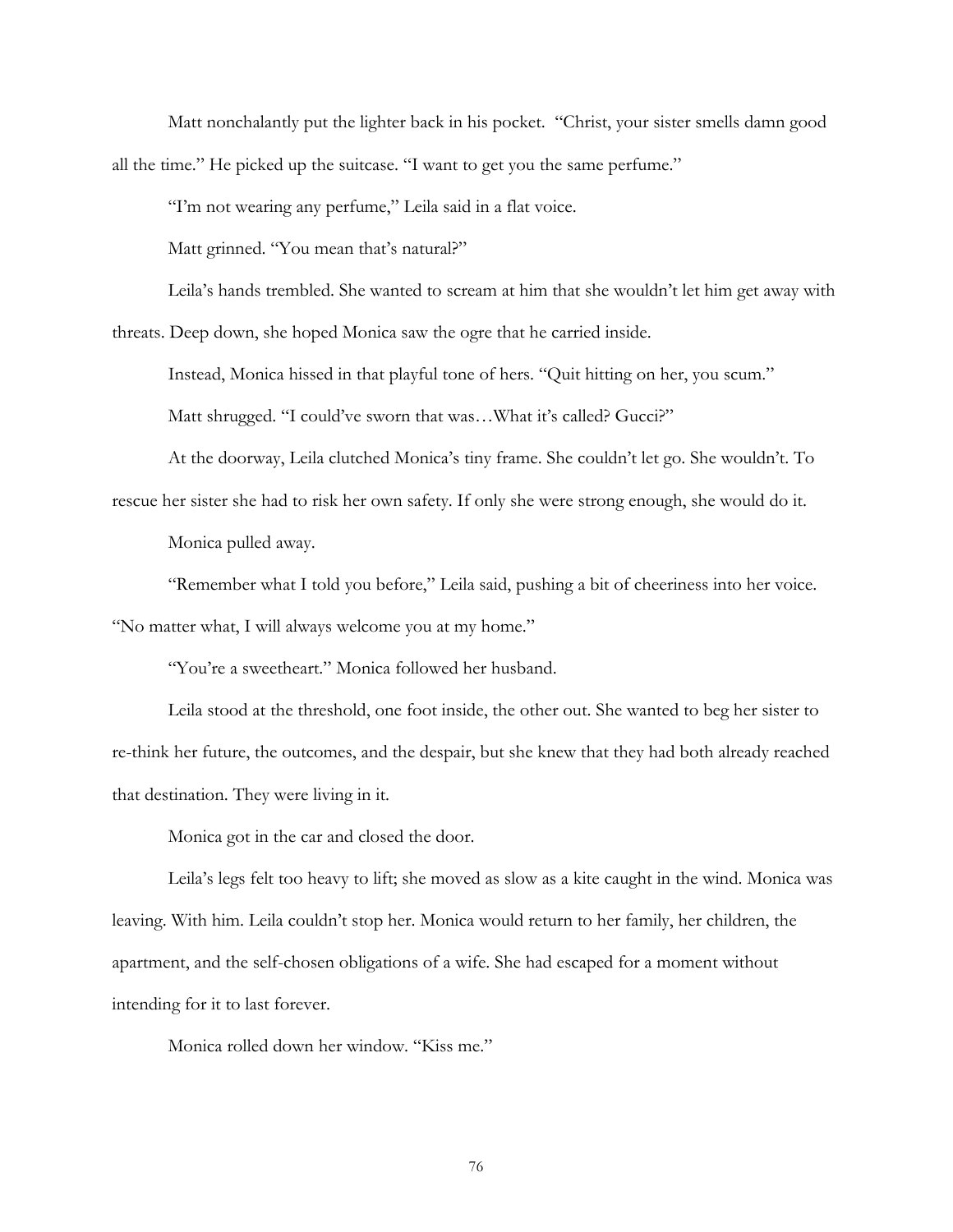Her lips felt dry on Leila's cheek. "We can take care—" Leila didn't finish saying *of it*, knowing Matt would probably cut-off all communication between them if he found out what was behind her suggestion.

"Maybe I'll call you," Monica said.

The words gave Leila hope.

Matt placed the suitcase in the trunk and then jumped into the driver's seat. Monica turned towards her husband, took his hand in hers, the one without a ring, and they kissed each other on the lips as happily married couples do. Leila faced the house as the car pulled out of the driveway. She didn't want to see if Monica stared at her or at her husband. The sound of the car's motor slowly faded away, and then Leila heard birds chirping in the oak trees.

She hurried inside and called Sharon. "She's gone."

"That's good, isn't it? You get your home back."

Leila could hear the clicking of a keyboard and a printer's whine. She cleared her throat. It wasn't like her to break down. "I'll be back in the office in an hour. Tell my boss, okay?"

"The work day is almost over. Stay home."

"I'd rather be there than moping around in my house."

Sharon stopped typing. There was a brief silence, and then she said, "Sweet child, did you really expect her to leave her husband and kids to come live with you?"

The question broke the last of Leila's defenses. She knocked her fist on the glass table. Nothing cracked, but her hand throbbed in pain. She said, "Of course," but she couldn't finish the rest, the practical, *Not*. Because there was too much to explain and she couldn't iron out her thoughts and deliver a meaningful sentence, Leila mumbled, "Good-bye," and then hung up.

She prepared a second glass of iced tea and stirred-in three tablespoons of sugar, which she drank in gulps. Leila thought of Monica's belly growing a fourth time. Her sister wasn't capable of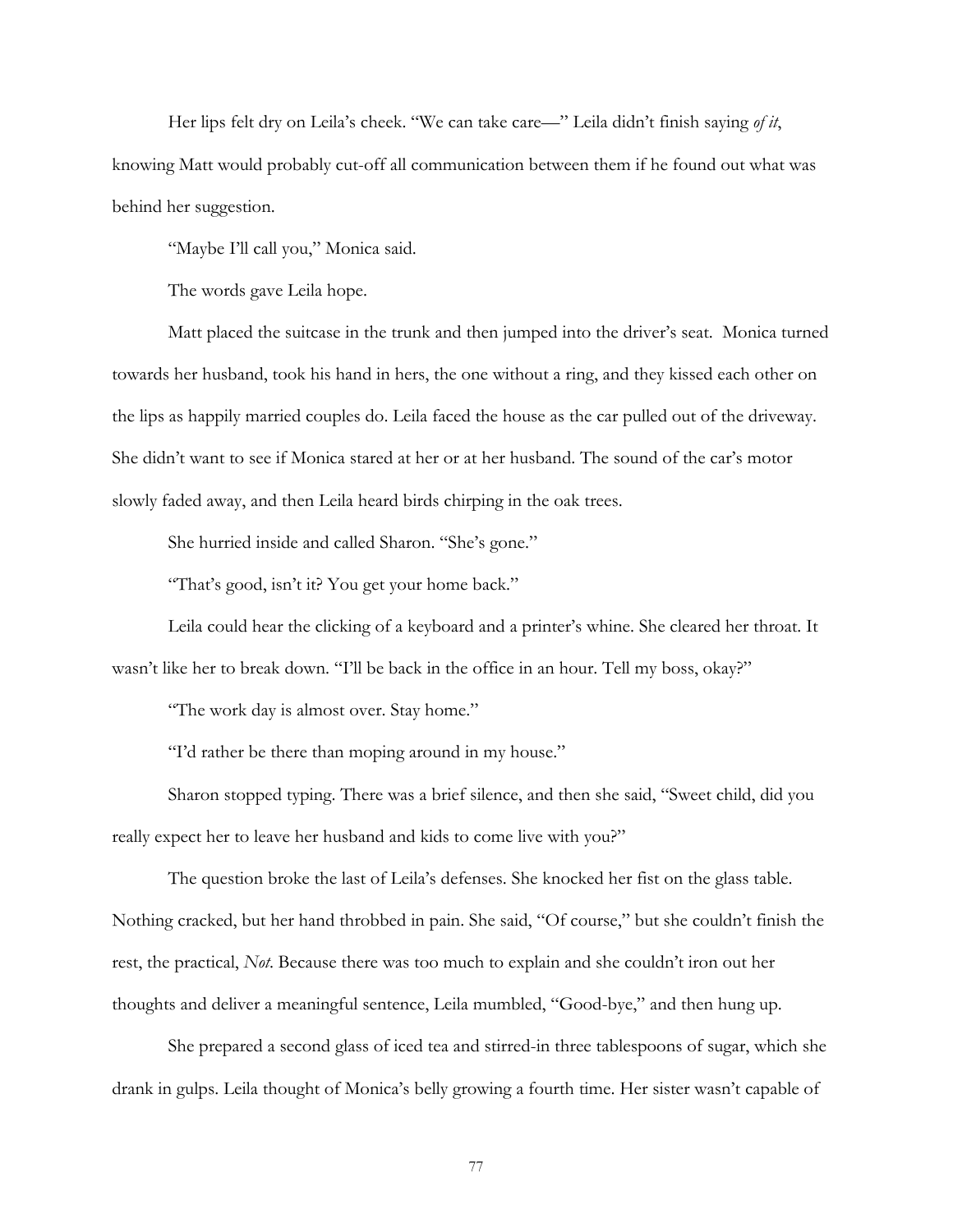holding down a job at a law firm where even thick-skinned co-workers needed months to adapt to the frigid culture of serving the client's unrealistic demands no-matter the cost. Monica preferred staying home where her children's demands could be met with equal quarrelling and her husband's depression could be cinched with a pill. Monica had simply wanted to try on a new outfit, and she hadn't possessed the energy or patience to mold to it.

Leila headed outside to her garden, and she plopped down on the wet grass. The roses her mother called 'serendipity' had blossomed on their own during the spring. Leila sometimes watered them with an automated sprinkler system and fertilized them sporadically. She didn't know how they had adapted to the boiling hot weather. The humidity alone could've sucked the life out of them.

Not even a breeze caught the leaves that afternoon. The sun shone down on her neck as she cut the rose stems, careful not to touch the thorns. She'd replace the fruit plate on the dining table with the crystal vase that she stored under the sink. Leila dropped her chin to her neck, exhausted, and it was then that she saw something glittery on the ground. She skimmed her fingers over the rose bed and found a dirt-covered metal—Monica's wedding band, which she recognized because of the onyx. Monica must've dropped it. Wouldn't she have noticed the missing grip? Her sister had said that she didn't even take it off to shower. The inner inscription read, *Love, Matt*.

Leila left the roses on the ground, but she brought the ring inside and placed it on the table next to the fruits. She poured herself another glass of iced tea. When she looked up, she was amazed to see how her tears cleared up the film on her eye lenses. All the specks were gone. Monica had already slipped out of her hands. She couldn't change Monica's mind about the child on the way just like years ago Leila had been too late when her mother had asked her to talk sense into her sister. But Leila was certain that Monica hadn't simply dropped the ring. She'd been prodding the dirt when Leila found her in the garden. Her sister wanted her to find the wedding band.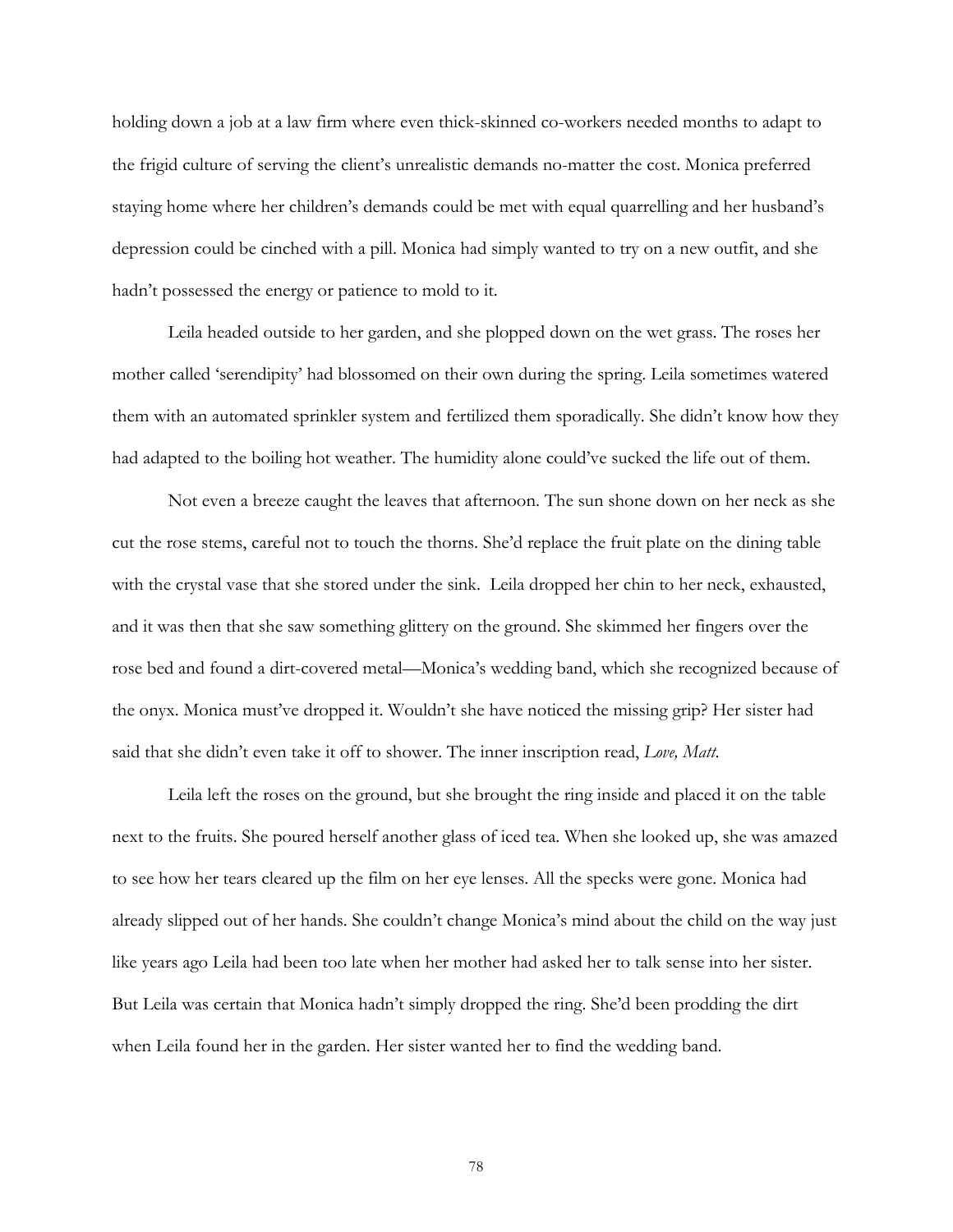Leila grabbed the ring and the car keys, and she got into her car. Before going back to work, she took a short detour to a jeweler near the office. The store had marble floors, a mahogany coffee table and granite counters. She'd been there before to bring the owner, Kenneth, confidential documents from her attorney. They couldn't even trust them in the hands of office runners. Years of family strife had left him with a smaller portion of his parent's inheritance. He had ended bankrupt and divorced.

They exchanged tidbits about their lives, and, when they ran out of things to say, he asked if she was searching for a special item. She produced the ring, which he swiftly took from her hand. He leaned on the counter and his large frame shrunk by a foot.

He read the inscription out loud. "Yours?"

"My sister doesn't need it anymore," Leila said. "Can you make a necklace charm?"

Kenneth twisted his lips together. "For a nice one, I need more silver."

Leila agreed to pay for the difference.

Kenneth ducked into his office and re-emerged with a white form for her to sign. "It will take a week. Rush delivery?"

"I'll pick it up myself."

"I see."

Leila forced a smile as she signed her name on the dotted line. Perhaps he did know. "What about the stone?" he asked.

She hadn't considered the onyx. She couldn't attach it to the charm because Monica's husband would recognize it. She couldn't cause more trouble.

"Sell it," Leila said.

He looked confused but didn't ask questions. "Come by next week."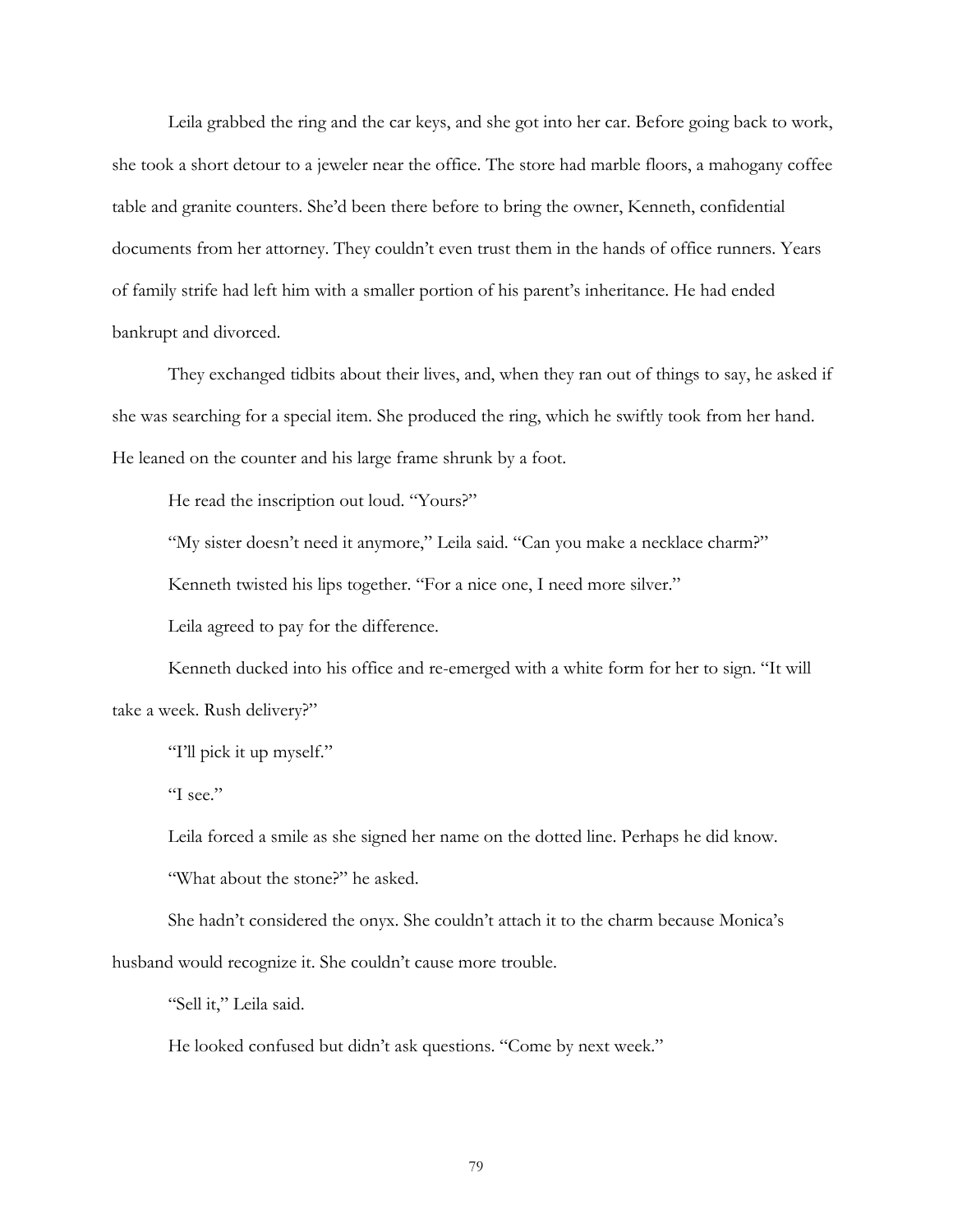The door bell jingled as she stepped back into the heat. A breeze swiveled around her skirt. She was sweating profusely and her clothes clung to her skin. When she unlocked the car door and the hot vapor washed over her, she felt a little dizzy. In the driver's seat, clutching the wheel, Leila promised never to indulge in sweetened tea again. She blasted the air conditioner until the sweat drops on her forehead dried off, and then she was ready to head back to work.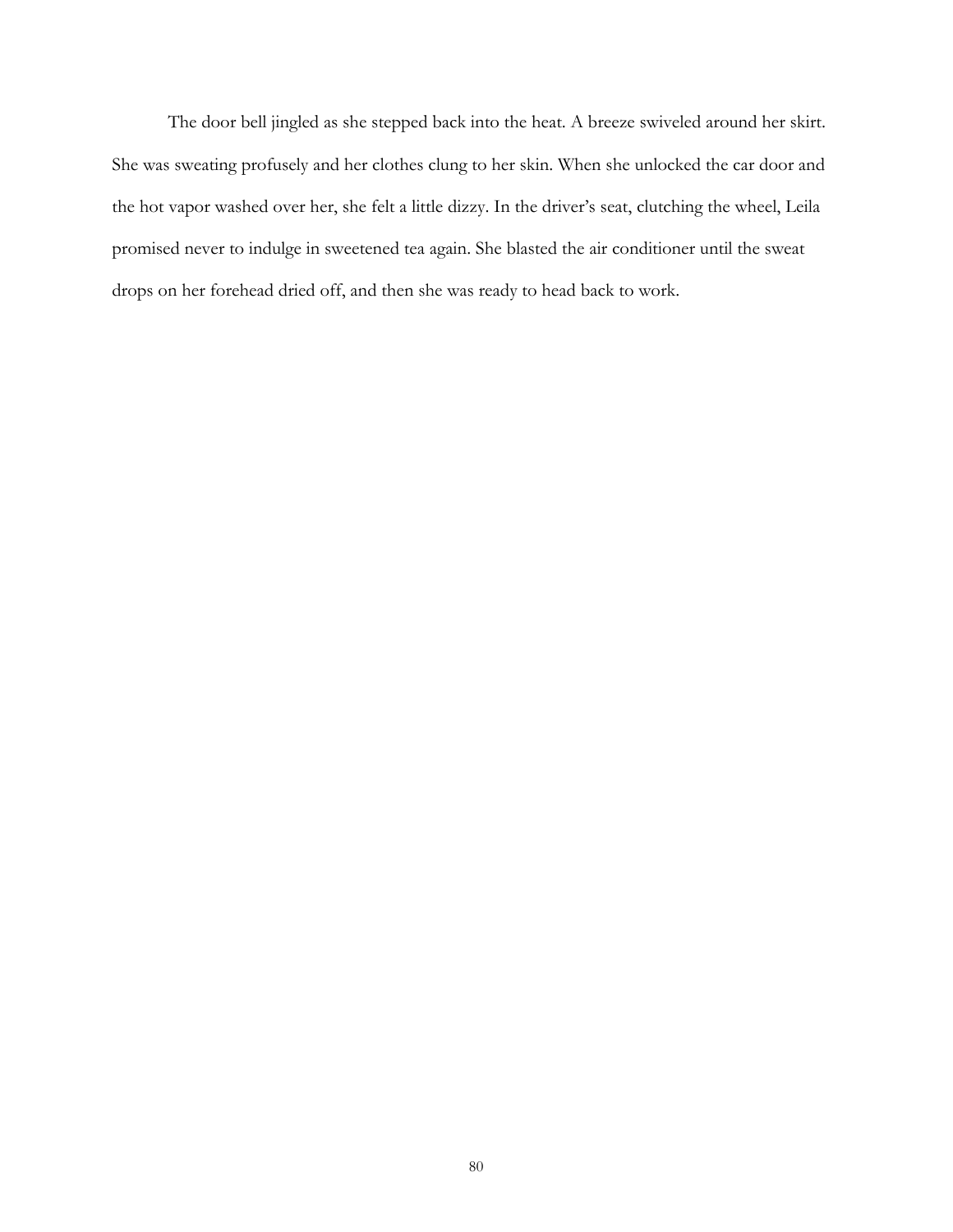## **WHEN JUNE BECAME SOPHIE'S MOTHER**

They were going to Sophie's annual dance recital, and they were running late.

"We'll miss the beginning," William hollered from the bathroom. Sophie was his daughter. "Her dance isn't up first," June said.

June peaked inside where William sat on the john, shirtless, holding up a hand mirror and tracing a razor around his protruding chin. He was ten years older than she, but he had a firm chest, a flat belly, and robust legs. He religiously took his vitamins, and he thought that exercise and antioxidants could make him look younger. The creases around his eyes gave away his age. But then June caught sight of her pale face in the wall-to-wall mirror. She still couldn't get over the privacy lines. After two years of living together and an engagement ring, William said they had to be totally comfortable with each other before they got married. To June, the idea sounded lofty, impossible. Who wanted to watch a man pee as he shaved?

"What's wrong?" he asked. "Your lips look pale."

"Oh, nothing," she said, stepping back into the dimly lit bedroom. June thought of how Anna, William's first wife, would've handled talking to a naked man. Anna was a melodramatic performer—on and off stage—and the reason why Sophie was enrolled in dance classes since age four. "We should hurry," June added.

"It's Anna you're worried about," William said. "She'll make a show of our being late."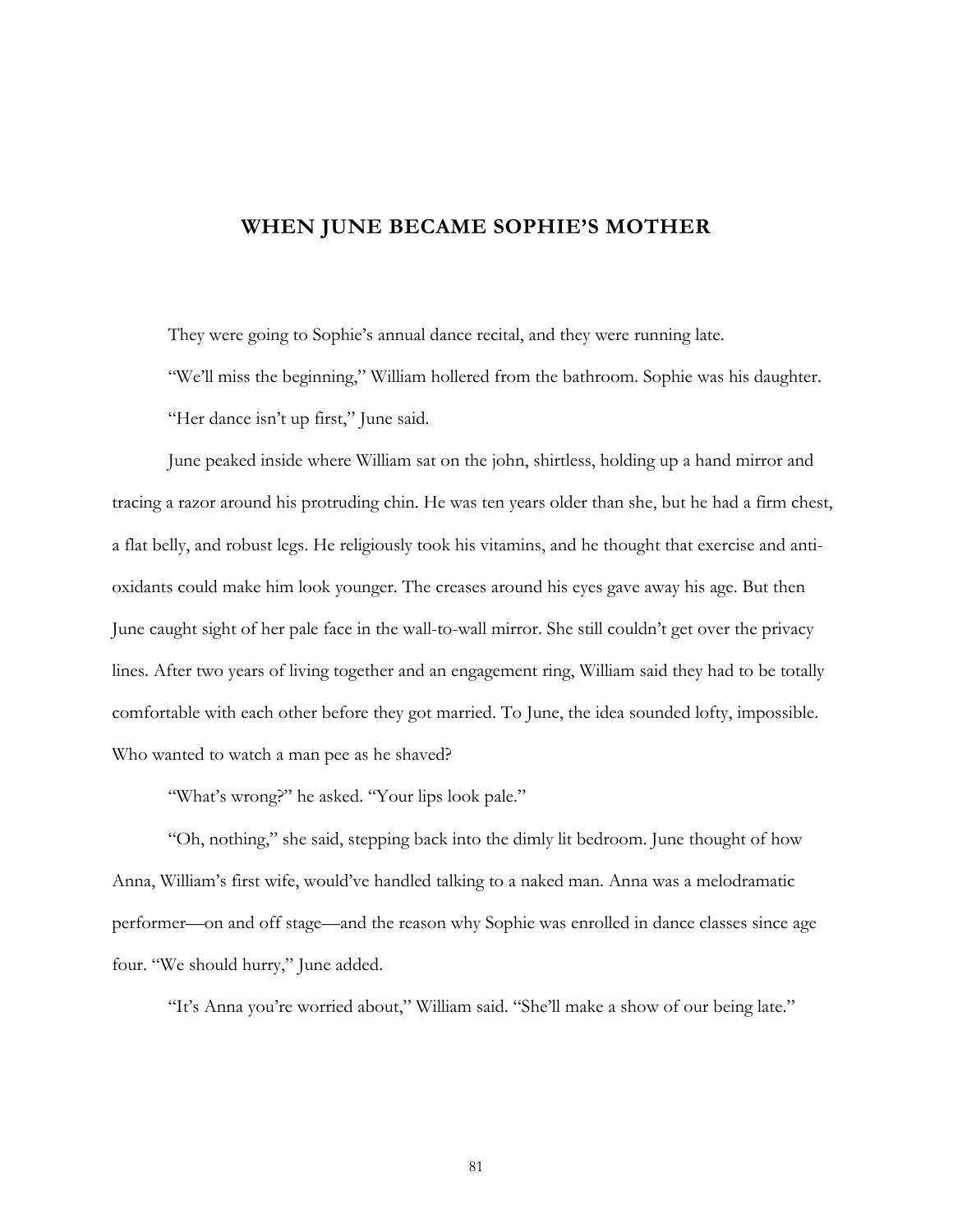June's heart pulsed. They'd make it to the recital on time, even if they got a speeding ticket. Anna would *not* ruin the night—for her or for Sophie. June repeated the line under her breath. In her head, she effortlessly said it until it seemed to be a confirmed fact. *Anna wouldn't ruin everything*.

In reality, June was tongue-tied around the five-foot-ten blonde who once modeled her skinny arms and salon-tanned skin on the cover of a swimsuit catalog. While tidying up Sophie's room, June had accidentally come across the magazine. She was searching for the girl's ballet slippers, and Sophie stashed most things under her bed. Later on, June asked William why he hadn't mentioned Anna's modeling. "She's got a pretty face and a false heart, that's all," he had said, and then he had turned over in bed and gone to sleep. From then on June couldn't shake off the nervous beating of her heart whenever Anna, sashaying her dainty hips up the driveway, came over to their house and picked-up Sophie for the weekend. There was too much she didn't know about Anna.

William entered the bedroom in a swift movement, one hand up in the air, the other curled behind his back, as if he were about to tango. June snorted, which didn't deter him. This was why they were late to parties and events: they goofed off for hours while getting dressed. Like now when he circled around her, closely, grinding his hip against hers. He slipped his fingers under her hair and she kissed his lips.

"You're a clown," she said.

"And you're delicious." He growled, and then he wandered into the closet.

He did mock dances for Sophie, too. She'd giggle and say, "No, Daddy, not like that. Like this," and then she showed him how to hold up his neck and stiffen his buttocks. They'd spin and spin until they crashed on the floor, hysterical and dizzy. June would slip her feet under a sofa pillow and fall asleep. "Lovely June can't stay up past her bed time," William would say in her ear, and June would let him scoop her up and carry her to bed. She'd lay her head softly on his shoulder with a gracefulness that she did not possess before.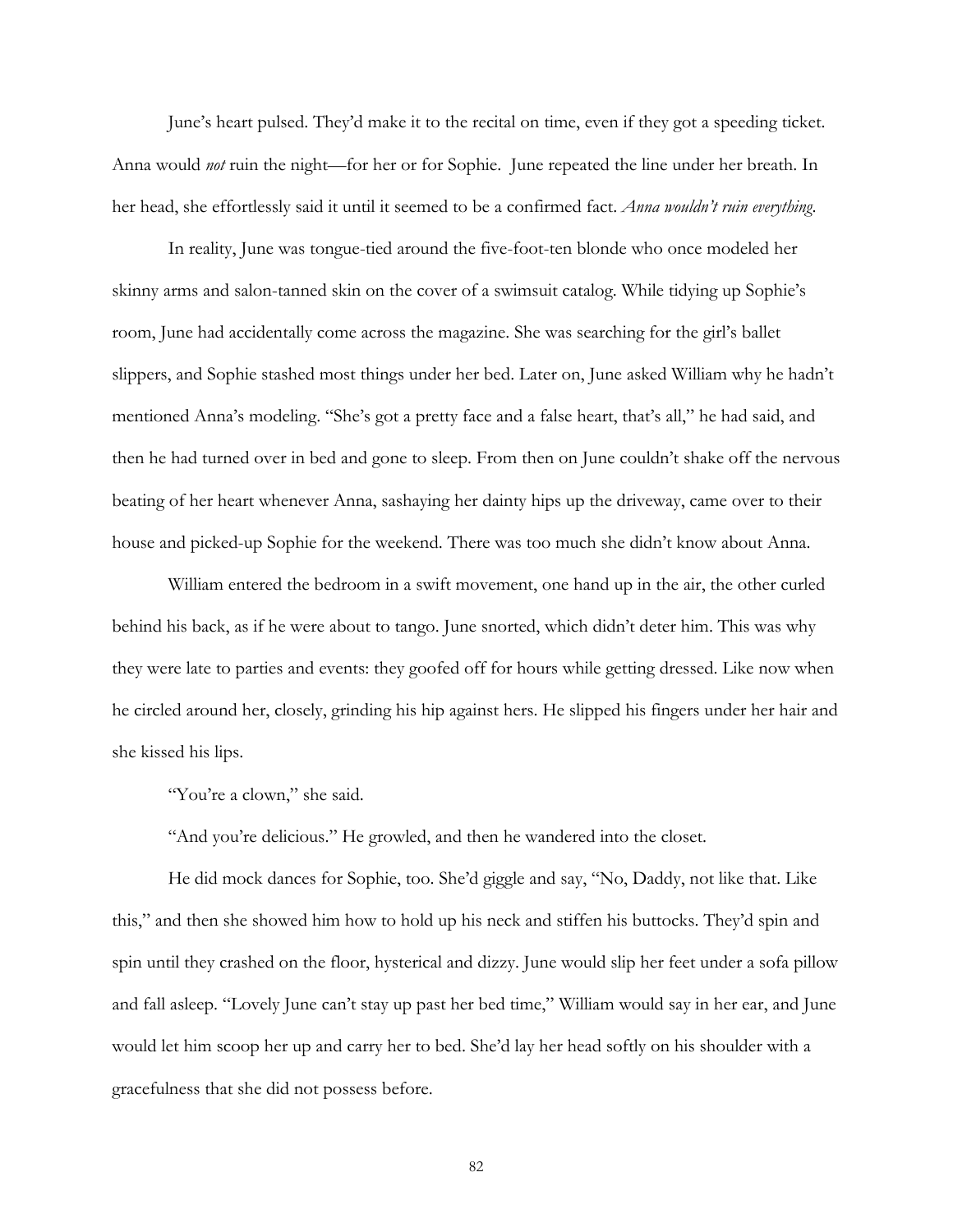In the closet, William sang, "Lovely June," in a Sinatra-like voice.

June looked at her face in the mirror on the dresser. No amount of eye creams, facial masks, cucumber slices or avocado concoctions erased the puffiness and darkness under her eyes.

"I'm aging before you," June said.

He stopped singing and came out of the closet. "What did you say?" he asked, and she repeated herself. He lifted her chin to him, turned her head from side-to-side, pursed his lips and inched closer and closer until the tips of their noses touched.

"Great imagination, darling," he said. "You're too young—an adolescent, really." He tapped the side of her head. "Stop staring at yourself. You'll start seeing facial lines and white hairs growing from here." He plucked a strand of hair and examined the root.

She massaged her scalp. "Ten more will grow."

"You don't have white hairs."

"Do too."

"Do not."

Exasperated, June examined her temples. Other than the age reduction—she was twentyeight, and he knew it—he told no lie. Indeed, she didn't have gray hairs in her brunette mane, which she had pulled back into a stylish, loose bun at the nape of her neck. Her hair stylist had trimmed her bangs just over her eyebrows and she hoped that she looked windswept, youthful, and effortless because Anna's natural beauty was fierce competition.

"You'll give yourself an ulcer." William pulled a striped shirt over his head. "You're worrying about nonsense. Besides, I'm older than you."

She sat down on the bed. "They say stress doesn't cause ulcers."

"Who says?"

"I read an article on the paper."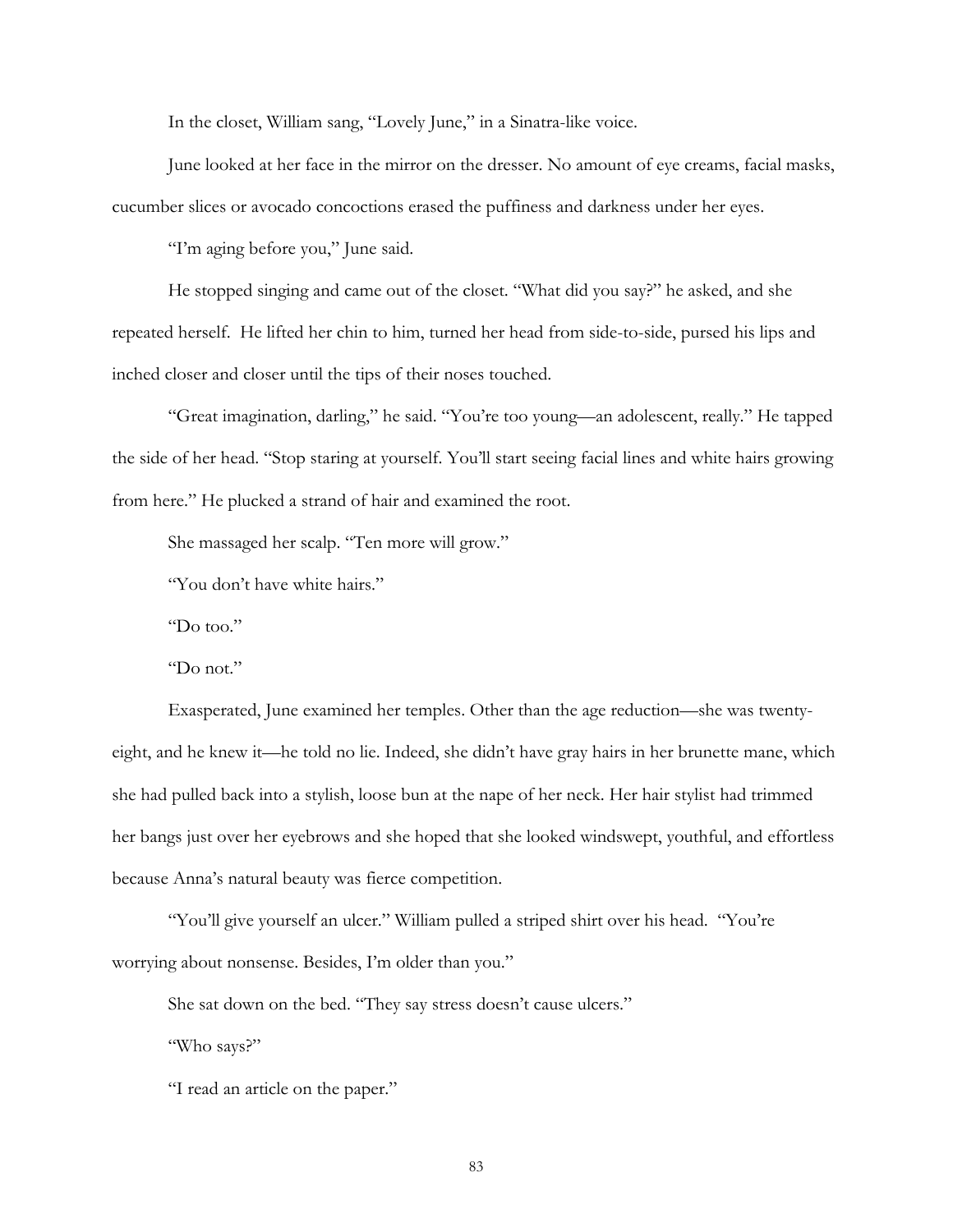"Oh?" William hissed. "They didn't know my granddad, then. He could've told you a few things about stomach pains. The old man couldn't let his mind rest for a minute, worried about little details that didn't make a difference." He fetched their shoes, put his on first, and then strapped on her high heels. "Up you go," he said, helping her up to her feet.

She held onto to him, grateful that he had picked her out of all the women he could've pursued after the divorce. William had proposed at a lakefront park where they strolled under the perfectly aligned trees on a landscaped lawn that felt good under her bare feet. Something in her life had clicked into place, finally.

"I don't feel stressed," she lied. She was nervous about seeing Anna at the recital tonight. They'd never been to a party or an event together.

"We've got a good life now," William said, looking down at his wristwatch. "But we're going to be late for the show."

They hurried out of the bedroom, flipping off light switches in every room. June grabbed her purse from the dining table, and William found the car keys on the counter next to the stove with the cast-iron grates. In the foyer, under a multi-layered chandelier which June loved, they put on their light winter coats. Her brown leather coat with good lining and pockets was a gift from her mother. Despite William's inconvenient past, an eight-year-old daughter and a difficult relationship with his ex-wife, June's mother had said he was "a good catch." June shrugged off her mother's patronizing, saying, "Nobody is a blank check, Mom. We're in love." And then her mother had warned her to be ever vigilant because women like Anna wouldn't give up easily. The very next day, June signed up for fitness classes because she had gone up one dress size ever since William started taking her out to restaurants every weekend. She'd never felt so self-conscious.

They were now standing outside of the house, locking up the front door. June asked, "Do you have Sophie's coat?"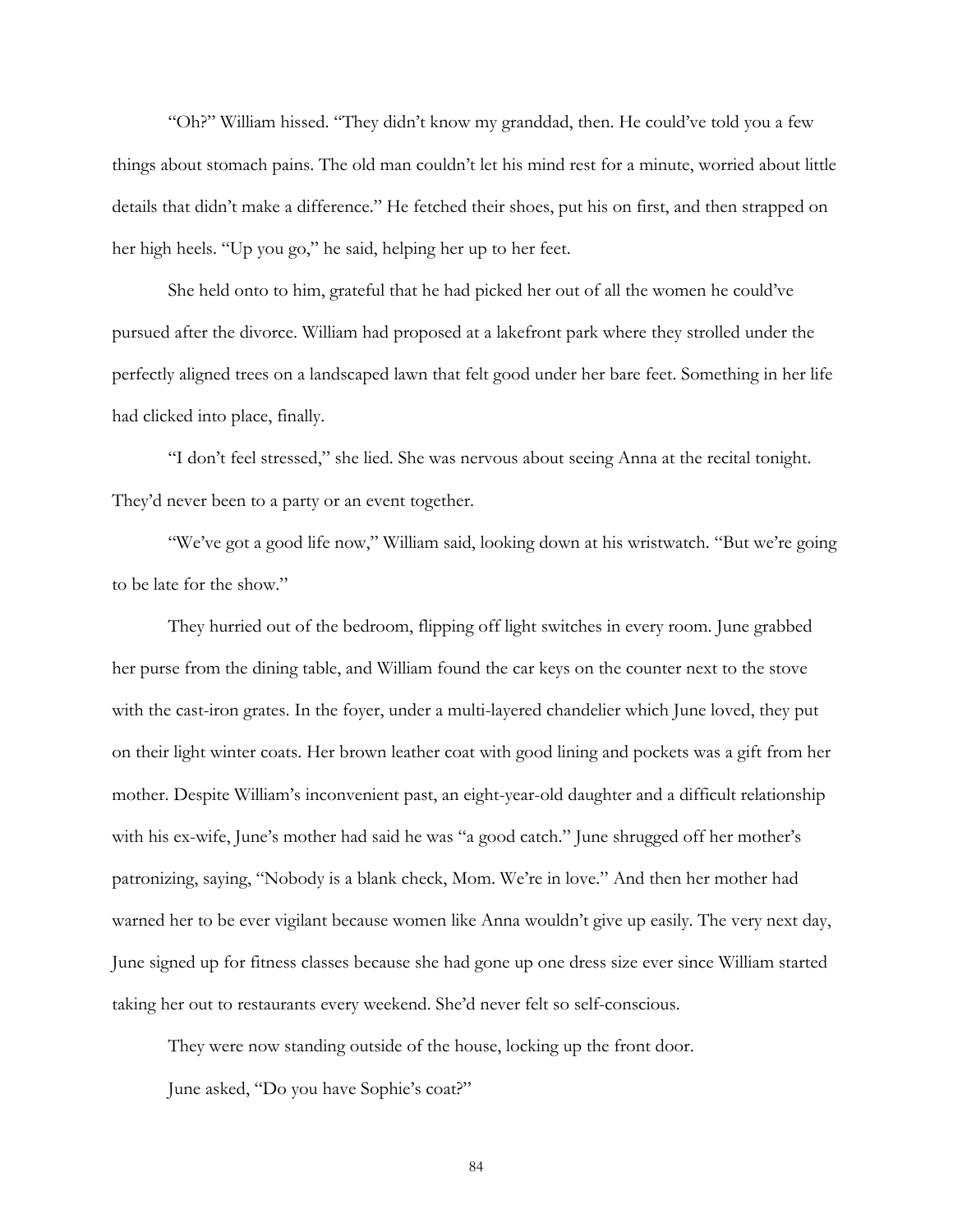William's face brightened with a warm smile. "Thank goodness you remembered." He tenderly kissed her gloved hand, and then he fetched the white coat and locked up the house.

It was the coldest night of the year. June recalled the forecaster's warning to cover the delicate plants because of a pending freeze. The purple sky looked bruised. Walking to the black Infiniti parked on the brick driveway, holding onto her love's arm, June couldn't help noticing how William blocked the chilled breeze with his back. To protect her. He held her purse and she stepped inside of the car as if she were a lady of distinction.

The recital had started before they arrived. They were lucky to be allowed inside while the dancers were performing.

A chubby lady dressed in a green caftan stopped them in the corridors. "You can move to your regular seats during intermission," the attendant whispered. She briefly shone a flashlight at their faces and then at the row of seats in the back.

June didn't mind being seated in the back because she'd rather not be stuck between Anna and William for hours. From how William spoke of Anna, June gathered that she had hardly visited her daughter until June moved into the residence. Up until then, Anna had shrugged off her right to mother-daughter time and her responsibility of driving Sophie to dance lessons. But lately, she had started calling him up every other night to ask about the girl's new choreography. William was not a man of battles; he allowed Anna to take the girl as often as she pleased. Despite June's caution that they ask the courts to settle custody matters, William persuaded June not to give it much thought since Anna could not possibly want full custody of the girl; she was a mother-by-persuasion since it was his idea—*not* hers— that they keep the baby after she was conceived. June had a hard time leaving things alone. She was convinced that Anna would try some sort of trick to wade her way back into William's life, and she had been right. When Sophie's recital tickets were up for sale, June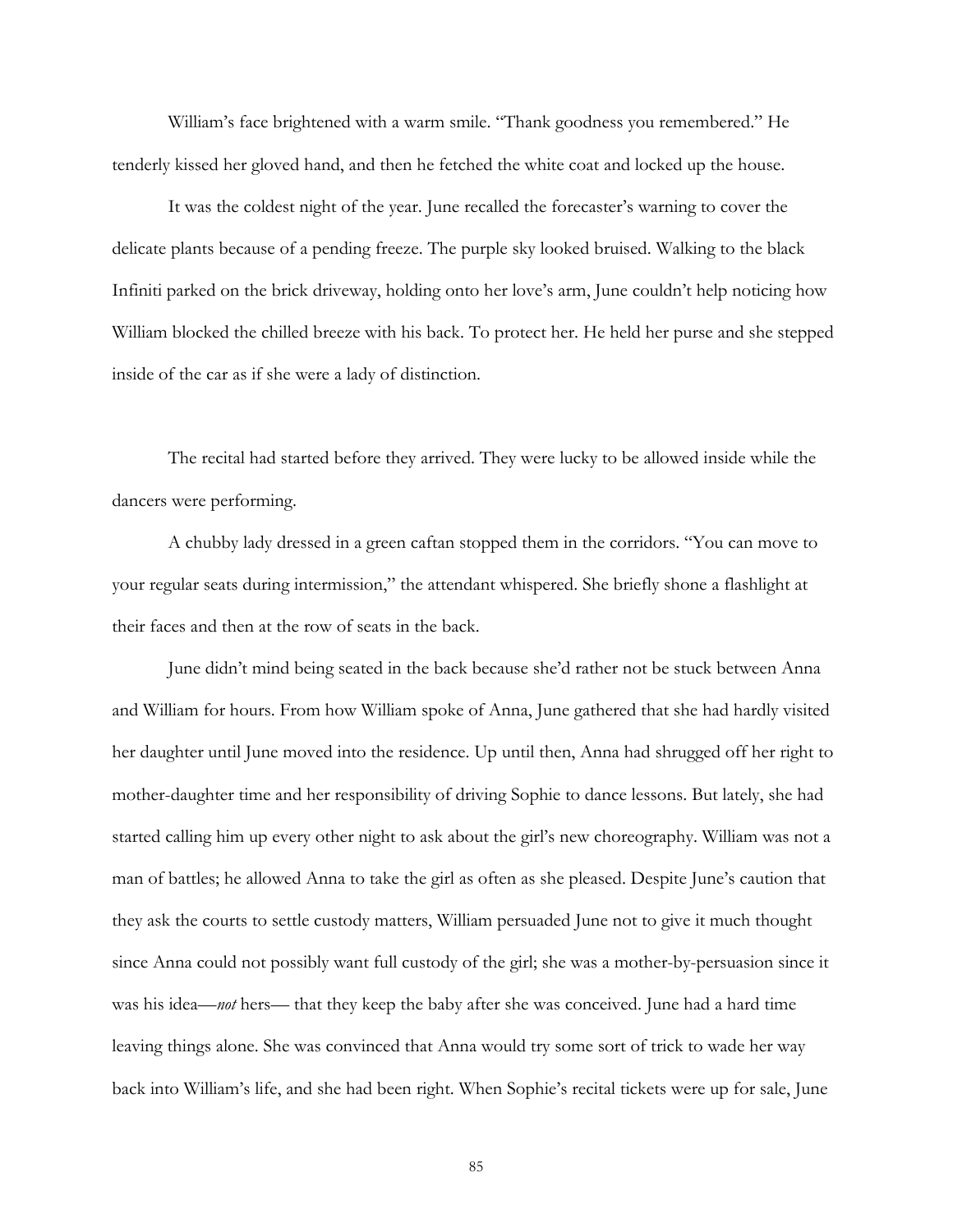purchased two, thinking Anna would buy her own. Anna called William at home, demanding a ticket. In a composed demeanor, William had said, "June takes care of Sophie, too. She does things that you never could." Over the phone, he explained how June left work a half hour early to pick-up Sophie from after-school daycare, got her ready in a leotard and ballerina slippers and then drove her to class. "It counts," he had said. June was proud, and Anna did stop harassing them for a week. But then Anna started questioning the choreography, the music chosen by the teacher, and whether Sophie was practicing enough at home. Anna wanted to know every detail of the outfit down to the color of the sequins and if it matched Sophie's rosy complexion. It was exhausting and irrelevant, and June had to listen to William awkwardly explain these details so that Anna wouldn't harass the girl instead.

June's stomach was in a knot when the curtain rose for the next performance. A handful of girls in blue-tinged tutus bounced across the stage. They shook their hips, shuffled their feet, and swung their hands to the sounds of the alphabet song. When they finished, they waved at the audience instead of taking a bow. The girls couldn't be older than five.

June dreaded recitals. They were "cute" and "adorable" like having too much cotton candy at the fair. Each time the curtain rose, a whole new set of little girls dollied-up in rainbow-colored outfits took up the stage. They danced jazz, tap, modern, classical ballet, and even tumbling, which wasn't really a dance but it was loads of funs for the girls.

The instructors struggled to keep everyone focused. They had to deal with the effects of stage-fright when the girls would cry, "I want Mommy," or when they danced something completely off beat and even when they looked utterly lost as if they had been abandoned in the toy section at Sears. And the parents weren't spared, either. The show was three-and-a-half hours long, and they had to sit through most of it to watch their little one perform for a few minutes. Recital night was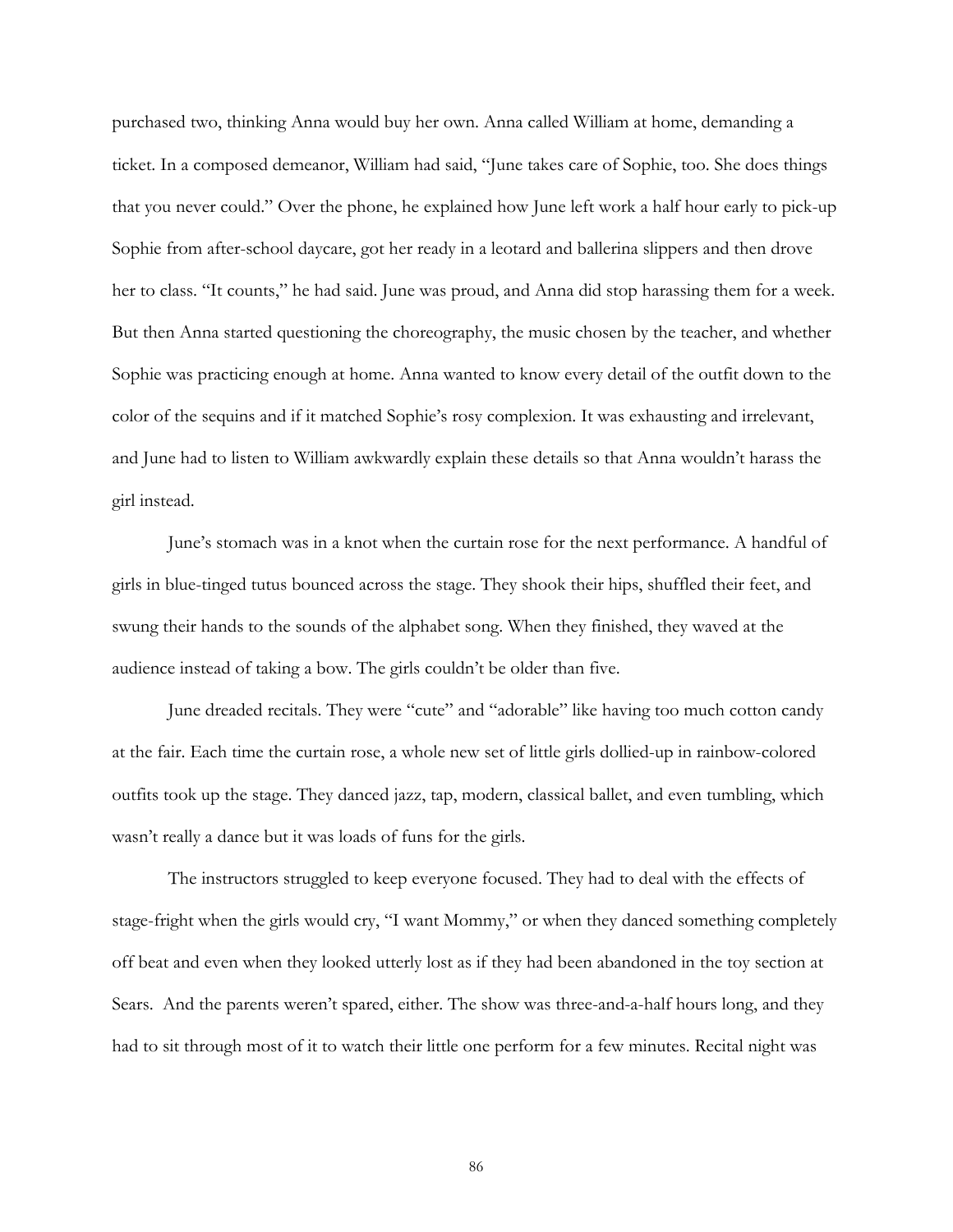the payoff for the hundreds of dollars spent on classes and costumes. Sophie had two performances this year, and, luckily, she was a little older and talented.

A new song started. William flipped through the schedule and pointed out Sophie's first performance scheduled towards the end of the first-half, which translated into an hour or so to doze off. The song went, "When I grow up I will be a little ballet star," or something like that. June shifted her weight in her seat, crossed her legs, uncrossed them and then crossed them at the ankles. It would be a long night. Had she told her mother where she was, she would've been called a masochist. "Dancing shouldn't be torture for anyone." Those would be her mother's words, and June was certain of it because that's what she was told when she asked to join a dance academy in the fourth grade. "Tutu, my ass. You think I'm rich? Quit whining and go back to bed." June's mother had little tact. Later in life, she understood that her mother couldn't afford more than the government-subsidized apartment.

And that's the last thought June had for a while.

Next thing she knew, William shook her arm. June wiped drool off her cheek.

"She's up next." He handed her a handkerchief. "Wake up!"

For a moment, June couldn't remember where she was or why. "How long was I asleep?" "Look!" William pointed at the stage.

Bright overhead lights flashed twice. On stage, half a dozen girls skipped in their shiny, sequined dresses and matching slippers. Silver eye-masks covered their faces. Feathers bristled over their heads. A catchy tune boomed through the scratchy speakers. June couldn't recall the name of the song, but she tapped her foot to the beat. The girls swayed forward and back. A teacher stood near the curtain to remind them of their steps. June could almost hear the woman: *Down on one knee. Arms up, down. Shoulder shimmy. Sway your head one, two, three. Up on your feet. Step, step. Kick. Step, step. Hip. Step, step. Double-kick.* The song swelled like a belly. *Look back. Look forth. Smile at the audience.*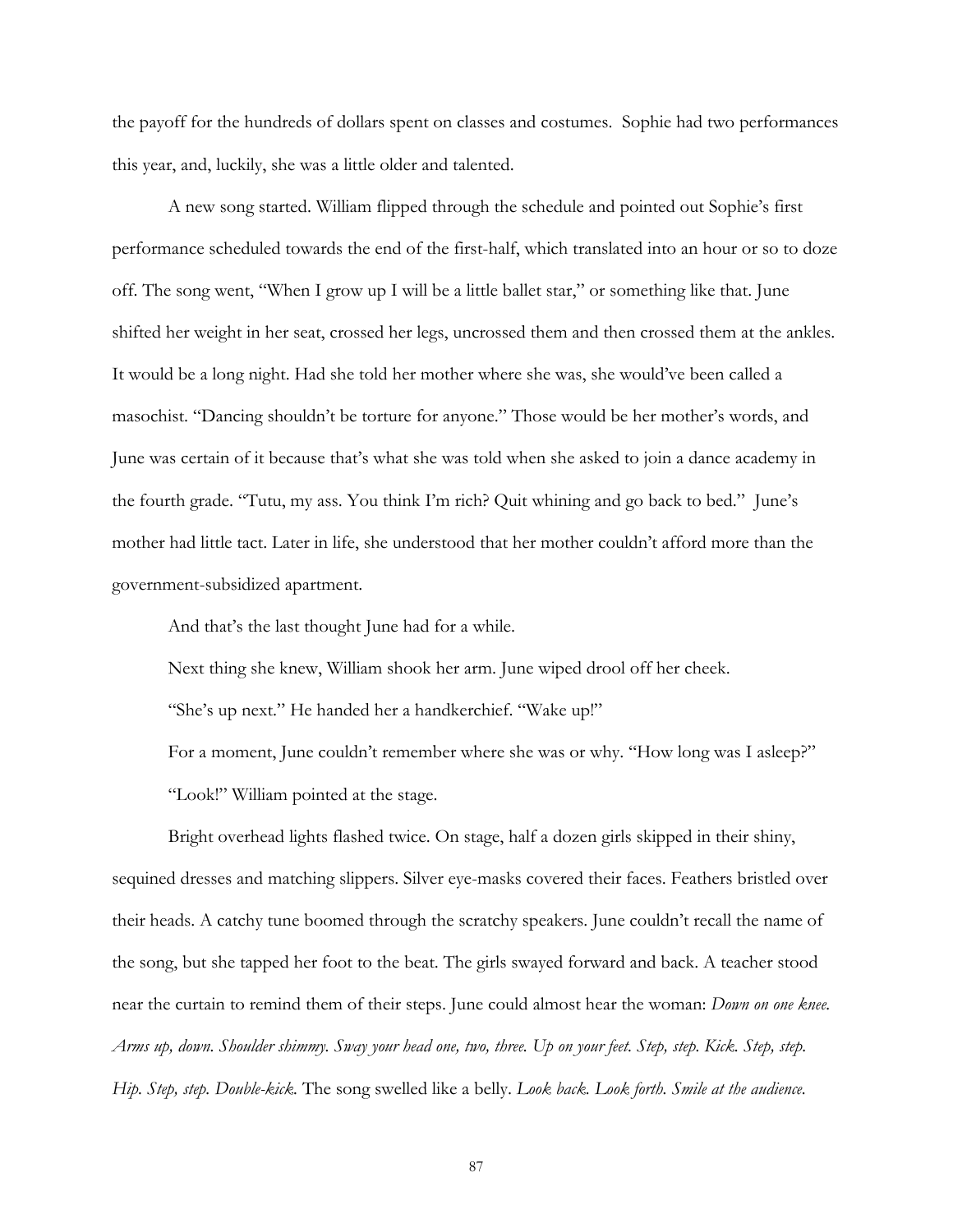*Step, step. Lean left. Step, step. Lean right. Turn. Turn. Turn. Arms up, down.* For the finale, they looked away from the audience, extended a hand up, fingers reaching to the sky, and, in a swift motion, they pulled their masks off and faced the audience, smiling.

People were up on their feet, cheering and calling out their girls' names. William jumped to his feet, too, pulling June up with him. She clapped so hard that her palms stung.

"Where's Sophie?" William clasped her hands together to silence her clapping.

"She's up there." June rose up to her tiptoes. They were seated too far back. She counted six heads on stage, but she couldn't remember if the teacher said the final count was six or seven.

"Was Anna late picking her up this afternoon?" William asked.

"No." June craned her neck. "I watched her get into Anna's car. They were going to a salon to have their hair done."

"Are you sure?" He looked at her in horror.

"Of course, I'm sure." Her thoughts were scattered all over the place, but she couldn't forget the way Anna looked her up and down that morning as June leaned against the front door, clutching her robe tighter over her chest. June had said, "Everything's in your bag, Sophie. Call me if you need anything." Sophie, caught in the middle, had simply shaken her head. Anna had grabbed the girl's arm. "You don't belong in this house," Anna had said. "My child needs nothing from you." June had felt inadequate, unable to respond. As they had walked down the driveway, hand-in-hand, June had wanted to run after Sophie and bring her back inside of the house.

"Did they have other plans?" William asked now.

She said, "I don't know what to tell you."

"Think, June. Tell me if Anna said anything strange."

"Like what?"

William grunted. "She could take her away from us and disappear."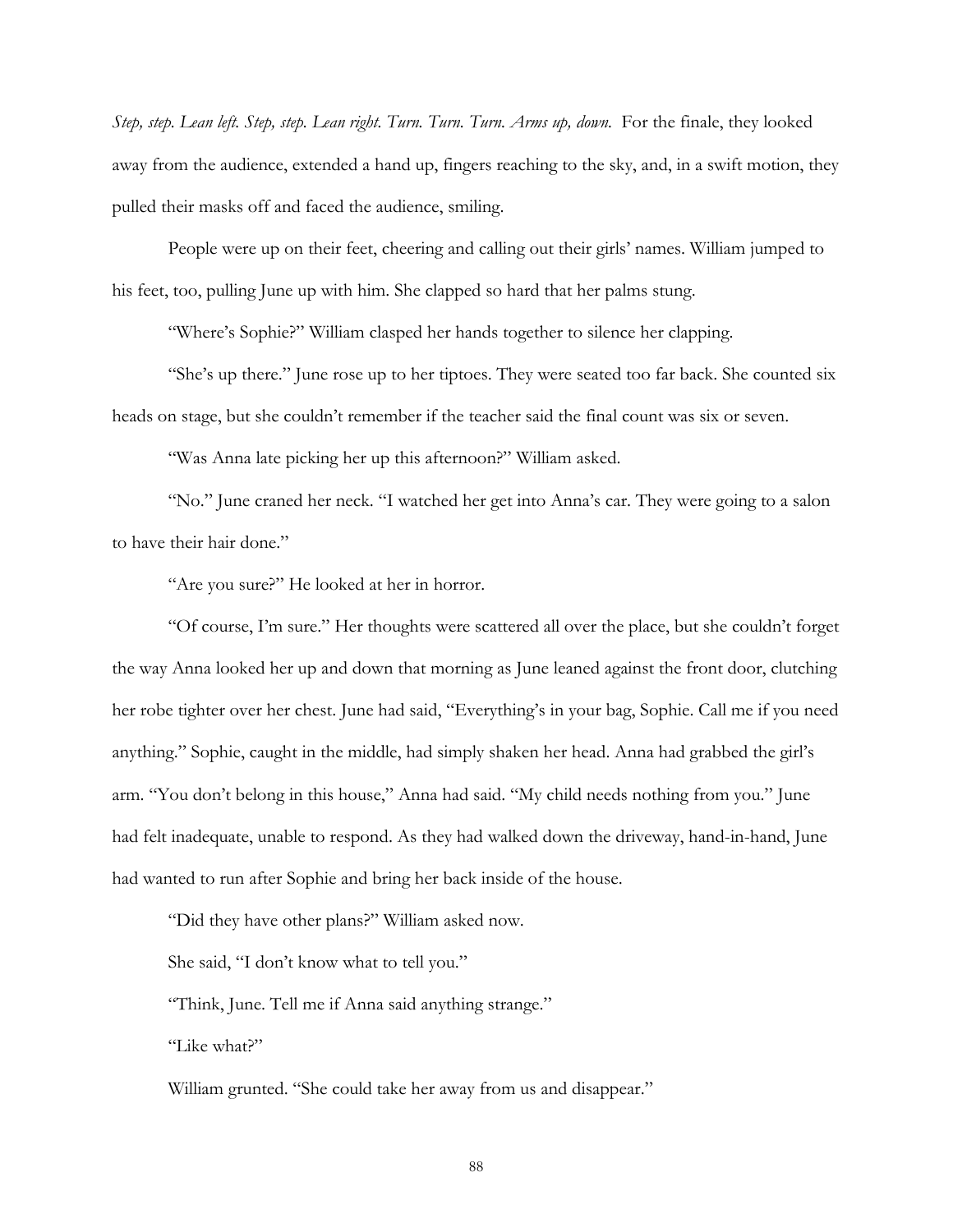June thought the room was spinning, and she had to sit down. William called out to the attendant, telling her what had happened. A few people stared back. The audience had quieted down because other performers were taking their place on stage. These girls wore an assortment of animal costumes— elephants, giraffes, vultures. One girl had a fake snake around her neck. For a moment, June thought it was supposed to be the Lion King.

The attendant's eyes widened. "Was she performing to that last song?"

While they exchanged information, June tried to think. A dozen scenarios raced through her mind like ballerinas on roller blades. Sophie did get sick fairly often with stomach viruses, bronchitis, headaches, and all sorts of allergic reactions to fragrances, foods, pollen. She had sniffled for a few days, but she hadn't come down with anything, yet.

"Maybe she got sick," June said, wanting to be a part of the conversation, to be noticed.

William looked at her strangely. "Where is my wife sitting? Where is Anna?" He dashed down the aisle before she could answer.

June's blood boiled at hearing William's tongue slip. Her stomach burned. The ulcer research she'd read could be wrong, she thought as the blistering pain intensified.

Up on stage, the dancers did a poor rendition of the *Jungle Book*.

Anna strolled up the corridor in a short lavender dress and stiletto shoes. June folded her arms over her chest, which she thought was bulging out of her blouse's rounded neck. Anna lifted her wrist and straightened her gold bracelet. Each move offered resistance like a true dancer.

Anna stopped in front of June. "Look who decided to show up."

June imagined a much younger version of herself without a single ounce of fat on her thighs. She wanted to crawl under the folded seat until Sophie re-appeared, smiling brightly as if nothing were wrong.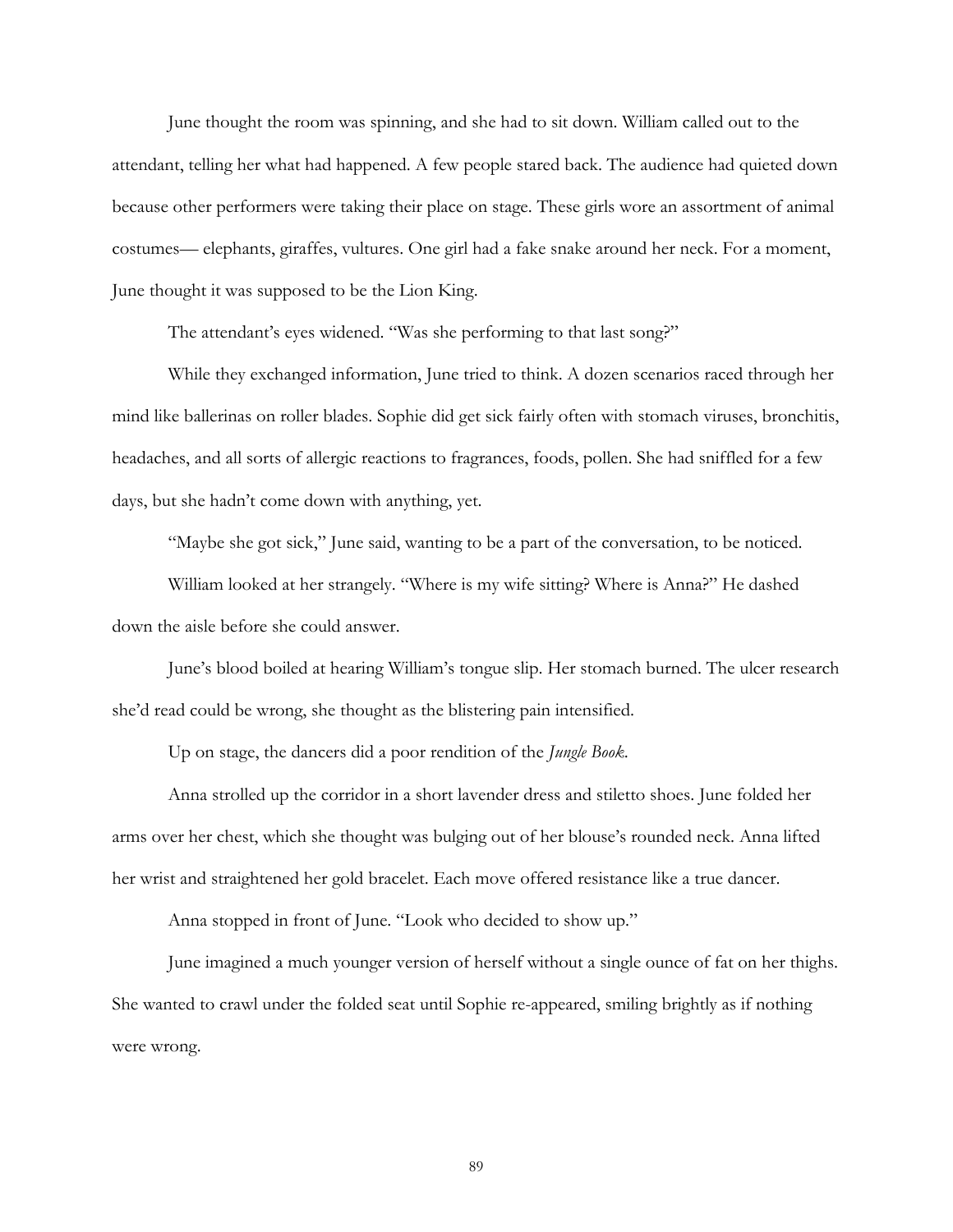William jogged back up the aisle towards them. Panting, he asked Anna, "Where is she? Where's Sophie?"

Anna looked over her shoulder. She switched her clutch from one armpit to the other, and then stretched her neck up like a statuette. "What are you talking about?" she said in a forceful voice.

The attendant held up her hand. "Please, quiet down."

William ignored her. "She didn't do her dance."

"And how is that my fault?" Anna asked.

June felt like she was stuck in a vortex, and yet she wasn't a part of the struggle anymore.

"Could you take this outside?" the attendant said.

June had seen the lady before at rehearsals, but she couldn't remember her name. She was the mother of one of the girls—Diana, Mimi, Sarah, Patty? No, Rose! Yes. Rose, a very sweet girl who was a friend of Sophie's. June could see the similarities between mother and daughter: a heartshaped face and wavy cocoa-colored hair. She saw them every week in the studio's parking lot.

William said to the lady, "Please, mind your business."

June interrupted. "We're just leaving." She gathered the coats from the seat and handed them to William. "How is Rose?" she asked the lady.

"You're Sophie's mother, aren't you?" The lady rubbed the side of her head.

Anna huffed. "I'm Sophie's mother. Me. Not her."

"Sorry. It's just that we see her drop off Sophie every week. I naturally assumed—"

Anna shuddered and then strutted up the aisle. William handed the coats back to June without even looking at her.

"Where are you going?" June asked him.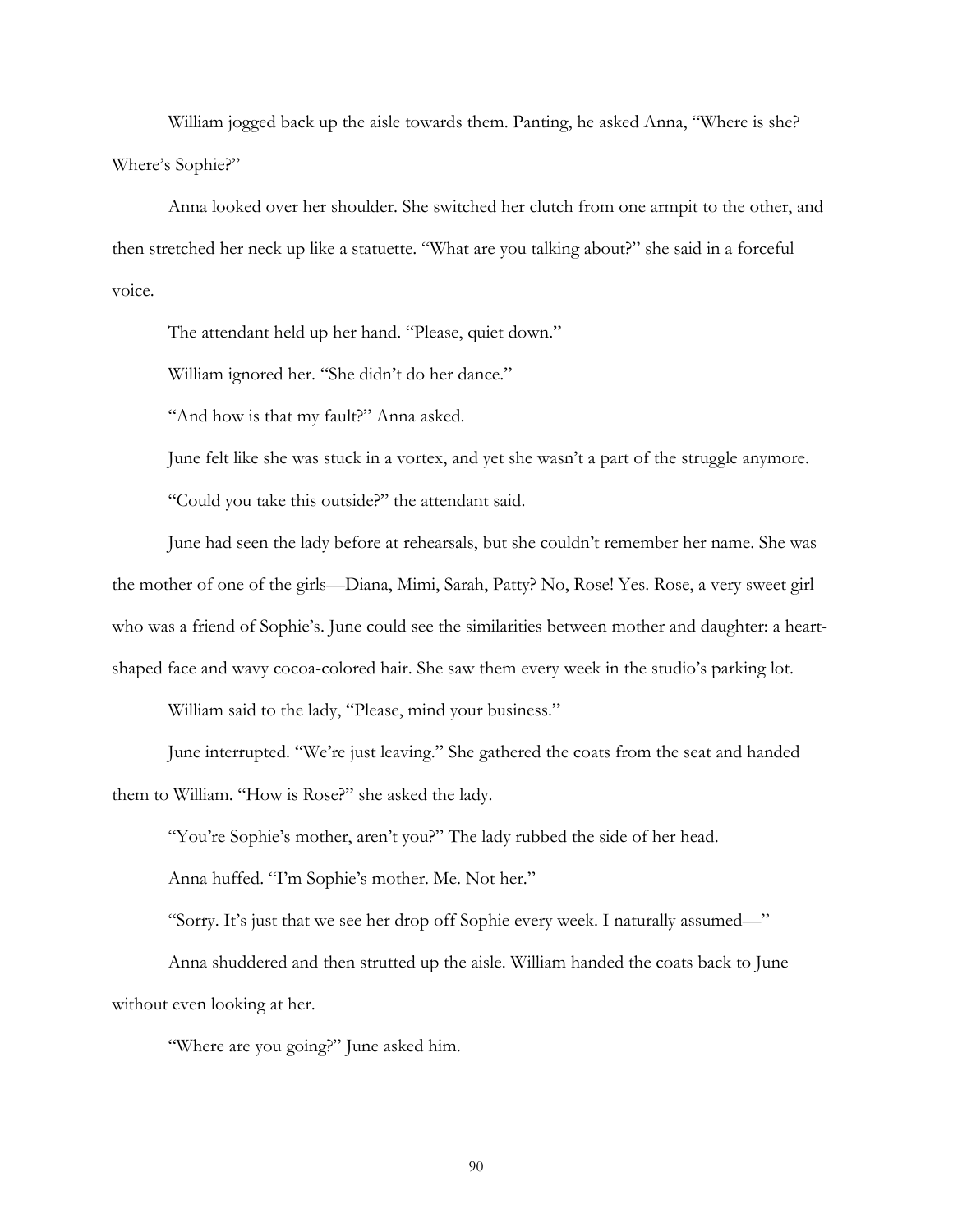William followed Anna. He placed a hand on Anna's arm. She flinched away but then accepted it. He pointed at the door and they disappeared behind it.

Meanwhile, June felt woozy. She accepted the fear that had developed over the years: she was terrified of losing him. She dreaded the possibility that that something which had made them— Anna and William—fall in love years ago could sneak back and that they'd forget their current lives. June had never seen William touch another woman. He wasn't flirtatious, except with June when they were in the privacy of their home.

June sank down into the chair.

"I thought you were Sophie's mother." Rose's mother kneeled down in front of June. "My name's Nancy. Are you Sophie's step-mother, then?"

The room darkened as the curtain fell. June bowed her head and said, "Not yet."

Over the applause, Nancy said, "If he's yours, don't stay here in the dark."

June closed her eyes. When she opened them again, she saw a crack of light slip through the doors. It made the path out of the theater house visible. She thanked Nancy, making sure to use the first name when addressing her, and wished her a good night.

June filled her lungs with the musty air, lifted her shoulders. Each step reverberated down her lower back. She pulled the doors open, willing herself to come up with a few words to force Anna to understand that *she* had a place in William's life and that Anna couldn't take it away. But when she saw them standing near the front doors, pointing at each other with accusations, June felt out of place. Anna placed a hand on her hip and the other over her heart. William's eyes had a sharp edge as if he were thinking of snapping her neck.

June waited for William to ask her to come over.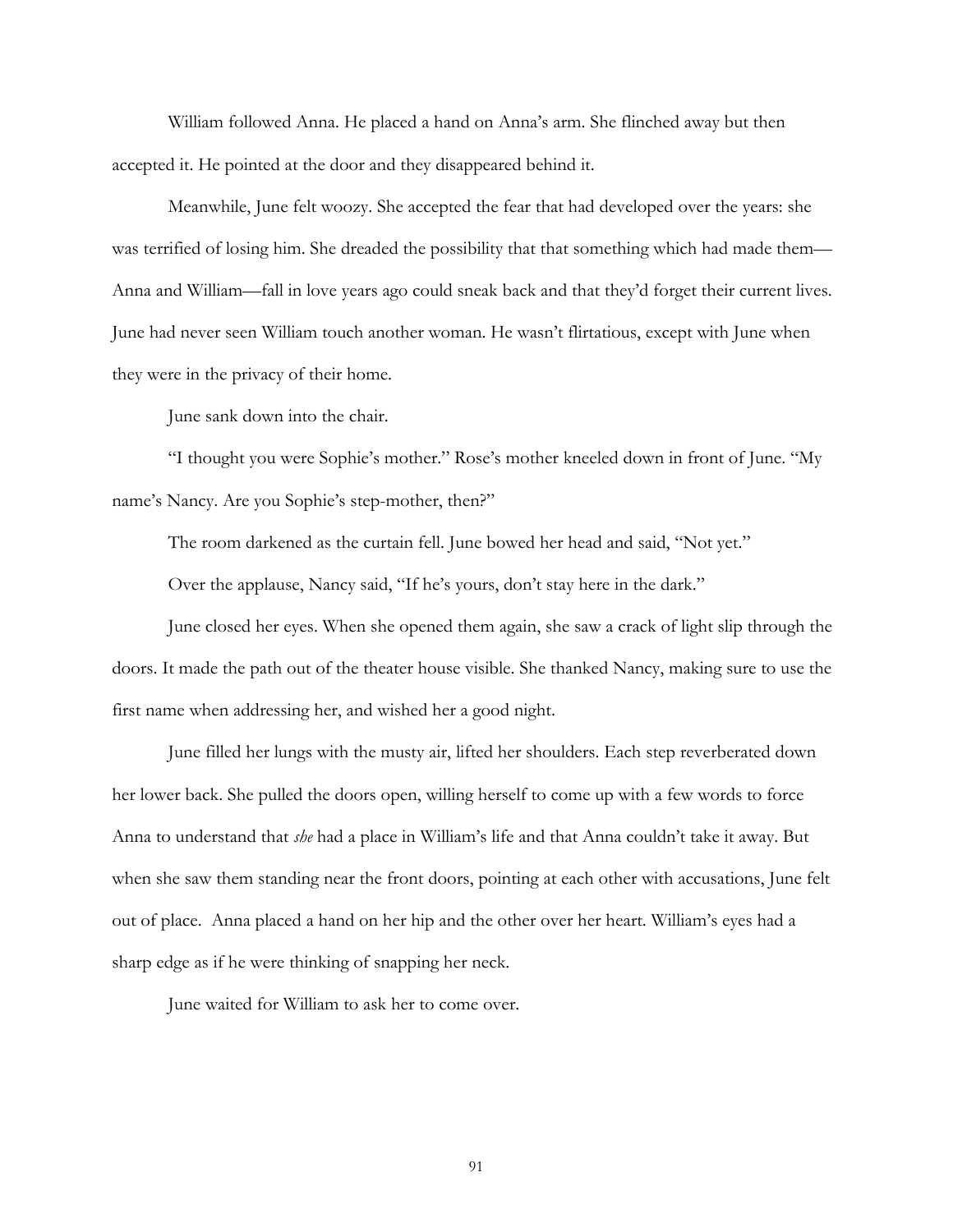In the small vestibule, a few tired parents sipped on sodas and ate candy out of paper bags. The popcorn machine made the air smell salty. From the gum-splattered carpet to the peeling paint on the walls, the entire place was decorated in royal blue.

June stood near the flower cart, which was filled with petunias, daisies, lilies, and mums. From last year's show, she'd learned that most parents bought flowers during intermission and handed them to the girls as a silent way of saying, "Congratulations, sweetheart, you survived." June cursed herself for not bringing roses from her flower shop. They were far more beautiful than these.

Her job wasn't much except that it paid her bills, an accumulation of bad choices over the years, including moving out of her mother's home before finding a job. William had said she could quit work and go back to college, an offer that she found extremely tempting.

The curtain would soon fall for intermission. June shifted her weight from one leg to the other. The coats felt heavier. She exhaled as loudly as she could to get William's attention, but he did not turn and look at her.

Despite her wobbly knees, June stepped forward enough until she reached hearing range. William was saying, "My job doesn't let me take as much time off."

"Your job is the very reason why we divorced, Will. So much of me was ripped apart to be with you—nights alone in our bed, dinners for Sophie and me, plane tickets shredded to pieces at the last minute because your boss needed you to work on a project. I was a good wife, then. Was I not? You said I could pursue my dream of teaching dance. But then you twisted everything. I worked longer hours because *you*—not me—wanted new kitchen cabinets, granite countertops, a yacht in the back yard, a sporty car and, oh, the best private school in town for Sophie." She counted with her fingers.

"Our child deserves the best."

"What about me? Did I not deserve to have my dreams?"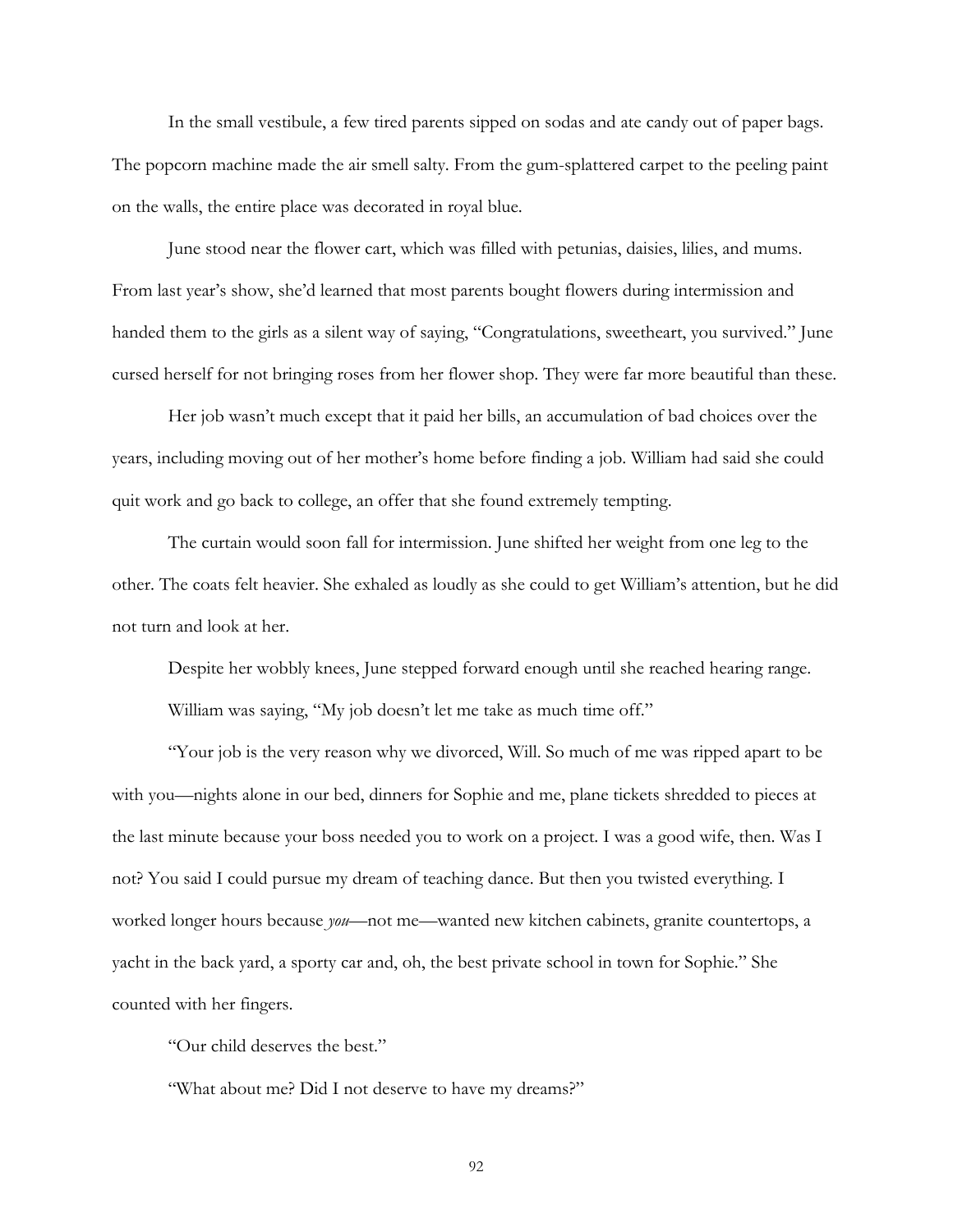William's face flushed as if he'd been slapped; his broad shoulders sank an inch or two. His whole body appeared to be shrinking.

June cleared her throat. "Why did Sophie not perform tonight?"

They looked at her as if she were an apparition in the blue-tinged room.

Anna tapped her foot to an incessant beat. "You want to know? I'll tell you. I demanded that her teacher not allow her to dance to that silly number. Sophie has real talent. She needs a challenge. You don't know what I'm talking about, but I know what's best for her as a dancer."

"That's the most selfish thing you've ever done," William said, biting his lower lip.

From beneath the layers of coats, June touched William's elbow.

"Mediocre performances don't gain you respect," Anna said, clasping her hands together. "You'll be starving yourself for nothing because nobody will want you. Years will pass, and you'll be frozen in the same place as you watch someone else take what belongs to you."

June realized that this was the moment for her to finally respond. She recalled a night when Sophie, exhausted from a long day with Anna at the zoo, had come home, saying, "Mom said I have to take up ballet instead of jazz next year." June told her that they'd pay for both, if she wanted to sign up for more classes. Sophie had said that she wouldn't do it forever. June now told Anna the same. "She won't become a professional dancer just because you want her to."

"Yes, I know." Anna looked at June sharply, straight-in-the-eye, and not over the head as usual. "But dancing can teach a girl grace, posture, confidence, independence. You can't educate her on those things."

"She also needs time," William said.

Anna shrieked. "I *am* trying. You don't give me enough credit."

"You care more about yourself."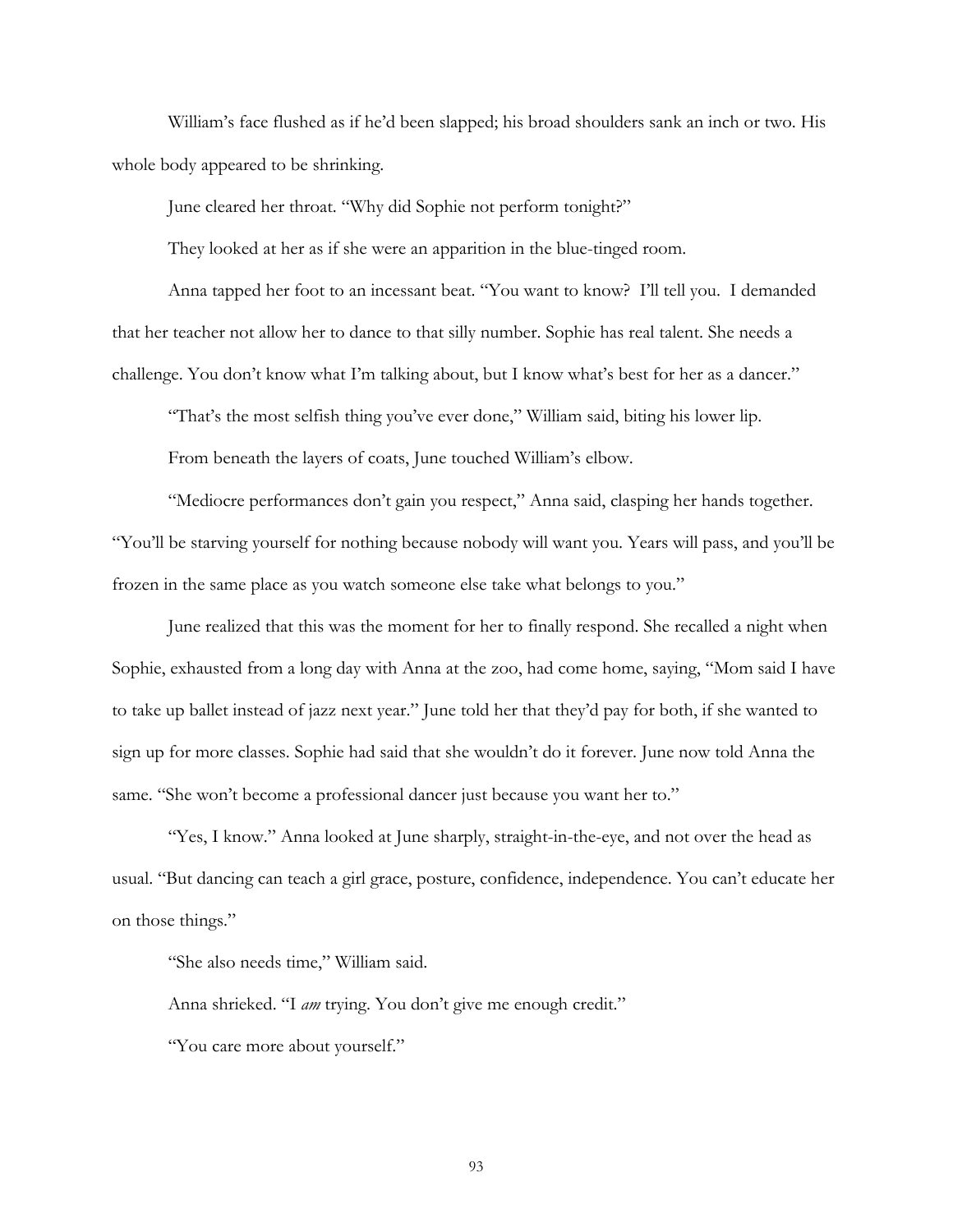And then they started arguing again. June realized that they'd exchange one-liners forever because they'd pent-up too much resentment over the years. June wasn't a part of their past, and she couldn't pretend to be. She let go of William's elbow, dropped the coats on the floor, found hers, and wrapped the belt tightly around her waist. She grabbed Sophie's coat, as well. As June pushed through the foggy glass doors, she realized that neither one asked her where she was going. Their argument stopped when the heavy door shut close. It was a cool, humid night. She breathed in deep, and the cold air reached her insides. As much as she disliked being bundled up, she welcomed the silence.

Anna was right. She couldn't teach Sophie those things. She had wrestled with her weight all of her life because she hated exercise; she worked as a florist for very little money; she couldn't tell music notes apart; she was tongue-tied whenever she needed to speak up; and, ever since William came into her life, she relied on him to make her feel special. But she cared for the girl enough to forgo her personal wants. And now she had to find her because the girl's own parents were involved in a tug-of-war of words.

Outside the stage door, two ladies stood at the top of the stairs, smoking menthol cigarettes. Despite the heavy makeup, June recognized one of the ladies from parent-dancer night. Of course, she couldn't remember her name. That would've been a miracle.

"Can I help you?" said the brunette, the one June didn't know. She wore a red skirt with a slit that went midway up her chunky thigh.

June didn't dare say, "I'm looking for my boyfriend's daughter." She had a gut instinct that these women, the gate-keepers, wouldn't let her pass if she didn't utter the proper word, *Mother*. Girlfriend status offered no rights.

June said, "My little girl, Sophie. She's in there."

"Are you her mother?" the dirty blonde lady said. Her earrings came down to her clavicles.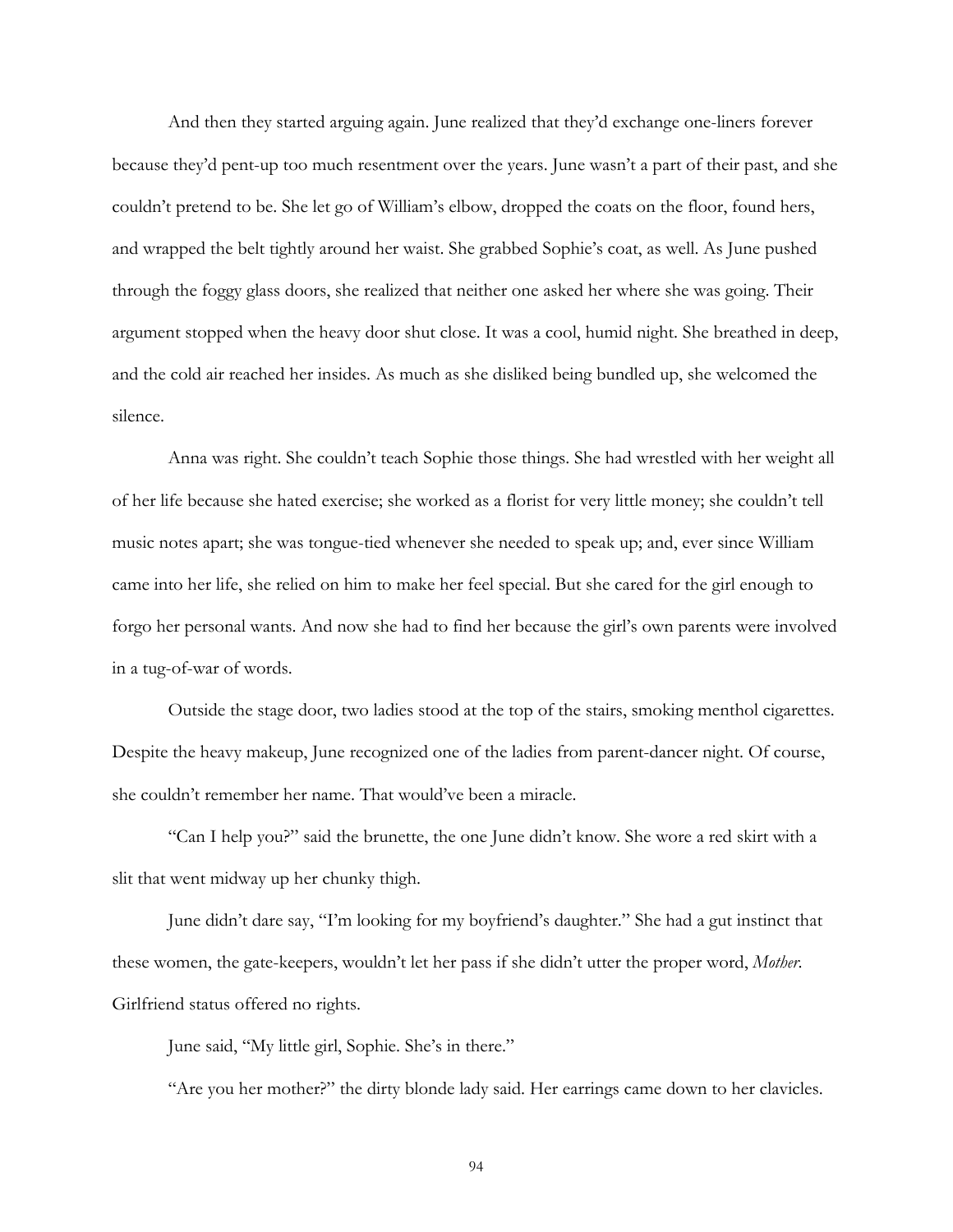June bit her lower lip. "Yes. I am."

"You've got some serious apologizing to do." Martha—June recalled her name!—put out her cigarette on the rail. "Sophie has been crying ever since you dumped her here. Why didn't you come inside to talk to the teacher face to face like a real lady would?"

The brunette stepped down. "And why let her practice if you thought she was too good?" They stared at her, waiting for a response.

June could barely breathe. She had to stand there and take it or else she did not stand a chance of being allowed inside. "I'm so sorry."

Martha said, "Sophie's going to hate you. Isn't that right, Bev?"

"You didn't even bring flowers," Bev said.

The two women stepped aside. June sucked in her abdomen and managed to squeeze pass Martha without a problem, but then she got stuck between Bev and the railing.

Bev stuck her foot out. "They sell flowers up front."

"I promise to get some after the show," June said without stuttering.

The two women looked at each other. Martha pursed her lips and said, "Let her through." Bev moved aside.

June hurried to the door, twisting it open before they regretted letting her through. She was thankful that they didn't give her a black eye. Her heart was racing as she stepped inside and found dozens of girls lined up against the walls. Some of them applied makeup and glitter while others entertained themselves with walkmans and magazines. Some practiced their steps. They were silenced during performances, but they were allowed to talk in hushed voices during intermission. And that's what June walked into—a sea of girls laughing and speaking enthusiastically. She recognized a few faces.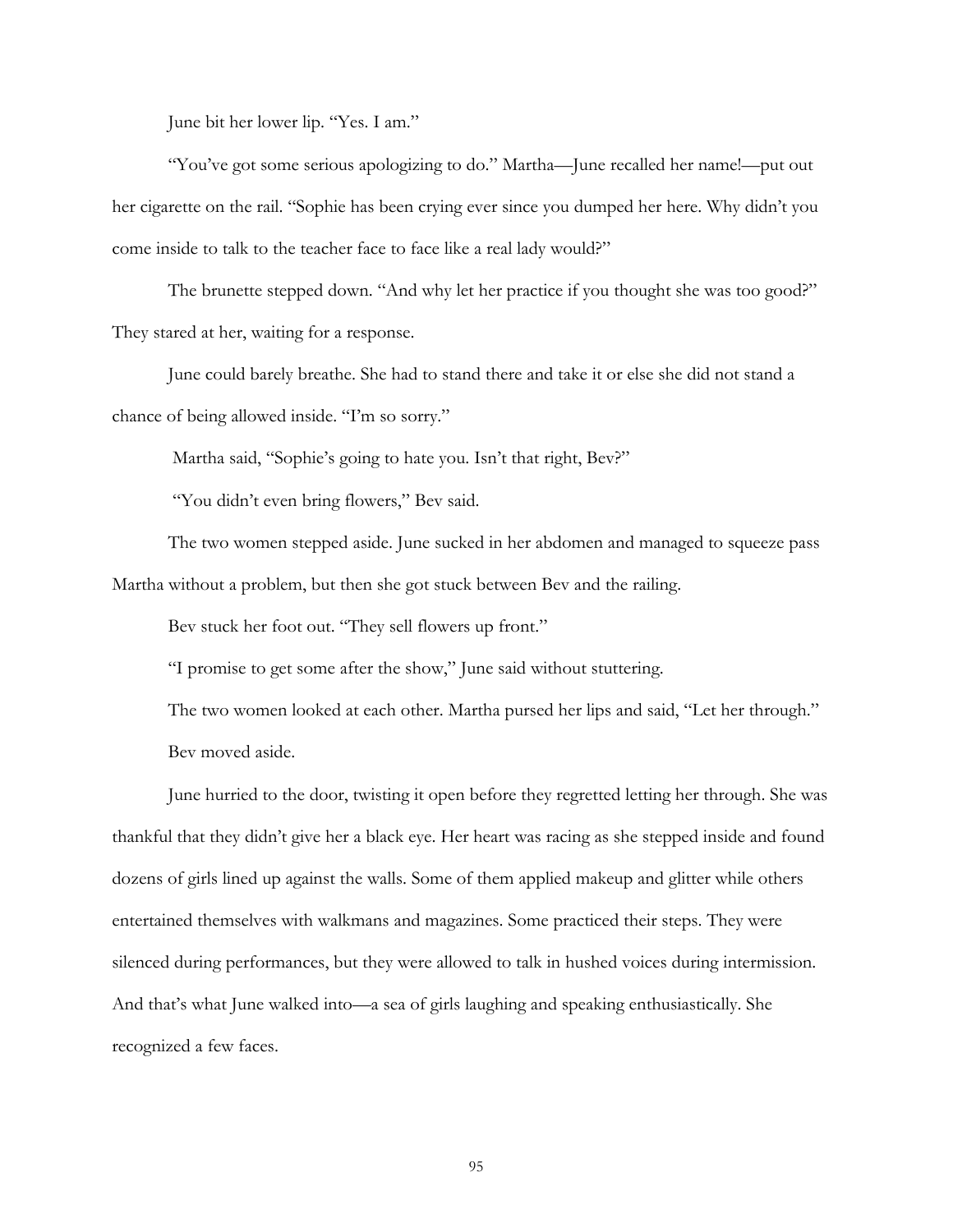Finding Sophie didn't prove to be as difficult. Sitting in a corner, she found five or six girls consoling a sobbing dark blonde girl who had her head between her knees. It broke June's heart to find her on the floor, beaten and inconsolable. Sophie still looked beautiful. She wore the outfit for her next performance—a sequined pink top and a skirt made of layers of sheer white fabric. June and Sophie's teacher had discussed which piece would be best for Sophie, and they chose this performance because Sophie loved the musical composition and she had a natural nostalgia that stemmed from within. The piece required such emotions.

June stepped closer. "Don't cry."

Sophie looked up. "Mom told my teacher to not let me dance."

June extended a hand to her. "Get up. You're a dancer."

"I hate Mom," Sophie said, and then bit her nails.

June remembered hating her own mother because she forgot to pick her up from school. Her mother could easily loose track of time when she watched the afternoon soaps.

"Don't say such things," June said, taking Sophie's hand. They walked behind the giant navy blue curtain. It was the first time June stood on a stage of any kind. She recalled the missed chances: debate groups, acting, sports, cheerleading. She wasn't eloquent or athletic or pretty enough. Perhaps one day William might wake up wondering why she lay in bed next to him. But he wouldn't ask her to leave. As horrible as it sounded, June knew that the key to securing William's heart was to conquer Sophie's first.

June ran her fingers down the velvet curtain. "Is this what you want?"

Sophie dropped her hands to her side. "Mom says not to give up."

 "You don't have to do what she says. Not right now, anyway. There will always be more dance classes next year. We can go get ice cream. What do you say?" June prepared for the girl to say, No, and then she'd go find her seat in the auditorium. In the vestibule, she'd purchase green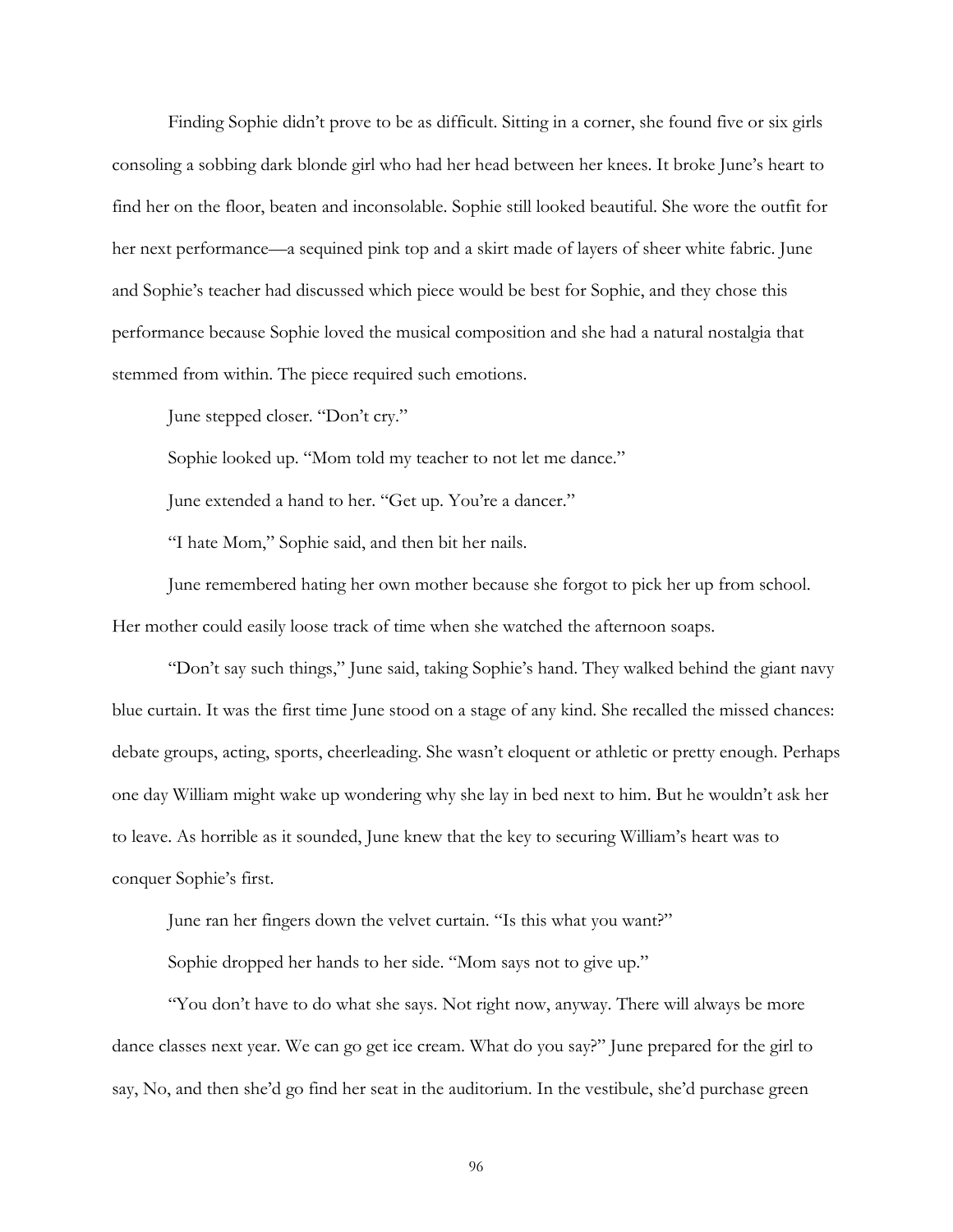mums, violet lilies and baby wreaths from the cart. And if William and Anna were still bickering, she'd ask him to sit down and tell Anna to shut up. They came for Sophie's show, not Anna's.

Sophie said, "I don't want to anymore," and then stomped away.

June followed her. Sophie ran past the dressing rooms, past the twirling ballerinas and towards the stage door. June couldn't catch up. She was breathless, confused in the mayhem of shuffling bodies in colorful costumes, tapping shoes, tutus doing pirouettes.

Sophie cried. "You're hurting me."

Martha had grabbed Sophie's arm. "Your mother just wants to talk."

"She's not my mother," Sophie said.

Martha released Sophie's arm to June. "We told you to get flowers. That's what happens."

June wouldn't look Martha in the eye. She would explain the situation at a later time, perhaps during a parent-child dance night where June answered to being called Sophie's mother, and Sophie did not correct them.

"Stop being difficult," June said to Sophie, walking her outside.

William stood at the bottom of the stairs. Anna trailed a few feet behind. Almost

immediately, Sophie quit her wriggling and cowered behind June. It was her turn to defend the girl.

Anna said, "You have another dance. Get back inside, dumpling."

"I hate it when you call me dumpling."

"Should I call you a quitter?"

Sophie didn't respond.

June stepped down, carefully, using the handrail for support, and she held Sophie's tiny warm hand in hers. William offered his hand for leverage. June had Sophie's jacket draped over her forearm, and the two of them helped Sophie put it on. Afterwards, they walked towards the car,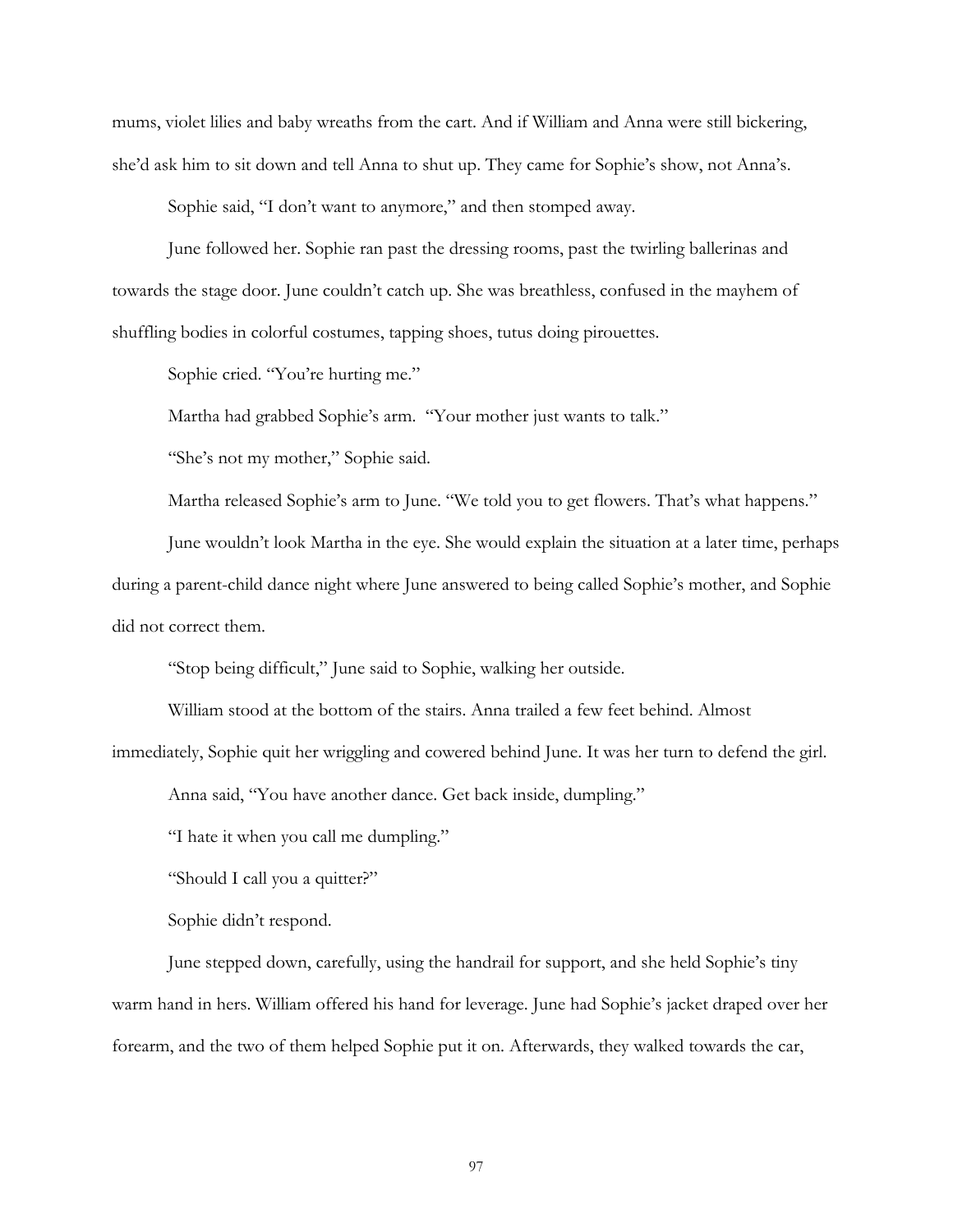which was parked by the front entrance. Sophie walked in between them. Her footsteps barely made a sound on the asphalt.

Anna followed them. "I carried you in my womb. You belong to me."

June resisted the urge to run. She feared that Anna could still snatch Sophie away with a single stroke of the hand. June lifted her head to the sky; she spotted the moon on the night sky. She kept her neck lifted, shoulders pulled back, and her feet steady. They reached the car, and William opened the car door. Sophie got in first.

"You're not listening," Anna said. "You're not allowed to change mothers."

For nearly two years, June had bit her tongue to stop herself from responding to Anna. She found creative ways to focus her energy on something else whenever Anna rebuked her with statements about her inabilities as a caregiver or when Anna said June was not a permanent part of William or Sophie's life.

"No one asked to change mothers," June said. "You gave up a long time ago."

Anna's mouth dropped open. "You've been waiting like a shark."

June stepped away from the car. She lowered her voice because she didn't want Sophie to hear. "You're acting like a crazy woman. Is that how you want your daughter to remember you? She's not a toddler anymore, Anna. She's making up her mind about you as we speak."

"How dare you speak to me like that?"

William helped June into the back seat next to Sophie and closed the car door.

"You're not going to defend me, William? She insulted me."

"We'll talk later. In private. Okay?" He got into the car.

"You can't have them both, June." The engine muffled Anna's voice.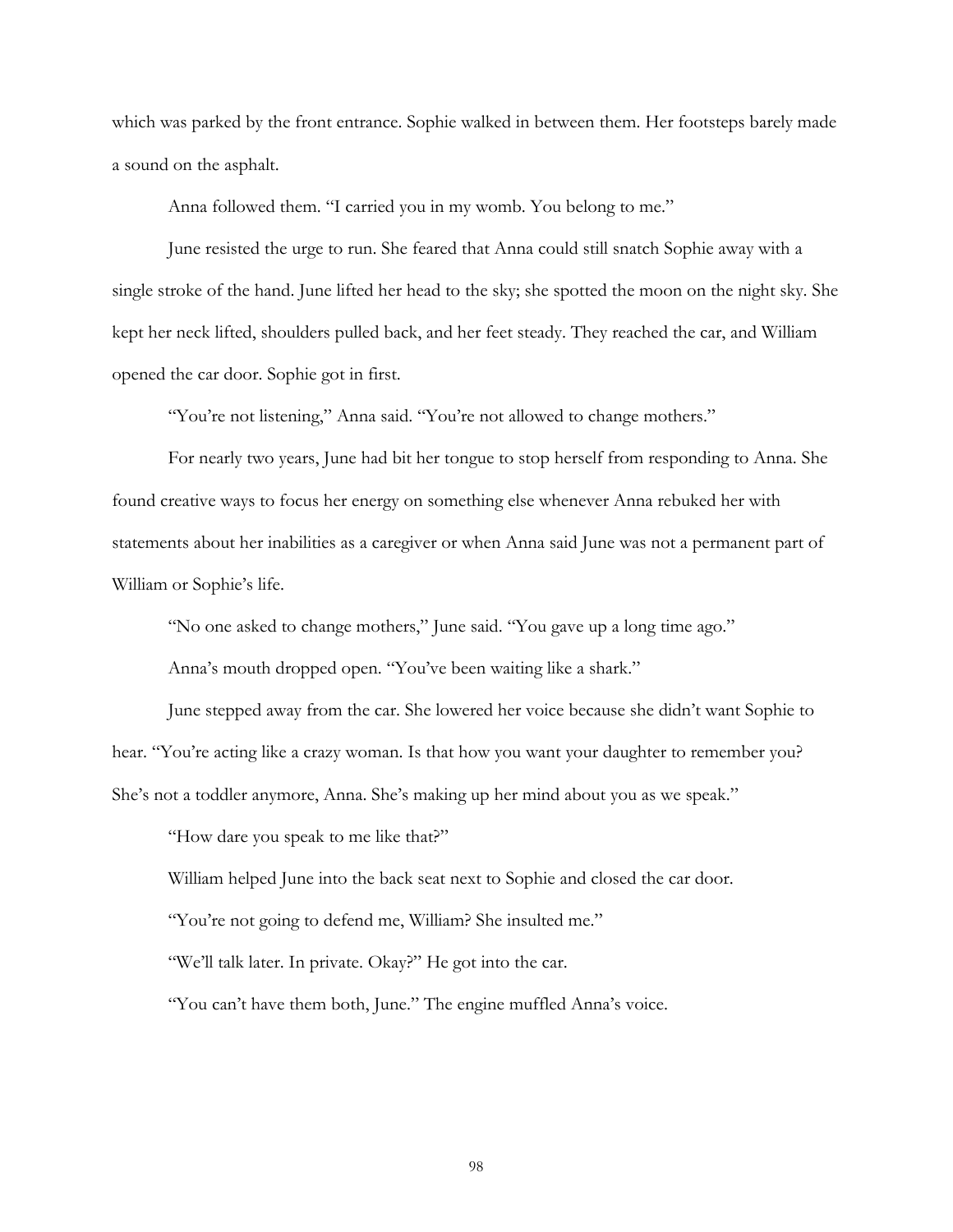William slowly maneuvered the car out of the parking space. He had to swerve around a screaming Anna. In the side mirror, the ballerina's figure became shorter, like a dot on a costume, until she finally disappeared from sight.

Sophie rested her head in June's hands.

They drove down the expressway until they reached the exit before their house. William asked if they wanted something to eat. Sophie said, "Ice cream, please." At the candy shop, they ordered sprinkle-covered ice cream in waffle cones. Sophie asked if they could eat in front of the lake, even though the temperature had dropped.

William hesitated. "We're going to catch a cold."

"We'll sit close." They huddled together on a bench under a willow tree. June was shaking from inside.

"Look, look," Sophie said. She stood and dropped her ice cream on the grass.

"Oh, no," June said.

Sophie twirled on one foot, absentminded about the melting ice cream on the grass. She clutched the wool coat to her chest and exhaled wisps of cold air. "I'm a grasshopper." And then she widened her arms, gracefully, and leaped across the grass.

"Zip up your coat, Sophie." William hissed. "She won't listen to me," he said to June.

June shifted closer to William. "Let her be."

He wrapped one arm over her shoulders. She kissed his cheek with her vanilla-smeared lips. He winced and complained that her lips were frozen cold. On purpose she kissed his neck, and he shielded himself with both hands. She tickled his side until he switched hands to protect his side. Back and forth, she teased him until they broke down in laughter, their echoes traversing the silent park. The lake water sparkled under the moonlight. Perhaps Sophie would put the dancing gear away for good, perhaps not. It was still winter, and they had the entire summer to decide.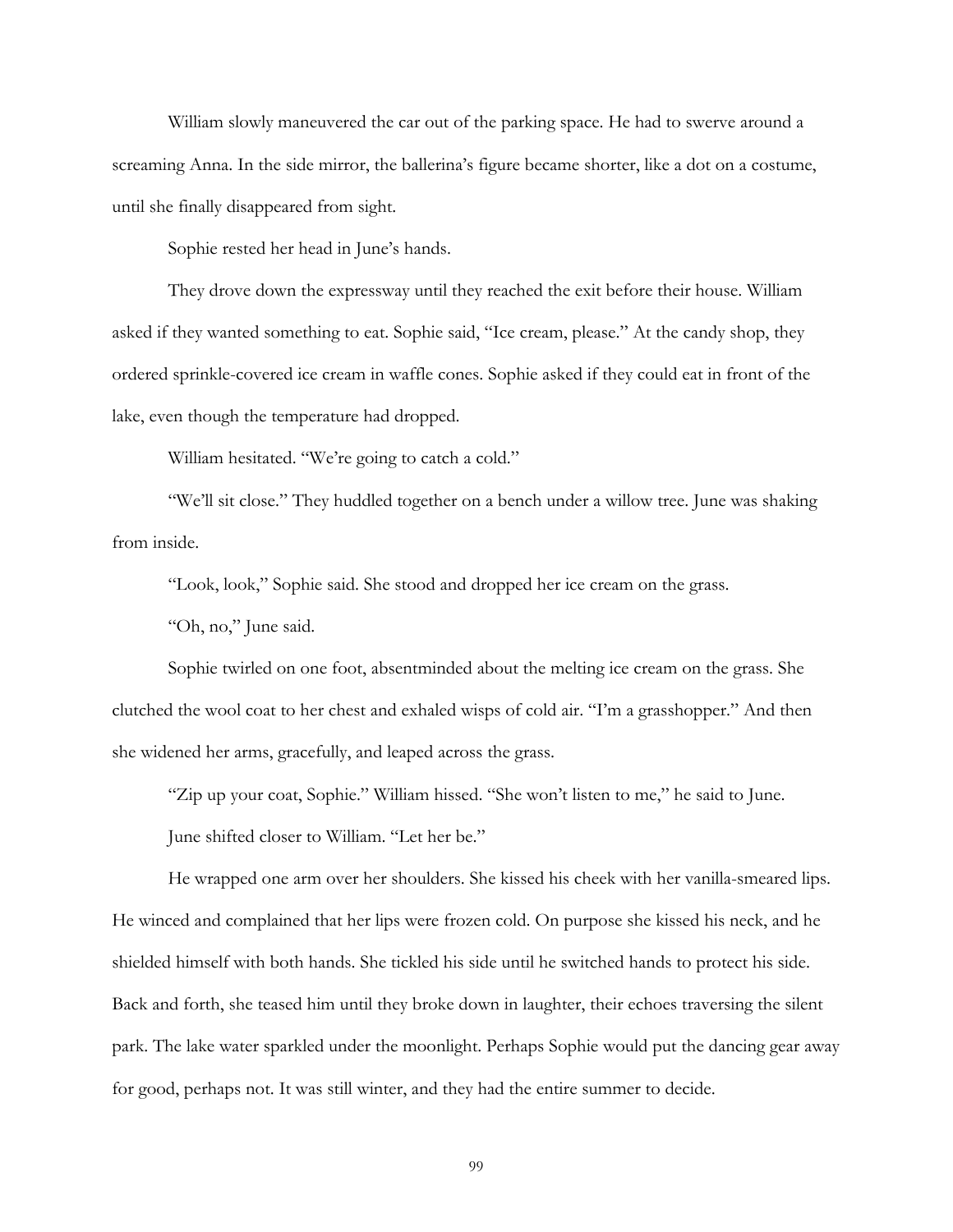## **ALMA**

If I could've spoken to my parents at birth, I would've asked them to give me a common name, like Jessica, or a name that did not sound prophetic, like Mildred. But, no, my mother named me Alma, *soul*. "That's how much you mean to us," she had said when I was in third grade. "It's like you're my soul."

I didn't know the meaning of soul back then or how much it could interfere with the living. I carried on as if nothing were wrong until one day I introduced myself as Alma Celeste Morales Valentín and a girl asked me, "Why would your parents name you *that*?" I hadn't known what to say.

When I was older, I created glamorous names and wrote these in my textbooks in splendid cursive letters: "This book belongs to *Dulce*." Ana Maria. Yolanda. Celia.

The changing of my name began on a Tuesday afternoon, mid-April. We lived on the western coast of Puerto Rico in a town called Cabo Rojo. It was a hot after-school day when I walked into the house where I had lived since childhood. On the stove, a pot of skinned potatoes soaked in water. The house smelled of cilantro.

Mom sat at the dining table, peeling layers off a thick white onion. She wore a sleeveless honey-colored dress, matching chandelier earrings, and a gold cross around her neck.

"Could you hand me a glass of lemonade?" she asked. Her deep voice sounded like water trickling between stones. When we were younger, she read us storybooks because Dad worked late nights at the pharmaceutical factory and she didn't want us to feel neglected. At the age of twelve, my sister Raquel asked Mom to stop reading to us. I didn't mind, and I was older.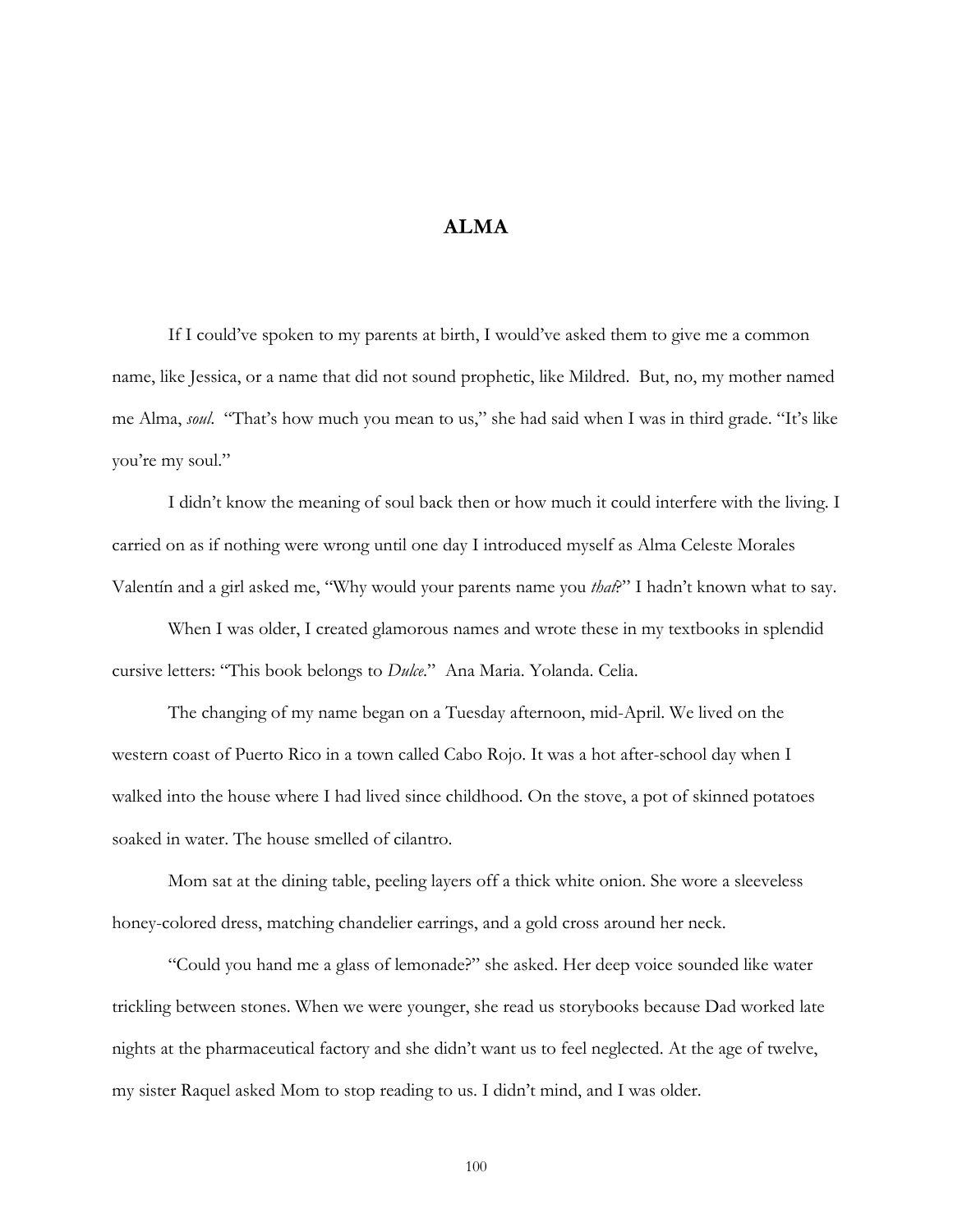I served us both a glass. "Why are you dressed up?"

"Today's our anniversary." She sipped on her drink. "It would've been a great night except that your father says that we can't afford to wine and dine anymore." She shrugged her elegant shoulders. "A woman should dress fancy to commemorate the day she married."

I had forgotten about their twentieth anniversary. Usually, I bought them little trinkets: a hand-woven basket for the fifteenth year; two candleholders for the sixteenth year; a crystal vase for the seventeenth year; and a bottled sailboat for the nineteenth year. This year, I could afford a little more because I had two hundred dollars in my bedroom. I hadn't told her or anyone else about my two-month affair with Paul, an American wildlife conservationist working at the Refuge in Cabo Rojo. We met because my biology teacher wanted us high school seniors to learn something about taking care of the island, and he believed that showing us our hometown refuge would permanently instill in our brains the value of protecting the environment. After the field trip, Paul asked me to come by his office whenever I wanted to talk. I skipped school to meet him, and he asked me out to lunch and then to dinner. Unlike school boys who were scared to touch me, Paul said that he didn't mind me being a virgin. After we made love a second time, he drove me to a gynecologist in Vega Baja who didn't ask me any questions when I asked for a diaphragm. Paul said it wouldn't make me fat and cranky, like the pill. I liked him more than anyone else I had ever known. Ours was a complicated relationship. I was weeks away from high school graduation. He was married, and he didn't promise to leave his wife. Paul also gave me fifty dollars each night that we slept together.

"You should go out tonight," I said. "I'll take care of it."

Mom put down the onion. "With what money?"

"I have a few bucks," I said.

Mom stood and motioned for me to follow her into my room. I did. Her coming into my room didn't bother me. We had no laws, spoken or implied, that said we needed permission to walk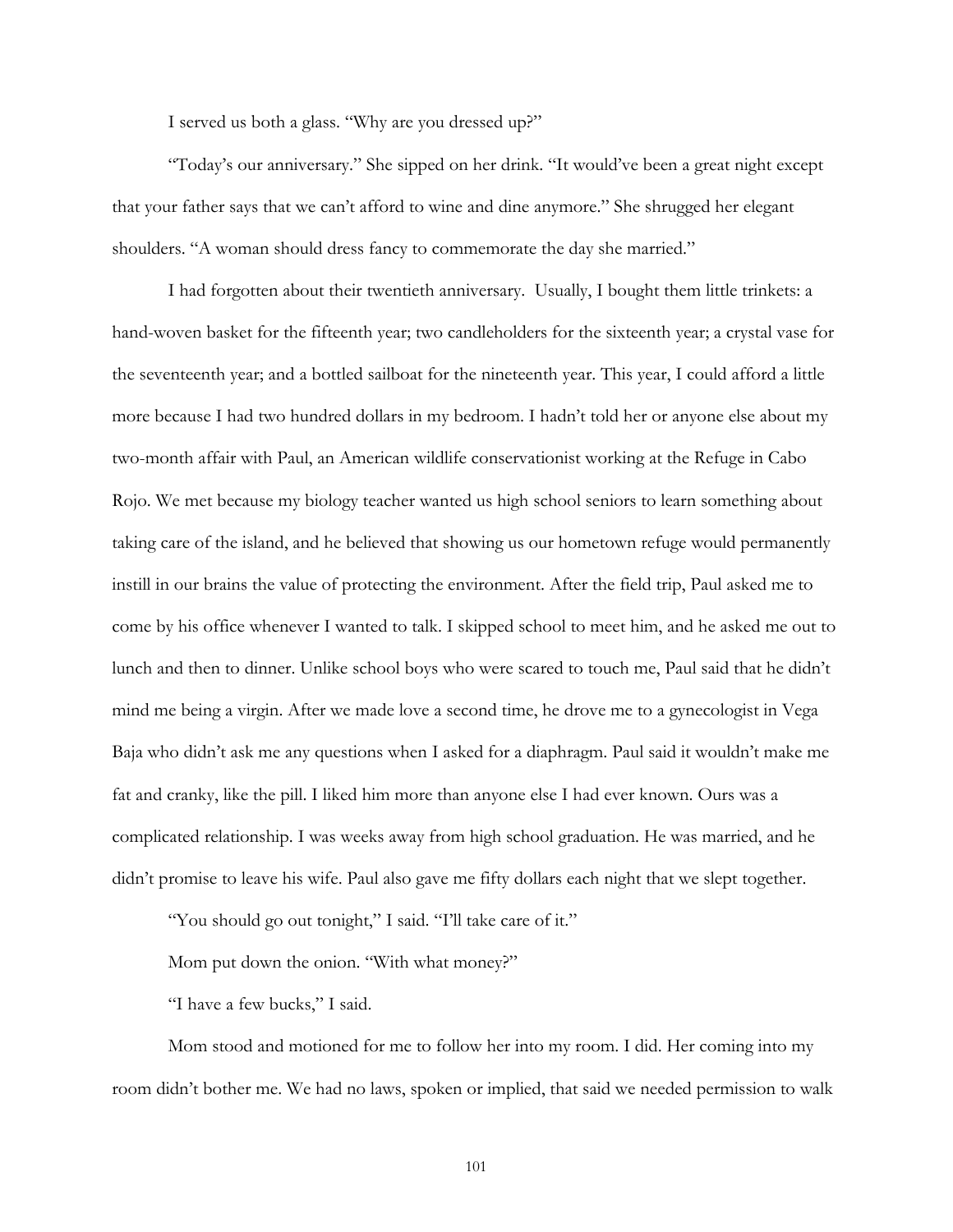into the other's room. Standing in my room over the circle rug, Mom tenderly tucked a lock of my long hair behind my ear. I wanted to change out of my uniform already. I was impatiently waiting for the last day of classes when I could finally burn the navy blue skirts. Less than a month to go.

"Your father doesn't want anything special," Mom said. "He's too concerned about turning forty-five next month, about your college education, and about other things that he doesn't tell me. He used to say that we couldn't take vacations because you girls were too young, and then he said that we couldn't go dancing because he had to work early mornings. Now, it's the retirement fund. He doesn't want to work until he's dead. The only thing wrong with that man is his bad temper, and God knows the doctors can't cure him. I grew up poor and still am. The last thing I need is for your father to remind me of it."

We weren't poor. The front of our house faced a busy street, but our bedrooms overlooked the Caribbean Seas. Save for hurricane season, we were the envy of the town.

Mom touched my shoulder. "But we're not desperate for money, Alma." And then she uncurled her hand and showed me the four fifty-dollar bills Paul had left me on hotel tables. The rolled bills look like perm curlers.

Breathless, I plopped down on the bed. Mom wasn't the kind of mother who spied on her daughters out of boredom. She had a job at a bakery store, and she busied herself with housework and endless errands. She volunteered at a nursing home where she read stories to the old folks. She was proud to tell her friends that her life was full of demands and she didn't have any time to meddle in her girls' business. My girlfriends were pros at weaving stories to get out of trouble, but I didn't know where to begin because my mother had trusted me too much.

"Who did you get these from?" Mom asked.

I needed an incredible lie. "I found it on my way to school."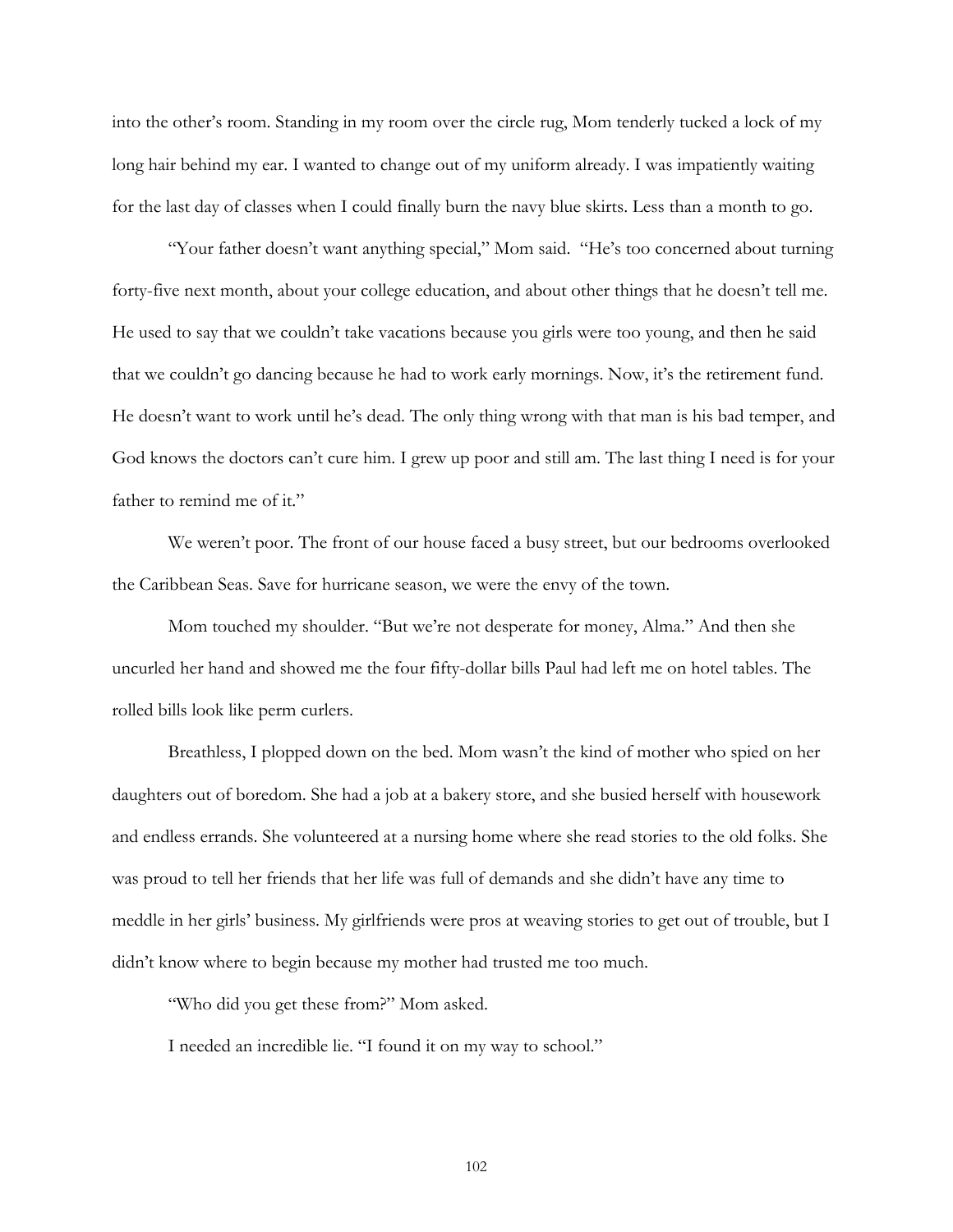Mom placed a cold hand on my knee. One freshly manicured nail was bitten to the quick. She had probably thought about what to say for hours. I wanted to run away. I stood, ready to flee. She gripped my arm and we sat down again, carefully.

"When I came home from work, I walked by your bedroom and saw your clothes spilling out of the closet. You left your door open. I thought it would be nice for me to help you because you're busy with school."

"I can do my own laundry." I didn't want her to find the diaphragm.

She sighed. "Listen, I'm giving you a chance to explain."

My stomach felt like a knot, but I said nothing.

She got up, picked up my jeans off the closet floor, and tossed the cased-diaphragm at me. I caught it with one hand. My life was over. I had been dumb in the past, but this was the stupidest thing that I had ever done. To not shut my bedroom door. To forget to hide things because I trusted Mom and Dad not to invade my privacy. I covered my face with my hands.

"That's what I want to know about," she shouted. "Who are you sleeping with?"

"I don't want to talk about it." I sounded like an idiot.

"Did you use more protection than a diaphragm?" She kneeled down in front of me. "Is this boy someone we know?" She pulled my hands away from my face. "For God's sake, girl, please talk to me. Who adjusted that thing into your body? And when did you get it done? How could I not notice something was wrong? I thought you had to be older than eighteen to see those doctors."

I was surprised that she was unaware of the changing times. Girls had plenty of birth control options available, and they weren't difficult to find. As a matter of fact, we were encouraged in school to seek out professional advice before having sex. But I couldn't explain these things to my mother. It was too late.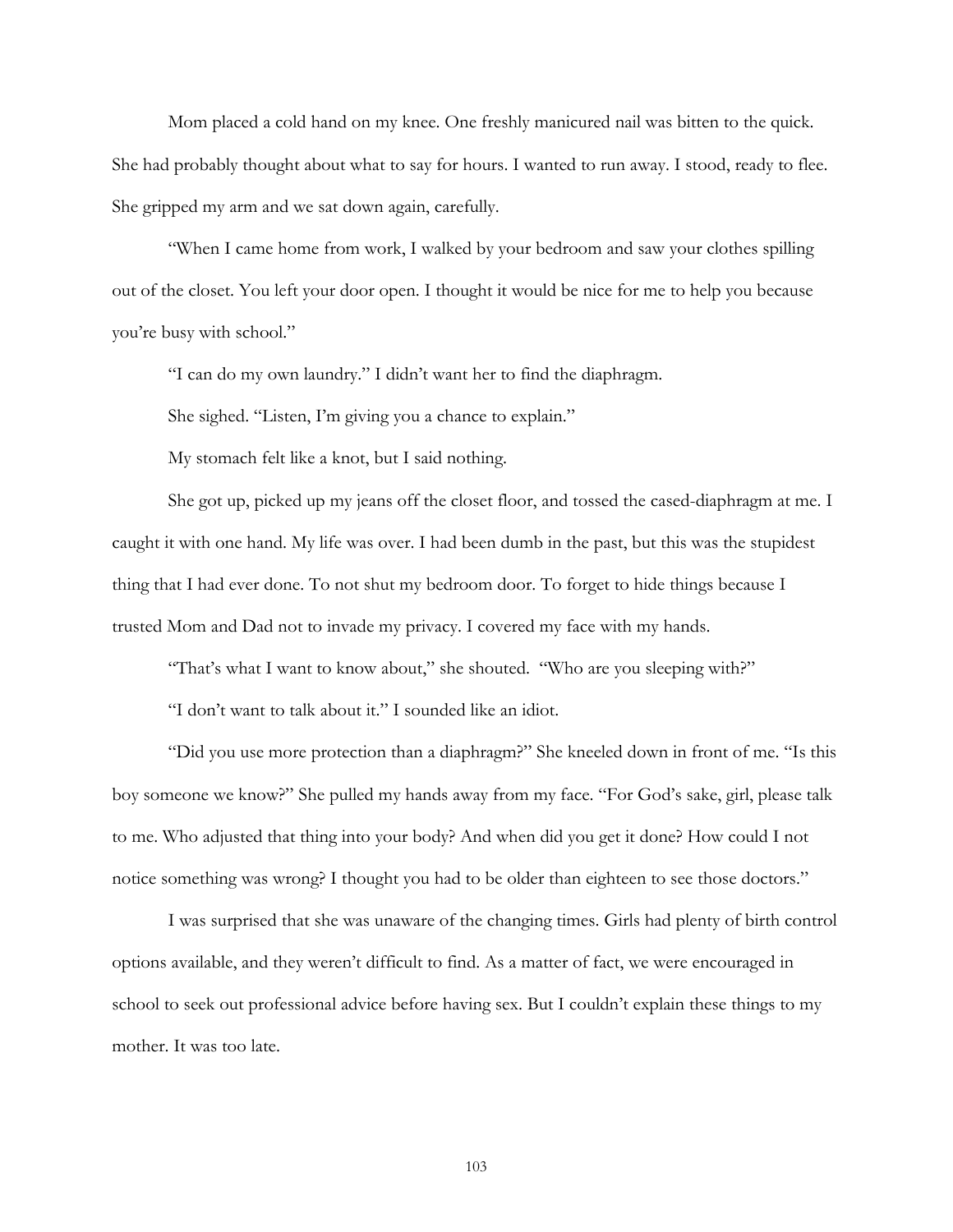The front door opened, and my sister Raquel poked her head inside. She wore a green and white school uniform, and her skirt fit her hips loosely from the weight she had lost over the Christmas break. We styled our jet black hair the same, long and wavy. People asked us if we were twins, even though to me I clearly looked older. That morning Raquel had cut her own bangs right over the eyebrows, and they looked good.

"Close the door," Mom said.

"Jose is finally getting the band together. They want to hear me sing."

Mom grunted. "I said I'm talking to your sister."

Raquel's eyes widened. Mom raised her voice every now and then, and she slammed objects on counters, but she kept her temper in check most of the time. Raquel now looked at me, questioning me with her brown eyes. I shrugged, looking away. Finally, my sister closed the bedroom door, leaving me alone with my mother. In the living room, Raquel switched on the radio to a rock station. The walls reverberated, sparking an ache in my head. Mom shouted for her to turn down the volume. Raquel said, "Whatever," but she obeyed.

Mom leaned her forehead on the bedroom door, marking the center with a glob of beige makeup. "Alma, Alma," she said, sadly. "Who taught you how to be a prostitute?"

"The money was a gift. Believe me."

"Don't you get it? You took it."

I sighed, speechless.

Mom said, "You can shrug me off, but you'll have to answer to your father."

"Come on, Mom. Why does he have to know?"

"Somehow your secret will leak and everyone in town will know that his daughter slept with a boy for money. Fifty dollars a night! That makes you a prostitute. And your father would never forgive me if I kept this from him." She wiped tears off her cheeks. Sharply, she twisted the door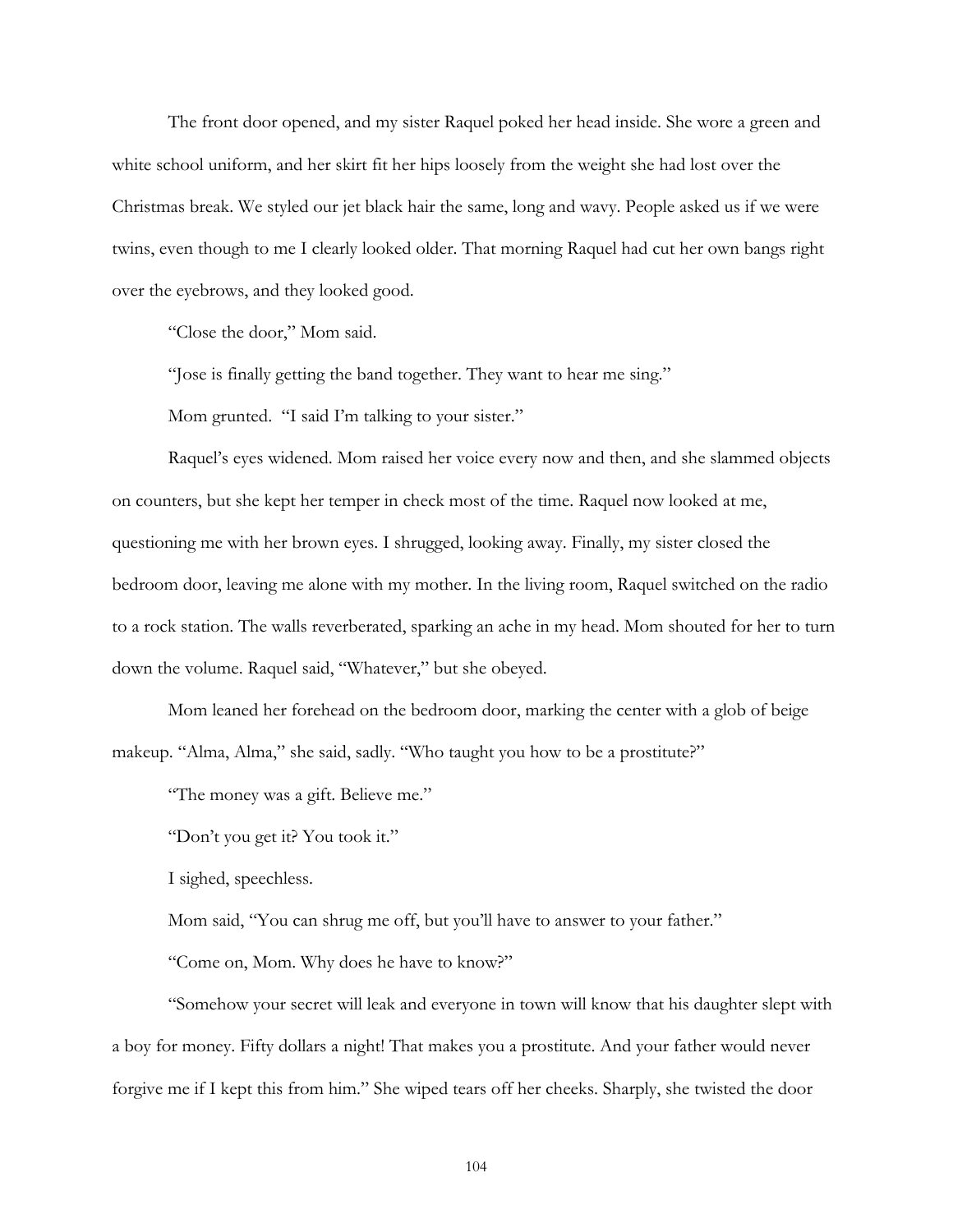knob and cracked it open. In a whisper, she said, "You had a good soul once. I don't know what happened, but I suggest you find out." With those words, she closed the door behind her.

Mom turned off the music. Raquel slammed her bedroom door, causing mine to shudder.

I gathered the rolled up bills in my hand and sat on the floor, knees to my chest. The diaphragm lay on the floor. I didn't dare touch it.

Dad would arrive in one hour.

On a clear day, we could see the green outline of Mona Island due west off the mainland. Some illegal immigrants living in Puerto Rico journeyed through a turbulent, shark-ridden passage to end up on the Western coast, on the opposite side of the glitz and glamour of San Juan. A week or two before, a fifteen year old girl was found dead on a raft floating near Mona. She was dressed in rags, dehydrated and alone. Her companions drowned in the sea. I couldn't understand why a person would risk his or her life by crossing a dangerous passage simply to reach another island. Did she expect to find freedom and wealth? Mom said that they lived in much worse conditions in Hispaniola. Still, the girl risked her life, and she lost.

That Tuesday afternoon, Mom cooked dinner while we waited for Dad to arrive.

Raquel banged on my bedroom door and then busted through. "I can't take it anymore. What's going on with you and Mom?"

From my bureau, I removed a manila folder with pictures I had taken of Paul. I showed her one of him in an abandoned barn, the one where we first talk of the endangered animals, like the golden Coqui frogs, the red-tailed hawk which we called 'Guaraguao,' and the Puerto Rican parrots. In the picture, Paul smiled without showing his teeth. He wasn't a very tall man, maybe 5'8. He had a square jaw, thick eyebrows, a rugged neck because of sun exposure, and his hairline had already receded by two inches according to him, even though he hadn't turned forty, yet.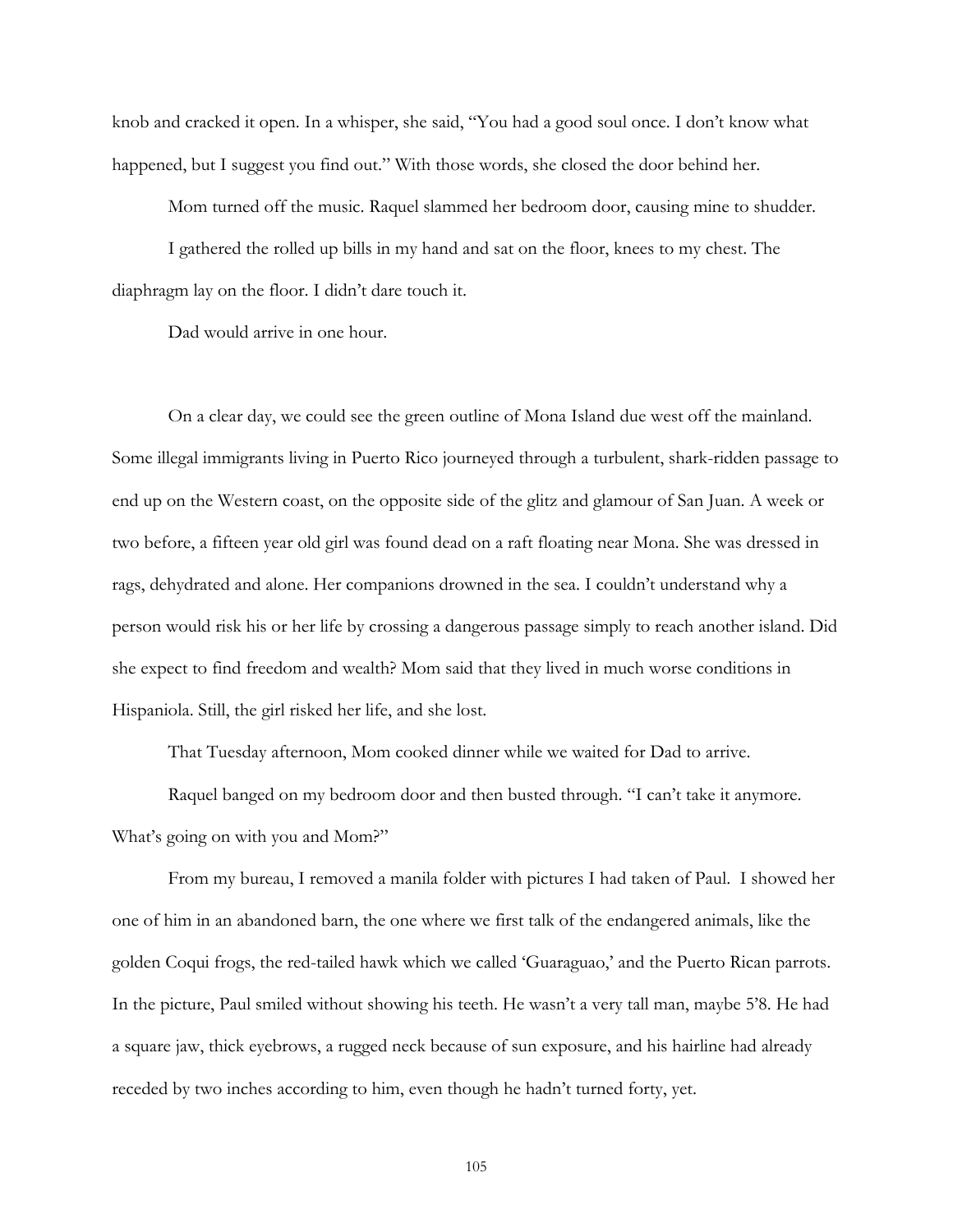Raquel stared at the photo for a while before handing it back. "He looks old."

"But he has gorgeous baby blue eyes."

"How do you know him?" she asked, cautiously.

Her fingers left imprints on the photo, and I wiped them with the edge of my blouse. I wouldn't go into details with my sister.

"You want to go to Jose's tonight?" I asked.

Her eyes brightened. "You'll help me?"

I wanted her out of the house because I didn't know what would happen when Mom told Dad about me and Paul. I said, "Of course, I will."

She skipped into her room, got dressed, and returned in a jean mini-skirt. We weren't allowed to wear leg-baring clothes. It bothered me that she would get away with it while I stayed home, listening to my parent's lecture. But I said nothing. I would've paid half of my savings to get her out. And despite Raquel's confession that she was no longer a virgin—she had sex with a crush in a school bathroom—I knew that Dad expected us to be his little angels and preserve our virginity for marriage. Above all, we were supposed to pretend.

And then there was the threat of my mother calling me a prostitute again. I didn't want Raquel to hear those words.

"Maybe you shouldn't wear this skirt," I said, grabbing a wet towel from my hamper and wrapping it around her little waist.

Raquel laughed, pushing me away. She fell on the bed, rolled over, and found the rolled bills. "What's this?" she cooed. "You *are* in trouble, aren't you?"

When she wouldn't hand me back the money, I pulled her off the bed by the ankles and she landed hard on the floor. Meanwhile, she was stuffing the bills inside of her bra, and I slid my hand

106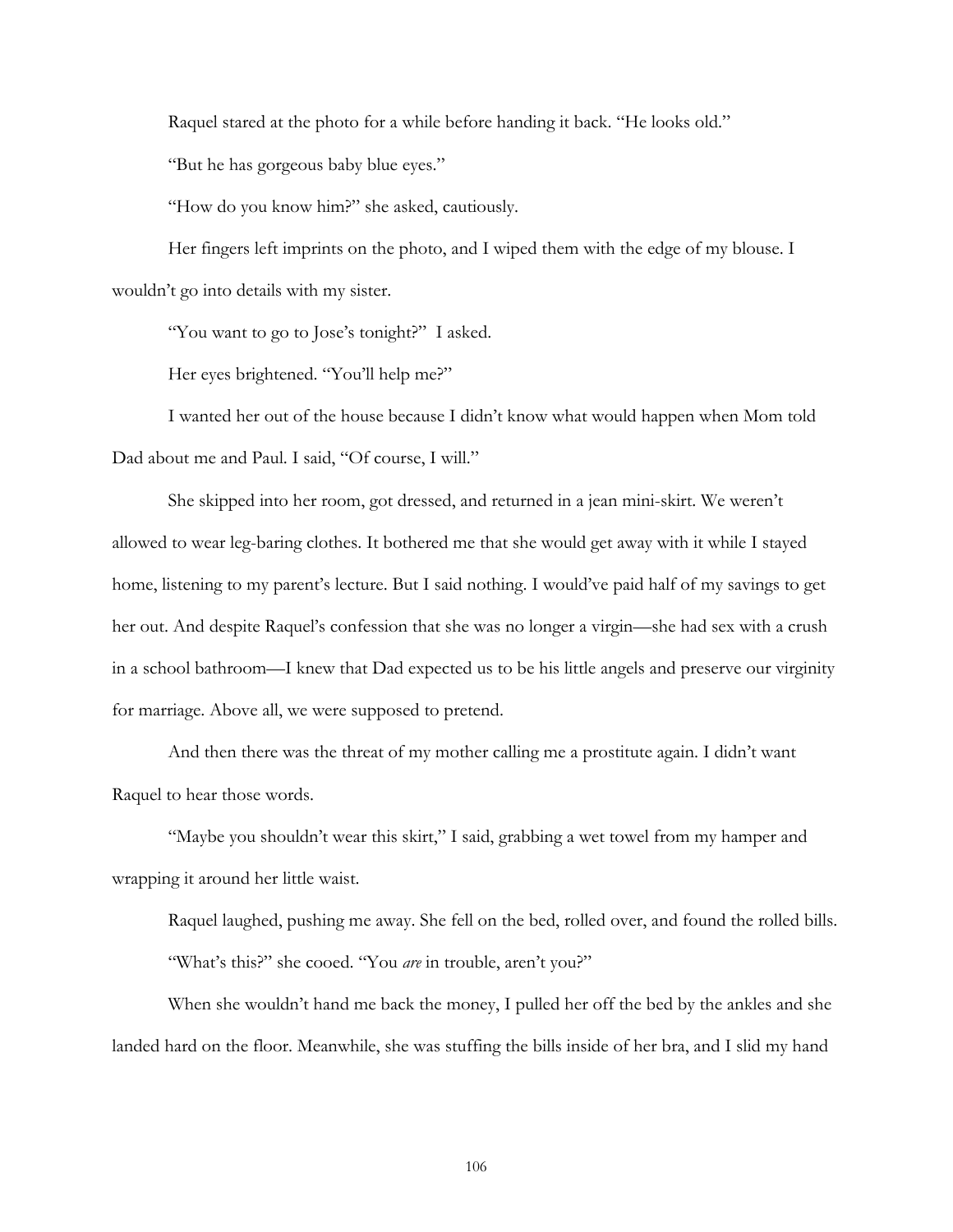inside of her shirt because it was my money. She kicked my thigh, scooting her buttocks towards the window, laughing louder than before until she ran herself into a corner.

I pinned her down with my knee. "Give it back."

"Come on, share with me. It's plenty of money."

Mom opened the door, and she immediately noticed Raquel's skirt. "What are you wearing?"

Raquel's face turned bell-pepper red. She readjusted her skirt, pulling the seams to make it

look longer. I didn't want her to get into trouble, and I knew that Mom was already in a bad mood.

"It's my skirt," I said, thinking I could save her from my mother's wrath.

Mom narrowed her eyes. I braced myself for a slap. She didn't move right away. Mom dropped her hands to her sides, her small eyes telling me how disappointed she was without actually uttering a word. Finally, she told Raquel to step out of the skirt and hand it over.

Raquel grunted. "Can I take care of it in my room?"

"Take it off, now."

I was embarrassed for her, and I turned around to give her a bit of privacy. But we weren't the kind of sisters who were shocked to see each other naked. We didn't mind being open. It was just that I felt sorry for my sister, standing there in my room, reaching for the zipper to her skirt. I couldn't bear to watch her undress before me, and I faced the white walls.

Mom gasped. "God Almighty."

I looked at Raquel, then, slightly apologetic until I saw the black-lettered tattoo on her back. It spelled out her name in bold, cursive letters. I couldn't believe that she had the courage to endure a painful needle stabbing at her skin.

 "Was that your idea, too?" Mom asked me, pointing at Raquel's lower back. She believed that tattoos were the markings of Satan.

I sat down on the bed.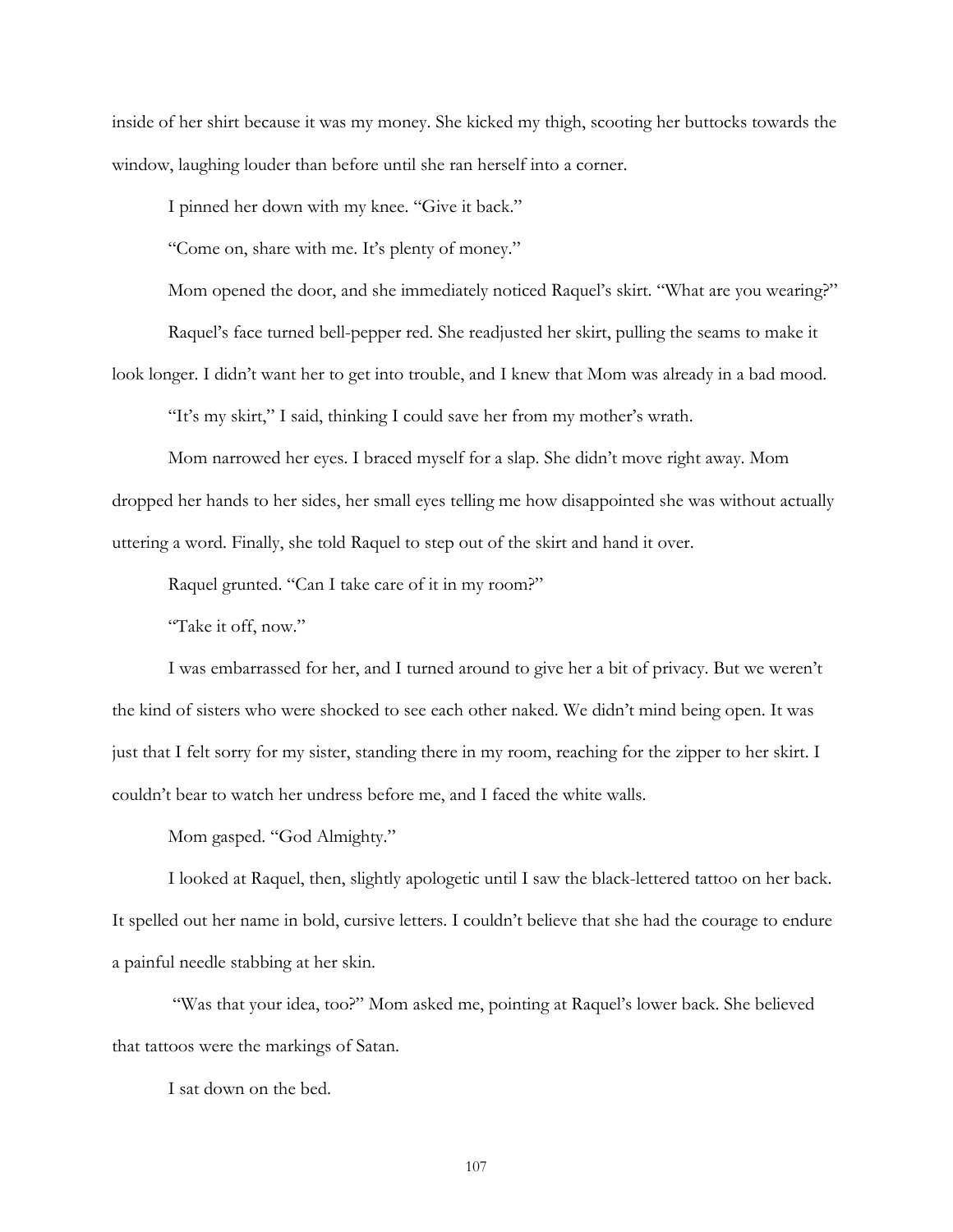"No, it's not," Raquel said. "My boyfriend, Jose, paid a tattoo artist."

Mom fingered the cross around her neck. She had bought the charm many years ago at a flea market, and she wouldn't take it off except to sleep because the chain tangled up easily. I knew by the way she closed her eyes and stroked the charm that she'd want us to say a prayer together. Whenever Mom thought that we had strayed, she placed her complete trust in a God who could bring us back to our senses. She told us to drop to our knees, and Raquel obeyed quickly because she believed in God's soul-saving miracles. I went down because I didn't want to annoy Mom even further, but I didn't believe in the same things that they did. Clasping our hands to her chest, Mom begged God to overlook our sins for we were women, imprudent, malleable and easily hooked by fleshly desires.

Raquel said, "Amen."

I couldn't say the words because it meant that I agreed.

"Trust in God," Mom said, squeezing my hand. "He will forgive you."

I pried my hand away from hers. "I don't want to say it." They knew about my lack of spiritual faith.

Raquel shook my shoulder. "For God's sake, Alma, it's not the end of the world. Say it." Her face had a complacent look as if a quick prayer had transformed her into a docile girl.

I heard Dad parking his car in the carport. The time had come.

Mom pleaded for me to say, "Amen," before Dad came inside. My heart beat so fast that I had to gasp for air. They tugged at my shirt from both sides, imploring that I join them just this once. I thought that they had gone mad.

The tangerine sun pierced the scattered clouds. Drenched in sweat, I leaned over the balcony rail to catch a breeze. Raquel squeezed past me. She wore a long pair of jeans and a loose-fitting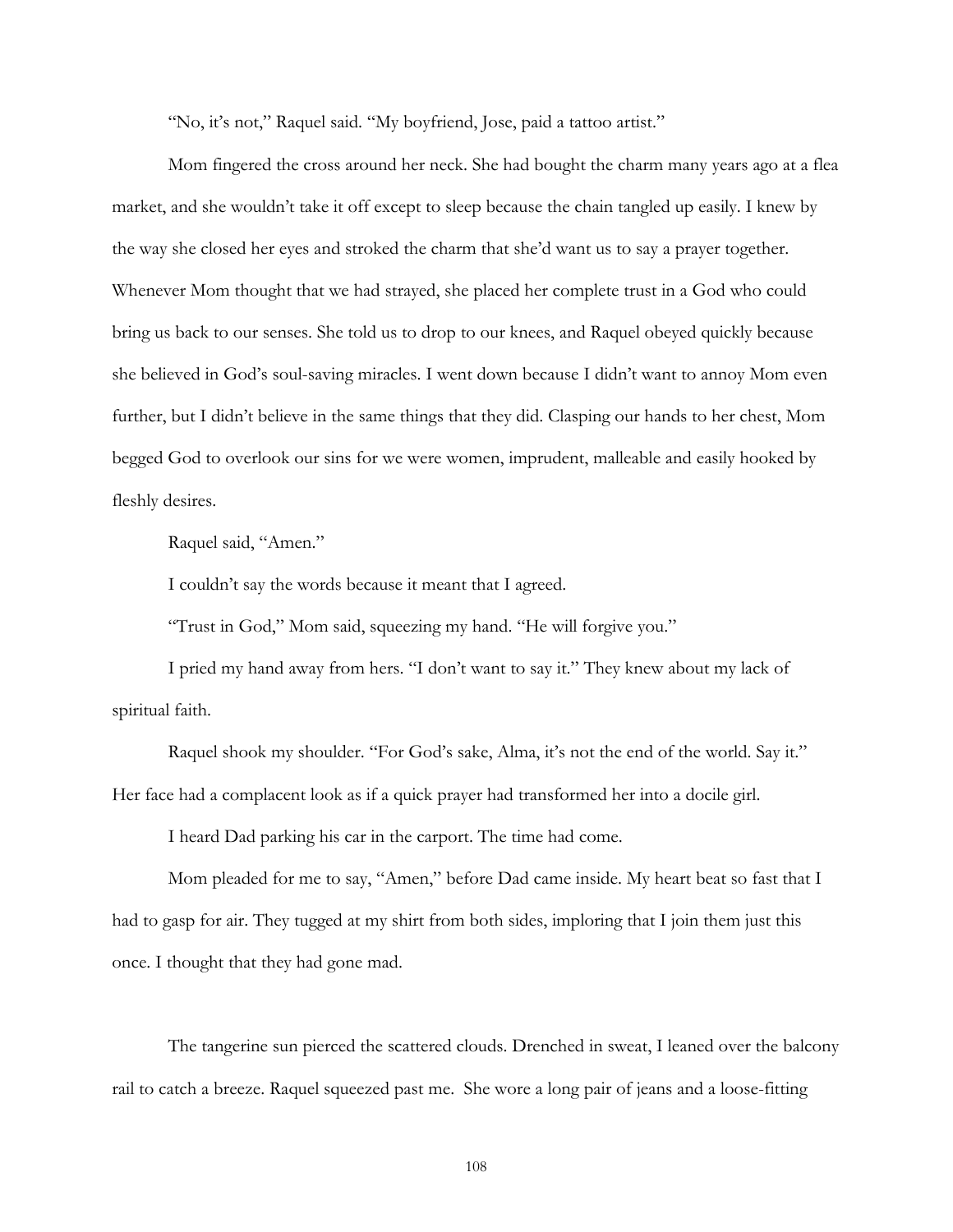shirt. She had eyeliner smudged over her eyelids. Mom had agreed to let Raquel walk to band practice tonight because she didn't want her to overhear what was going on with me.

"Don't let them break us up," Raquel said to me.

I told her not to worry, even though I had no idea what would happen.

Mom called me to the living room after Dad finished showering. My parents sat at the dining table. Dad believed that a table established order, and Mom must've expected me to confess as if my father were a priest.

Dad said, "You have something to tell me."

I didn't want to drag out the discussion. "I was with a man."

Dad made a fist. A crevice developed deep between his eyebrows. Mom stroked his wrist. He glared at her for a while before getting up and going to the kitchen. He rinsed out a glass in the sink and shut the cabinet door. We jumped at the sound of wood banging wood. Dad poured rum into the glass. After several gulps, he pointed at me and said, "Marry the man."

"He's already married," Mom said.

Dad paced back and forth. When he joined us at the dining table again, he looked pale and confused. "You should've taught your daughter what it means to be a woman, Inez. Are you pregnant?" He looked at me.

I shook my head. I wouldn't dare mention the diaphragm.

He turned back to Mom. "She could have a disease."

"I'll take her to the doctor tomorrow."

"No!" He finished his rum. "The last thing we need is for rumors to spread that your daughter is sleeping around with married men."

"A doctor has to see her," Mother said.

Dad held a finger to his lips. "How did you meet this man?"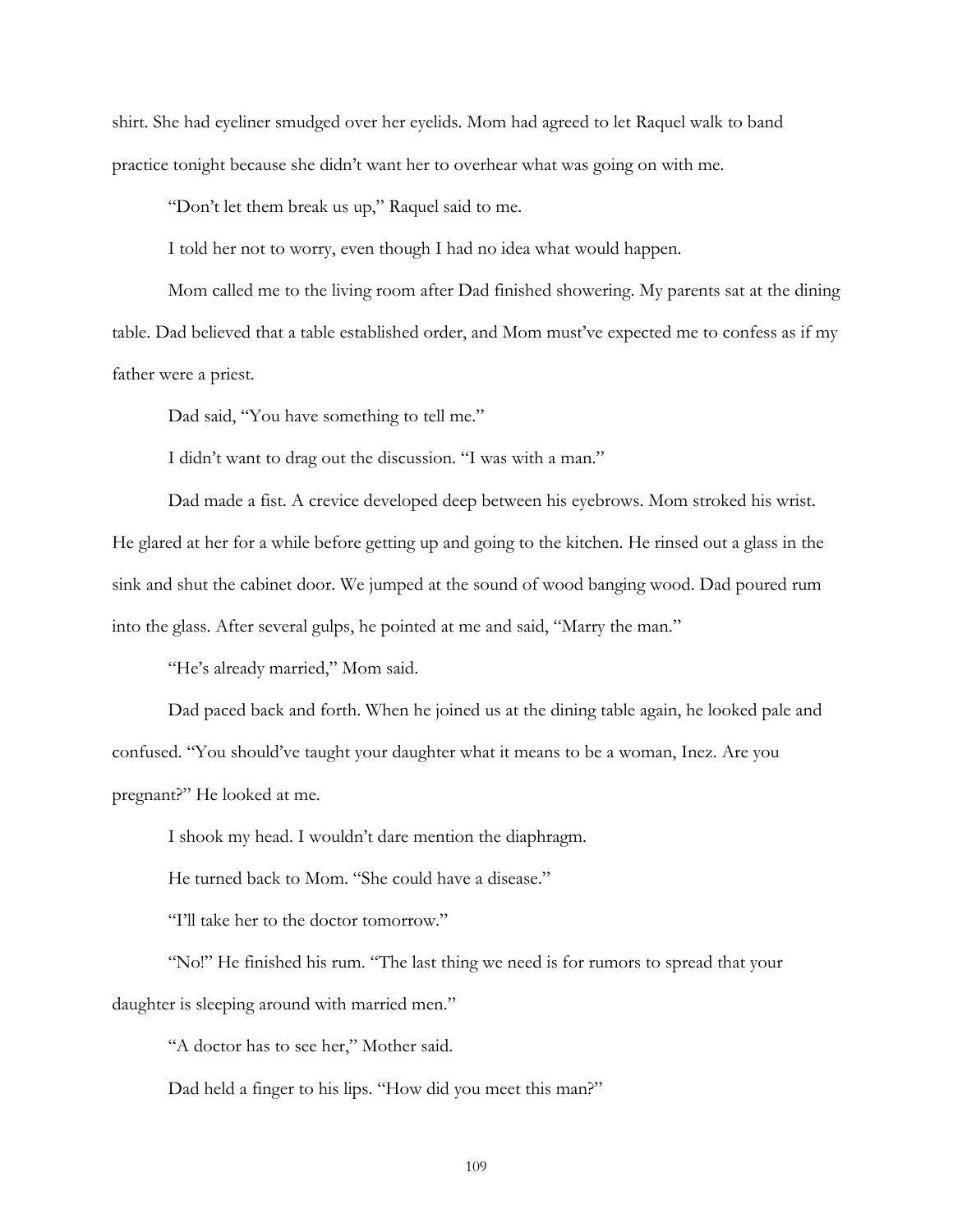Despite his astonishment, Dad seemed to take the whole issue in stride. Rum made him totter back and forth between complete rationality and utter stupidity. Maybe telling him wouldn't turn out so badly. I started with the school field trip to the Wildlife Refuge a few months earlier. Paul had said that if I were interested in knowing more, he would be happy to teach me about the preserve. A week later, I had taken a taxi to visit him and ask questions on the species he mentioned during our trip. He had taught me the names of plants and the Latin names of birds. Later, he had driven us to a diner in Joyuda Beach, a place where we sometimes went to eat as a family.

Mom covered her face with her hands, and I stopped talking.

"What is it, Inez?" Dad asked.

She laced her fingers together. "He paid her."

I wanted the earth to open-up and swallow me whole, right then and there. I'd drag Mom down by the ankle. Make her live in hell with me. She should've kept her mouth shut. I cursed her under my breath.

Dad wiped sweat off his forehead. "Is that true?"

I bowed my head, unable to speak.

His palm opened up in the air as if to strike me. Never before had he slapped me. Mom caught his hand, told him to take it easy, and they went into the bedroom to talk. I heard banging on the wall like fists. And then their door opened and Dad walked out of the house.

In the kitchen, Mom heated water in a tea kettle. "We had to tell your father," she said as she wiped down the counters with a dirty sponge. Her voice sounded edgy as if it were going to break at any moment. She bent over the low counter and said, "He says that you have a week."

"A week for what?" I leaned against the wall.

"I don't know." Mom served chamomile tea to ease the nerves.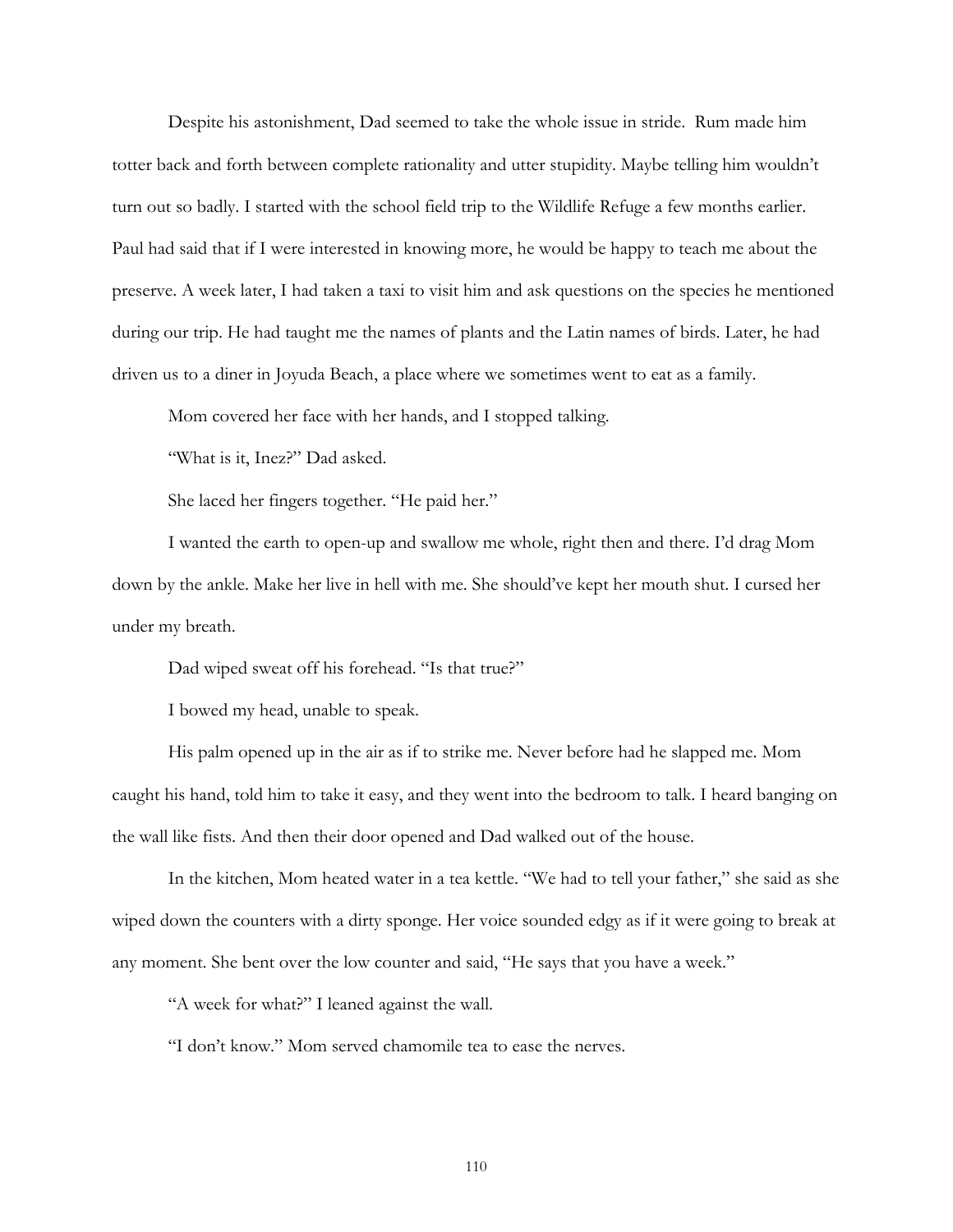Outside, the billowing wind played a nervous melody. The rain started with an explosive thunder. We both jumped. I had heard on the morning news that we were to expect storms to pass over town in the next couple of days. I hoped that Jose would be decent enough to bring my sister home and not let her walk down the street at night.

"Promise me that you'll never see that man again," Mom said.

My lips quivered but I promised, even though I didn't know how I'd keep it. Paul had asked that I meet him the next day, and I didn't have any way of canceling our date. I couldn't leave a message on his work phone because he shared his desk with other people. At home, his wife would hear the machine. I'd have to go to the Refuge the next day and talk to him face-to-face.

Suddenly, Mom said she'd pick up Raquel.

"Is Dad coming back?" I asked.

"There's nowhere else for him to go." The front door shut behind her.

I went back to my room and stashed Paul's money inside the pillowcase. In the semidarkness, our neighbor's television broadcast the news of a man who had raped a young woman up in the mountains. Outside in the street, rambunctious children laughed in the rain, playing hide-andseek, unaware of our troubles. The rain became a trickle and the sun melted into the sea. Dozens of fishing canoes bobbed in the water, moving closer to the shoreline. Those men exposed their lives to sharks and storms in order to make a living. I didn't think I'd have the courage to do the same.

The next night, I sat across from the man whose body I loved. He chose a restaurant named Cabo Seafood on the Gourmet Golden Mile in Joyuda Beach because it was a close drive to my house and because Paul loved to be outside. A few miles off the coast, we could see a tiny island called La Isla de Ratones. Below the deck, gigantic tarpon fishes munched on pieces of bread that people tossed at them. Paul said that these were rare to find swimming so close to the shore.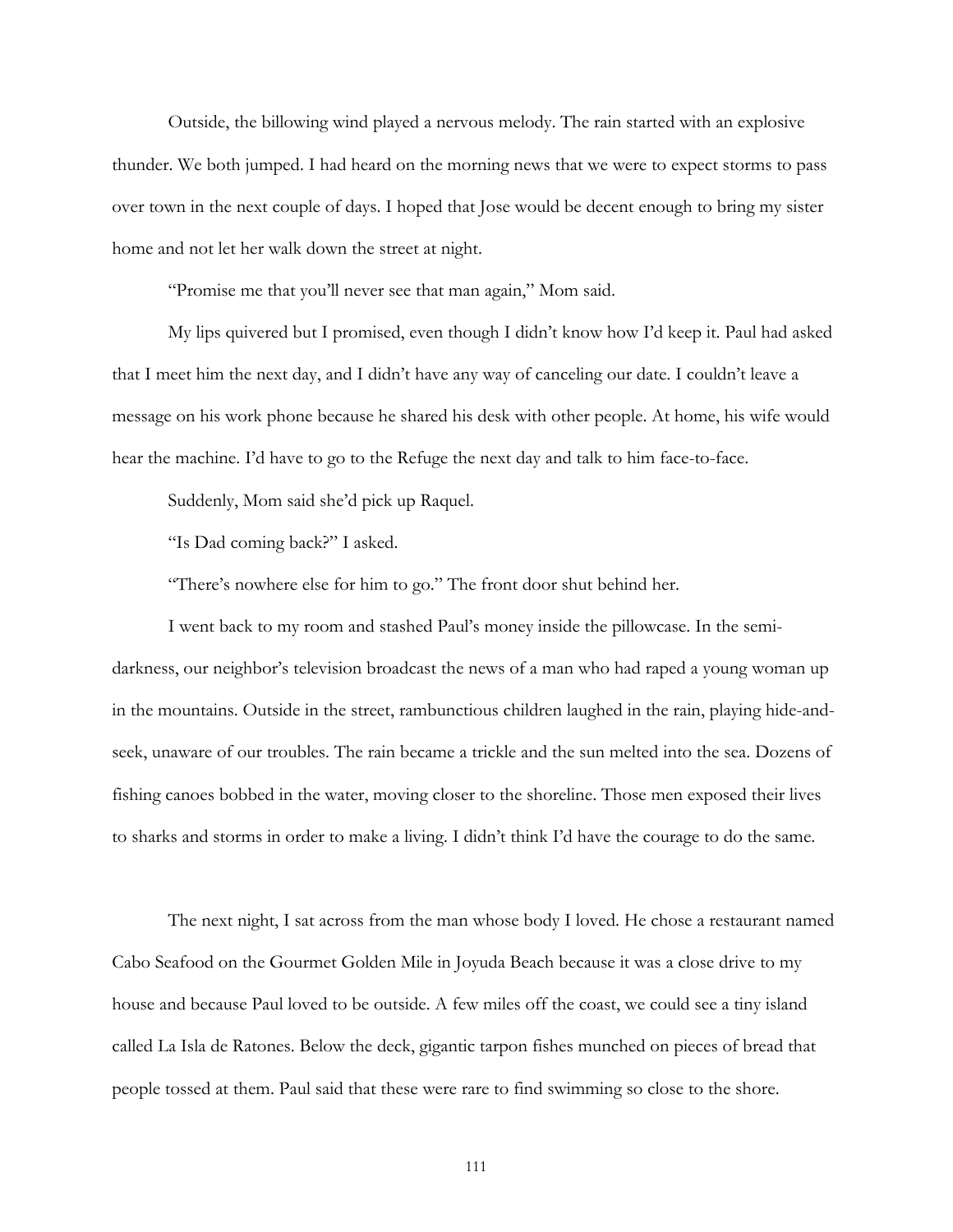Coming to meet Paul proved to be a test: obey my parents or follow my heart. I couldn't turn my back on Paul after everything we had shared. Those moments when he made me feel like the most special person alive mattered to me. That day, I wrestled with my emotions all day at school. As my teacher discussed our graduation ceremony and my friends made plans for an afterparty, I daydreamed of seeing Paul's face. We hadn't seen each other in a week. His wife could find out; he wasn't sure how to deal with her reaction. Up until then, I hadn't worried about my parents finding out. Now, I worried nonstop about the aftermath.

My father took the day off from work, claiming to be coming down with a cold. When I returned from school, Mom and Dad were watching the news. I was sent to my bedroom, grounded, like a small child. Hours passed. Finally, they turned off the television and went into their bedroom. I decided then that I would meet Paul at our designated spot—a gas station phone booth—before sunset.

Paul's blue Honda was parked by the side of the road, the motor still running. "I'm sorry," he said as I buckled my seatbelt. "My wife invited herself to Casino Night. I left her at the Hilton, but I have to pick her up before she realizes that I'm gone." Blackjack at the Hilton was his excuse to escape from home. Theirs was a sour and distant relationship, and it didn't occur to him that she might want to accompany him one night. I was devastated, and I had much more to tell him.

Paul now drank a rum and coke off a plastic cup. He wore a black button-down shirt that exposed his neck, red from the sun. He sank back into his chair, lifting his gaze towards the horizon. A breeze lifted strands of his fine hair, and I reached across the table to fix it. He kissed the back of my hand. Something inside of my chest ached. I didn't want to say goodbye. Not like this. Not tonight.

"You look stunning," he said.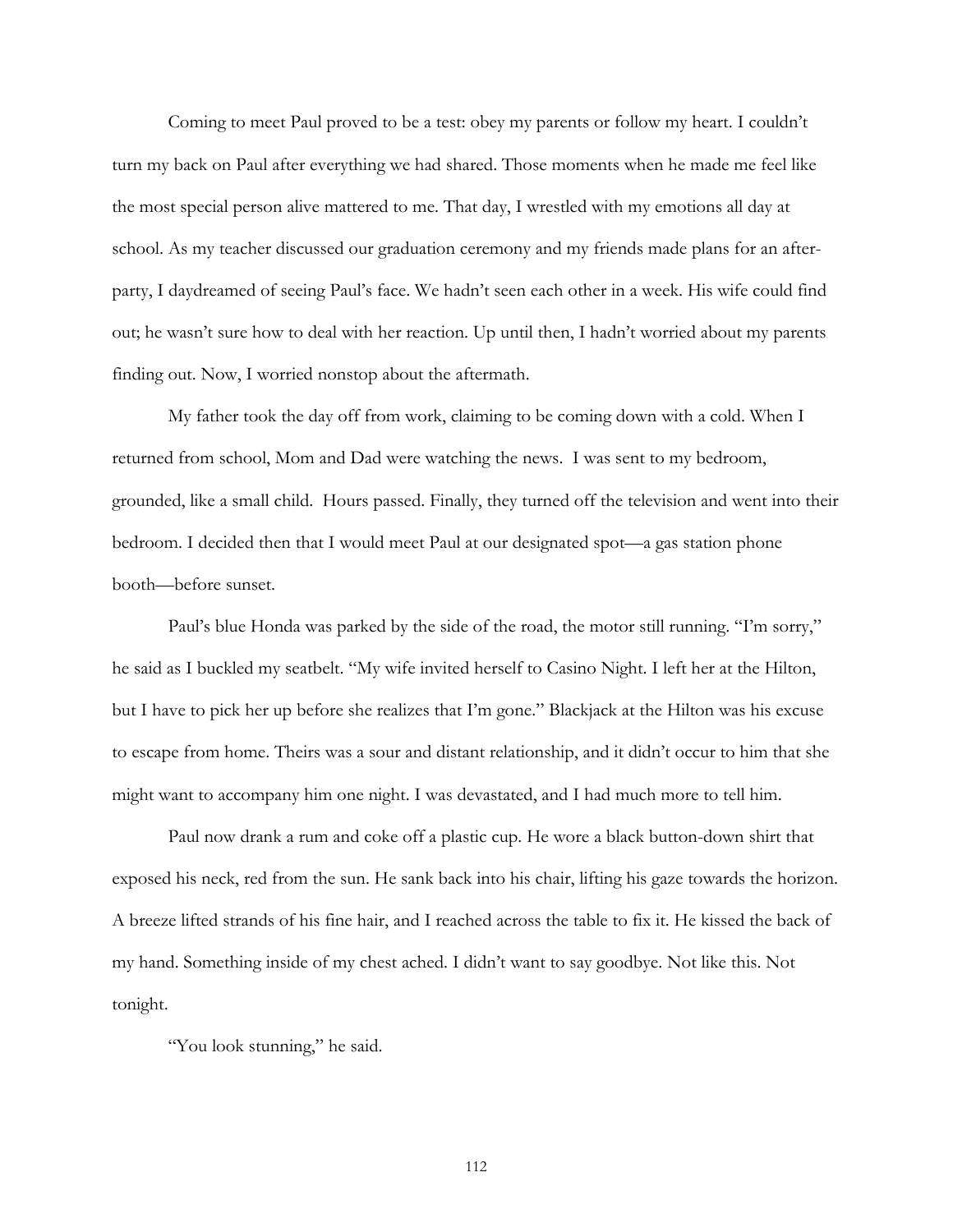I was wearing a white wrap blouse with a V-neck, my favorite piece. I wanted his last memory of me to be a radiant one.

Our waiter arrived. I knew Sergio from school. He had graduated from my school the year before. We weren't close or anything, just a familiar face and name. He had grown a goatee since the last time I saw him, and he wore black rimmed glasses.

"I know you," he said to me.

"Sergio, right?"

"What's your name?"

I told him, feeling a little embarrassed.

Paul and I both ordered our favorite dish: grilled red snapper served with yellow rice and Navy beans. Sergio wrote down everything, claiming he suffered from poor memory. He smiled easily when I teased him that he looked older. Paul interrupted us by ordering another rum and coke. Sergio said he'd be back in a second.

Out of nowhere, Paul asked me, "Why did your mother name you soul in Spanish?"

I shrugged. "Maybe she thought it could save me."

"What if it doesn't?" Paul asked.

I rolled my eyes. "I'm not scared."

"Me neither." He raised his eyebrows. "But death does frighten you, doesn't it?"

"Yes. But saving our souls is an intellectual exercise, like drinking tea 'to calm the nerves.'"

"Are you kidding me?"

"Why? You're a biologist." I sipped on my iced water, waiting to see if he cleared the expression of astonishment off his face. He didn't, and I said, "Don't look at me that way. No one can say that they've roamed the earth after death. Have you ever come in contact with a spirit in limbo?"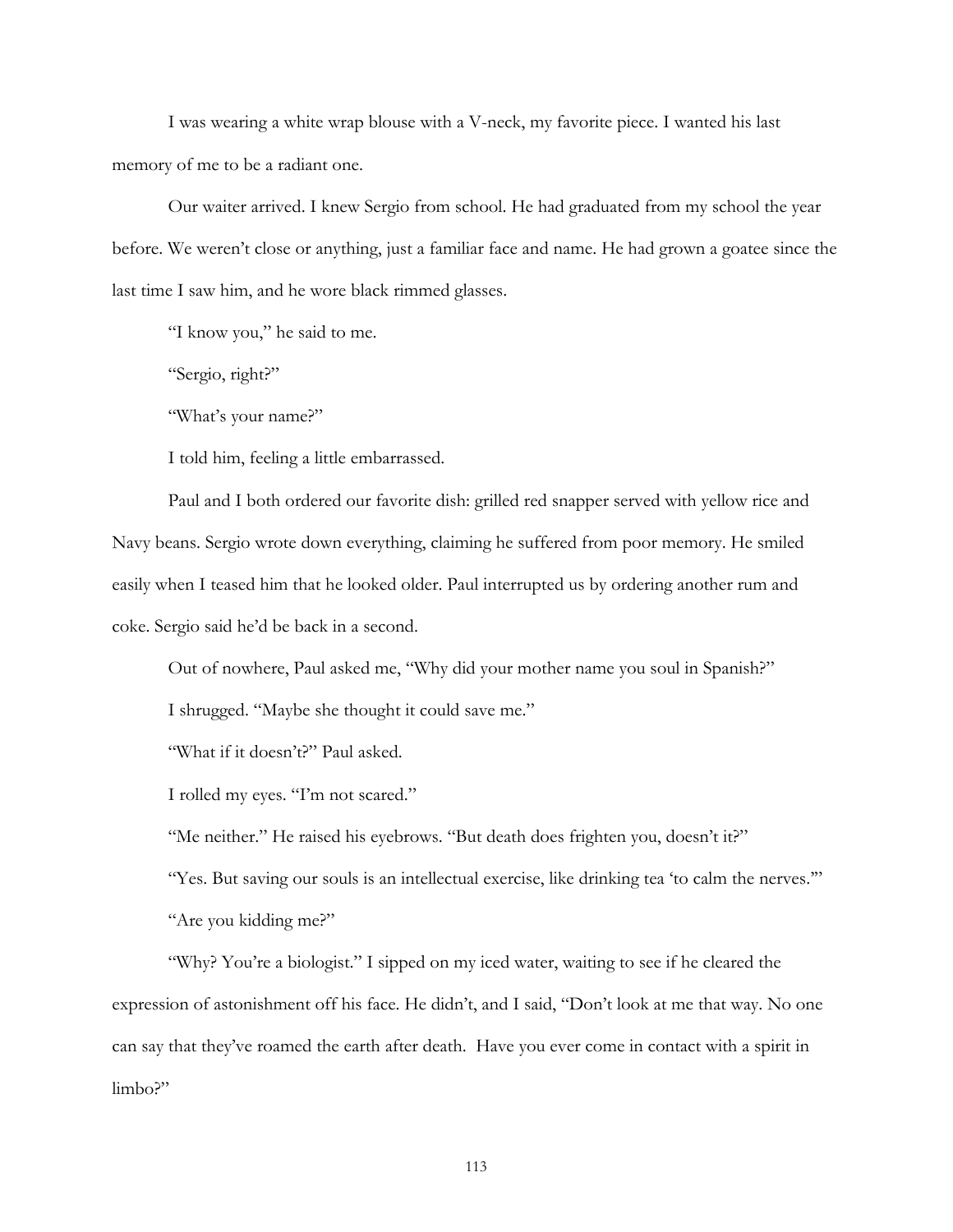"Quite frankly, dear, I believe in God *and* ghosts."

"Oh, please."

"As a matter of fact, I think women were created to remind us of those other dimensions. You women seduce us with your beauty, but you don't accept liability. And we, men, play the fool when we pursue the unattainable. I think He enjoys watching the drama from above."

"You're blaming God for my existence?" I said.

"No. But I do find it curious that your mother knew your future."

 We were talking in circles and had returned to the initial point he had wanted to make. That was Paul's way of winning an argument. Luckily, Sergio brought our food and served it with great flair as if he were a white-gloved butler. We told him that the plates looked delicious. Sergio pivoted on his heel to leave.

"Do you think a soul can be traded?" I asked Sergio.

"What?" he asked in Spanish.

I repeated the question in our language.

Sergio eyed Paul who was digging his fork into a mound of rice. His tip was still on the line, and Sergio knew it. He wiped his hands on his black apron and cleared his throat. He tucked his chin down to his chest and said, "As long as you don't sell it to the devil, you'll be fine."

"And who is the devil?" I asked in English.

Paul and Sergio both looked stunned.

"I'm kidding," I said, even though their judgment irked me.

Sergio hurried over to another table.

I said to Paul, "What did I tell you? People run scared when you talk about that stuff."

Paul gazed out at the horizon, lost in thought.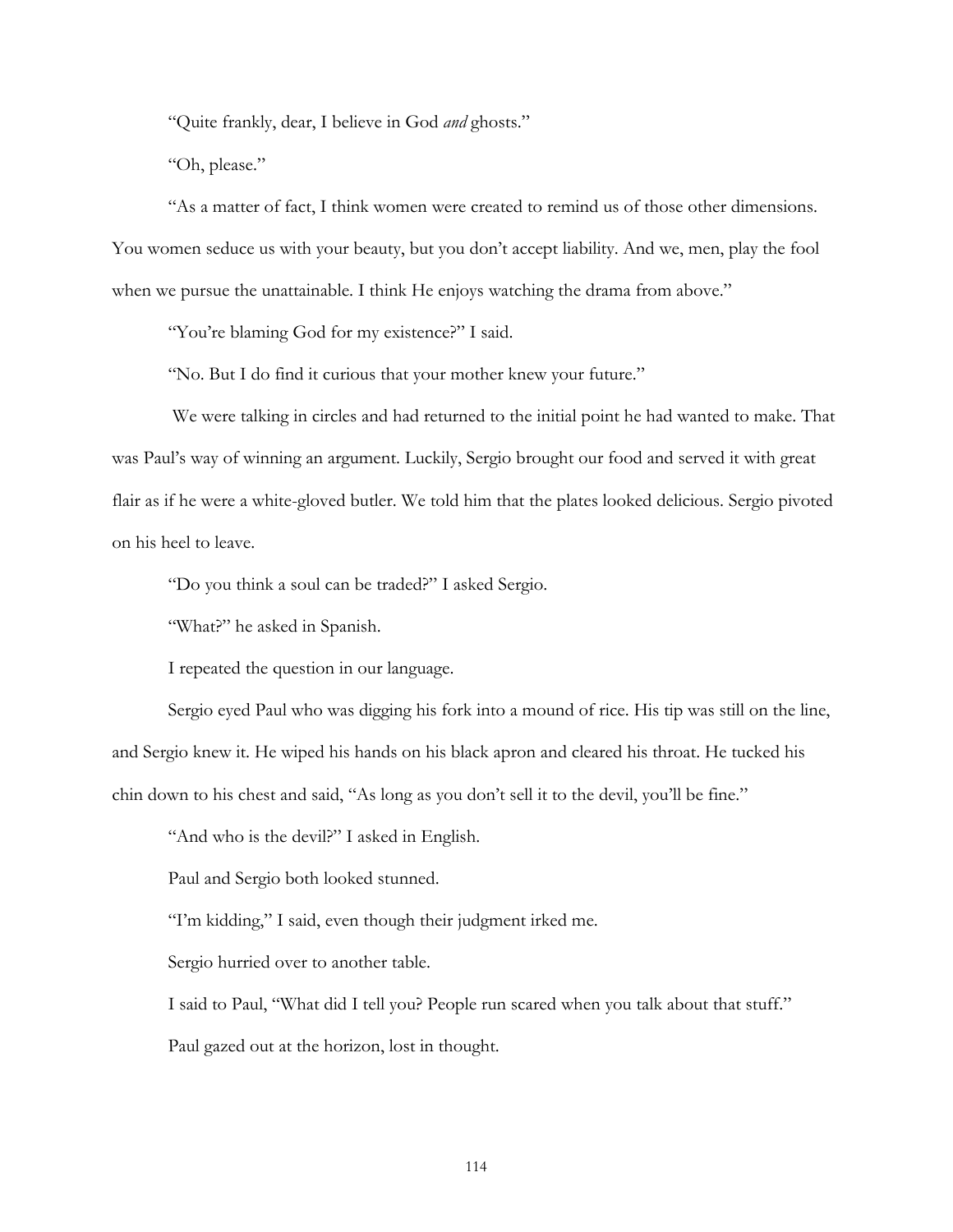He understood my Spanish. Sometimes in restaurants or hotels when people addressed me instead of him, Paul would pretend not to know the language. Other times, he surprised waiters and hotel clerks when he used a native idiom only known to longtime residents. He had lived in Puerto Rico for almost ten years. I learned English from cable TV, which had arrived less than a decade before, and from a neighbor who taught me basic grammar. After meeting Paul, however, I realized that I had a long road ahead of me. Paul gently corrected me whenever I messed up.

The sun dipped into the ocean, and the rays radiated off Paul's blue eyes. I was reminded of that day early in our relationship when we drove to Playa Sucia, a beach due south of Joyuda. We passed the salt dunes in Salinas, the car rattling as we drove through the unpaved road with cratersized holes, and we parked on the beach. Up by Los Morillos Lighthouse nestled on top of limestone rocks two hundred feet above the water, we kissed for the first time. Giant waves crashed against the rocks, over and over, and I thought that they'd cave in under us. The breeze up there nearly knocked us down, and we had to hold onto each other firmly in order to walk along the edge. And now we had to end it.

I told him how my parents found out about us. "We can't do this anymore."

Paul set down his fork and knife. "Is your father throwing you out?"

"He hasn't said." From then on, I couldn't stop thinking about it.

"You should know that I'm buying a second house, then," Paul said in Spanish. He pushed his plate to the side. "Gloria and I can't live together anymore. She bought a bed and moved her stuff into the second bedroom. We haven't been man and wife for years, and ever since we started seeing each other she's become distant." He lowered his head. "Say that you want it, and I'll make it ours. Yours and mine. Your name will go on the deed."

The offer was awfully tempting. How could I refuse? My legs trembled as if I stood at the edge of a cliff. Below, the seas looked like a dark throat, thirsting to swallow my body. To own a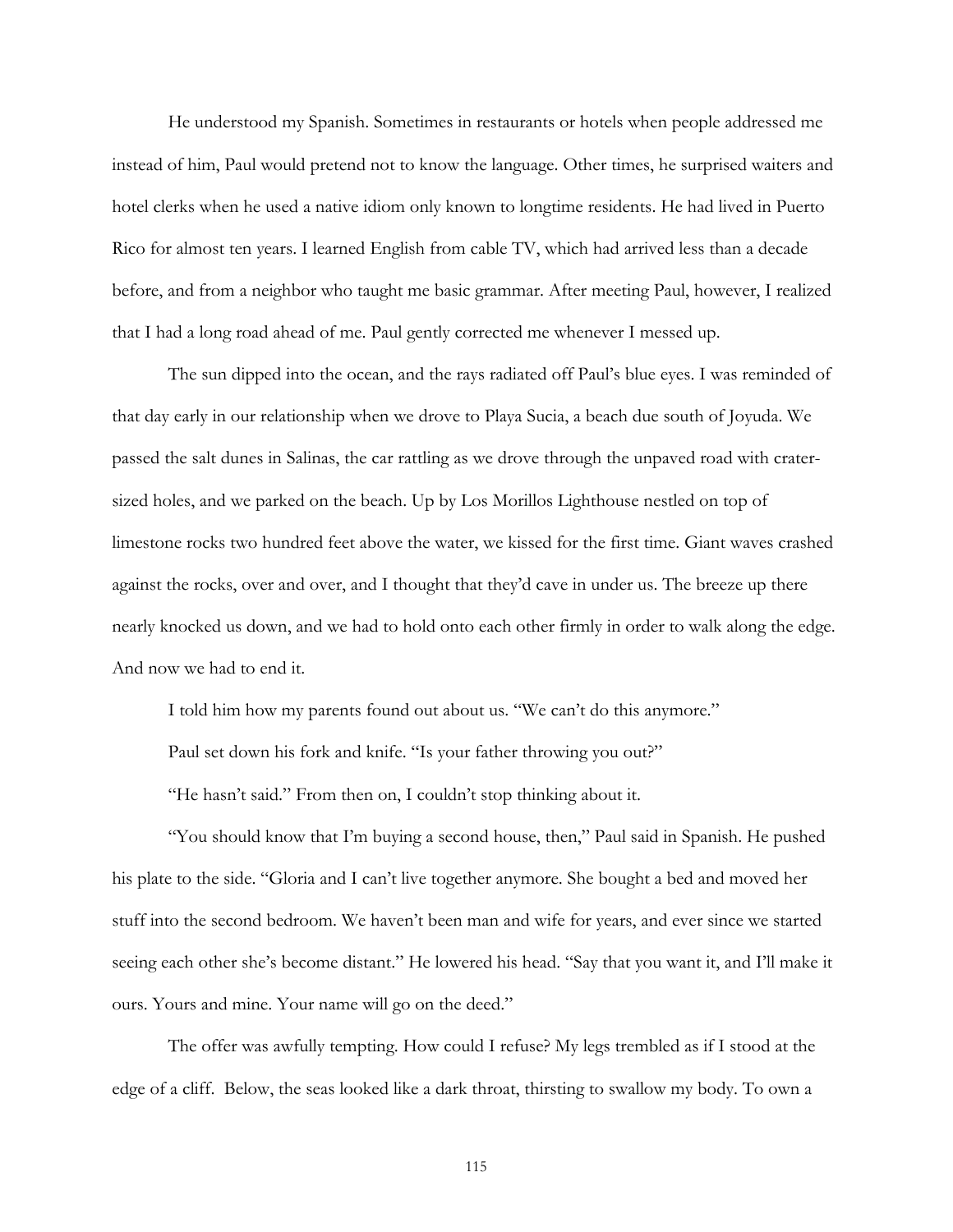house in Cabo Rojo sounded surreal. I had grown up here. I saw myself being buried next to my grandparents and great-grandparents. But living in a house owned by a married man could become a nightmare of unexpected visits, a limbo-like state in which he belonged neither to his wife nor to me. He'd carry me in his arms until I depended on him the way rich old men leaned on their walking canes.

"What do you think?" Paul asked.

I fidgeted with the straw in my glass. He could've made the process less complicated by saying, "Let's stop seeing each other," because we weren't having a serious affair. Or were we? I was seventeen. My father had already saved enough money to cover my college tuition. Yet, I couldn't deny that the idea of staying with Paul attracted me. We could make it work.

"I don't want to live there by myself," I said.

Paul placed his hands on the table. His left ring finger was bare, unmarked. That's why, at first, I'd thought he was available. I hadn't realized what I'd got myself into until the first night that we slept together. He had said that he couldn't stay overnight in the hotel room because his wife had cooked him dinner. We had a vicious fight, and I ran out of the room, cursing him for fooling me. He had said that they weren't a couple anymore, just two people who shared a house, married years ago and unable to separate because of financial entanglements. It still saddened me that we had never woken up together and watched the morning sun glow around the rim of a window.

"We'll have to wait until you turn eighteen," Paul said. "To settle things."

"That's three months away."

"He can't do anything to you until then."

"And if he does?"

"Trust me. He won't."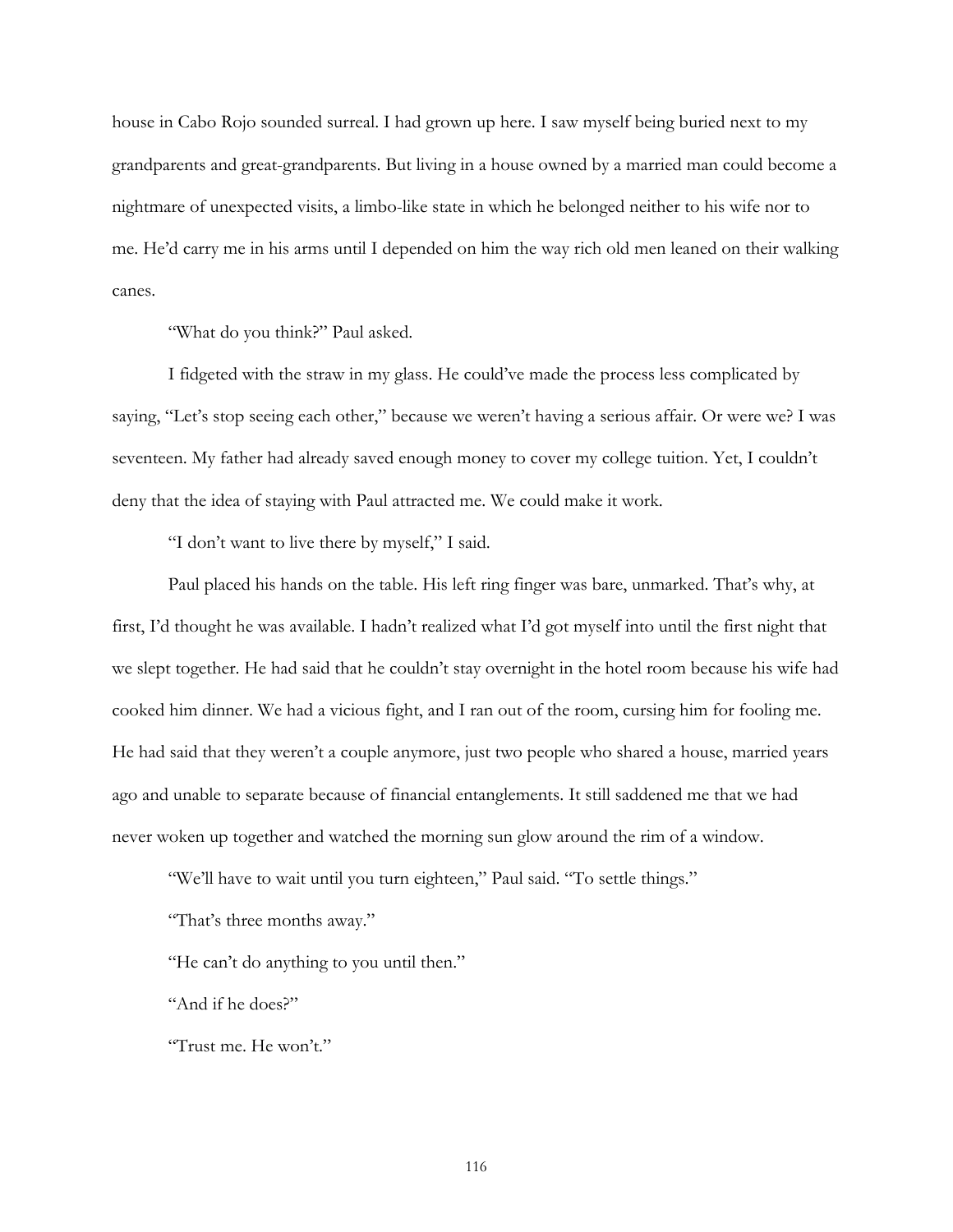As reasonable as he sounded, I shook my head no. I wanted to tell Paul that my father's anger stemmed from the money that he gave me. My mother's accusation—you're a prostitute—still rang in my ears. I had already accepted too much.

No longer hungry, I excused myself to use the restroom. Alone in the dimly lit ladies room, I pressed my chest against the cement wall where other women had handwritten their spite: *Maricón. Hijo del demonio. Te odio.* I didn't have a pen to scribble something on the wall. *Trapped*, I'd write.

The moon surfaced in the sky and the sinks glowed ghostly white. A short lady walked in She wore low riders and a sequined purple shirt. She smiled at herself in the mirror's reflection. Her small, dark eyes looked unfocused as if she had already had too much to drink. I turned on the faucet, pretending to wash my hands. The woman talked out loud, telling me the story of her lame husband who had cheated on her. I left the restroom in a hurry, suddenly scared to be recognized.

On the deck, Paul leaned over the rail and tossed bread into the water.

I needed fresh air before confronting him. What did it mean? He hadn't handed me the money; he had put the fifties on the table. I had folded the bills into squares and tucked them into my wallet's most interior pocket. After collecting four, I had placed them in a jewelry box kept hidden in the closet under layers of clothes. I realized then that my mother had been searching my room. She hadn't been trying to help me.

I stepped outside. The air smelled salty, like iced shrimp. A breeze made my skirt quiver. I walked down the narrow street crowded with people and slow moving automobiles. In between restaurants, ocean waves crashed against cement barriers constructed to keep the water from flooding the road. Finally, I reached a strip of beach, hidden behind stumpy palm trees, and I stepped knee-deep into the water. A wave knocked me off balance, and my foot got stuck in the sand. I fell hard on my back. Up above, hundreds of stars pulsed in the sky. The full moon hung in the east. In the black water, the moon's reflection shifted position. I allowed the waves to wash

117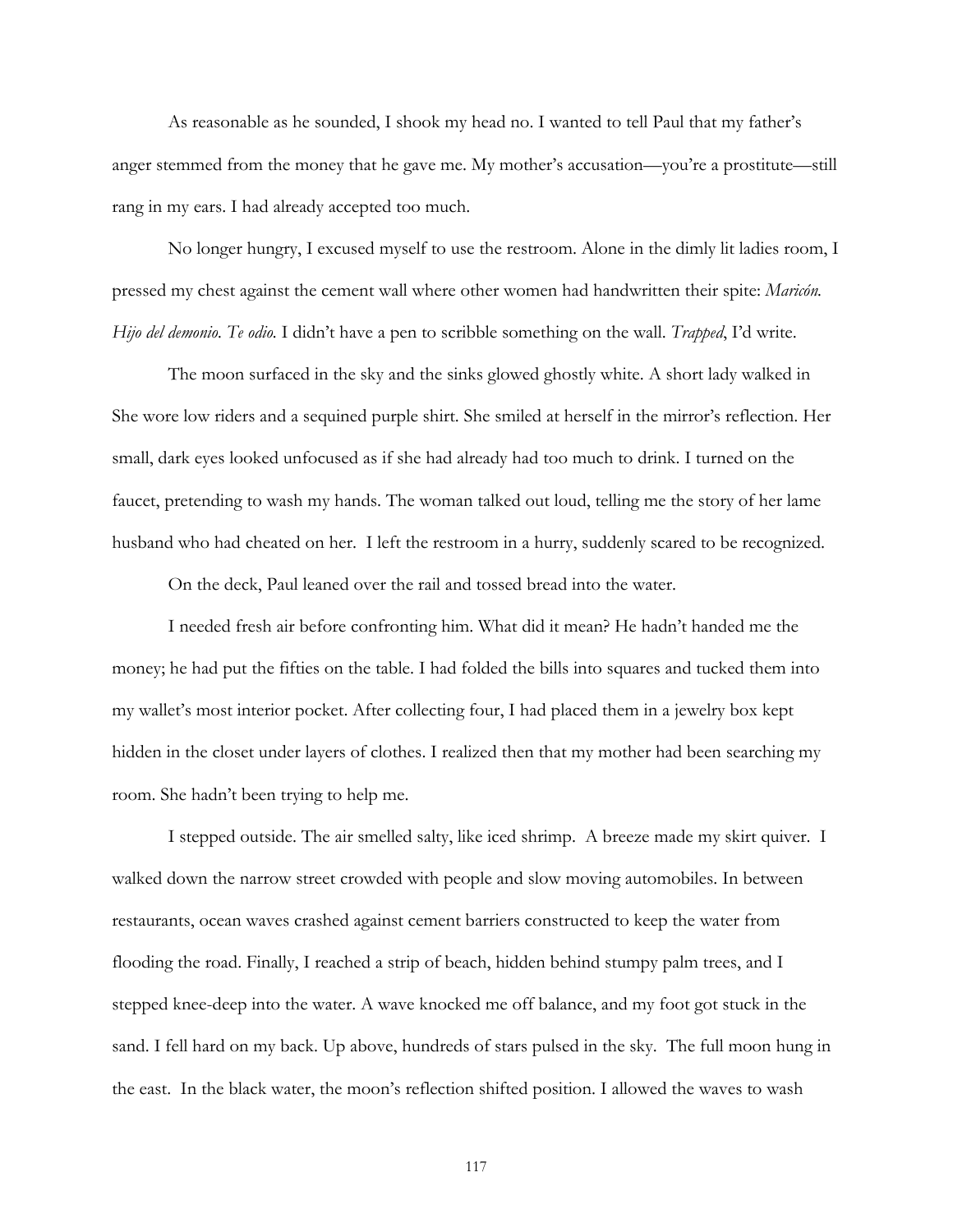away my worries of returning home. The receding tide undressed the sand and revealed pebbles and shells. A pea-sized crab flipped upside down. I pushed it closer to the water and it vanished. In a few months, fishermen would catch the adult crab and sell it at a roadside kiosk.

I wiped the sand off me and trudged back towards the restaurant. I still didn't feel ready to discuss the future with Paul. I wished he wasn't real anymore. But he was. I couldn't erase him or make sense of what was happening in front of me.

Then, suddenly, Paul crossed the road, jumped into his car, and pulled out of the parking lot, shifting fast enough to lift dirt. He sped right past me as if I wasn't even there. My feet were weighted down, like boat anchors screwed to a ship. How could he leave me? I'd have to walk through a dark and mountainous road to get home.

I sat down on a bench in front of the restaurant, expecting him to return.

A woman dressed in a mini skirt and a red midriff blouse sat alone at a table. She dipped shrimps into cocktail sauce. Across the street, a group of men called out the woman's name, Sandra. "Come over here, sweet Sandra," they said. Sandra licked her fingers as she walked over to them. Her lips were drowned in deep red lipstick, and she intoxicated the men with her laughter. They fingered her long hair, and she swayed her head in semi-circles. I knew what kind of woman she was; some of them lived in the ghettos near my house. Politicians and religious groups called 'the blemish of our town' as if they were an infection invading our immune system. For the first time, I thought about how such a pretty woman could end up in a place with a revolving door. Perhaps she never had a family with whom to share the burdens of life. Maybe those that she loved had abandoned her because of her lifestyle choices. Because when the going got rough, women always had it worse. We were easily left behind, overlooked, forgotten.

A black Jeep parked on the dirt patch across the street and four young women got out. They walked with a sway to their hips as if an internal rhythm guided them. One lady wore a brown mini-

118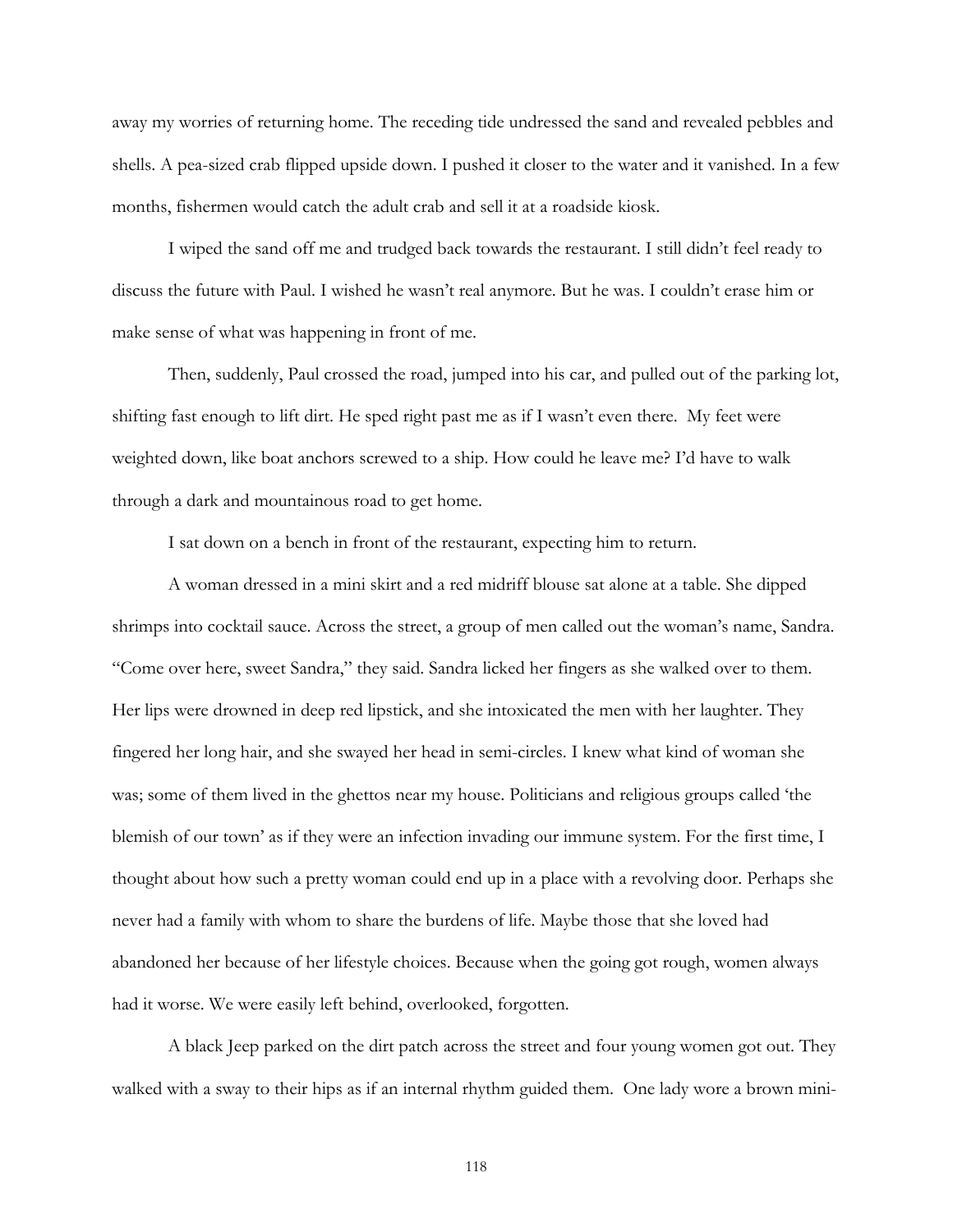skirt, cashmere blouse, and knee-high boots. Another woman wore pink stiletto heels, wide-leg pants, and a pink blouse with white swirls and star bursts. She swung a glittery handbag. They strode past me, and the red-headed woman with the pink stilettos smiled at me as if we knew each other. The women left the air scented with the smell of rich flowers. I wanted to belong to their group, to smile at strangers as if they were long-time friends. I yearned for that kind of selfconfidence to be draped over me.

At the door, Sergio greeted the ladies with a kiss on the cheek. They were famished, one of them exclaimed. He was about to sit them down when he saw me standing near the front entrance. There was no point in pretending that we didn't know each other. I waved hello, smiling politely, and he asked another server to take care of the four.

"What happened to the guy you were with?" Up close, his crooked lip looked like desire.

My heart jumped but I tried not to show it. "He had to leave."

"Is he your boyfriend?"

"A friend," I said, shortly.

Sergio shook his head. "How are you getting home?"

"My house isn't far from here," I said, even though it was a good walk.

"You live in the orange house after the river."

I was surprised that he knew where I lived. In another life, I would've come here for a late date along the beach shore, us holding hands and making out as the stars rotated above us. My parents wouldn't mind me dating a young, hard-working man with his whole future in front of him. We'd take life's grand tour together without the need to explain our pasts.

"I'll drive you home," Sergio said. "My shift ends in an hour and a half." He checked his watched and corrected himself. "Sorry. Two hours."

"Alright," I said.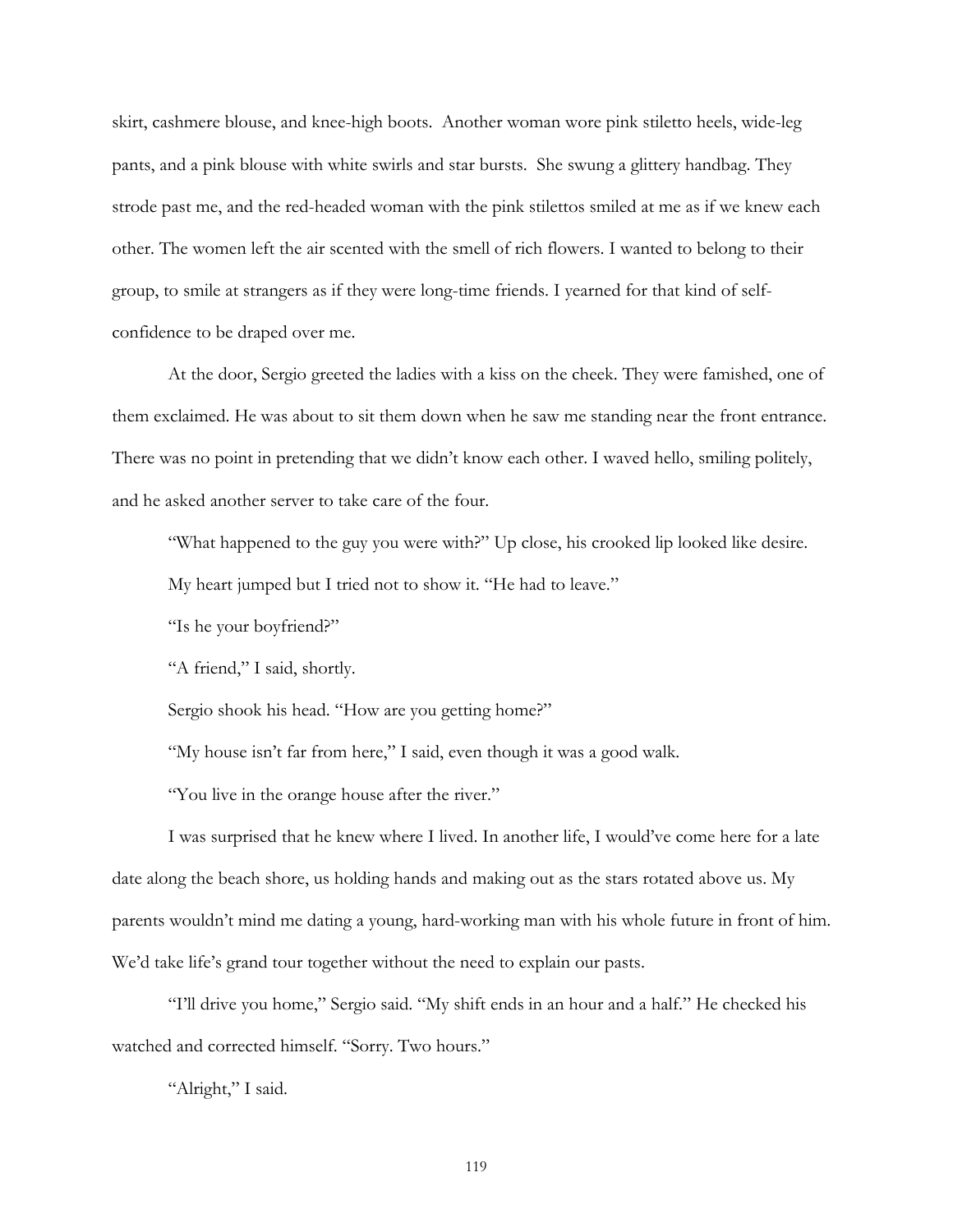He excused himself to return to work.

A part of me wanted to wait for him. I'd sit by the bar, sip on a cocktail while lovers and friends moved about the restaurant, determined to have fun on a Thursday night. Tables would be shifted to conjoin bigger groups. Plates overflowing with food would be delivered to hungry mouths. And I'd still be sitting there, alone, without a hand to hold or a voice to listen to. An hour felt like forever. My parents must've already noticed my absence, and I needed them more than ever. Paul wasn't coming back.

When Sergio's shadow was out of sight, I hurried out the restaurant's carved doors, down the busy street, headed home. Waves gushed up against the barricades. Restaurant doors pumped loud, echoing music into the street. Crowds of young people, drunk and giddy, surrounded me. Empty beer bottles were scattered over patches of dirt. My legs moved faster despite the sand caught between my toes. Finally, the walkway gave up and then the night regained territory until my body was enveloped in a suffocating darkness. Tall coconut palms screened the moon's glare. The breeze sounded like a howl.

I was out of breath when I reached the foot of the curvaceous hill. It was difficult to see until a car's headlights shone the path. The glow lasted mere seconds. In the darkness that followed, I traced the white street lines, careful not to wander into the swampy jungles where people didn't come back from. I was more frightened of the drivers swerving to avoid potholes. These streets were not constructed with pedestrians in mind. And if a cop found me, he'd probably take me for a crazy person with a suicide wish, which was anything but uncommon in Puerto Rico.

At the top of the hill, I thanked the heavens there was only one major climb. The soles of my feet burned; the stabbing pain in my thighs and calves was killing me. In the daytime, roadside vendors in old beat-up vans sold coconut juice, shish-kabobs, bananas, sugar cane, and seafood. At night there was only silence up here.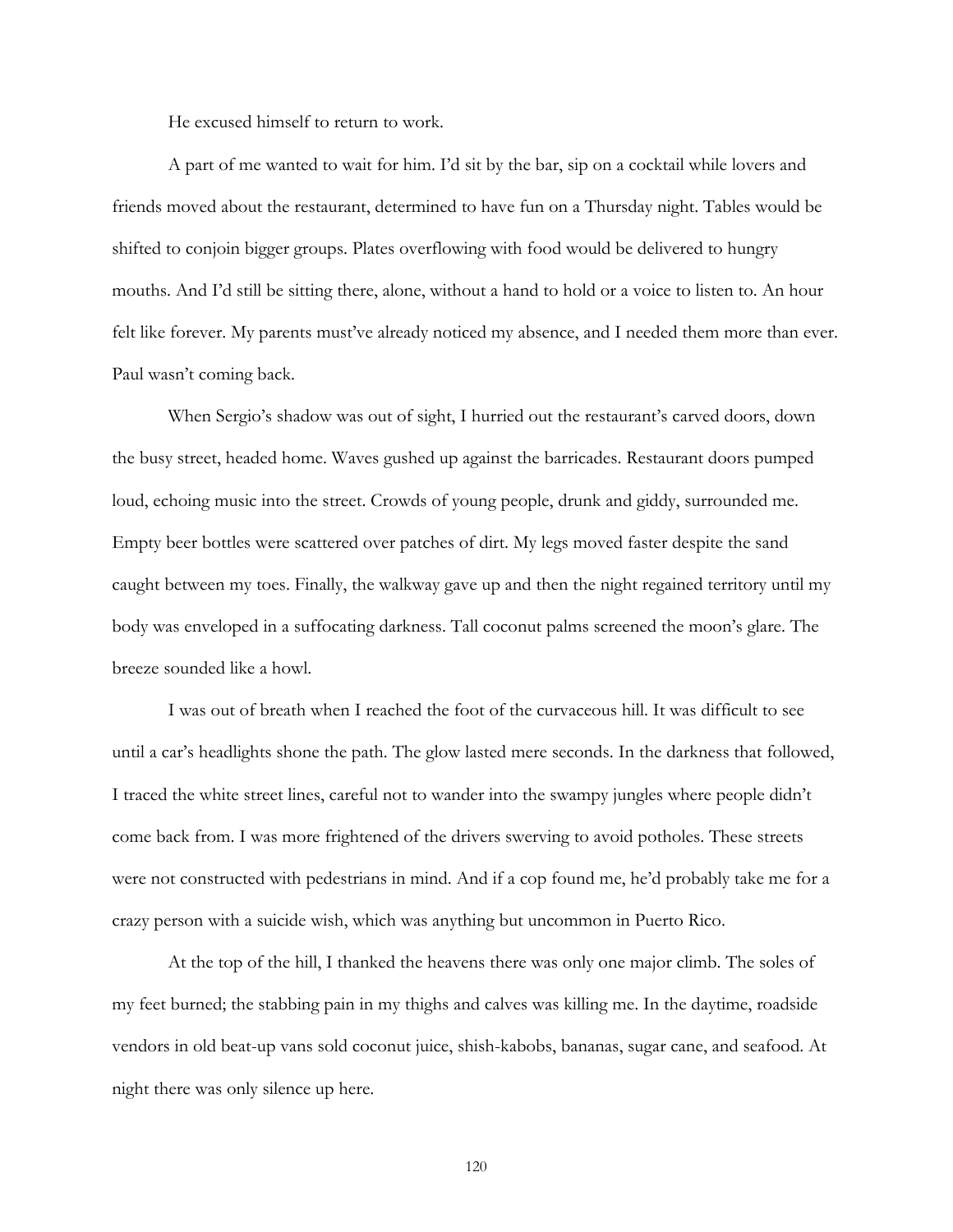I stopped to catch my breath by a gigantic mango tree leaning over the cliff. One at a time, I cleared pebbles out of my sandals. And then I heard leaves ruffling down below and a male voice whispering, "Hello, gorgeous." I shrieked out of pure panic. I didn't know if the devil had found me or if a woodsman was surprised to find a young woman stranded by the road. Either way, I ran and ran as fast as my feet could. I ran so fast that my nose started to bleed, but I didn't dare stop to clean myself up.

I reached the other side of the hills and found the dark sea shimmering under the moonlight. Miles away houselights flickered on the peninsular town of Rincón. I was glad to not hear the man's voice echoing in my ear anymore. Walking down the hill was less stressful on my legs. Still, I didn't slow down until I crossed the old bridge before my house.

My parents stood on the balcony, glaring at me. Mom grasped the metal bars, her frame a silver of flesh caught between the rails. My father, however, looked as tall as a cactus.

When Mom was angry, she slammed kitchen cabinet doors. She barked orders as she lined dough balls on a plate. "Get me the sugar," she said.

I grabbed the sugar bag from the pantry and set it on the counter.

Mom poured tablespoons of it into a mixing bowl. Despite her anger, she made a show out of her motherly love as if to say that we didn't deserve anything good or sweet but, here she was, sacrificing like always. She carelessly sprinkled cinnamon and powdered sugar over the dough.

Dad had left home the moment that I had arrived. He couldn't stand to look at my face, he had said. Despite being hurt, I was glad that he was gone. Mom's anger was manageable.

Raquel trudged into the kitchen, and Mom said to me, "Look at your sister's face."

Raquel had a gash under her right eye.

"What happened?" I asked.

121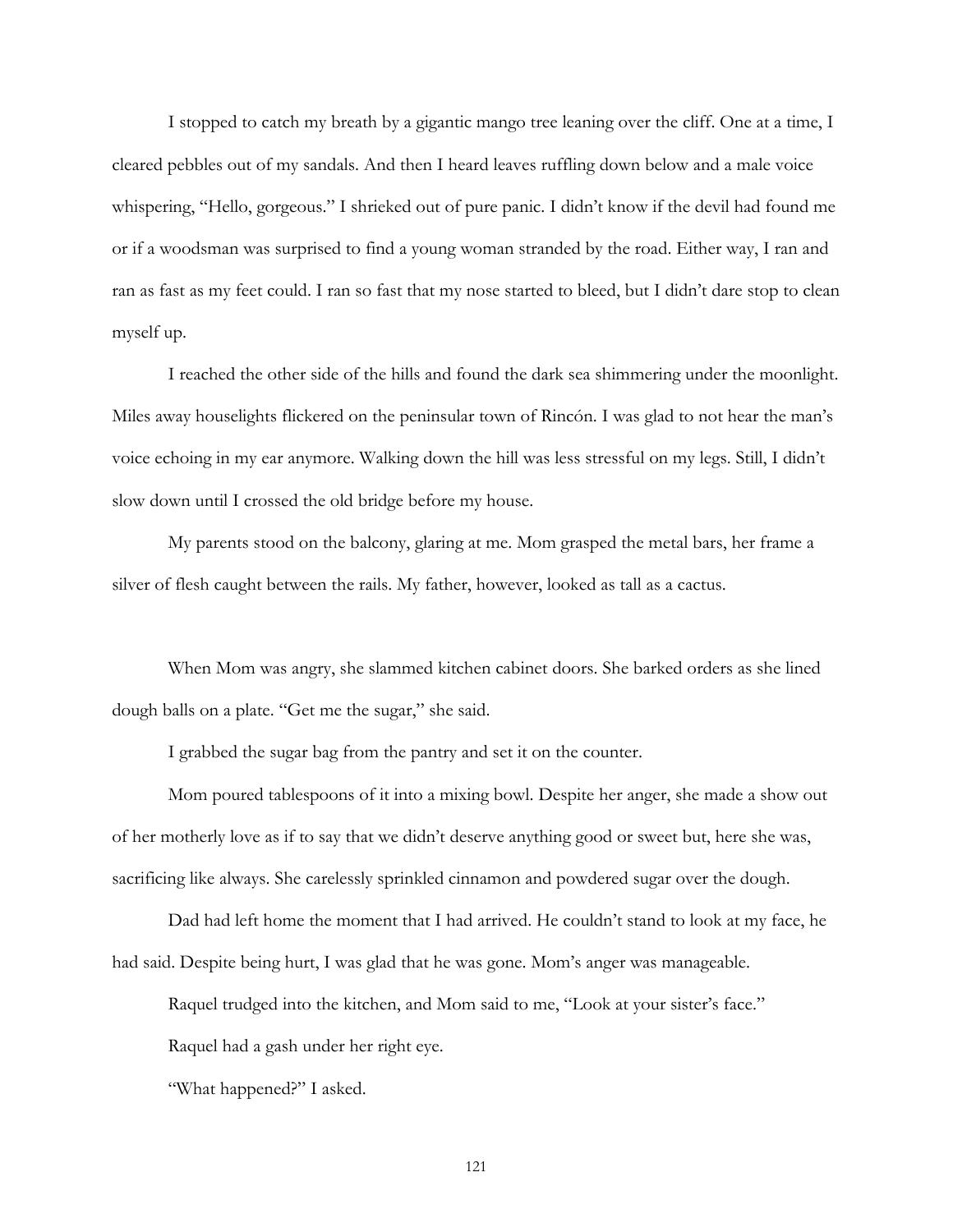"I got into a fight with this girl," Raquel said. "The principal called me to his office late today and said he wants to have a talk with me tomorrow. I know he's going to give me detention for 'insubordination.' That's what he calls it." Raquel brushed her bangs away from her face. "I don't even know what it means."

"Your father will talk to him tomorrow," Mom said.

"I want Alma to come with me," Raquel said. "The principal likes her."

Years ago, I won a science project based on the endangered leatherback sea turtle whose nests can be found in Tres Palmas Beach in Rincón just a few miles from home. As a reward, the principal sent me and a teacher on a day-trip to El Yunque Natural Forest where we spent an entire day climbing the lush Luquillo Mountains until we reached the peak. I was proud that he still remembered me.

"I can skip first period," I said.

Mom removed the last doughnut batch from the pan. "Speak to your father. I doubt that you'll get away with it."

"I'm just saying that she could help me out," Raquel said.

Mom tapped her foot on the floor. "You'll realize soon enough that what you do now will affect you for the rest of your life." She wiped the sugar off her fingers and then stomped out of the kitchen. The pictures on the wall rattled when she shut her bedroom door.

The muggy air made me feel sluggish, and the ceiling fans couldn't keep the heat out. I talked Raquel into joining me on the balcony where we balanced our weight on the hammock and gently rocked it by tapping our feet against the metal rails.

Raquel brought the plate of doughnuts. She offered me one, but I wasn't hungry.

"Dad grounded me for a month because of the tattoo. No phone, movies, boys. He says that he will have someone remove it." She rolled her eyes. "I'm not letting anyone touch me."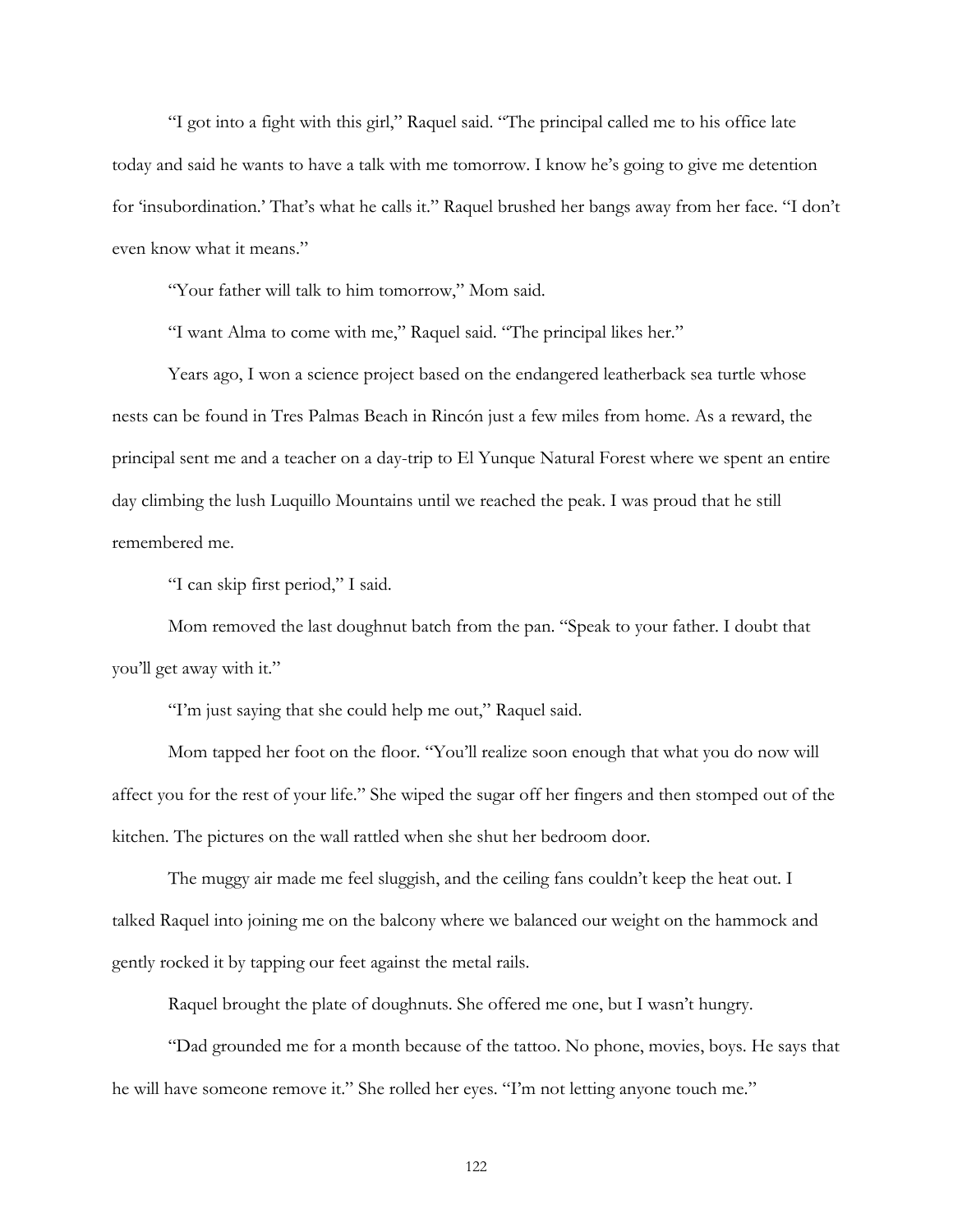"Getting a tattoo wasn't a good idea."

"I wasn't asking for your opinion. Besides, you've got much more to confess."

I said, "You're not getting a confession out of me." I couldn't talk about Paul with my sister.

Raquel lay back on the hammock. "The principal didn't mention your name. The truth is that Jose asked me to his house tomorrow. His mother is going to see her family in Bayamón. I'm telling Mom that I got suspended. That way she can't bother me about homework." Raquel licked her front teeth. "Go see your boyfriend tomorrow. What's the old man's name, anyway?"

I was floored. "So, who punched you in the face?"

"Some envious girl who likes Jose. I broke her nose, and the next time the witch looks at him, I'll make her spurt out her intestines."

"And you didn't get in trouble over it?"

"We weren't on school grounds, stupid."

Looking at my sister's skinny arms, I was alarmed to hear her violent talk. Her eyes looked like pools of dark water. This girl slept in the room next door, steps away from my pillow, and I knew very little about her life. She didn't want to hear my thoughts on tattoos; she wouldn't borrow my clothes because they weren't as hip as hers; and she didn't even sing anywhere within hearing range. I wanted to tell her not to fight over a man. But I had no standing ground to advise her to watch her step. We were both involved in dubious relationships, and she knew that much.

Not more than an hour passed before Dad returned home that night. Mom told us to go into our separate bedrooms. Inside my warm room, a breeze jingled the glass-beaded lamp on my bureau. I rested my feet on a pillow, closed my eyes, listening to the soothing sounds, and I pictured myself in a candle-lit bathroom, indulging in a thick bubble bath in a claw-footed porcelain bathtub. In my vision, Paul opened the bathroom door. He had a towel wrapped around his mid-section, and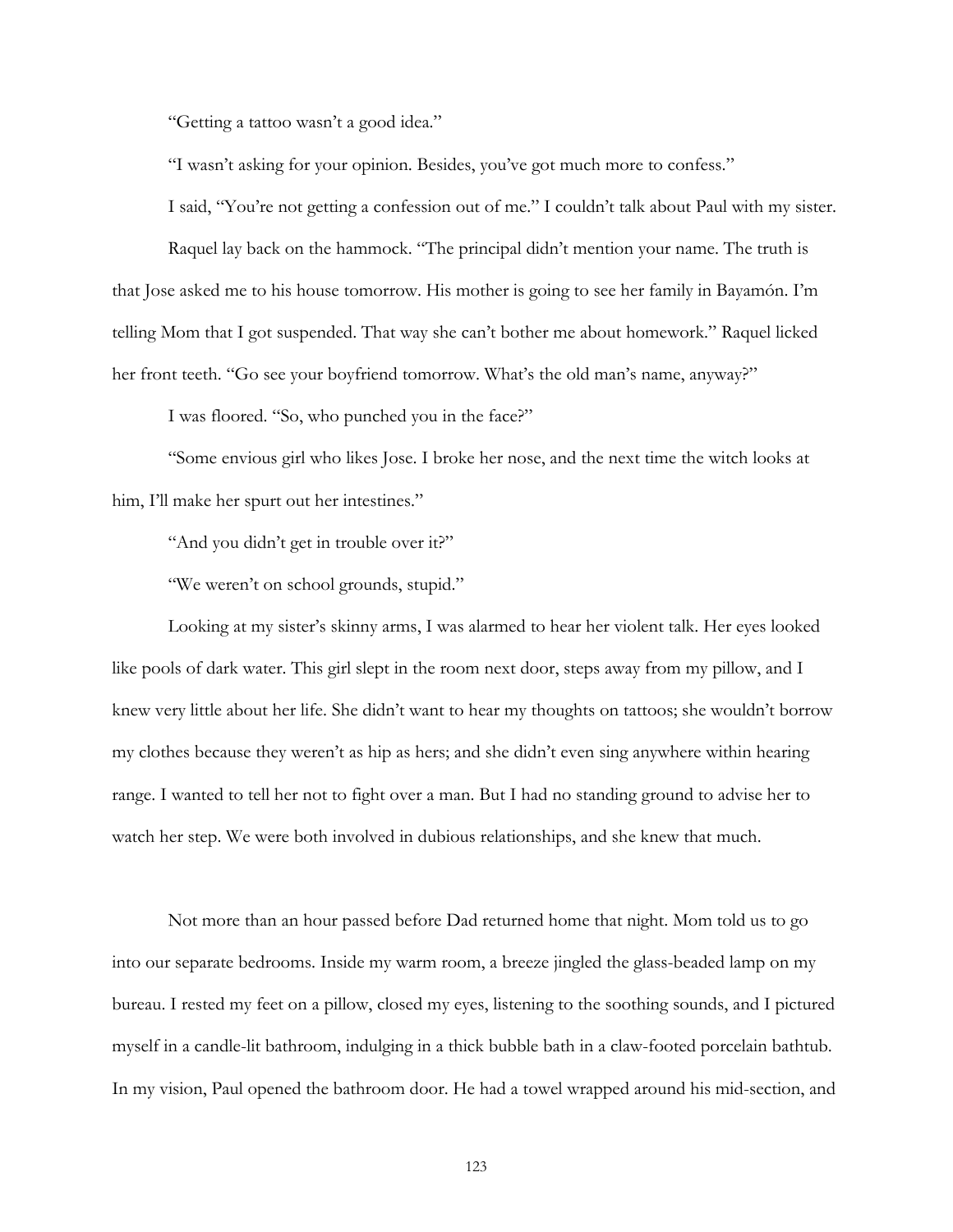he peeled it away slowly, seductively, until he stood naked in front of me. The towel landed on the floor and I opened my eyes because Mom barged into the room. Her eyes were smudged with mascara.

Dad placed two chairs in the middle of the room. His white undershirt had three holes on the chest, like bullet wounds. He drank straight rum from a plastic cup, and he smelled awful.

Mom said, "Do you remember Celeste?"

"Sort of," I said, trying to remember the face of my father's sister.

"We're sending you to San Juan. She owns a dress shop there and could use your help."

They were sending me away, far away, to the other side of the island where nobody knew who I was. They had come to the conclusion without asking for my input. I couldn't even remember what Celeste looked like anymore. We hadn't seen her in over a year. They couldn't do this to me.

"I promise to never see Paul again."

"Don't say that name in my house," Dad said.

I wanted to scream, but I couldn't lose control. "You don't understand—"

"Shut up," Dad shouted.

Mom squeezed Dad's hand. "Celeste is coming to pick you up on Saturday. We've already made the plans, and you don't have to worry about anything because she's family. She'll take good care of you."

"My home is here," I said, still pleading not to be sent away.

Dad's forehead glistened and turned a darker shade. There were times when my father scared me to death because he could keep a subdued temper as if he were meditating his next strategy. But that night, he did not stop and think. He gripped Mom's hand and dragged her out of the bedroom as if she were a stuffed doll. I stumbled to my feet, too late. Raquel caught Mom from falling. Dad locked my door; Mom and Raquel banged on it, shouting at Dad to stop the craziness.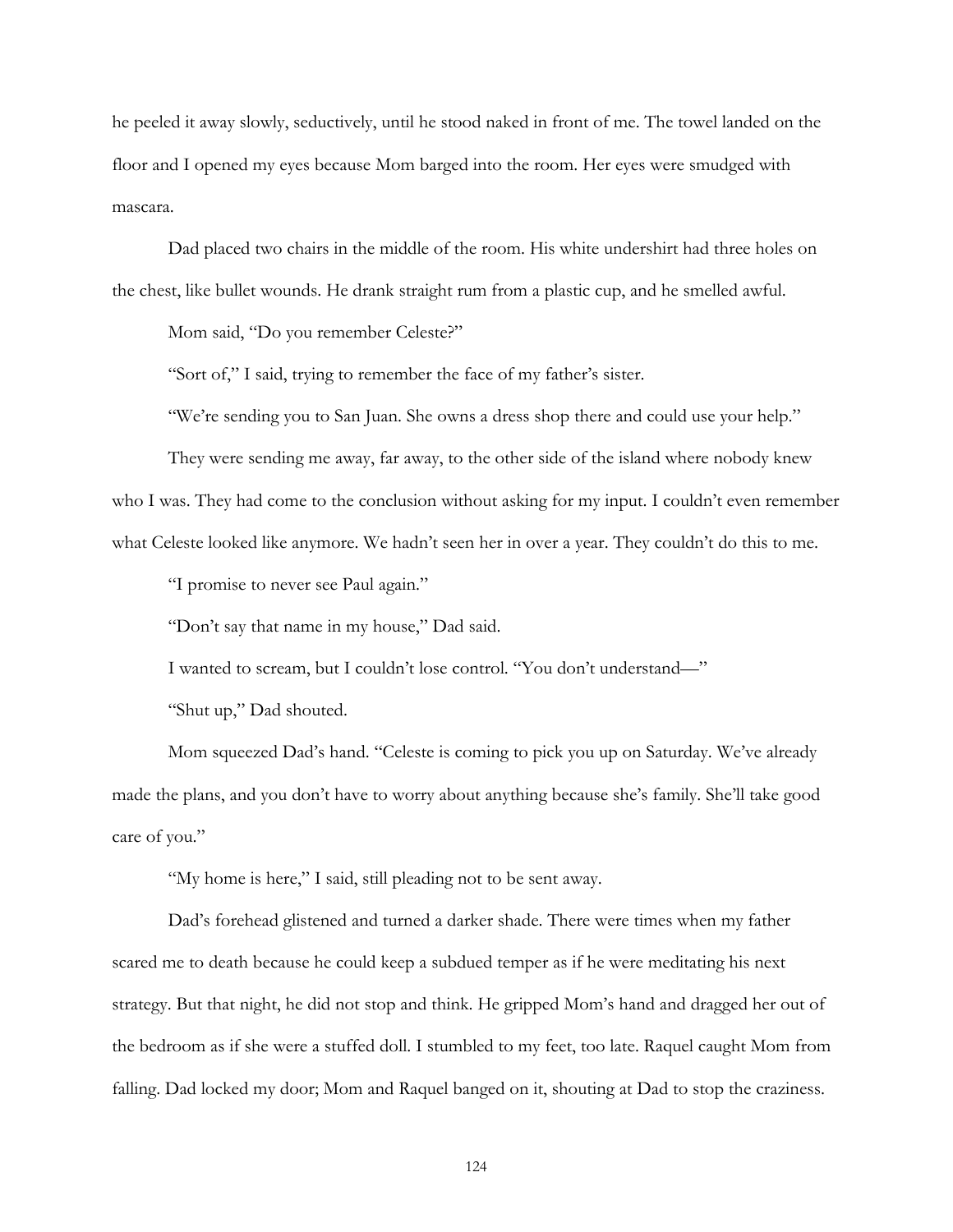He looked like a wild animal. I begged him not to hurt me. My head was spinning because I thought he was going to hurl me at a wall across the room. Instead, he unbuckled his leather belt and slipped it off. I moved further and further away to a bed corner, crouching under my arms, holding my legs up to my chest and my back against the frigid wall. I wished to be translucent and able to trespass walls. I'd jump into the safe ocean.

Dad jammed a knee into my lower back and hit me with his belt. I wriggled because of the pain and also because an intense hatred grew inside of me. He once said that a father was incapable of wounding his girls. He hadn't done such a thing to me since I was eight and stole a jar of coins from his car. The memories returned as vivid as if they had happened the day before. I lay there with my head buried in a pillow and told myself not to cry or show him my pain. By the time that the belt whooshed in the air a third and final time, my body shook uncontrollably.

Before he left, Dad cursed God for sending him this many women.

Mom and Raquel rushed inside and spread a blanket to cover me. I could hardly breathe.

That night a thunderous shower pounded our roof. My sister and I huddled under a single blanket, watching the lights flicker under the duress of a strong eastward-moving storm. Drainage problems caused our house to flood at times, and our front door wasn't solid enough to keep the rain from seeping into the living room. It gave once, years ago. A bad storm ruined our furniture. Because we didn't have home insurance of any kind, Mom made sure that she took care of what little we had. She was moving fast from one room to another, closing metal windows, pulling the couches away from the walls, and disconnecting electrical equipment. When she finished, she hurried outside and wrapped the hammock around the rails so that it wouldn't blow away.

Dad had driven away, again, before the storm started. He couldn't stick around when things got rough. Naturally, I assumed that he'd gone to a tavern along the side of the road. He liked one

125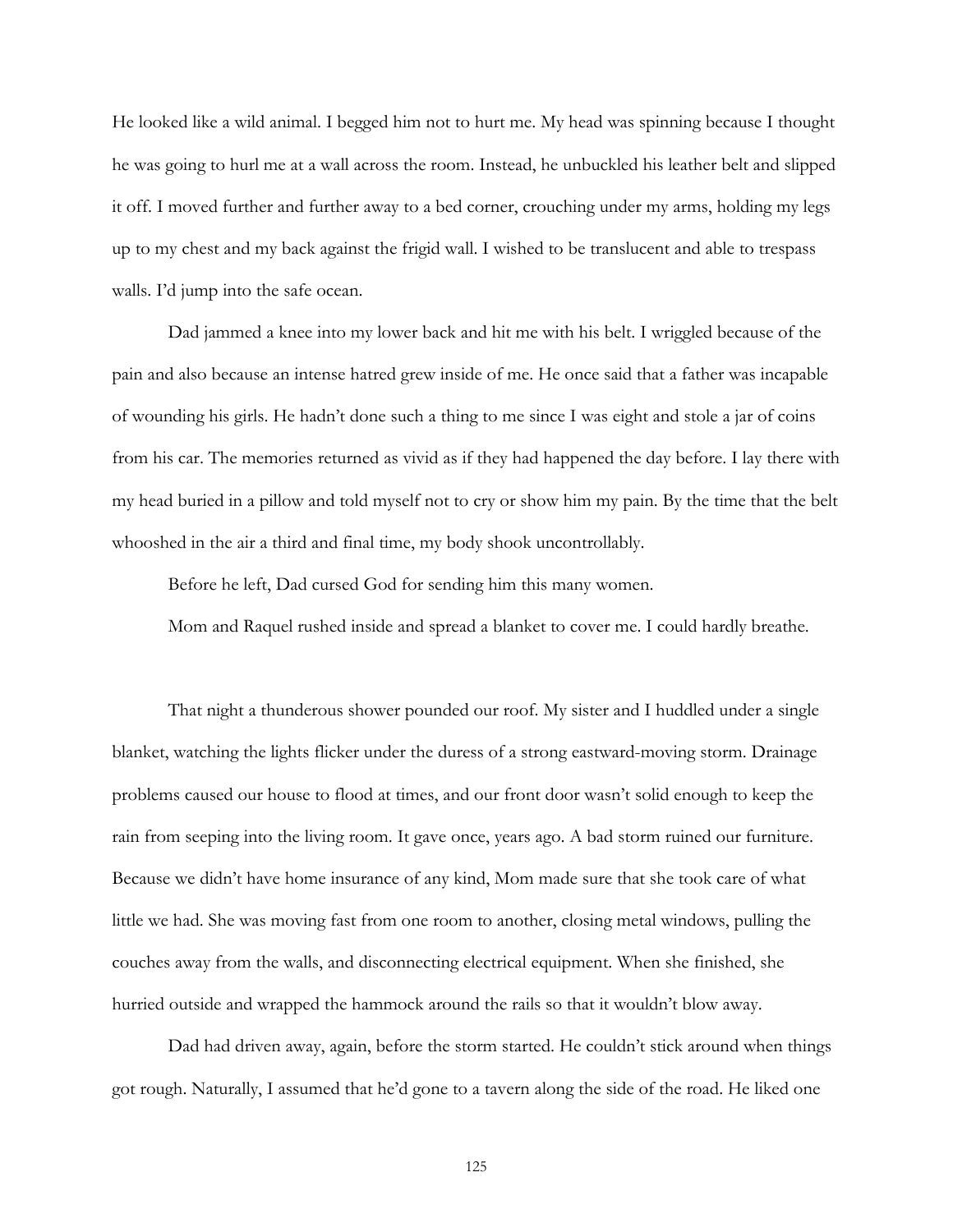up in the mountains because it was tucked away in the darkness where not many people knew who he was. At least, that's what I overheard him tell Mom once.

A loud noise from the balcony, like a planter falling off a hanger, startled us. The front door squeaked opened. Mom shuffled her wet sandals back and forth across the tile.

"May the devil take you," Mom said.

"Put a towel under the door," Dad responded. "Hurry, before it floods."

He had returned. I sunk my head into my hands.

"Why did he come back?" Raquel's eyes had a terrified expression.

 "I don't know." My heart palpitated. "Where else would he go?" I asked her, remembering Mom's words the day before. He could be out for a short period of time, but it wouldn't take long before the liquor wore off and he had to come back home.

 Raquel was afraid, and she asked if we could go to the living room to keep an eye out on them. We crouched next to the television propped on a plain square table. Through the screenedwindows, we saw Mom mop water towards the steps. Dad used a bucket to throw the water over the balcony rail. They were working against each other on slippery tiles. The slanted rain poured in through the rails.

"You let the girls do whatever they want." Dad said, sounding coherent. I doubted then that he had even stopped at a tavern and had a drink.

"We raised them together," Mom said.

"You're supposed to set an example. You're their mother."

"And what have I done wrong?" She cradled the mop handle to her chest.

Dad pointed a finger at her. "You shouldn't have told me."

Mom screamed, "Coward." She knocked the bucket out of his hand. Dirty water trailed down the balcony meeting up with the rushing rain. Mom said mean things about Dad's inability to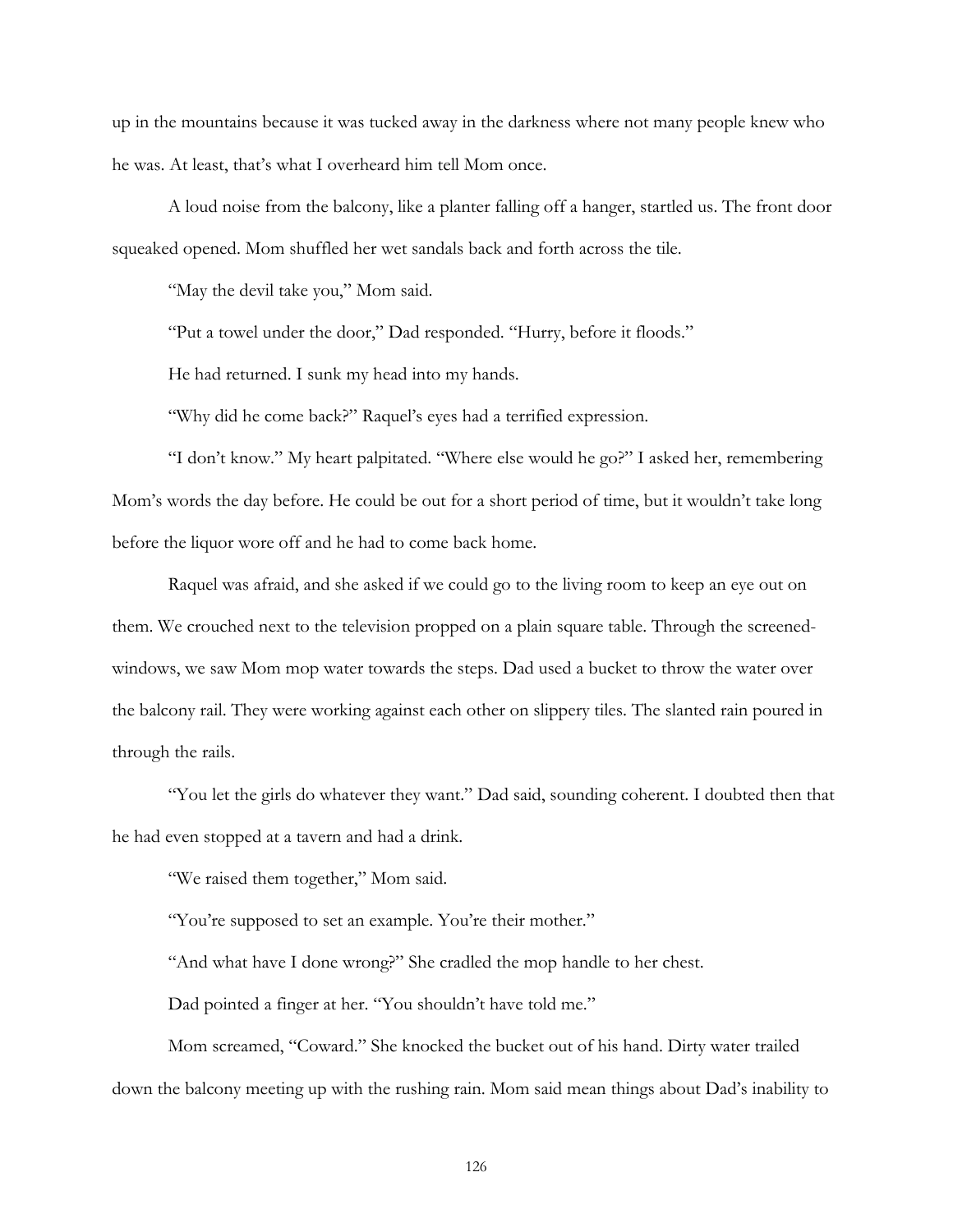pull it together when we needed him most. He was falling apart—drinking, skipping work, getting angry and running away—because he didn't want to accept his responsibility as a father and a husband. To Mom, a father was divinely instituted to administer the house. He was supposed to be our savior and a refuge during a crisis. She kept going at it until Dad grabbed her by the neck.

"You have to understand," Dad said, releasing his grip. "When I see her, I want to hurt her as much as I hurt."

Raquel dug her fingers into my arm.

I had to call somebody. Around here the police would take hours to arrive. We didn't have family in town. My aunt lived on the other side of the island, my mother's parents lived in the States, and my cousins didn't keep in touch. My father's parents had died years ago. I couldn't call Paul. But I remembered that Sergio's shift ended in ten minutes, and it wasn't a far drive. Without hesitation, I found the restaurant's number in the telephone book and dialed. We needed help, fast.

I was dialing the numbers when Mom shrieked. She squatted on the floor, holding her hand to her cheek. The rain tangled her curls. Dad towered over her. She muttered something to him that I couldn't hear, and then he raised his hand as if to slap her. Mom didn't wait. She ran her shoulder into his crotch, and he lost his balance. Arms flailing, he reached for the metal rail, missed, and then smacked the back of his head with the corner where the rails met the cement floor. He bit his tongue and then didn't move again.

We were as still as a sail in a silent sea.

A girl answered the phone, and I said, "Sergio, please." She passed the phone quickly.

"Who is this?" Sergio asked. His voice sounded strained. He asked the question again, and, after a moment, he said, "I'll hang up if you don't talk."

"Don't. Please, wait."

"Alma?"

127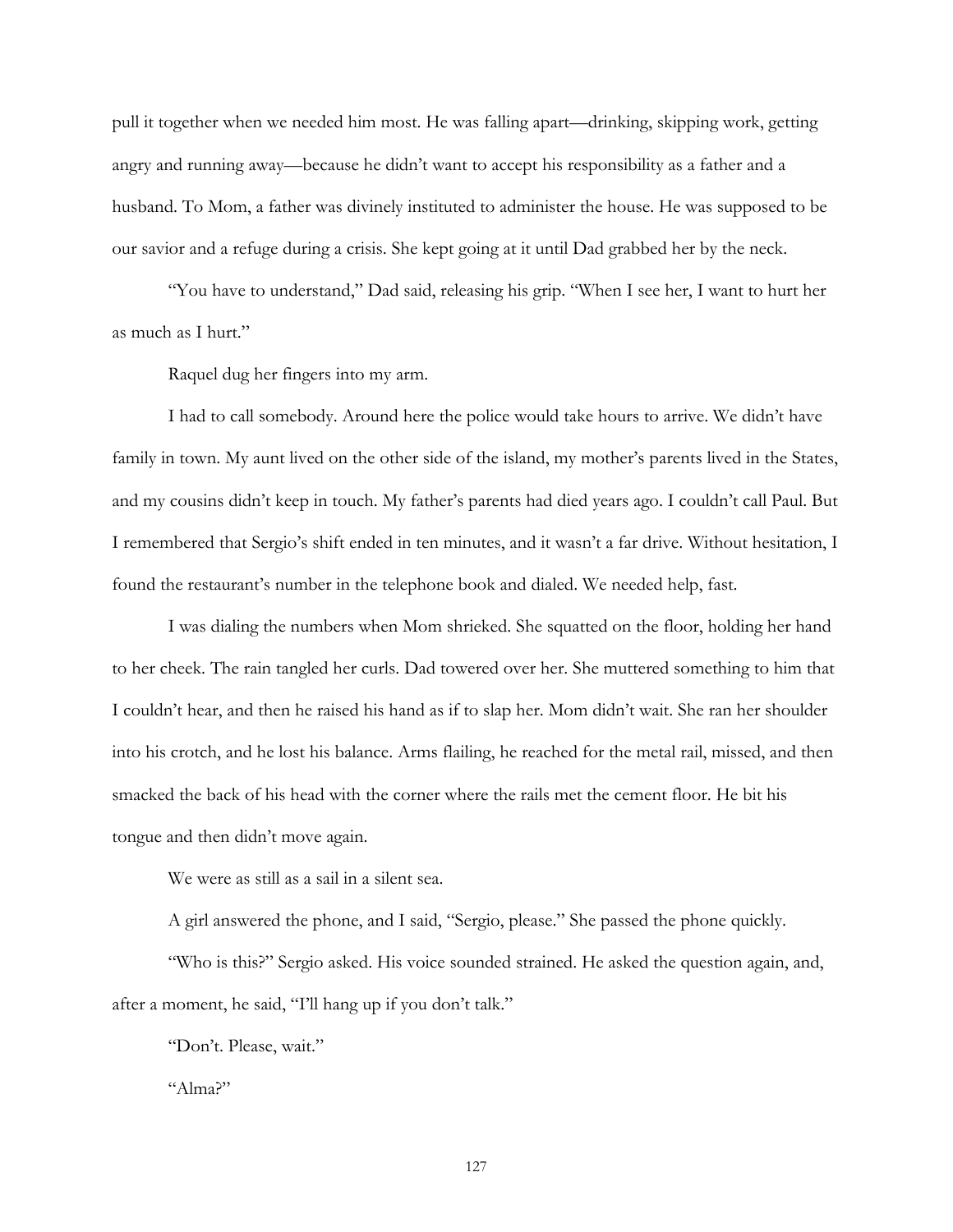"My father—I need to take him to the hospital."

"Okay," Sergio said. "I'll be there in a minute." He hung up.

 I let the phone drop. I could barely lift my feet to walk. With great effort, I inched forward until I stood under the doorway next to Raquel. I reached for her arm but she flinched me away.

"Look at what you've done to us," she said. "This is your fault."

I was flabbergasted. She'd witnessed Mom hammer Dad down. Not me. It hit me, then. We were turning against each other. I considered my parent's plans for me to move in with my aunt. I tried to picture myself in San Juan, in a house and a town foreign to me. Instead, I saw Paul, dressed in boxers and white undershirt, eating cereal at the breakfast table. His offer was the equivalent of selling my soul. But I didn't know which option was worse.

"It's not my fault," I said.

Raquel kneeled down. "Is he dead?" she asked Mom.

I crouched down and brought my cheek to my father's nose. A bit of blood dribbled out of his pale blue lips, but he was faintly breathing.

Mom tapped his hand. "He's just in shock. We need to call an ambulance."

"Alma already called someone."

Mom didn't ask who. "Bring me a towel. We need to clean him up."

Raquel wouldn't move, so I brought Mom what she wanted, a towel from my hamper, which she used to wipe blood off Dad's face.

When she finished, she said, "Make sure you both say that this was an accident. Got it?" She handed me the bloody towel. "He'll be all right. I promise. Go on, Alma. Throw the towel away."

My head was spinning. The light post in front of our house flickered on and off. I was taken aback by her instructions. Mom had asked us to lie. To cover up what she'd done. I was breathing so heavy that my chest hurt.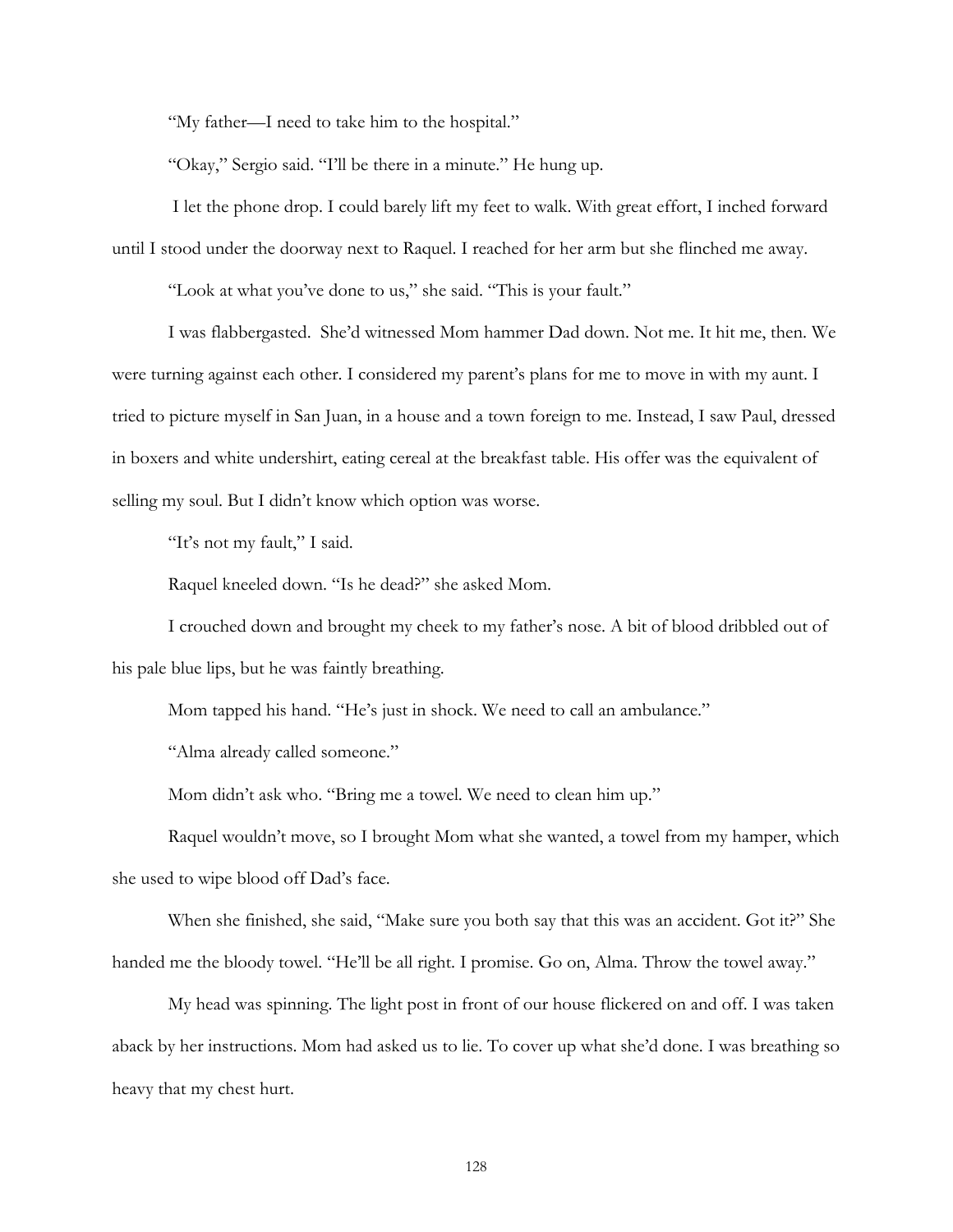Finally, a pair of headlights shone into the carport. A sense of relief washed over me when the car parked and Sergio stepped out. We'd get Dad to the hospital in time.

"Hurry up, Alma," Mom said.

I stumbled to the kitchen. As I closed the trashcan lid, Mom shouted for help.

Raquel stood stoic in the doorway.

Sergio didn't ask questions. He moved about with purpose and speed as we loaded Dad into the front seat, and then the three of us sat in the back seat, Raquel and me huddled on either side of Mom who sat in the center.

The next morning, Raquel woke me up. "We're late for school."

The hospital room was freezing cold, and I had to fight hard to remove the covers off me. Dad was still unresponsive. Mom sat at the edge of his bed with a cup of black coffee in her hand. The overhead television set cast a blue glare over her pale cheeks. She said, "Good morning," but her mind seemed as far away as Mona Island.

A thin curtain separated Dad from other patients. His head was wrapped in a white bandage and he had an IV taped to his forearm. His cheeks looked hollow and his skin had turned a yellow green. I wanted someone to tell me whether he'd suffered permanent brain damage. The doctors were studying him. That's all they'd say.

A nurse came in and listened to Dad's heart. "A doctor will come by in a few minutes." She stepped around us on her way out, leaving an aroma of lavender behind.

A tall, dark-haired doctor greeted us. "How are you girls this morning?"

Neither Raquel nor Mom answered.

"What did the tests show?" I asked him.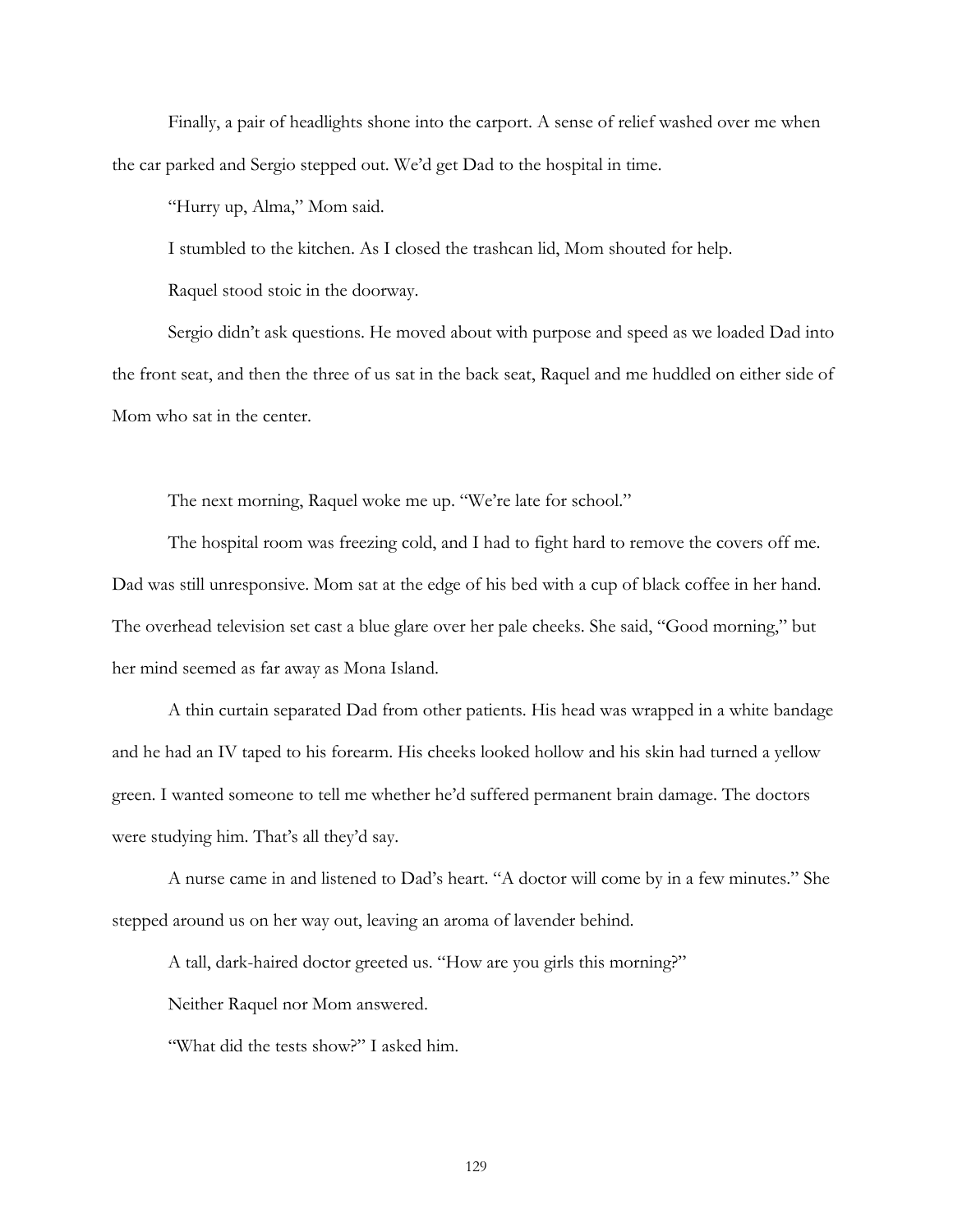The doctor checked Dad's vitals again. "He took a hard beating to the back of his head. No permanent brain damage, however, according to the CAT scan. He had a severe concussion, which will leave him disoriented for a few days, even weeks, after he is completely conscious of his surroundings. He probably won't remember the accident or even what happened slightly before. It's just something that the brain does to cope with trauma." He put away his stethoscope and folded his arms over his chest. "He'll be okay. He should be able to work in a few weeks. Questions?"

Mom shrugged. "Okay." She looked down at her hands.

I said, "I'm sure we'll have some later on."

The doctor wrote a few notes on his chart. He put his pen back in his pocket and turned to me. "I do have to ask you something," he said to me. "Did you witness what happened last night?"

"Excuse me?" I asked.

"Were you there at the house? Did you see what occurred between your parents?"

Mom cleared her throat. "I already told you it was an accident." She glanced at me and I looked down at the whitewashed laminate floor. "It stormed last night. We were afraid the furniture would get wet. And then Alejandro fell hard. I don't remember the order of events..."

The doctor gave me a dubious glance. "Is this your version, as well?"

I shrugged. "I wasn't looking," I said because I couldn't betray my mother.

"But my daughter did call for help. A friend of hers came over."

The doctor frowned. "Did he talk to any staff members?"

"He went home after he dropped us." I couldn't even remember when Sergio left. He had been there one moment, standing next to a nurse as we filed paperwork, and then he was gone.

"That's not important," Mom said. "What matters is that Alma is a quick thinker. We got him to the hospital fast because of her. She saved her father."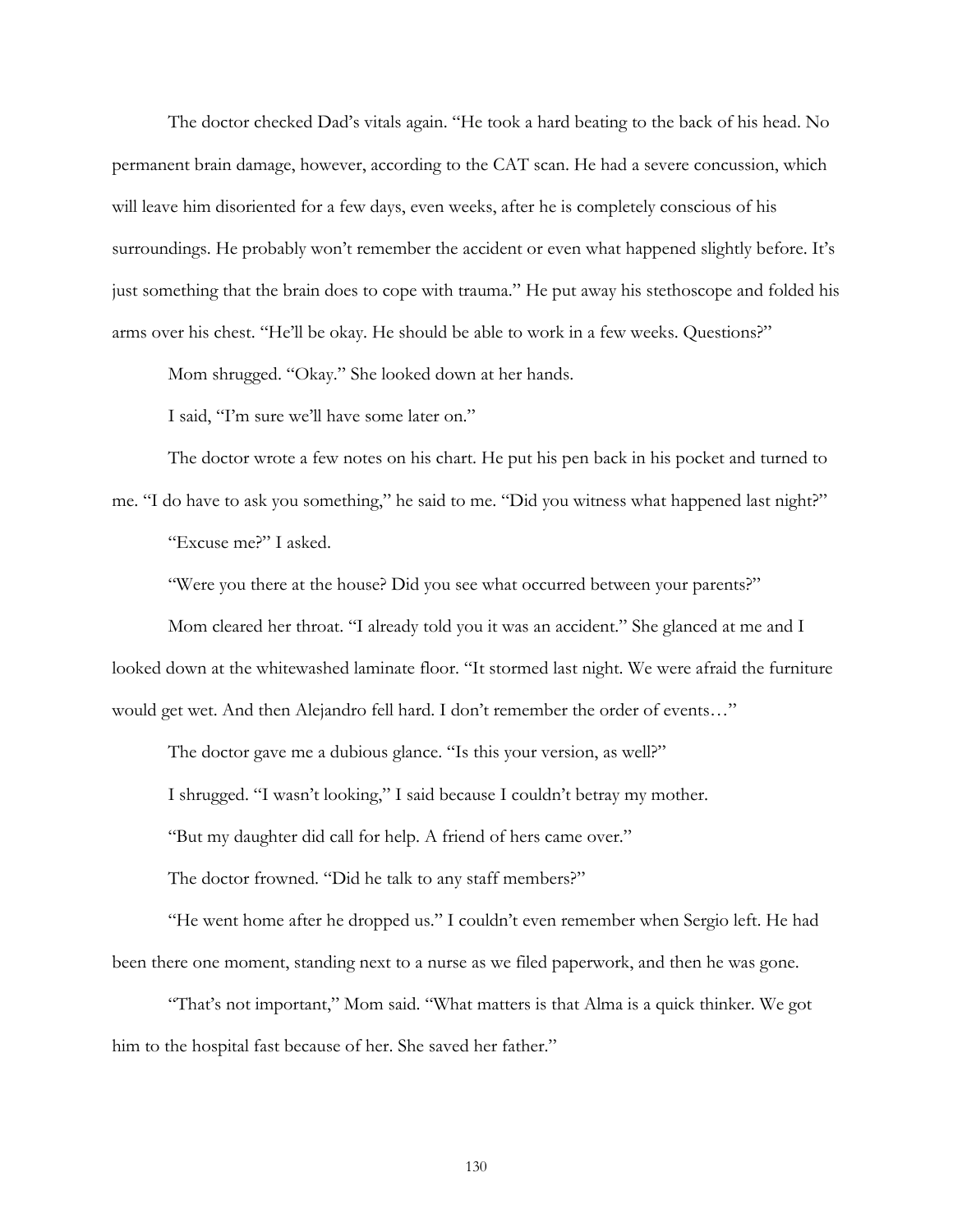The young doctor clucked his tongue. "You don't have to be defensive, ma'am. Sometimes we have domestic disputes—violent encounters between couples—which we need to report."

Raquel, who had been sitting silently next to the window, snickered. "Does my mother look violent to you?"

The irony in her voice didn't go unnoticed to me, but the doctor seemed to take her words as a final verdict. Mom *didn't* look as if she were capable of hurting anybody.

The doctor said that Dad needed plenty of rest, and then he excused himself from the room.

Later that morning, Mom took us to a nearby school bus stop and talked to the driver so that he'd drop us off at Raquel's middle school. Squeezed into a row of pubescent teenagers, I tried to talk to Raquel about how she felt that morning. She wouldn't even look at me. When we got off, Raquel pushed herself through the crowd, skipping ahead as if I were stalking her. She disappeared quickly. I called out her name, running in circles without a sense of direction, and then I caught sight of her crossing the main road in front of the school en route to a café shop across the street. I had to run to catch-up. Raquel stopped next to a black coupe car and a guy opened the passenger door. I recognized Jose from a party. The driver looked older, maybe nineteen, slim and pale.

Jose kissed Raquel on the mouth, right there in plain sight of everyone.

"Hey," I said. "Don't touch her."

Jose shot me a menacing look, and Raquel told him to hurry into the car.

 I probably looked like a mad woman but I wouldn't allow her to leave with them. I stepped around the front of the car, and Raquel stuck one leg inside.

"Step back," I said.

"You can't stop me."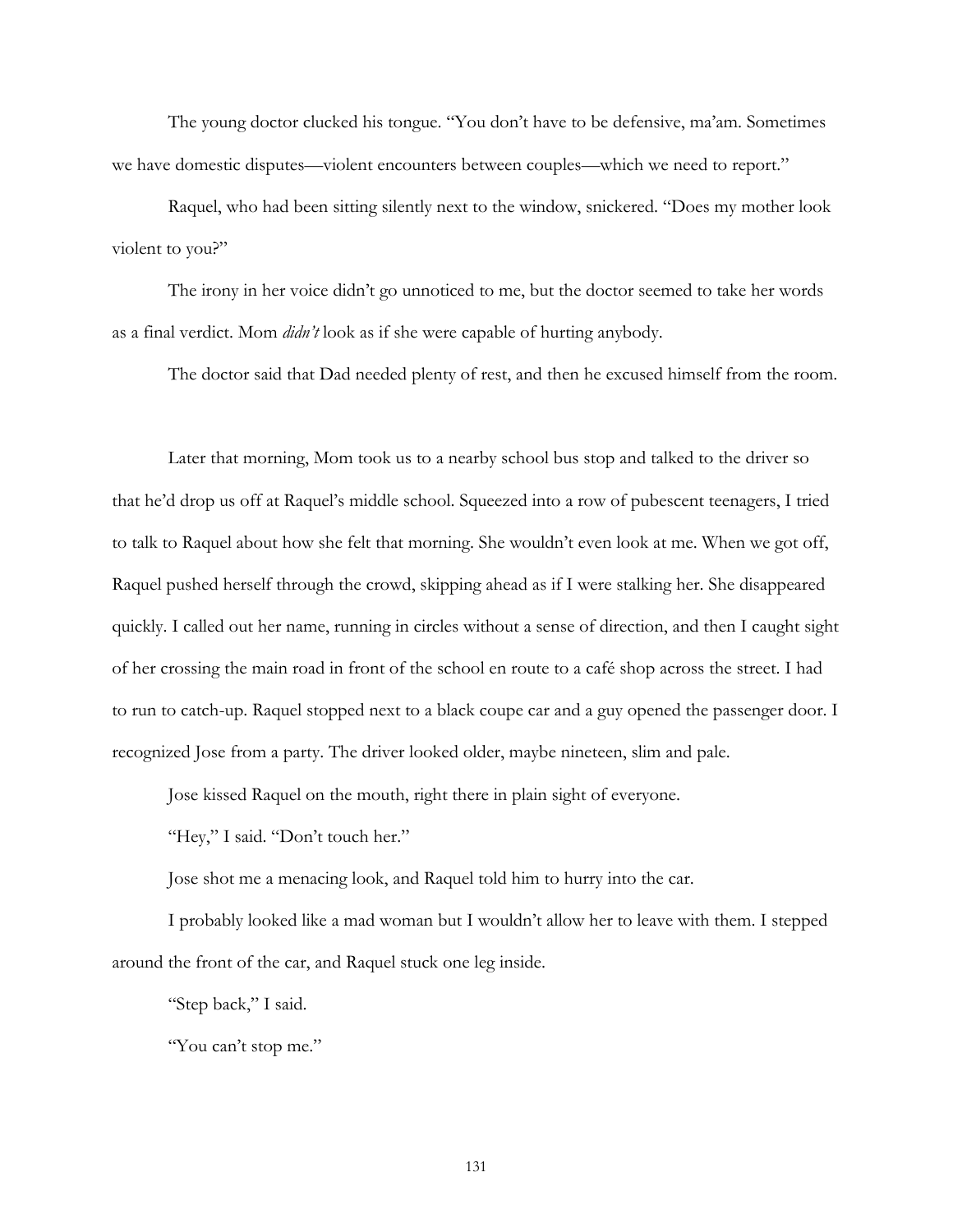I wasn't the type of person to make a public display. A few students dressed in uniforms stopped to watch us. I didn't want a fight. There was already too much chaos in my family.

I told the boy driving, "Leave before I scream."

The boy looked nervous, and he started the car.

"Turn off the car, Tito" Jose said.

"It's not worth it," Tito said. "The girl is going to blow."

Jose grabbed Raquel's waist. They kissed again. The kids around us were shouted their encouragement. I lost my patience, and I grabbed my sister's arm and tore them apart. Raquel resisted me, slapping my hands and elbowing my stomach.

Tito shifted into gear, saying, "Holy shit, man. I'm leaving." Tito pulled out before Jose had both legs inside of the car.

Jose shouted, "Motherfucker." The car's momentum forced him to jump in.

I pinned Raquel against the café menu sign. She kicked my shin hard, but I hugged her back.

"Get off me," she shouted.

"If you quit squirming, I'll let you go."

Raquel stopped. Seconds later, the crowd dissipated because there was no action. After Tito's car was out of sight, I walked her by the arm to her classroom, and I waited for her to sit down at her desk.

Raquel folded her arms over her chest. "So, was that guy from last night your other boyfriend?"

"Sergio? No. He's just someone I know."

She rolled her eyes. "Well, I hope Mom and Dad throw you out."

I backed away from her. "You don't mean that."

"Yes, I do. God willing."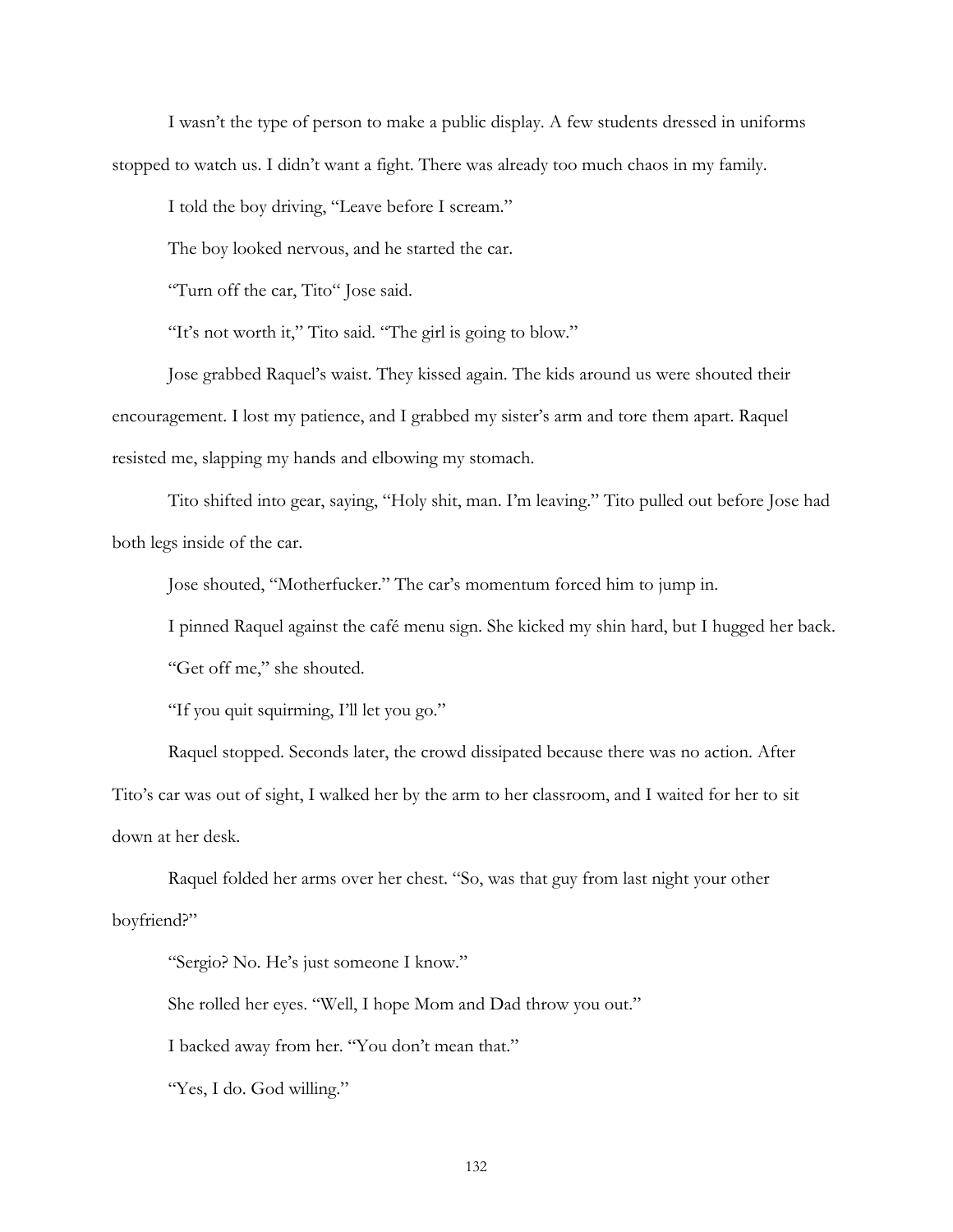I ran out of the classroom, panting. I felt as wounded as when Mom had called me a whore. My sister had wanted me to be her alibi last night. Now, she didn't care what happened to me. The coldness and distance growing inside of her was palpable. She blamed me for our family's problems. Her turning against me hurt more than my father's blows.

Lost in the crowd of students, I hurried down the bubblegum splattered walkway and crossed the street without looking both ways. A car screeched to a halt in front of me. The man honked, and I raised my hand in an apology. My head pulsed as I reached the other side. A bell rang in the school, causing the students to abandon their conversation and hurry inside. I was headed the opposite way. By the café, I found a telephone booth and dialed a taxicab. I needed to get my thoughts together.

The taxi driver dropped me off at the entrance to the Refuge.

Walking down the unmarked road, I felt something inside of me becoming vastly aware of the history around me. I trailed along slowly, allowing the wind to tousle my hair. On both sides of the road, past the chain-link fences, there stretched before me a different land unlike the terrain of most of the island. This place wasn't overflowing with tropical fruits, canopies of trees, birds and reptilians. Here was a barren land once used for grazing and agriculture. After centuries of hard work, the land had been abandoned. Under wildlife rescue management, the two thousand acres of grassland and scrub were being restored, cultivated by people like Paul. I didn't know much about it until my teacher had brought us here on a field trip and I had crossed paths with Paul. The land was easily overlooked, Paul had said, because to the naked eye it was a sad reminder of our past instead of the future, of what could happen if we restored it. The most memorable feature was seeing cactus trees sprouting up everywhere as if we had escaped to a far away land.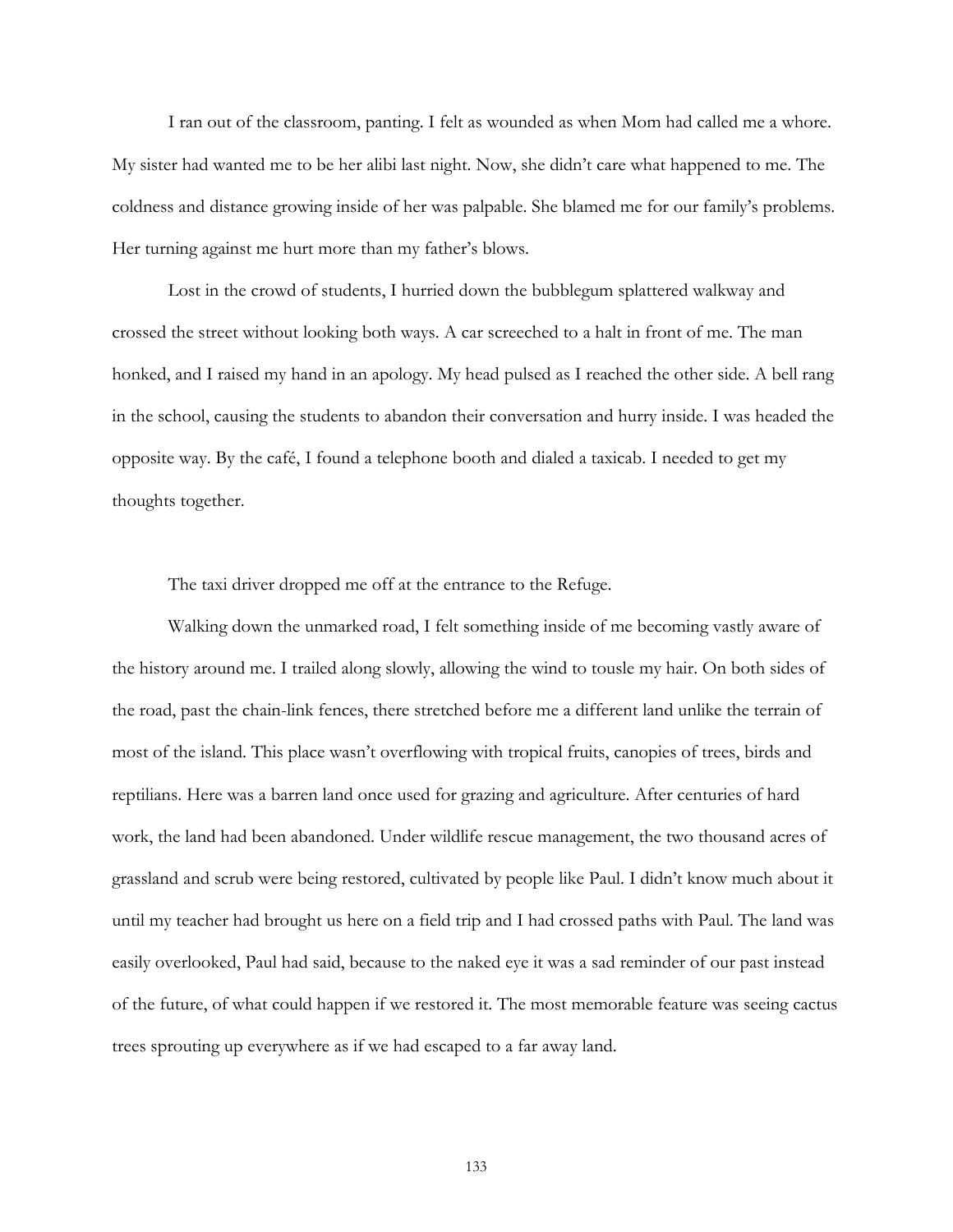But we hadn't traveled anywhere. We were still on the island. And in my pocket, I carried the four bills he had given me. They were satisfying another lust, something budding deep within me like a buccaneer wandering the seas in search of another man's gold. As I marched under the beating sun, I understood my parent's fear then: the more that I accepted, the more that I'd want. One day, I'd be labeled a whore like those girls from the ghettos. I wondered what it would be like if I ended up seducing strangers in cars, dancing to an exotic sound in an unfamiliar room, and then, later on, banging my head on a wall for not having a warm body waiting for me at home. I couldn't do that to myself.

I wound up on the hiking trail and found Paul off the dirt path, squatting in front of a shrub. He lifted a leaf and examined the spidery underside, smelled it and then wrote something down in a pocket notebook. He dug his fingers into the dry soil. No one noticed him out here, prodding the earth, smelling endangered plants, trying to bring back to life what others had destroyed.

Paul looked at my shadow. He clapped dirt off his gloves and then removed them one at a time. He squinted at the sun as he stepped around a bush. He could've walked or stomped over them with his boots. He didn't. He moved cautiously around them, and I felt ashamed for using this place as our meeting ground.

"How long have you been standing there?" he asked.

"You left me at the restaurant. I was by the side of the road"

"My wife was waiting at the casino."

"I walked home!"

He wiped his forehead with his ungloved hand. "I'm sorry."

"You abandoned me." There. I said it.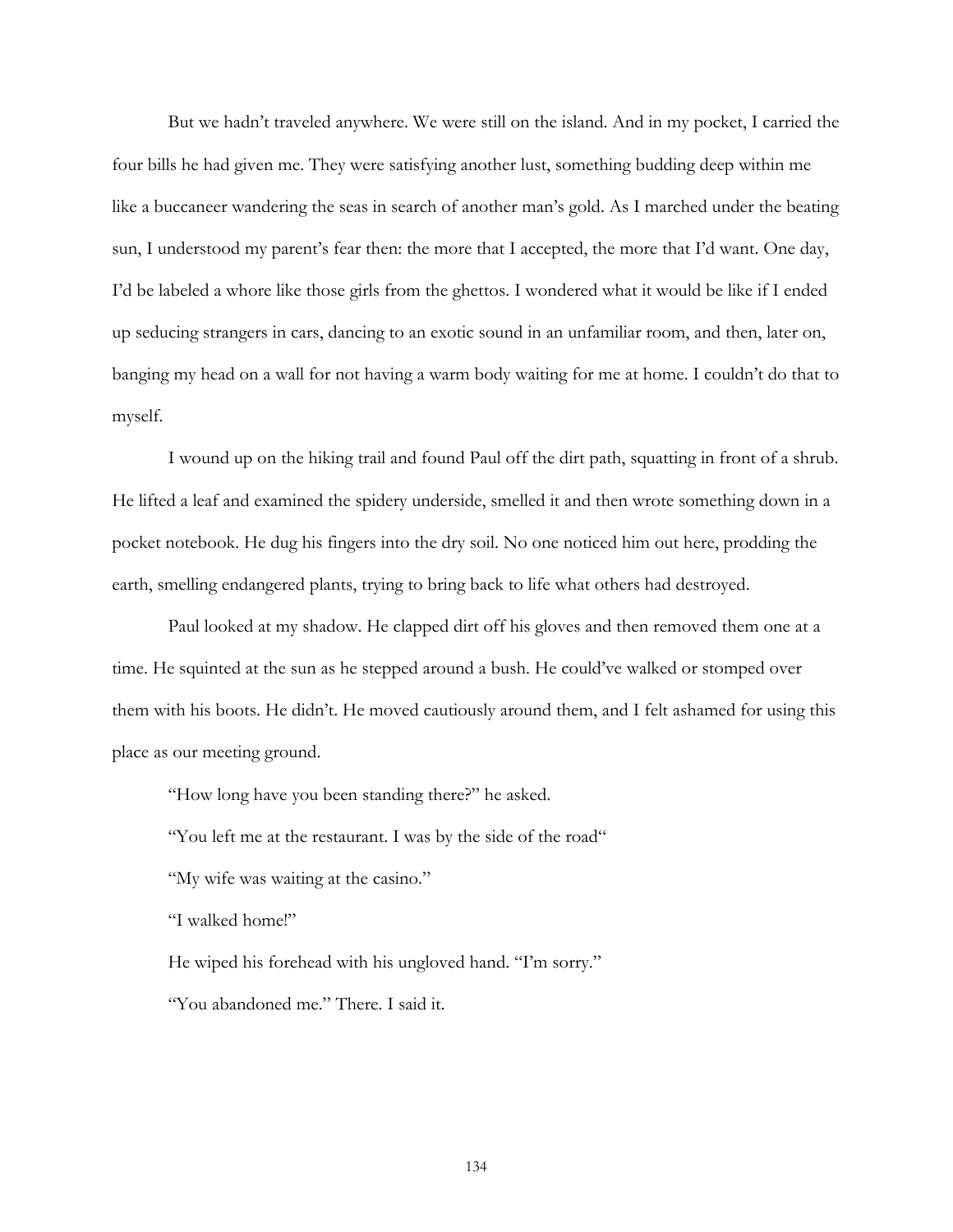Paul stuck his gloves in his back pocket. He rubbed his chin with his forefinger, lingering for a long time before saying, "You'll forget about me soon, kid. In a few years when I turn fifty, you'll find someone younger with far less problems. And then you'll leave."

"How can you know the future?"

 He looked at me hard. His jaw tightened. "Okay. Promise that you'll stay with me, and I'll leave her for good. But you've got to commit, too."

He had disposed of the pillow talk that he used when we slept in hotel rooms. He was serious, and I was scared. The weight of what he was asking came crashing down on me as if a stone had been dropped into my stomach.

"You can't leave her," I said. "You said so when we met."

He came closer to me, then, and curled a finger around my hair like he did in bed.

I turned away from him and stomped across the tall grass, following the wet dirt path. Too late, I realized that I was headed the wrong way. I should've been walking towards the office instead of the old barn house. Paul followed me at a distance. He kept asking me to stop. When I reached the fence and had nowhere else to walk, I ran, turning left then right without thinking, and, finally, we reached the barn house with the windmill, once a home to the people who owned this land. I was stilled by the memories. That's where I had first come into contact with Paul. He had been sitting on a wooden bench, eating a mango, writing down his notes. My teacher had introduced himself first, and Paul offered him a sticky hand to shake. My classmates had laughed, but I thought it was disgusting, and I told him so later on when we finished the tour. He had whispered in my ear, "You're beautiful, you know? Come by sometime," and then he had slipped his business card into my hand.

Thunder exploded in the skies. I wanted to hide inside of the barn, crawl on my hands and knees until the storm passed.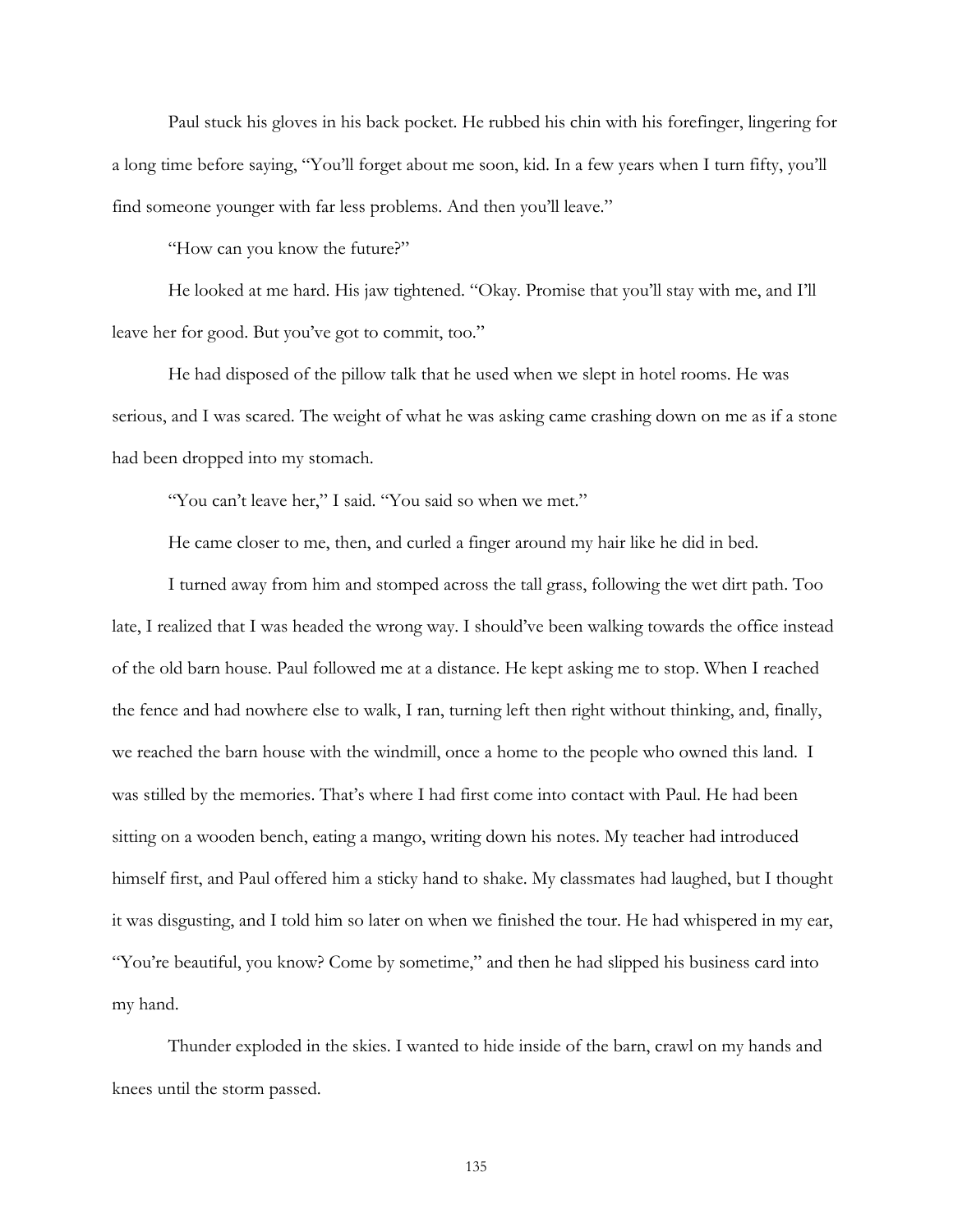Paul grabbed my hand. "Your father still wants you out? Is that why you're here?"

"No," I said, pacing back and forth. "Yes, maybe he does. But that's not why I came. I don't know who else to turn to, Paul. Dad's in the hospital. My parents got into a fight last night, Mom knocked him down. Now he's in the hospital, and my sister blames me for it."

"It's not your fault."

"I know." I stopped moving and allowed his hug. I wanted to believe him. His shirt smelled earthy, soothing. I felt his thrashing heart against mine. For a moment, I imagined we could stay this way for a whole day. Perhaps he could leave his wife and move us into a new house. But then thunder broke in the distance again.

Paul said, "You should head home, kid."

When he uttered the word, *Home*, I realized that we'd never share a place together. My home was still under my parents' roof. That lofty dream he had offered me resided in his head, buried beneath the folds of his brain. We couldn't stay together unless we were willing to break the spirits of those we loved.

My parent's house was silent and dark when I returned.

My sister, wearing a crème-colored veil, placed votive candles on top of the piano before a framed-photo of Mary that hung on the wall. She held a black-beaded rosary in her hand.

"Come sit with me," she said, and I did.

Her lips shivered as she prayed. Candle flames danced over the piano. I strained my eyes to read the clock; I didn't dare disturb her prayer.

For years, I had refused to join Mom and Raquel's church-hopping. A few years back, Raquel found a Presbyterian church she liked and when they returned home from morning worship, she asked Mom if she could convert. Mom said, "You've already been baptized, baby girl. We can go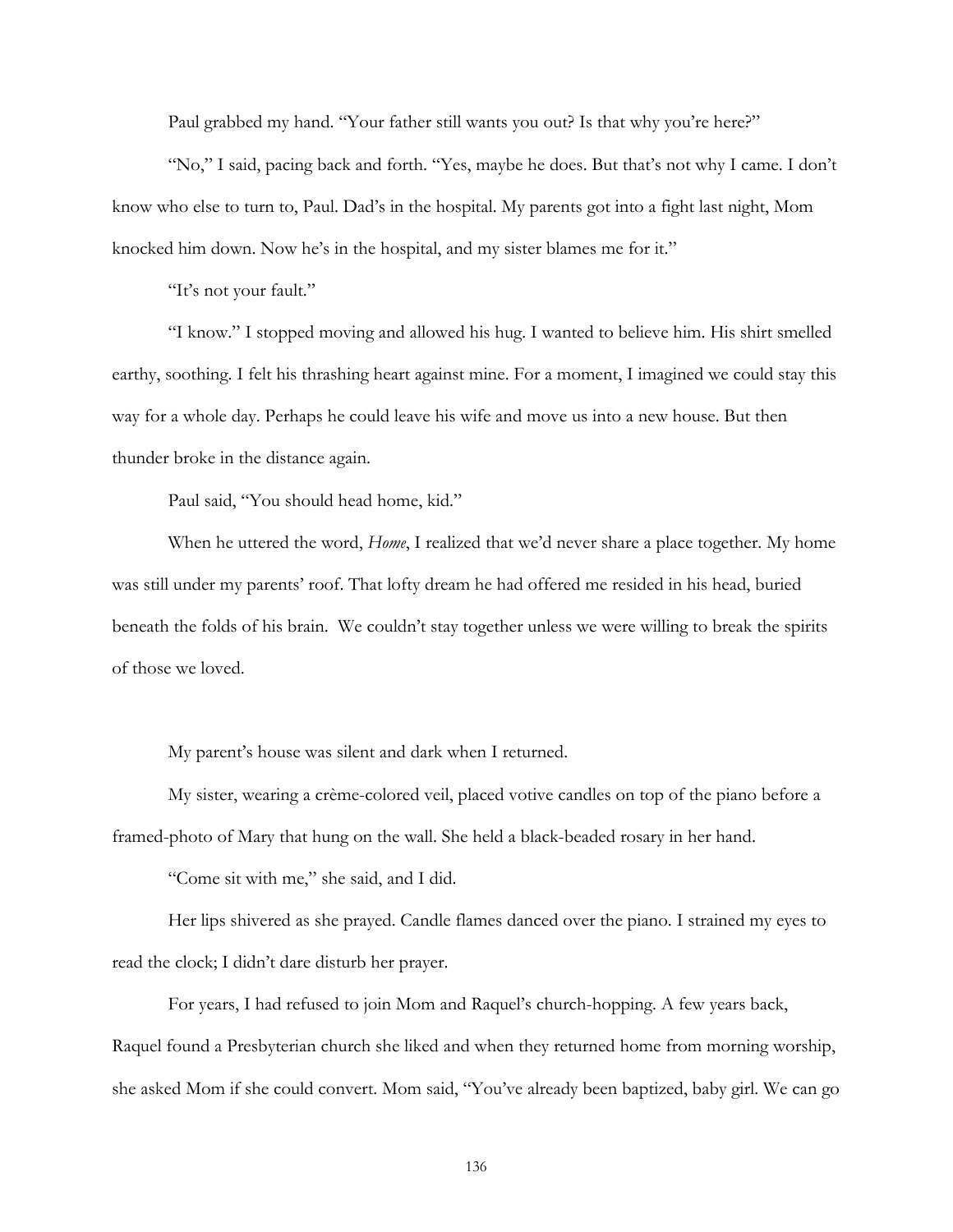as often as you like to any church. But until you are of age, no second baptisms." I had to do dishes as a punishment for not going to church. Later that day, Raquel asked for my advice. "I can't make friends if Mom doesn't settle on a place of worship," she said. "People expect you to stick around before they allow their kids to hang out with you." I was the least likely person to give spiritual advice. I asked a sensible question. "Can you see yourself going to this church all by yourself?" Raquel shook her head. She asked if I'd be willing to tag along. "You don't have to participate," she said. My chest ached when I said for the first time, "Sorry, I don't believe." She faced the wall, shoulders hunched, her sadness like a Mexican *reboso* draped over her back. For weeks after our conversation, I wanted her to ask me again. I would force myself to change my response. Months later, when they returned from their church-trip one morning, Raquel told Mom she'd lost her hope of grounding herself in any religion. Mom squeezed Raquel's shoulders. "Salvation comes through many means." Raquel stood there with her arms limp and eyes wide open as she stared at me over Mom's shoulder. I knew she hadn't forgiven me.

My back ached from sitting on a backless bench. I rotated my neck until a vertebrae popped. Not wanting to be noticed, I snaked my legs around the side and lifted myself to stand.

"You don't think prayer makes a difference." Raquel curved an eyebrow upward. "It's your soul that's at risk, your eternal salvation."

"Not the salvation speech again, please." I couldn't stand to quarrel about it.

"Beg forgiveness and it will be granted."

I snapped. "Pray, pray, pray. The truth is that no god will hear you. You don't have a drop of sainthood in your blood, either." I ran across the living room and flipped on light switches. The darkness made me feel like I'd go crazy. Even the ceiling fan came on. I shut my eyes and tried hard to picture a god, male or female, frowning or turning his or her head away from me. Nothing came to me. My eyes stung because of the bright lights.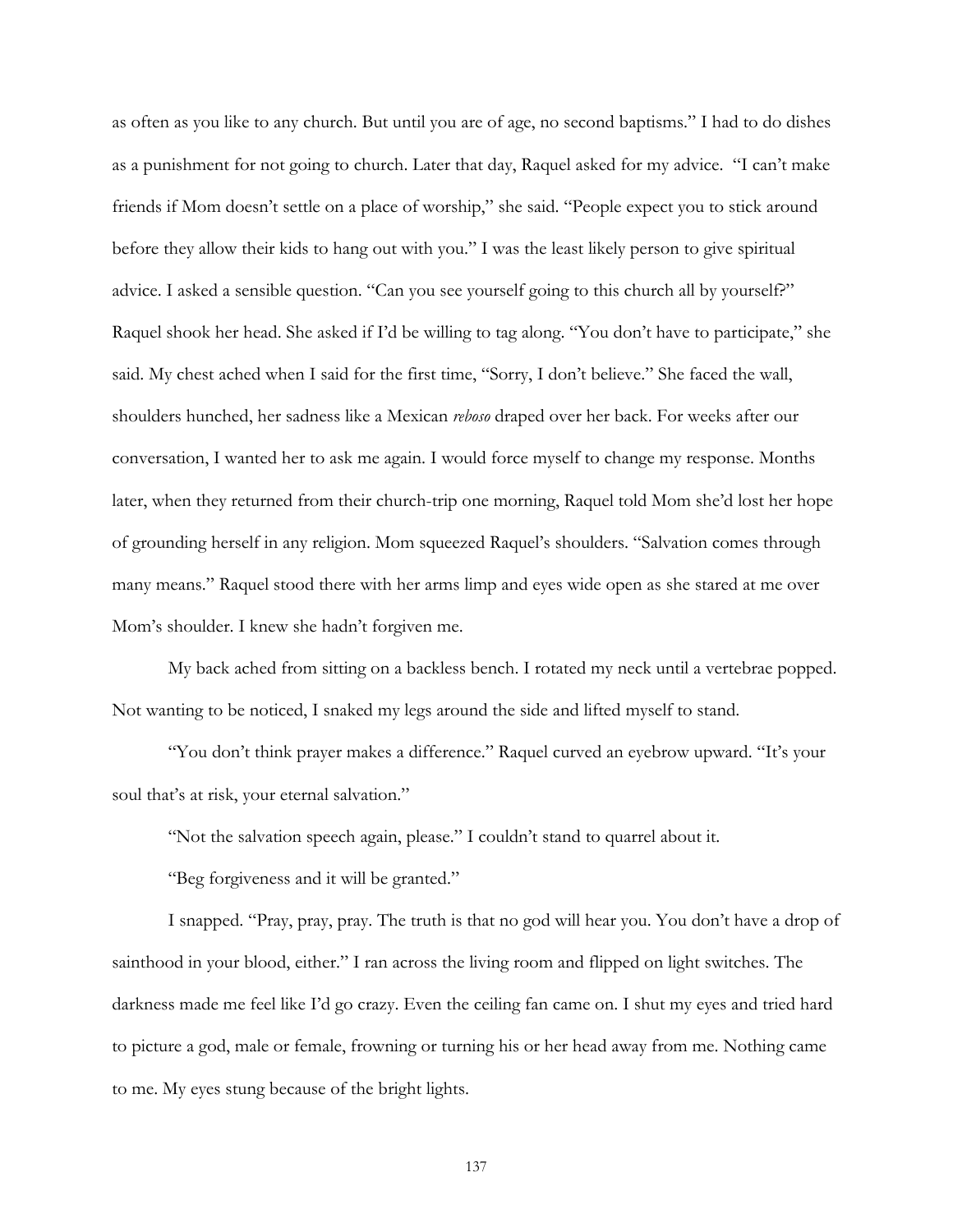Raquel shook her head. "You really don't believe?"

"Dad's in the hospital because of Mom," I said.

Raquel rose and strutted past me as if she were a thirty-year-old woman who could do whatever she pleased in life. She walked out the front door without looking back at me. I asked her to stop. I threatened to call Mom and tell her what was going on. But my sister went past me as if I didn't exist anymore. In a matter of seconds, she was gone.

The phone rang later that night and it was Mom. "They're releasing your father tomorrow afternoon." She sounded exasperated. "Where is your sister? How come you didn't come back to the hospital tonight?"

"I have homework to finish," I lied.

Mom sighed. "Ask her to call me when she gets home."

I hung up.

The living room ceiling fan creaked. I shuffled towards the kitchen and faced the Virgin on the wall. Her eyes followed me. At one point in my life, I wanted to wake-up in the middle of the night and rip her out of the wall. Back then, I held her responsible for being a chaste role model, an impossible goal for any girl to follow. Those were the years when I lay in bed, discovering my own body, fantasizing about some boy's tanned arms and dark eyes, dancing a *bolero* with him at a school dance, and then my hands washed over my body and found a spot of pleasure and I massaged and stroked and then a part of me separated and floated into this intense, breathless trance. I did it often and wanted more. One day my mother caught me in the bathroom—I forgot to lock the door. When she saw my fingers below my navel, she screamed and covered her eyes, said a Holy Mary. She said, "Pray for forgiveness." I didn't move so she yanked me out of the water, wrapped me in a towel, and forced me down on my knees where she prayed to God to help cleanse my body of sins.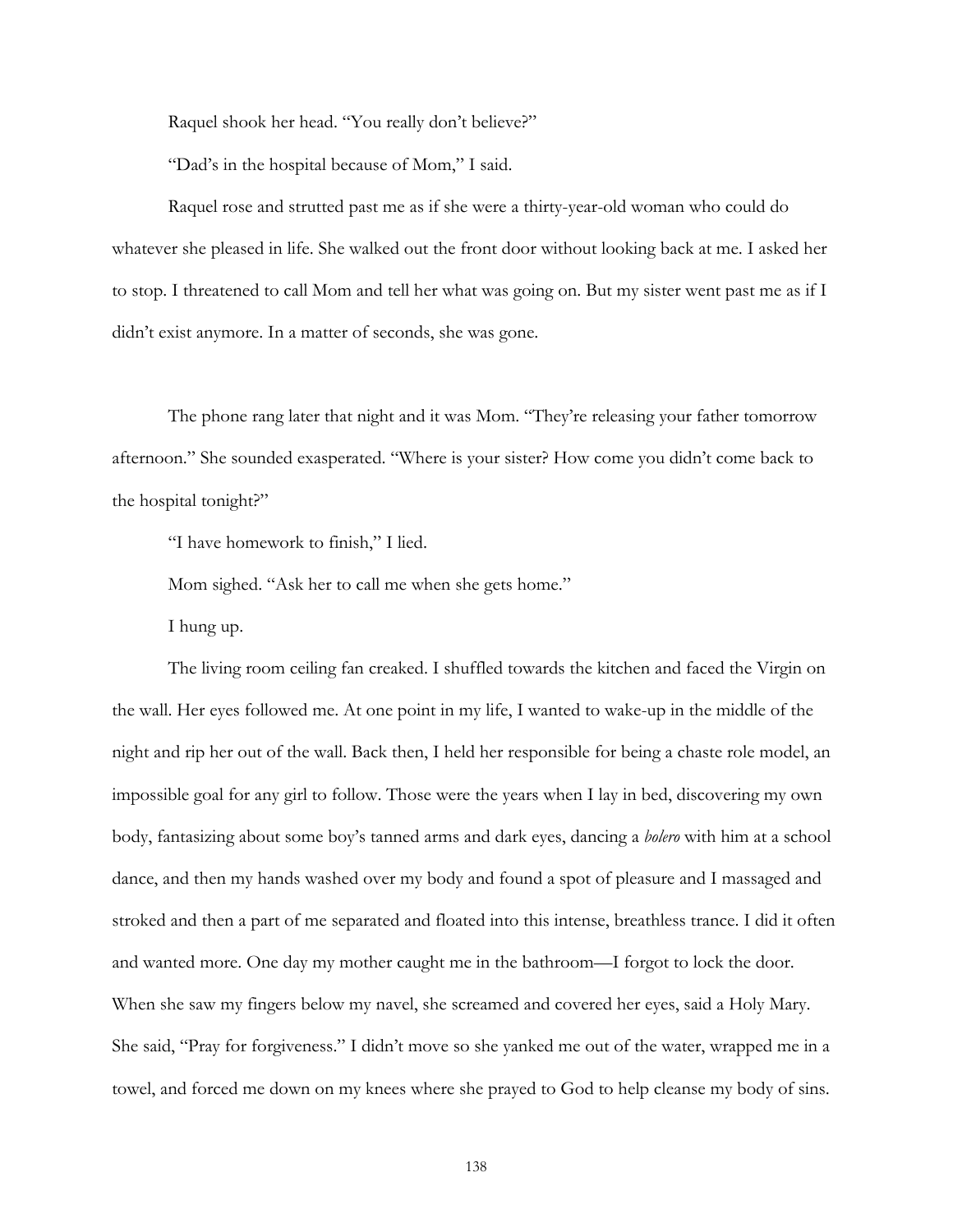Afterwards, she lighted a candle to the Virgin and said that I needed to learn self-restraint. The Virgin was chosen because of her virtues. For a week, Mom had me wear socks on my hands and she tied my wrists in a loose rope, which she checked every morning. I wriggled out without breaking it, and then put the socks back on and re-tied the string with my teeth. At midnight when the house was silent, I sat in front of Mary feeling a different kind of guilt. I wanted something that my mother prohibited so I took it behind her back. Years later, chatting with school friends in the cafeteria, one boy joked about jerking off, the way he visualized a blonde woman with huge tits spreading her legs to him as she said, *Come*. My friends laughed, and one of them asked me to share. I lied that I'd never done such a thing. One pimply boy said, "You are a saint, Alma Celeste." Back home my resentment towards the Virgin waned. She must've struggled with the pious image all of her life. Even after death, she couldn't shake it off.

Standing back, I bowed my head to the Virgin, and then I picked up the phone and dialed Paul's number. It rang six times before the answer machine came on.

A woman's soft voice interrupted. "Who is this?" Her voice had a sort of sing-song to it and I couldn't help liking her as if she were a friend's mother or an aunt.

 I scrambled for words. "This is Gloria from the Wildlife Refuge," I said, finally, in the office clerk's mangled English.

Paul's wife was quiet for a long time. "Do you need to speak to Paul? It's rather late."

"It's urgent."

Paul came on the line. "What's wrong, Gloria?"

I was relieved. "I'm home alone."

 The line went silent. I was flabbergasted that he hung up on me. A minute later, the phone rang and it was him. In the background, a record played a scratchy tune, a cello and a violin. He turned up the music and lowered his voice.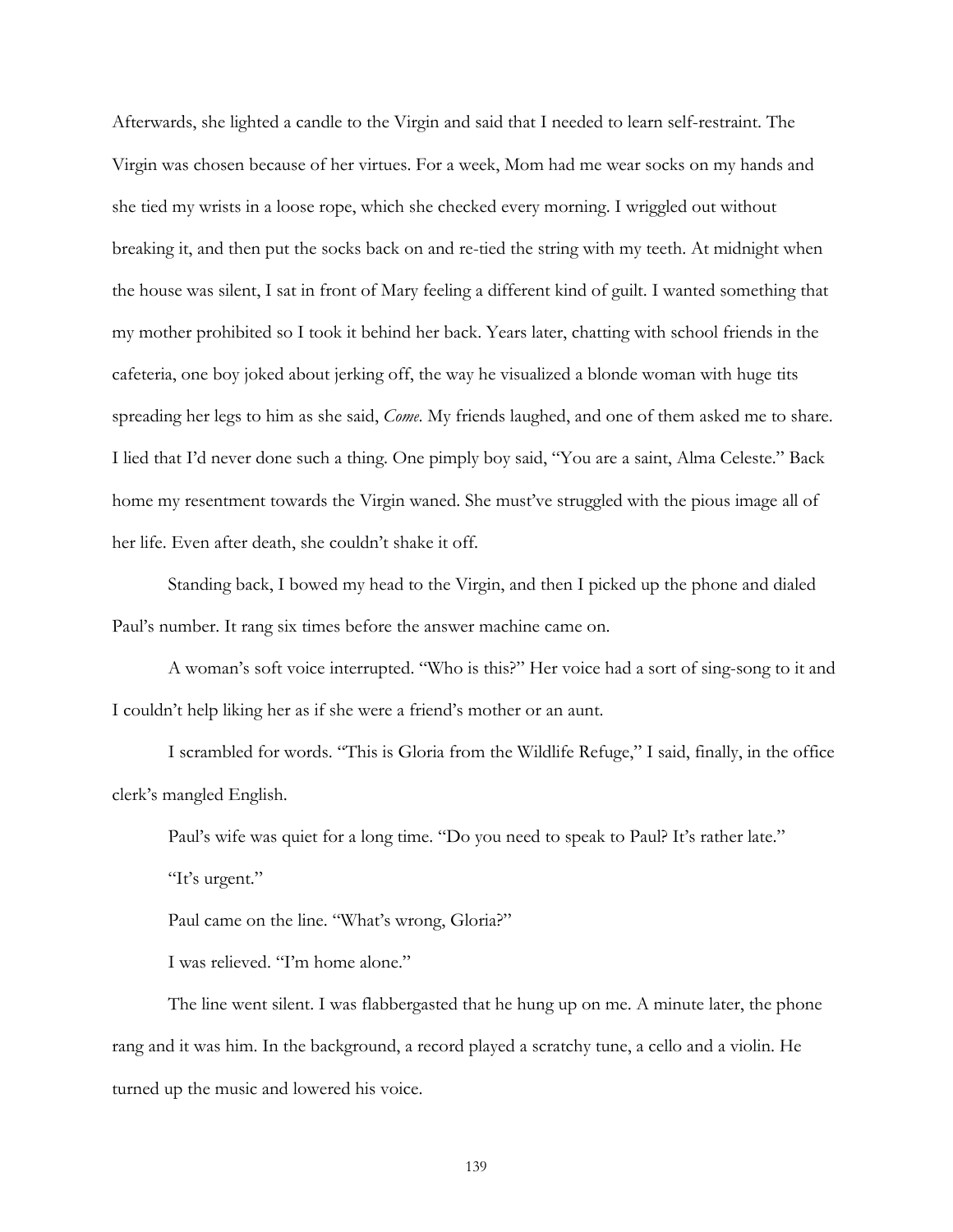"You can't be calling here at this time," he said.

"They're still in the hospital."

"Jesus." He breathed hard. "Even your sister?"

 "I think she went to her boyfriend's. She's mad at me for not letting her skip school this morning. Paul, I need you more than ever. Please, come over."

"Give me fifteen minutes." He hung up before I could respond.

In the waiting period, I took a brief shower, mopped the bathroom floor, and applied gloss to my lips and gel to my hair. I munched on the doughnuts Mom prepared the night before and drank a tall glass of milk. In a hurry, I fixed my bed and threw the dirty clothes scattered about the floor into the hamper. I flipped on light switches in the living room and paced the floor. He arrived in exactly twenty minutes wearing grey sweatpants, a navy blue shirt that said University of Colorado, a cap and sneakers. I could've mistaken him for a thief if I wasn't expecting his visit. We hugged awkwardly, and then I pulled him inside the house and bolted the front door.

"Are you hungry?" I wanted to cook him dinner.

He wiped his hands on his sweatpants. "We already ate."

The way he said 'we' made me cringe. Even after our lavish restaurants dinners, he had said that he always ate a meal with his wife. I dreaded the possibility that he looked forward to those intimate moments between them and to the lukewarm plate waiting for him on the table while the memories of his fucking another woman on a borrowed bed grew distant.

As we sat on the sofa, I caught sight of the Virgin's eyes looming over us. We couldn't make love on the sofa. Those eyes frightened me.

Paul took my hand. "I missed you."

"Don't." It felt wrong to talk as if we had a future together.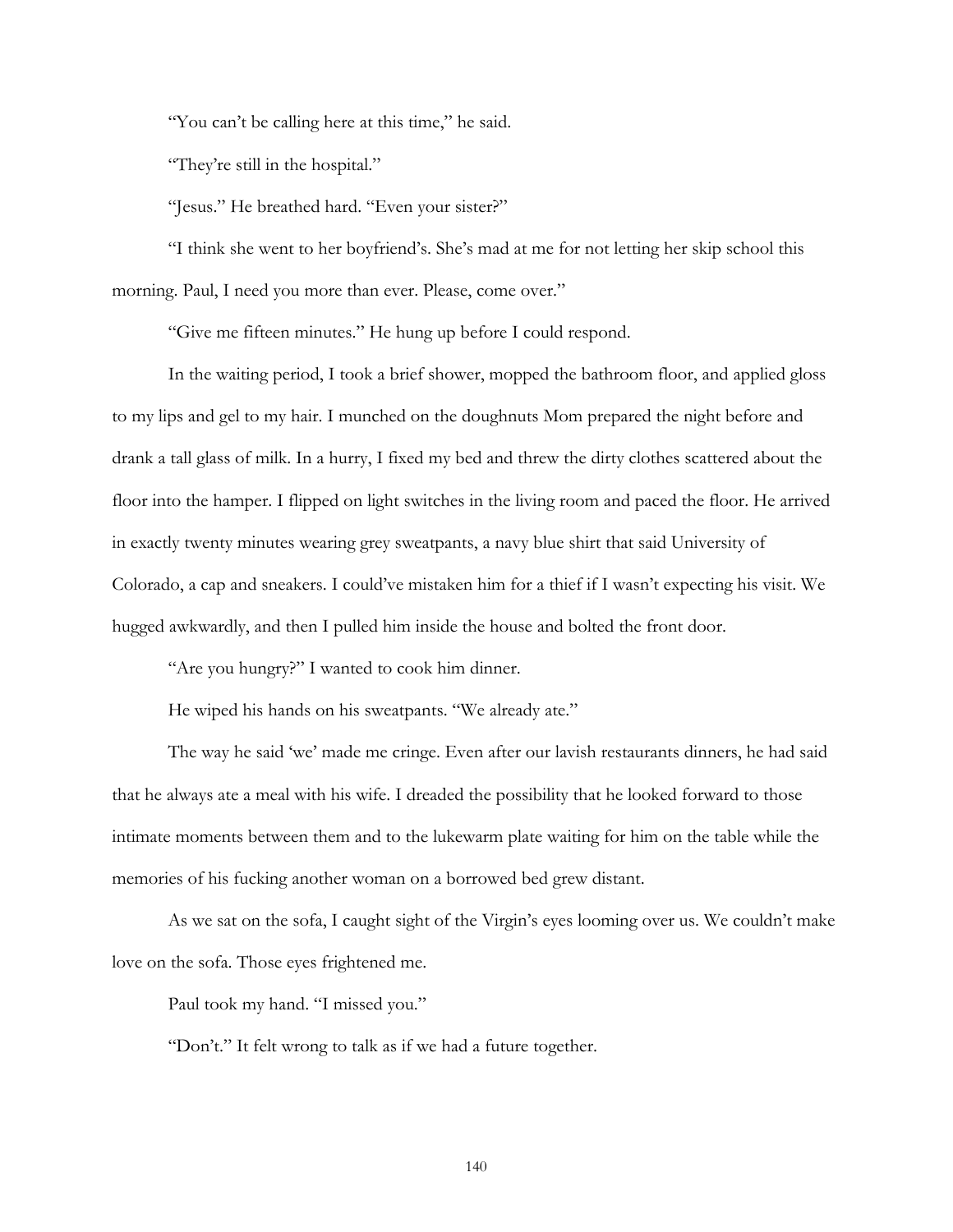I could understand his infidelity if he and his wife fought like my parents or started a relationship on the fly like my sister did. But the way he described how they met on campus while he researched information at the school library and she helped him hunt for an article on microfilm, how he asked her out to a casual lunch and she smoked menthol cigarettes and threw her head back whenever she laughed at his corny jokes, how he stroked her knee once and she pursed his lips and invited him over for dinner at her apartment the next week, how could he call our fucking reasonable when it sounded to me that they had a normal relationship? He had once said that she had abandoned their marital bed and stopped his sexual advances.

A question squeezed the air out of my lungs. "I have to ask you something. Were there others before me?"

"Let's not talk about the past." He stroked the back of my hand.

"Did you cheat on her before me?"

He rubbed his chin. "Why do you want to know these things now?"

"You've talked of a future. We can't have one if we don't know of the past."

Paul sighed. "My wife wanted me to have an affair because she slept with her ex-boyfriend a year after we got married. One night she invited a friend of hers over for dinner. After we finished our dessert, my wife suggested that we take advantage of the situation because she couldn't possibly imagine me sleeping with a woman who she didn't know, and then she drove to the store to shop for new bed sheets. I remember the woman being pretty but I couldn't touch her that night."

I felt nauseated. "Did you ever?"

He shrugged. "Five or six times later that year."

"Were there others?"

"A handful, but you're not like them."

"Picked up off the street?"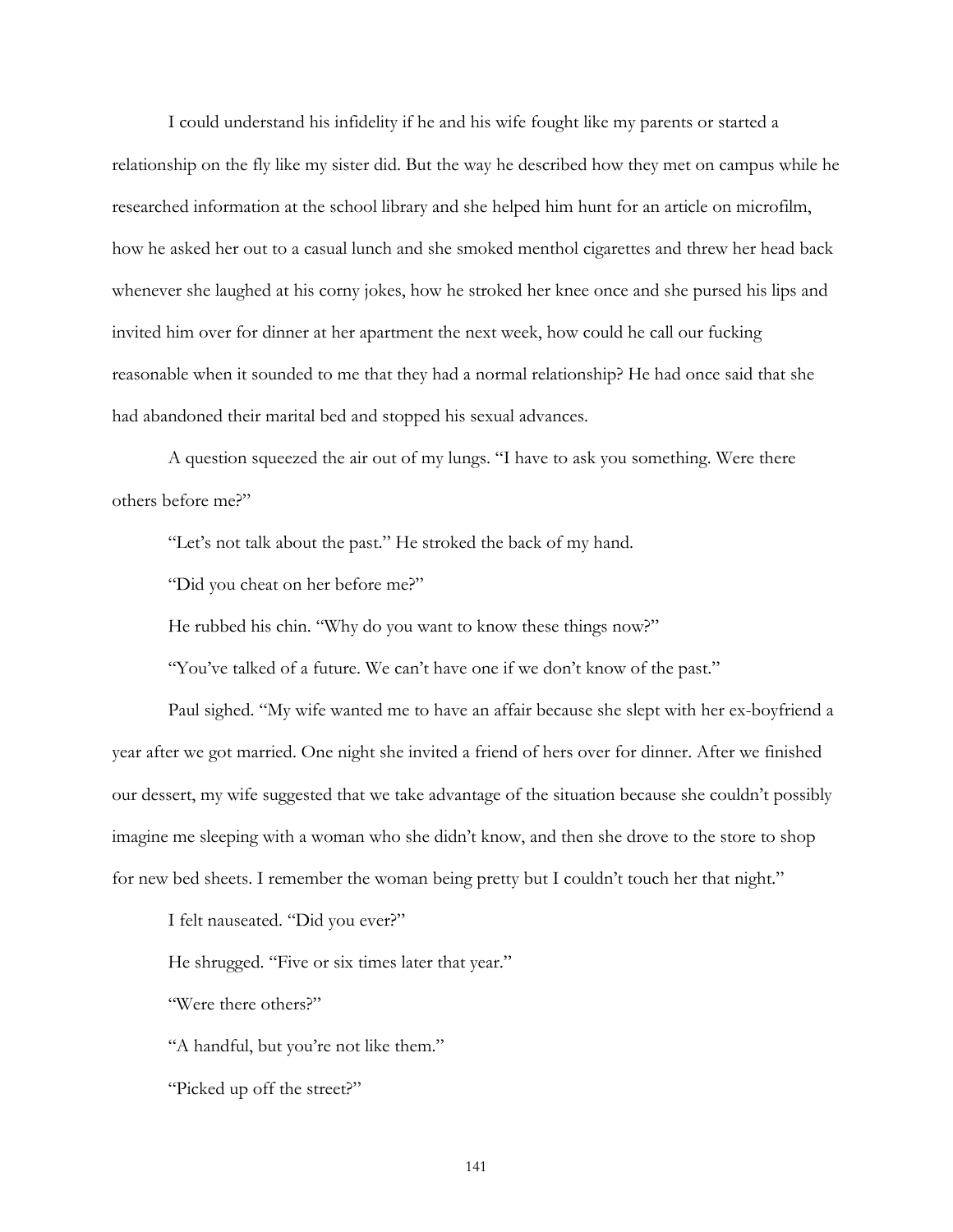He wouldn't answer me and when I asked again, he kissed my lips hard. I pressed his shoulders against the sofa and we licked each other's lips. He tore off my bra and touched my breasts as if he had never felt a pair before. Careful and not overzealous, he squeezed them. Naked in front of him, I wanted to do it fast or not at all because I couldn't shake off the image of longlegged prostitutes baring their crotches to him. He lowered his sweatpants. I inched down to lick his earlobe, but the Virgin's eyes were hovering over the couch. Even when I shut my eyes, her eyes zigzagged behind my eyelids. I made a sound that sounded like a puppy's yelp.

"What's wrong?" Paul asked.

I pointed at the Virgin.

"I thought you didn't believe," Paul said.

We walked to the bedroom and closed the door on those eyes tracing our doings. We tried again from the beginning, but he couldn't get it in. He spat on his hand and rubbed himself furiously for a minute until it hardened.

Mary's eyes reappeared. I must've lost track of time because the next thing that happened was that he asked, "Are you ready?" before grunting. Warmth spread inside of me. I looked down at his puffed cheeks. It was over. I banged my fist on the mattress and rolled off him. Our love felt cheap.

I wanted him gone. "Leave," I said.

And then the front door opened and shut. My heart pulsed hard with uneven beats.

Paul covered his head with the bed sheet. "You said nobody was coming home tonight."

Footsteps moved about the house. The clicking of heels sounded like the devil had finally caught up to me. I wanted to jump out the window and disappear into the dark night. What had I done? Paul couldn't protect me. I shouldn't have invited him over. I couldn't think straight anymore. I hadn't had a clear moment ever since I met him two months ago at the Wildlife Refuge. Ever

142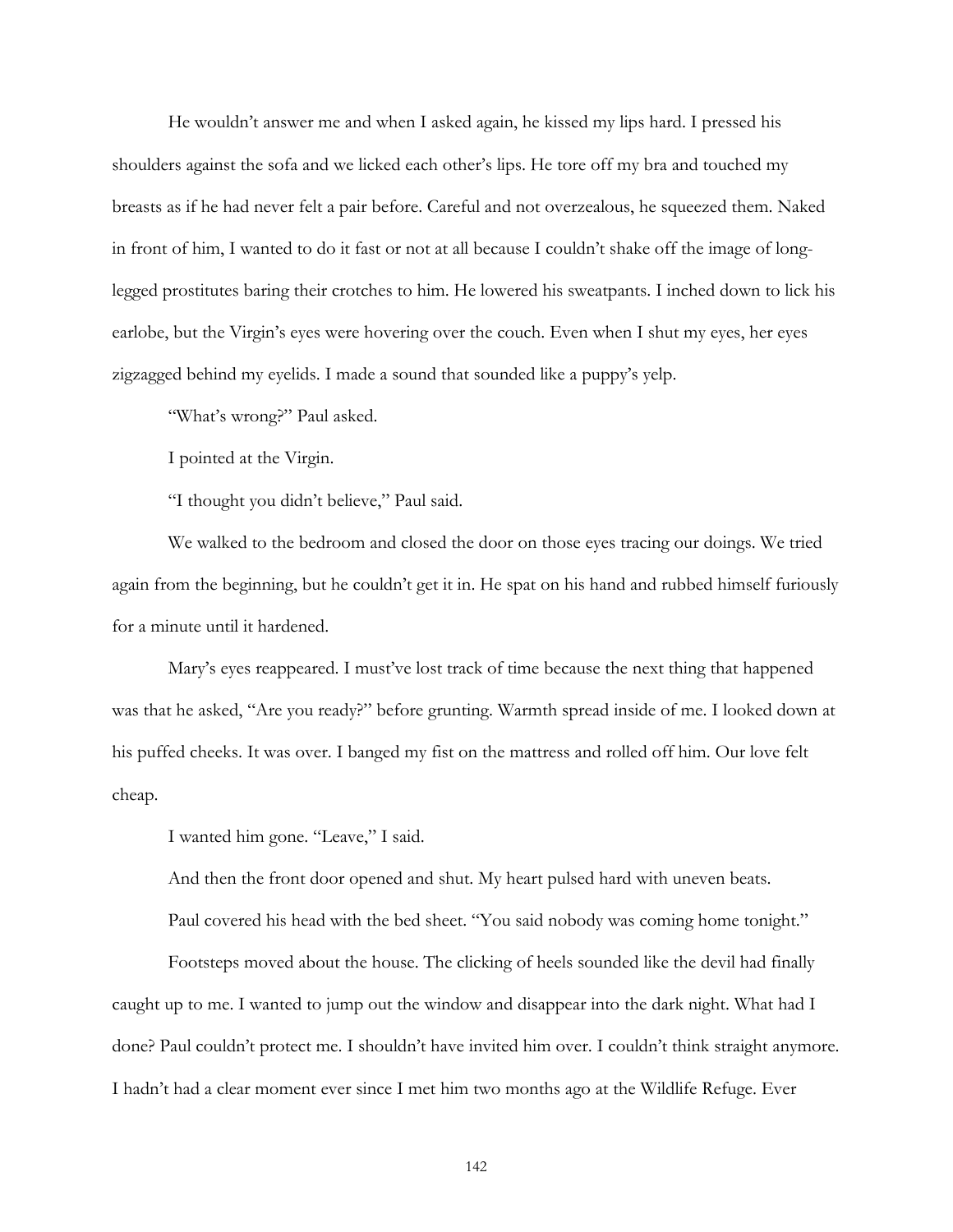since, he had slithered into my blood as dangerous as a poison, an addiction. Tearing him out of me was the hardest thing for me to do. I wanted him every day a little more.

Someone opened Raquel's bedroom door.

Paul was shaking under the sheets. I told him to hide in the closet. He slipped out of the bed and tiptoed his way across my room. The moon's glare made his naked back look bluish white. Gently, he closed the closet's double-doors.

My bedroom door opened. My heart stopped. I sat up straight, trembling inside. Mom stood in the doorway, still as a picture, holding my bra at arm's length. She strolled to the bed, hands on her hips. She bent down over me and smelled my sheets.

"Did you bring that man into my house?" she asked.

Terrified, I said, "I'm so sorry, Mom."

"You're a slut." Mom sharply turned away. Over her shoulder, she said, "This will not happen again under my roof." She walked out and left me sitting on the tousled bed.

I cried hard for the first time since she'd found out.

Much later that night when all of the lights were turned off, Paul slid out of the closet. We slept together that night. There was no turning back, and he knew he was partly accountable.

"They'll kick me out," I said, feeling numb and distant.

Paul stroked my hair as he hummed a made-up lullaby. "Sleep, my baby. Sleep. Don't you worry. I will make it all better."

I slumbered off. In my sleep, I drifted in and out of nightmares. The Virgin's beady eye followed me into both worlds—awake and asleep. When the morning sunrays pierced through the curtains, I rolled over to wake up Paul but instead found a cold pillow with a paper on top, a check from him to me in the amount of five hundred dollars.

\*\*\*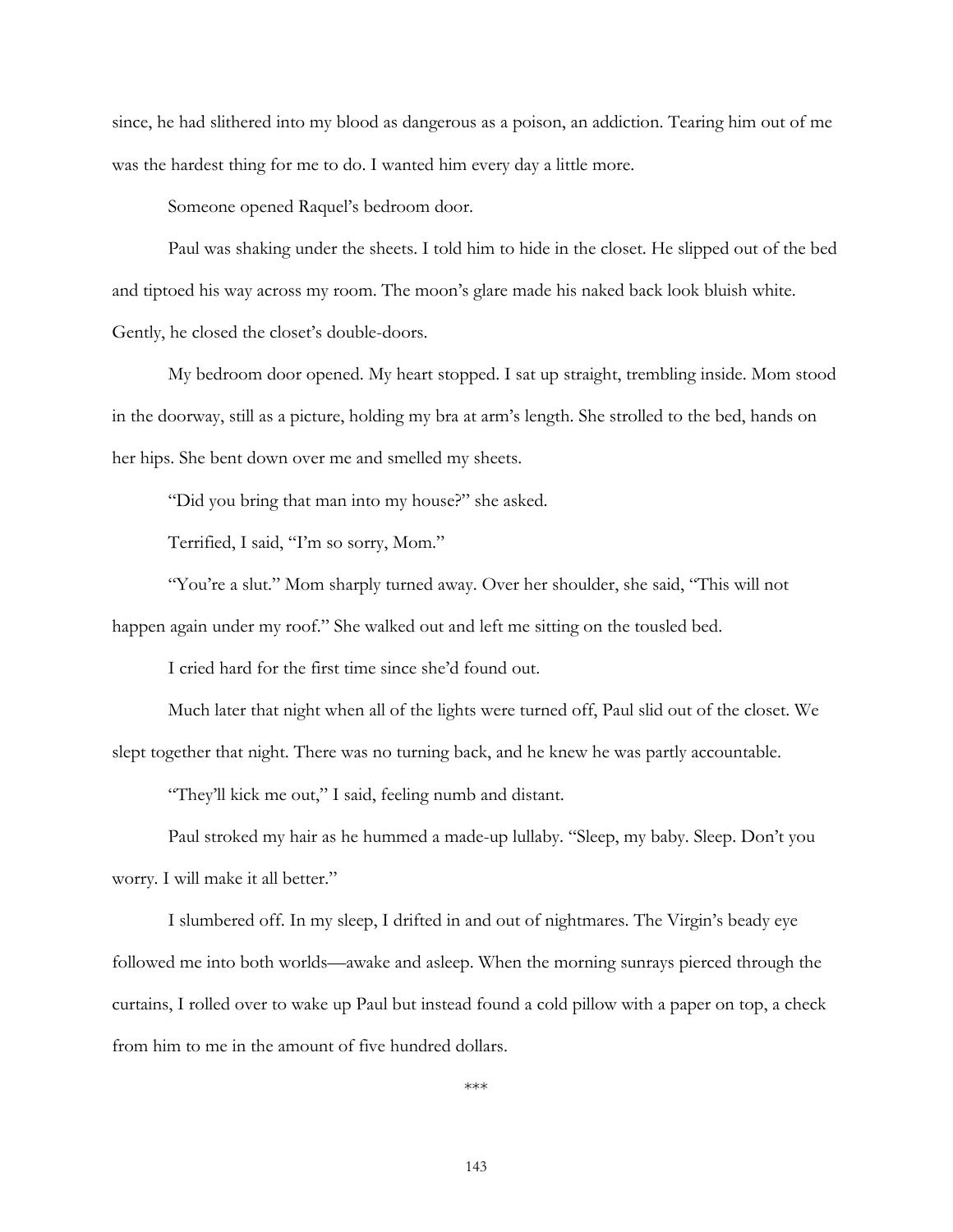Inside, the house smelled like eggs. Mom had slept in her room that night, and then she disappeared in the morning after her breakfast.

After a while of staring at the blank television screen, the smell of vegetable oil emanating from the kitchen made my lungs feel suffocated. I left the house, crossed the street to a strip of a beach nearby where I plopped down on the thick sand. On the horizon, scattered clouds obscured the sun. A curtain of rain moved across the sky from north to south. The wind whipped my hair around so I tied it back in a low ponytail. The ocean waves roared. Out in the water, fishermen submerged their nets into the sparkling seas.

Here on the wet sand my mind finally quieted down. Water could do such a thing. In a matter of months, my life had evolved. I was no longer that quiet girl riding a bus to and from school. I felt like a deranged woman following a married man around, even using the Refuge in our madness. A part of me wished to return to my tranquil life. Another side pressed further, asking over and over what could happen if I took a chance.

On the beach, a strong gust rustled the palm fronds. I thought someone called my name. Perhaps my mind was playing tricks on me. And then Mom jogged towards me across the sand. She wore jean shorts and a tank top that made her look younger, carefree. The wind flipped her hair in opposite directions. Her lips shimmered red. She didn't look anything like she had last night.

For a second, I thought of hurling myself into an ocean wave. If only I could float for a long time like a small vessel. I'd head towards another island, somewhere undiscovered, where they spoke a foreign language and didn't care about currency.

Mom's shadow stretched sideways on the sand. "You had me worried," she said in short, breathless spurts. "I came into the house and everybody was gone." She sat down next to me, stretched her legs out in front of her and rubbed yellow sand off of her thighs. "We need to talk about last night."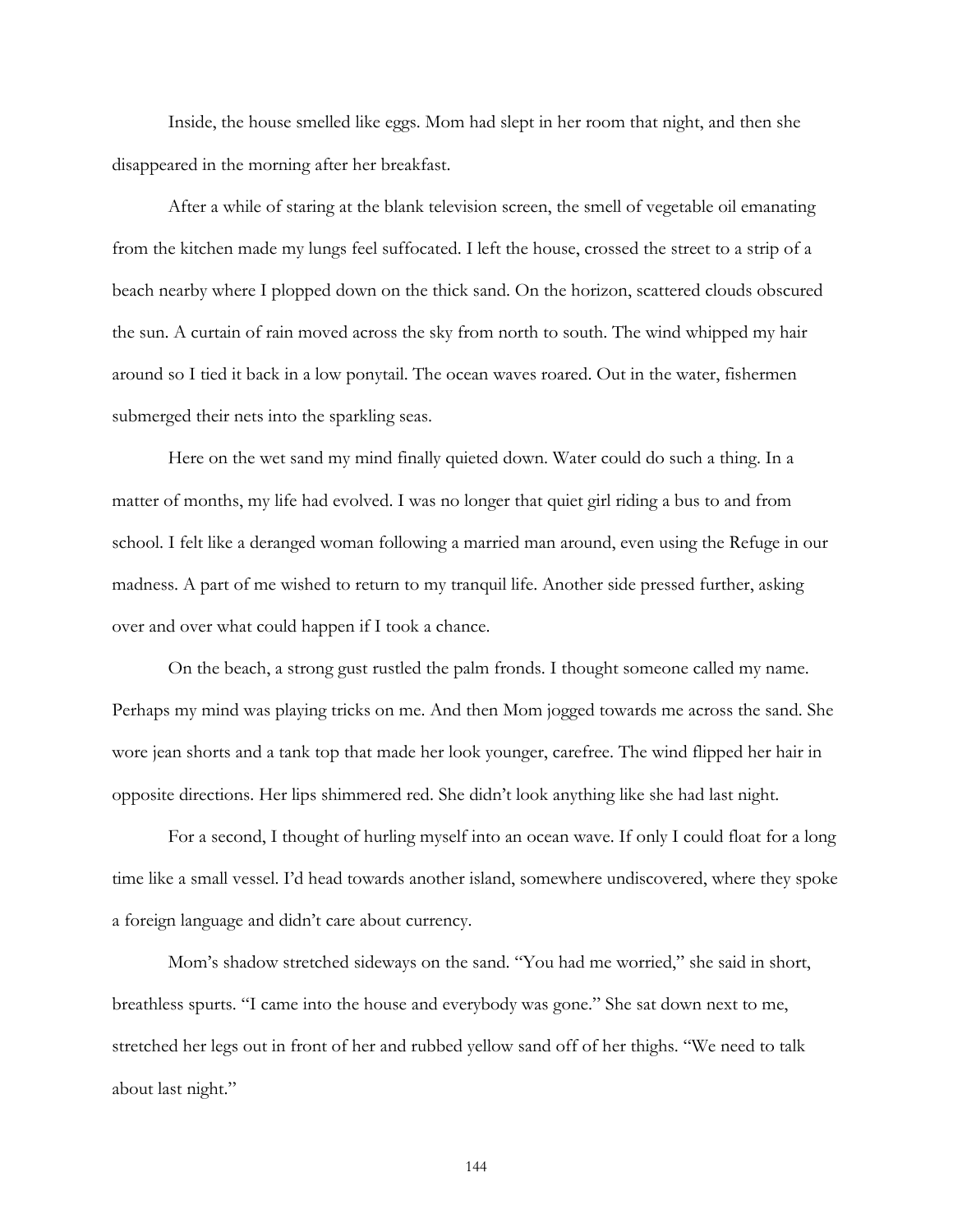With a stick, I drew an *A* on the sand. "You want me to tell Dad."

"No. I want to know why you're doing this to yourself."

I shrugged, which seemed to be my choice response these days. It required little of me.

"Fine." Mom cleared her throat. "Let's talk about something else. Who was the young man who drove us to the hospital?" She leaned forward and touched her toes, smiling.

"Sergio's just an acquaintance, Mom. Nothing else."

The smile faded off her face. Mom stared at the ocean. Her eyebrows furrowed, and I could tell that she was thinking about how to make it work between Sergio and me. She probably thought that he wouldn't have to find out about my relationship with a married man. They could keep it a secret. Somehow. That'd be simpler, cleaner, like wiping down a dirty counter with bleach. I just had to cooperate, but I had no interest in him.

"Well, he called the hospital this morning to check up on your father."

"Yeah, he's a nice guy."

She sighed. "You should at least return his phone call."

"Why, Mom?"

"I don't know. It could change things."

"Like what?"

We fell silent again. My mother would always try to find another solution to the problem. It was in her nature. I wished she could understand that even though I admired her will and strength to try to make things better for me, I couldn't comply because I loved another man.

Mom grabbed my hand and pressed it open. "You might not believe me, but these here represent a long life." She traced the lines on my palm.

I looked hard but could only see the places where the skin folded. "What's your point?"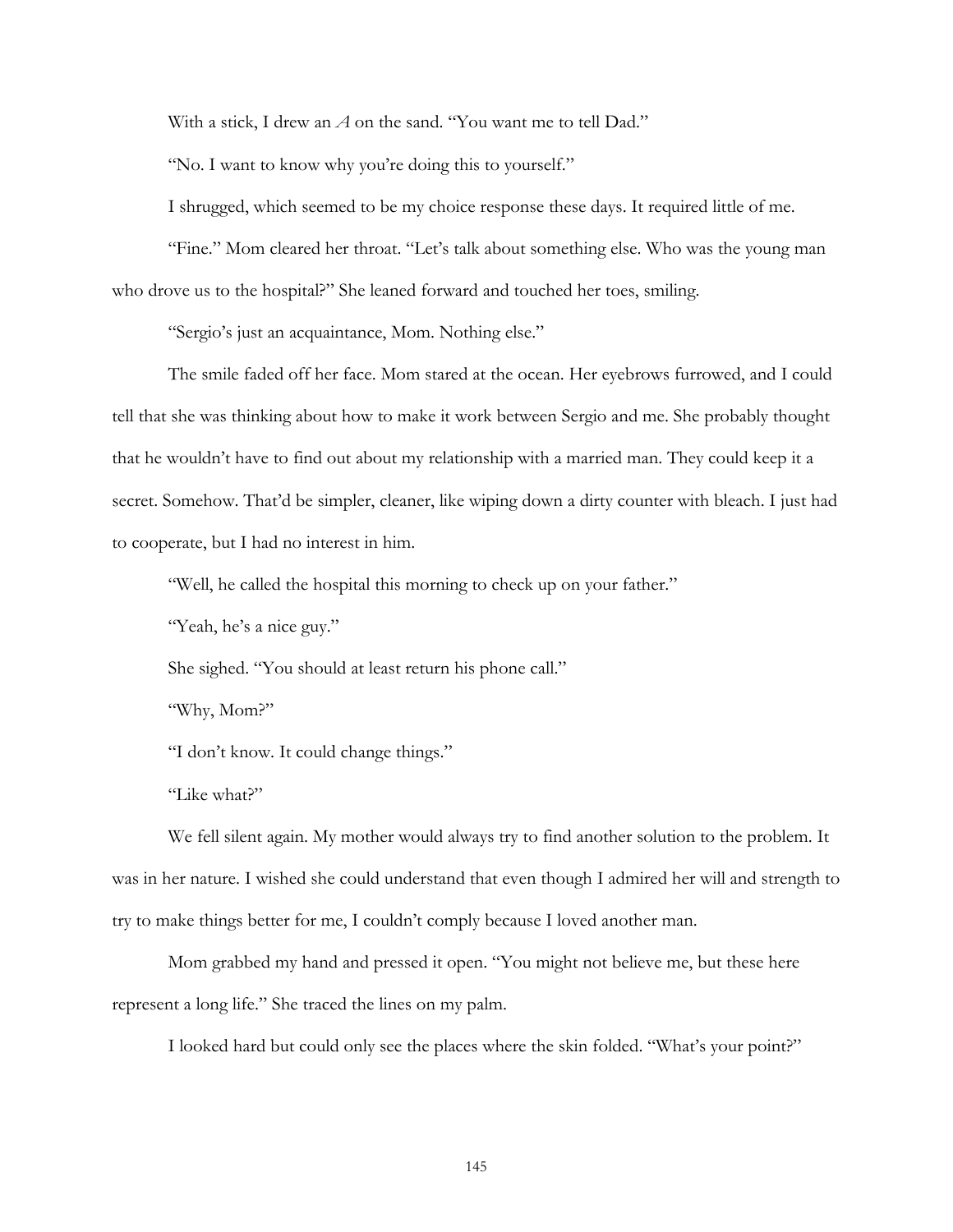She narrowed her eyes. "You see those fishermen out there? They're risking their lives because a storm could overturn their boats when they least expect it. They're making a living, yes, but you can't risk a long life for a day's bread. You, my child, are drowning, and your sister is following in your footsteps. You think the winds can't catch up with you, but they already have. Honestly, I lack the strength to save both of my daughters."

 Cold raindrops fell on my shoulders. I crossed my arms, shielding my chest from the breeze. My mind felt empty and full all at the same time. And then a crashing wave washed away the *A* on the sand, and I stood up, angry, and walked away from my mother.

 After the three o'clock coffee later that day, Mom brought Dad home in a wheelchair because he was too weak to walk. With one arm looped over Mom's shoulders, he scooted onto the bed, and then she covered him with a thick blanket. She closed the door so that he could rest.

Raquel called from Jose's house. She wasn't coming back.

Mom said, "You're my child. I'll send the cops to pick you up. Don't make me come out

there." But when they hung up, Mom said there was nothing we could do to bring my sister back. We were incapable of surviving violent storms.

Mom sat on the piano bench, looked up at Mary and said, "Please take some of the burden away." She wanted to bless me with Holy Water if I repented my sins.

Something in me had changed. In a way, her hope made sense. But I didn't believe in erasing the past, so I wouldn't allow her to touch me. Instead, I sat on the hammock, staring out at the road in front of our house which was backed up due to an accident up in the hills. People drove through the curves at incredible speeds and sometimes they didn't make it to the other side.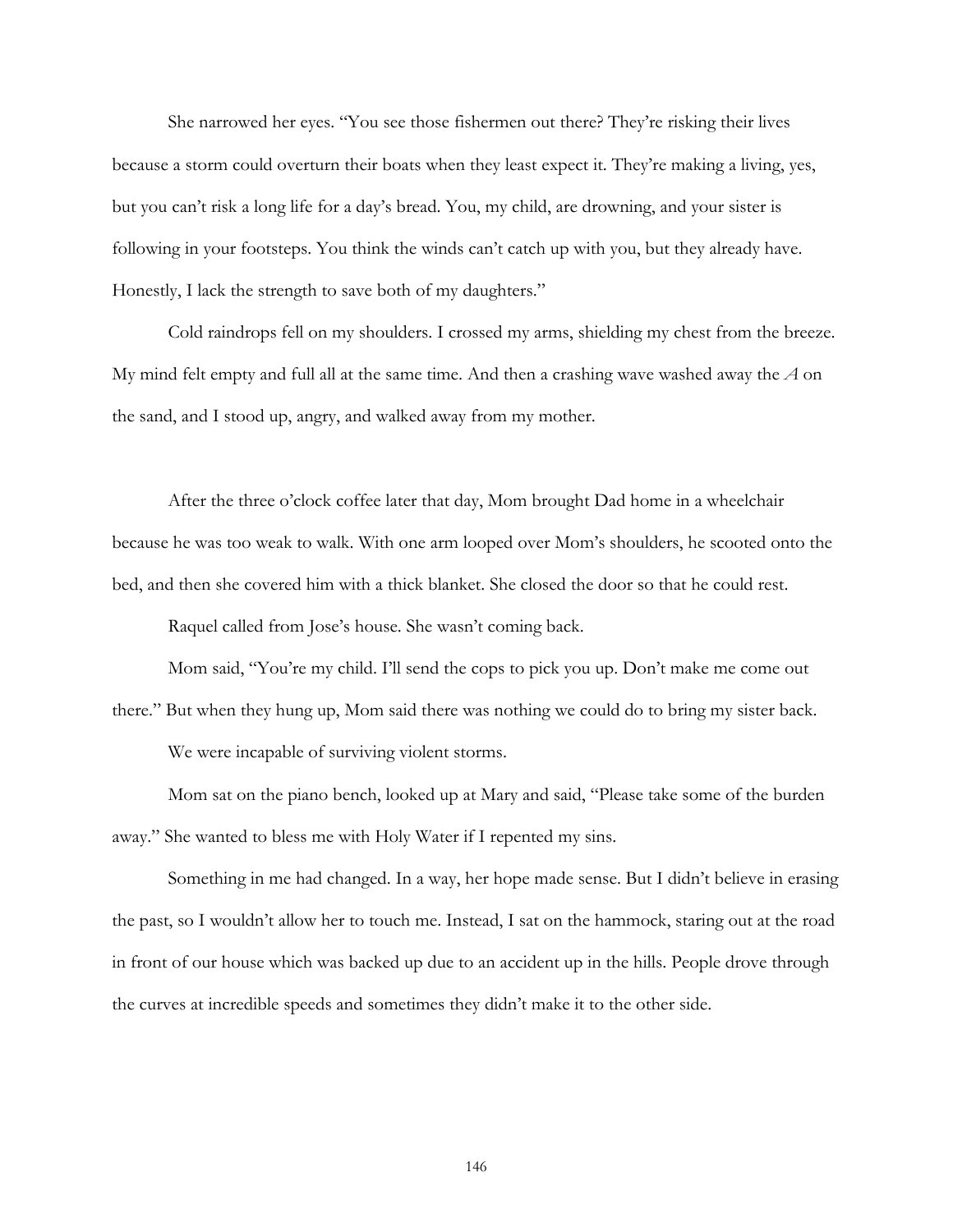In my pocket, I fingered Paul's check. The time had come to make a choice: cash it or send it back. The latter seemed more appropriated, but I didn't think myself strong enough to follow through with it. I still thought of it as being my money, rightfully earned.

Standing in the doorway, Mom said, "Tía Celeste is on her way over to see Dad."

I knew my time was up in Cabo Rojo. After a quick afternoon shower, the sky had completely cleared. The rain clouds had drifted away along with the dust particles. The landscape had cleansed and purified itself.

I thought about my father, then. His parents had died when he was still in his twenties. My father and his sister each got a portion of the inheritance, and, with that money, they built houses on opposite sides of the island, not because they hated each other, but because they had different lifestyles. Dad wanted a quiet beach town frequented by locals rather than foreigners. He didn't speak much of his sister. From the times she had stopped by to see us, I knew that she was a clothes-obsessed, fifty-year-old bachelorette who used part of the inheritance money to open up a shop in the most expensive part of the island, Old San Juan. She chose not to marry any of her boyfriends. I wondered if her parents ever thought that she was a disease and that's why she chose to move far away from them.

Tía arrived before supper, bearing gifts in the form of clothing. I went inside to see what she brought in the bags. For Raquel, a lilac cocktail dress with silver trimmings that I knew Raquel wouldn't wear. For Mom, a dazzling white evening gown. Mom complained about not being able to fit her chest into such a low-cut dress. Tía made Mom try it on. In the bathroom, they wrestled the dress until it fit.

Tía said, "Soon you'll be fifty, like me, except that I'll be older. Don't pass up the opportunity to flaunt these hips." She spanked Mom's side, laughing.

Mom flushed red. "You're crazy."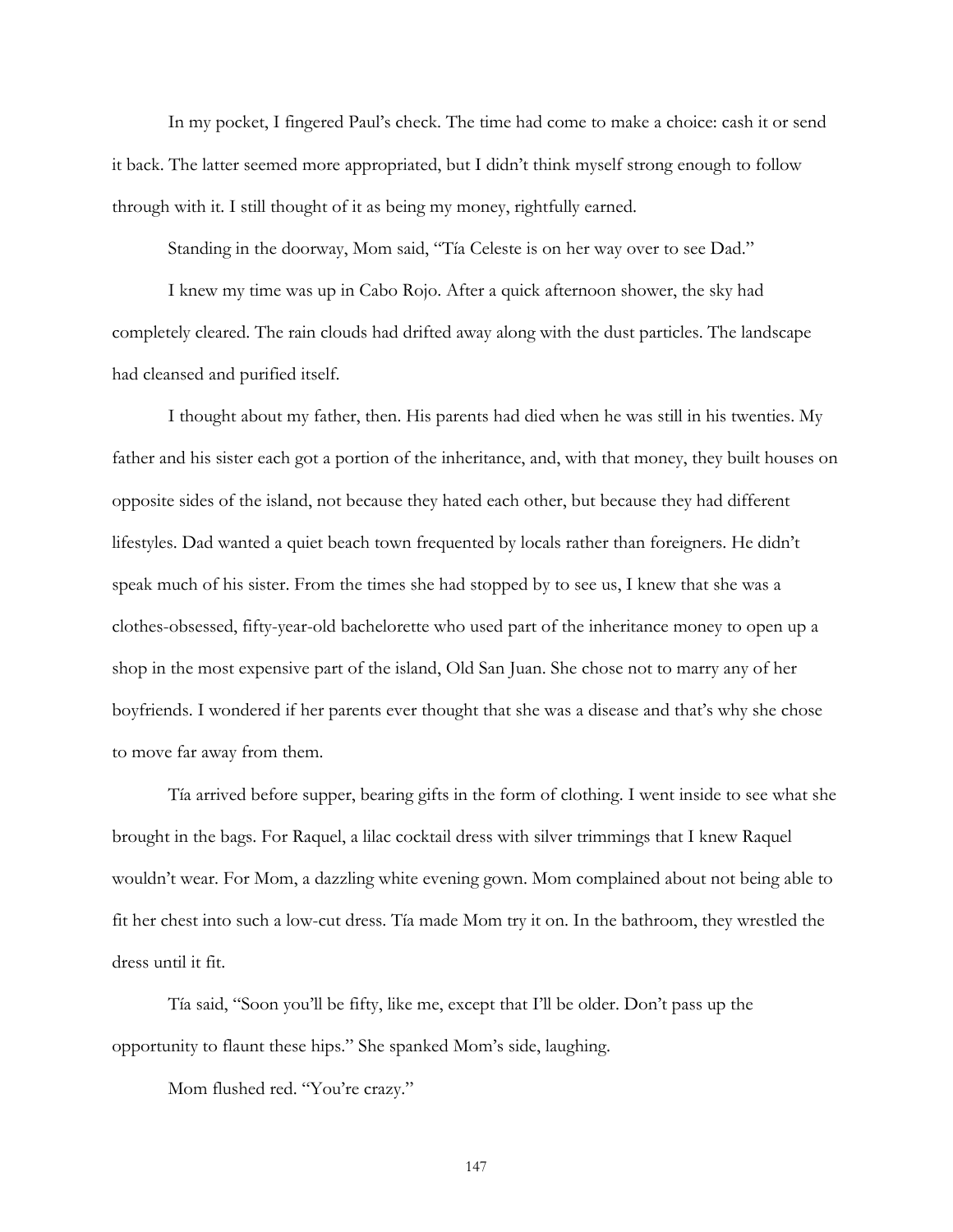"I know."

Because his sister insisted on it, Dad sat on the couch and watched old re-runs of the Bill Cosby show in Spanish. There was so much dubbed laughter echoing through the speakers that I couldn't tell which was real and which wasn't. Dad wouldn't speak to me, even though I sat on the dining room chair behind him.

Tía brought Dad two bottles of bourbon and exotic cheeses that couldn't be found anywhere else on the island. Mom saved the alcohol for when he recovered; Dad didn't argue.

"You're looking rather pale, Alejandro," Tía said. "You need some sun." She asked me to open the windows and doors, which I did without a bit of hesitation because I liked her already. Floating from one side of the house to the other, Tía talked of her blooming dress shop and the clients that she met. "You must come see it when the weather cools down."

Dad said, "One day."

"Just don't wait until you're fifty," Tía said.

"That's around the corner."

"Oh, child, please. You're miles away from my age." Tía giggled carelessly.

Mom paced the living room floor. She called Raquel again and told her that our aunt had arrived. When they hung up, I knew I wouldn't see my sister before leaving.

I went into my bedroom where a large suitcase had been set up on my made-up bed. But I didn't feel the same dread that I had felt the day that Mom found out about Paul. A burden had been lifted off of me. She had discovered that I wanted an alternate life.

Tía carried some of my bags to the car.

At the door, Mom hugged me. She gave me a box with my graduation ring, which they had ordered for me at the beginning of the school year. She had talked to my teacher over the phone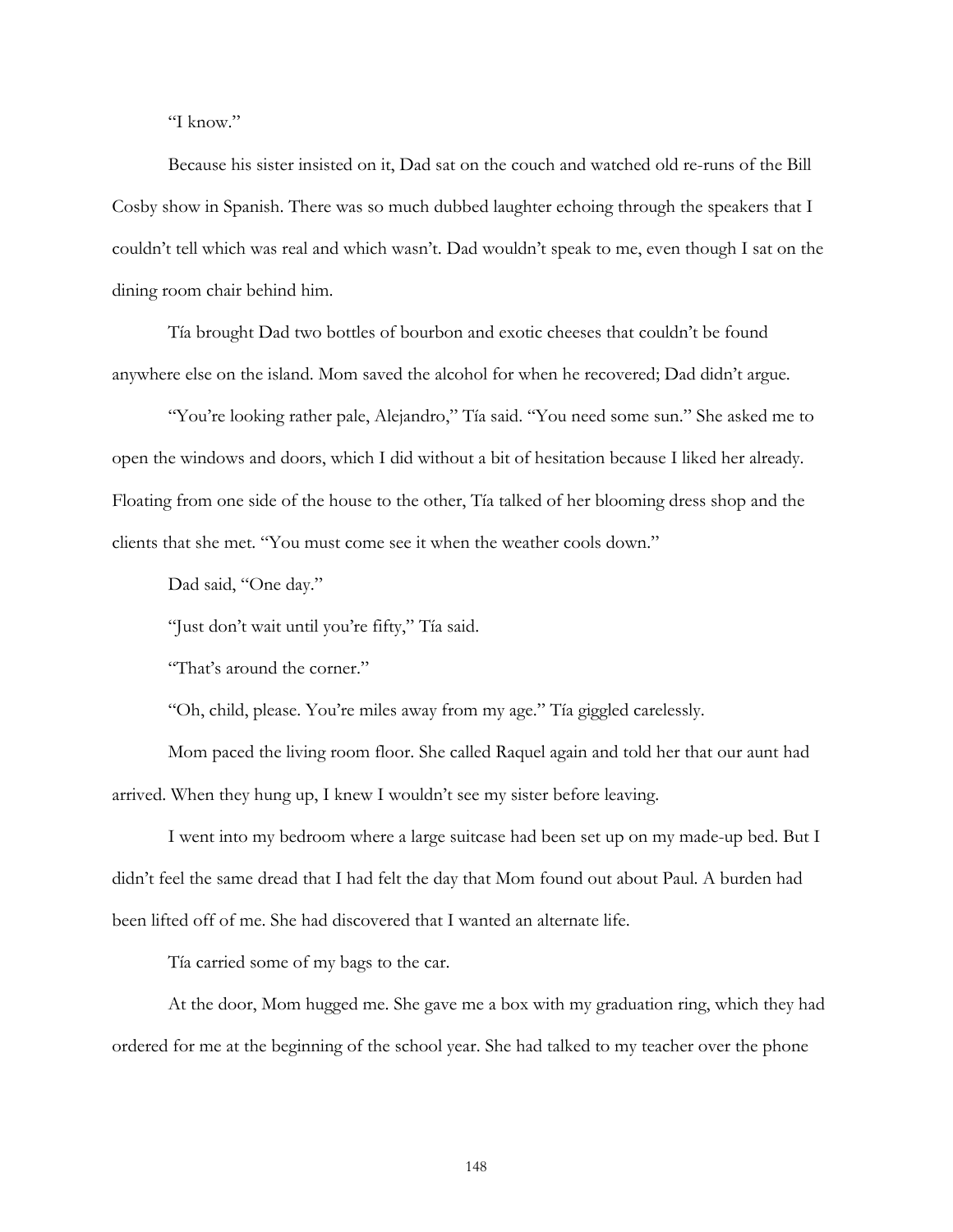that afternoon. I'd still graduate in two weeks, but I wouldn't come back to town for the celebrations.

"We'll send you money, okay?" Mom said. "And don't forget to send in your college application next week."

I had forgotten about college. That life seemed belong to someone else.

There was too much to say but none of it mattered. I wouldn't say that I was sorry; I supposed that's what they wanted to hear. I gathered my handbags.

Dad stood, then. His legs look like they were shaking. "Call us when you get there."

"I will," I said, unable to look at his face.

He put a hand on Mom's shoulder, and she let herself fall into his arms, crying. Deep down, she must've known that I wouldn't come back.

I hurried to the car, my heart pumping with adrenaline. On route to San Juan, Tía drove faster than either of my parents, moving around slow cars with precision and determination. She chatted about her exciting life in the Metropolis – the Broadway-like shows, the casinos, the dance clubs and music and culture.

"You'll fall in love right away," she said. "Why do you think I never came back?"

It wasn't a question but a statement. I wondered how much she knew about my past and why I was being sent away. She didn't seem at all perturbed by the removal of a seventeen-year-old girl from her parent's house.

As we exited Cabo Rojo, I felt something in me swell—a fear, a dread, a wonder—I couldn't tell what. I was silent until we reached the central mountains overlooking the ocean.

"Come on, Alma," Tía said. "You haven't said a word. What's on your mind?"

"Call me Celia," I said, slightly hesitant. "I've never liked my first name." It was a step.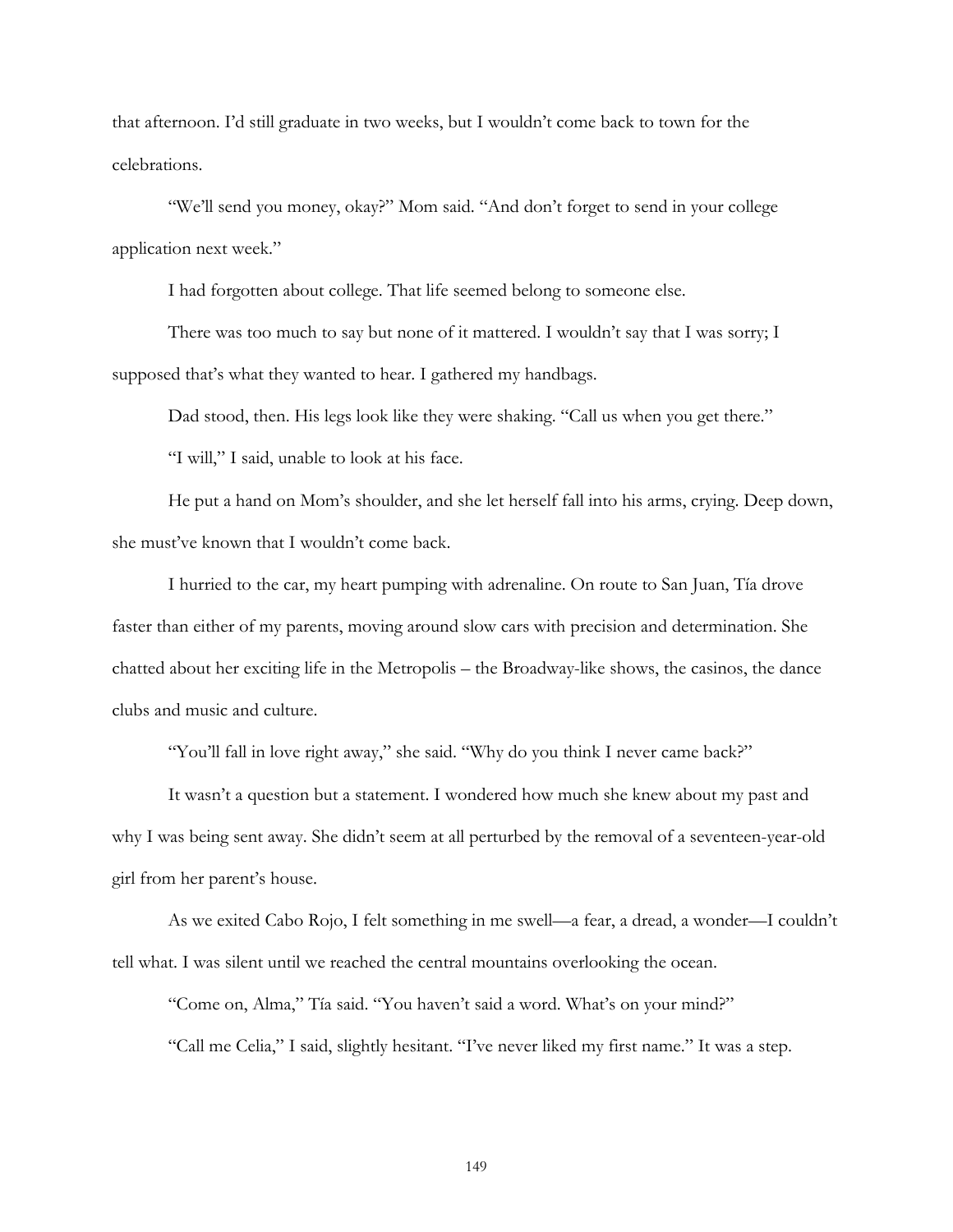Tía's eyes brightened. "I like it. It suits you. Celia and Celeste," she said over and over again, testing the rhythm between the names. "Yes, I do like." She giggled and then went on to tell me about the many party dresses that she sold, where she bought them, about the fashion shows and houses, and how she'd made a solid name for herself in a business run mostly by men.

When we drove past the green mountains, I wondered how surprised Paul would be when he received a check in the mail attached to four Ulysses Grant's bills. Because that was first thing I'd do the minute that we arrived in San Juan. My new soul couldn't be bought.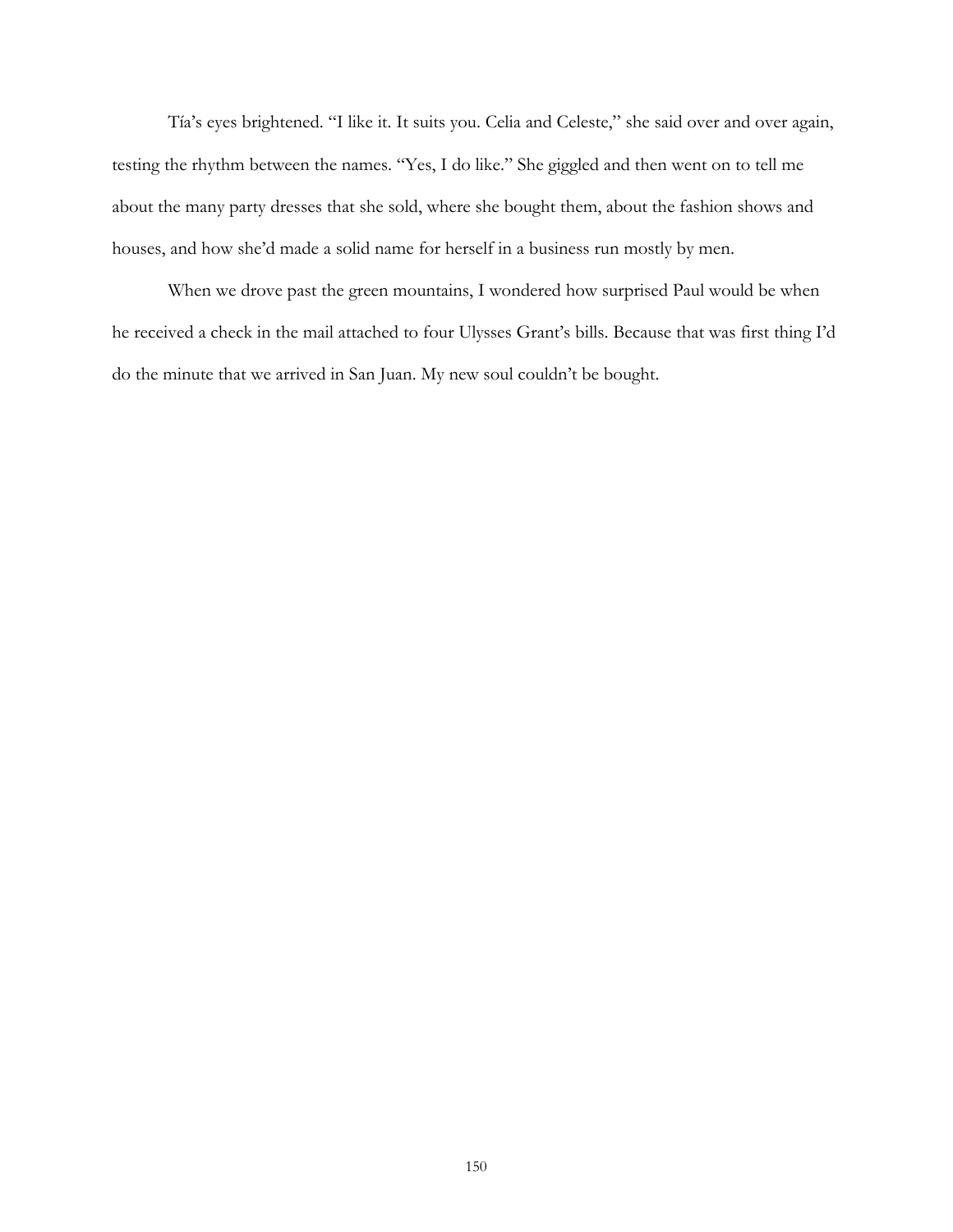## **REFERENCES**

- Addonizio, Kim. *Tell Me.* Rochester: BOA Editions, 2000.
- Butler, Robert Olen. *From Where You Dream: The Process of Writing Fiction*. Ed. Janet Burroway. New York: Grove, 2005.
- Carver, Raymond. *What We Talk About When We Talk About Love: Stories.* New York: Vintage, 1989.
- ---. *Cathedral*. New York: Vintage, 1989.
- Cisneros, Sandra. *Caramelo.* New York: Knopf, 2002.
- Cunningham, Michael. *The Hours.* New York: Picador, 2002.
- Díaz, Junot. *Drown*. New York: Riverhead, 1997.
- Dubus, Andre. *We Don't Live Here Anymore: Three Novellas*. New York: Vintage, 2004.
- ---. *In the Bedroom*. New York: Vintage, 2002.
- Dubus, Andre, III. *House of Sand and Fog*. New York: Vintage, 1999.
- Dufresne, John. *The Lie that Tells a Truth: A Guide to Writing Fiction*. New York: Norton, 2004.
- Edwards, Kim. *The Memory Keeper's Daughter.* New York: Penguin, 2005.
- Fitch, Janet. *White Oleander.* Boston: Little, 1999.
- Garcia, Cristina. *Dreaming in Cuban*. New York: Ballantine, 1993.
- Glass, Julia. *Three Junes.* New York: Pantheon, 2002.
- Golden, Arthur. *Memoirs of a Geisha*. New York: Knopf, 1997.
- Hansen, Ron. *Mariette in Ecstasy.* New York: Harper, 1992.
- Hogan, Linda. *Power*. New York: Norton, 1999.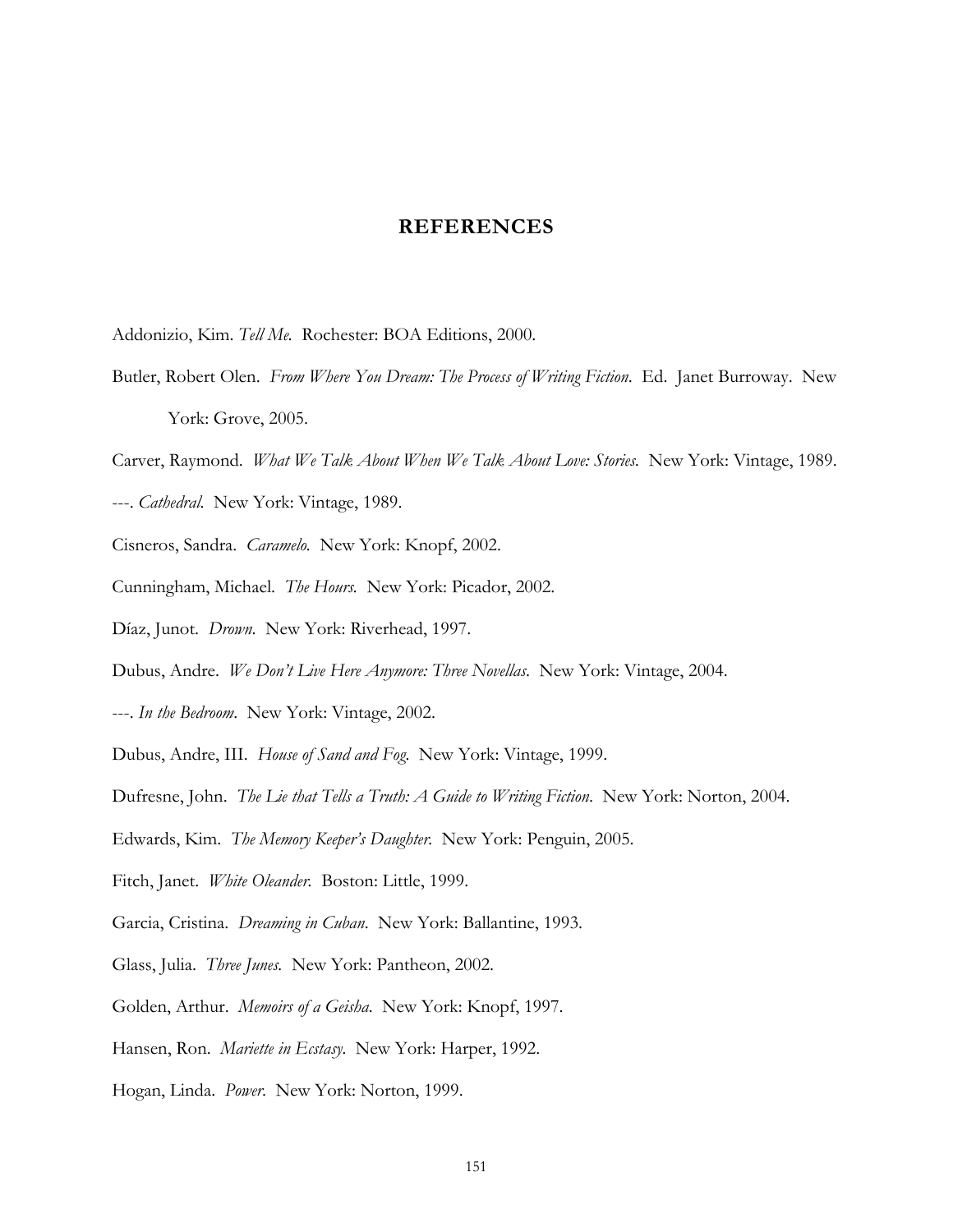Hubbard, Susan. *Lisa Maria's Guide for the Perplexed.* Ontario: Red Dress Ink, 2004.

- ---. *Lisa Maria Takes Off*. Ontario: Red Dress Ink, 2005.
- Jin, Ha. *Waiting*. New York: Pantheon, 1980.
- ---. *War Trash*. New York: Pantheon, 2004.

Lahiri, Jhumpa. *Interpreter of Maladies.* Boston: Houghton, 1999.

- ---. *The Namesake*. Boston: Houghton, 2003.
- Lamazares, Ivonne. *The Sugar Island*. Boston: Houghton, 2000.
- Laux, Dorianne. *Smoke.* Rochester: BOA Editions, 2000.
- Lee, Chang-Rae. *Aloft*. New York: Riverhead, 2004.
- Marquez, Gabriel Garcia. *One Hundred Years of Solitude.* New York: Harper, 1970.
- ---. *Love in the Time of Cholera*. New York: Knopf, 1997.
- McEwan, Ian. *Atonement.* New York: Doubleday, 2002.
- Messud, Claire. *The Emperor's Children.* New York: Knopf, 2006.
- Moore, Lorrie. *Birds of America.* New York: Knopf, 1998.
- ---. *Like Life.* New York: Knopf, 1988.
- Morrison, Toni. *The Bluest Eye.* New York: Plume, 1994.
- ---. *Love*. New York: Knopf, 2003.
- ---. *Sula.* New York: Vintage, 2004.
- ---. *Paradise.* New York: Knopf, 1998.
- Munro, Alice. *Runaway: Stories.* New York: Knopf, 2004.
- ---. *The Beggar Maid: Stories of Flo and Rose.* New York: Vintage, 1991.
- Nabokov, Vladimir. *Lolita.* New York: Putnam, 1953.
- Oates, Joyce Carol. *We Were the Mulvaneys*. New York: Dutton, 1996.
- O'Brien, Tim. *If I Die In a Combat Zone: Box Me Up and Ship Me Home.* New York: Broadway, 1975.